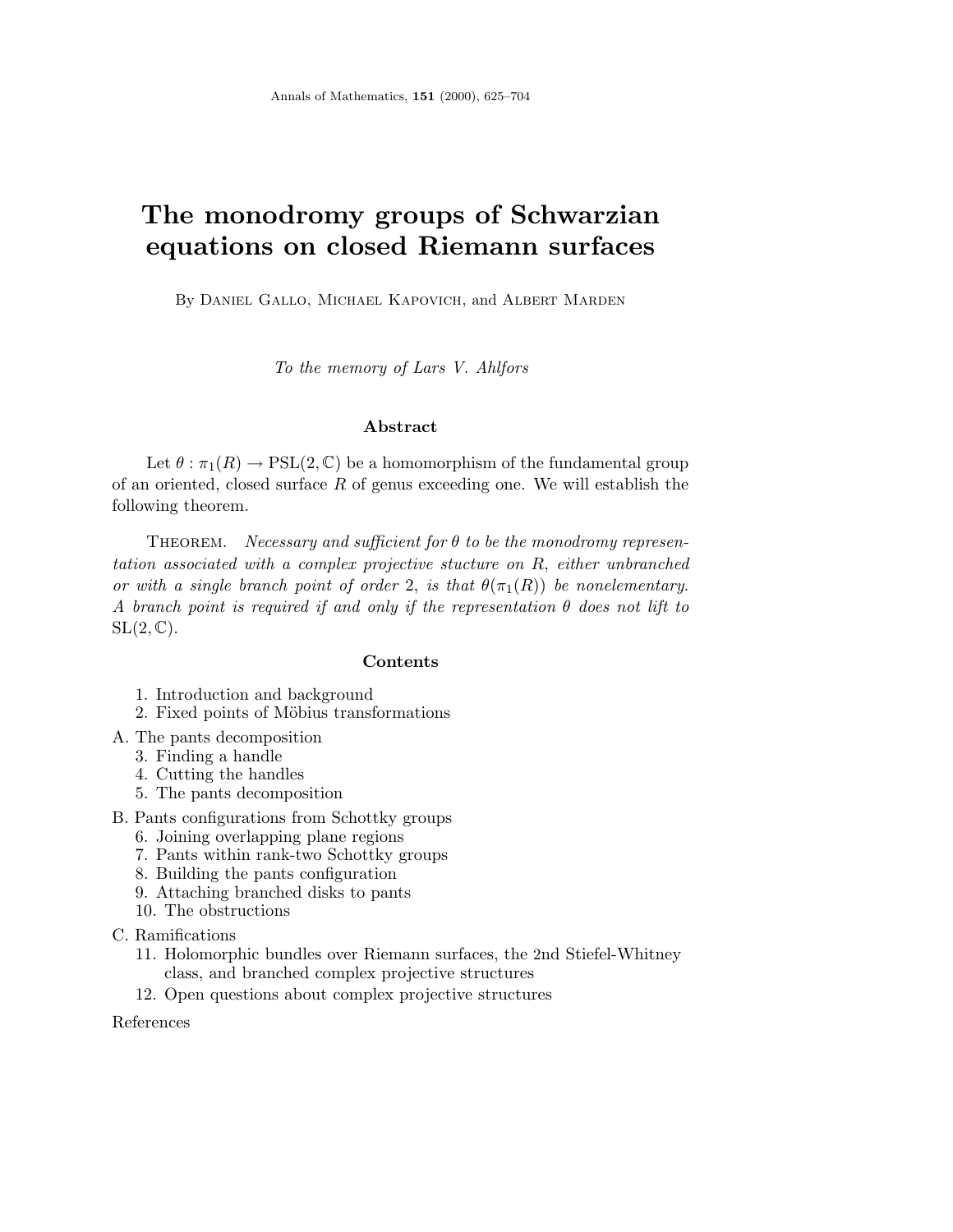## **1. Introduction and background**

1.1. Introduction. The goal of this paper is to present a complete, selfcontained proof of the following result:

THEOREM 1.1.1. Let  $R$  be an oriented closed surface<sup>1</sup> of genus exceeding one, and

$$
\theta : \pi_1(R;O) \to \Gamma \subset \mathrm{PSL}(2,\mathbb{C})
$$

a homomorphism of its fundamental group onto a nonelementary group  $\Gamma$  of Möbius transformations. Then:

(i)  $\theta$  is induced by a complex projective structure for some complex structure on *R* if and only if  $\theta$  lifts to a homomorphism

$$
\theta^*: \pi_1(R;O) \to \mathrm{SL}(2,\mathbb{C}).
$$

(ii)  $\theta$  is induced by a branched complex projective structure with a single branch point of order two for some complex structure on *R* if and only if *θ* does not lift to a homomorphism into SL(2*,* C).

The terms will be explained in §§1.2–1.4.

Theorem 1*.*1*.*1 characterizes the class of groups arising as monodromy groups of Schwarzian differential equations or equivalently, of the projectivized monodromy groups for the associated linear second-order differential equations. Poincaré himself explicitly raised the question by noting (for punctured spheres) second-order equations depend on the same number of parameters as their monodromy groups (the position of the singularities–the conformal structure–is allowed to change) and from this observation boldly concluded, "On peut en général trouver une équation du 2d ordre, sans points à apparence singulière qui admette un groupe donné" [P, p. 218]. In our own time, the question was raised in [Gu3] and [He1]; in fact Gunning conjectured Part (i) of our theorem and Tan [Tan] conjectured Part (ii).

Schwarzian equations themselves have long been an important tool in the study of Riemann surfaces and their uniformization. Their relation with algebraic geometry was established by Gunning in [Gu1]: For a fixed complex structure on *R*, the linear monodromy representations of the complex projective structures correspond to flat maximally unstable rank 2 holomorphic vector bundles over *R*. A similar relation for branched structures was later studied by Mandelbaum; see e.g. [Man 2, 3] (see also §11).

<sup>1</sup>In this paper, all surfaces are assumed to be connected. A *closed* surface is one which is compact, without boundary.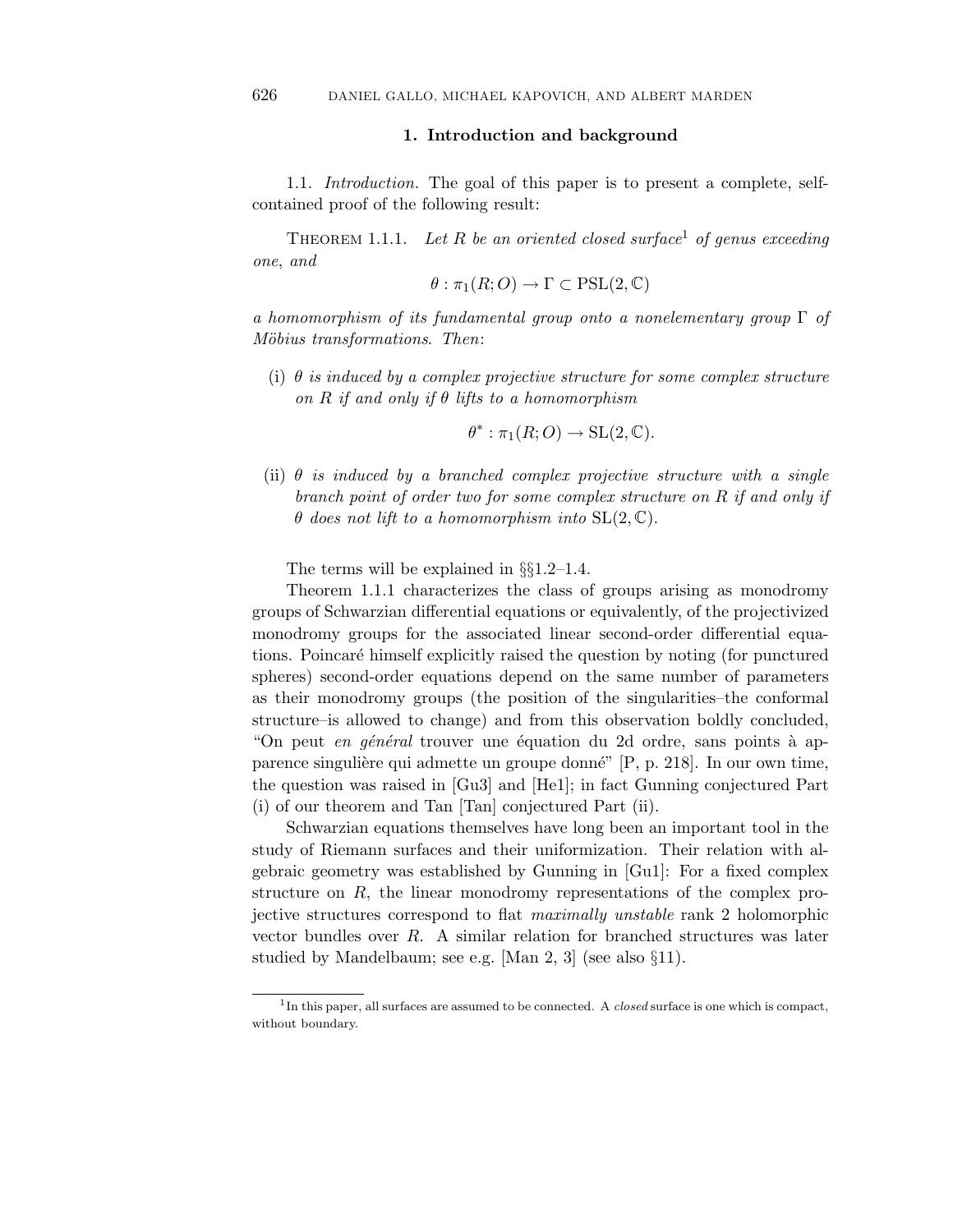In §11, we will present an analogue Theorem 11*.*3*.*3 of our main theorem in the context of holomorphic vector bundles over Riemann surfaces. Namely, let *S* be an oriented closed surface of genus exceeding one and  $\rho : \pi_1(S) \to SL(2, \mathbb{C})$ a nonelementary representation. Then  $\rho$  is the monodromy of a holomorphic flat connection on a maximally unstable holomorphic vector bundle of rank two over a Riemann surface *R*, where *R* is diffeomorphic to *S* via an orientation preserving diffeomorphism  $R \to S$ .

Besides the fuchsian groups of uniformization, the class of monodromy groups includes the discrete, isomorphic groups of quasifuchsian deformations (Bers slices which model Teichmüller spaces and their boundaries), and discrete groups such as Schottky groups which are covered by fuchsian surface groups. See [Mas2] for a wide array of possibilities.

Theorem 1.1.1 further implies that the image in  $PSL(2,\mathbb{C})$  of "almost" every homomorphism of the fundamental group has a geometric structure. This is quite astonishing, especially so as the image groups are often not discrete and not even finitely presentable.

R. Rubinsztein [R] observed that if  $G_0 \subset G = \pi_1(R)$  is any index two subgroup, the restriction of  $\theta$  to  $G_0$  can be lifted from  $PSL(2,\mathbb{C})$  to  $SL(2,\mathbb{C})$ in  $2^{2g}$  ways. Consequently by Theorem 1.1.1, a homomorphism whose restriction to an index two subgroup is nonelementary is always associated with a complex projective structure for some complex structure on the corresponding two sheeted cover. One such index two subgroup is constructed in §8.6.

Special cases of Theorem 1*.*1*.*1(i) were proved in [He1] and the case of homomorphisms into  $PSL(2,\mathbb{R})$  was investigated in [Ga], [Go], [Por] and [Tan].

Proofs of Theorem 1*.*1*.*1(i) have been announced before. Gallo's research announcement [Ga1] proposed an innovative strategy for a proof, but the promised details have not been published or confirmed. Gallo's strategy had been developed in consultation with W. Goldman and W. P. Thurston, and was particularly inspired by Thurston's approach to the deformation of fuchsian groups by bending. Goldman's paper [Go1] is an exemplar of this strategy applied in the interesting special case where  $\theta$  is an isomorphism onto a fuchsian group; it deals with the problem of determining all complex projective structures with the prescribed monodromy. This question is discussed further in §12.

The recent paper [Ka] proposed a proof confirming Theorem 1*.*1*.*1(i). Although the argument presented is incomplete (Lemmas 1 is incorrect and a condition is omitted in Lemma 4; they are corrected in the present paper, and some details are missing in the proofs of Propositions 1 and 2), the paper contains new ideas and directly motivated a fresh examination of the whole issue.

The present work was begun by Marden with the goal of settling the validity of the claims. In a general sense, Gallo's and Kapovich's strategy is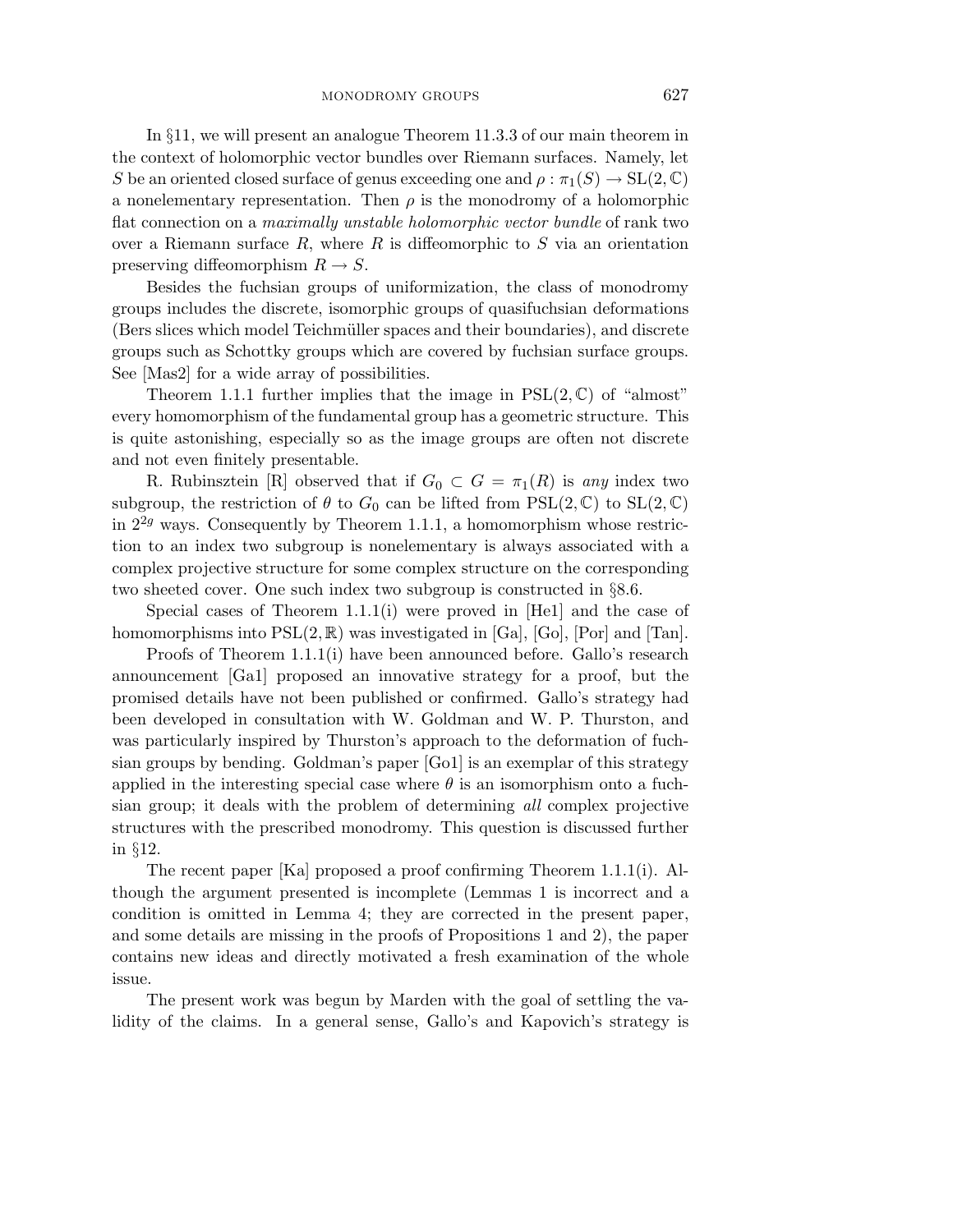followed, although the details, especially in Part B, are quite different from those suggested in [Ga1] or [Ka]. In the latter phase of the investigation, a collaboration with Kapovich began. Almost immediately this produced a breakthrough in understanding the connection between a certain construction invariant and the lifting obstruction (§§9–10). Instead of using the difficult continuity arguments proposed in [Ka], we use branched structures. Motivated by Tan's work [Tan] on real branched structures, we found a technique for constructing branched projective structures complementing that developed earlier for joining pants. This approach exhibits clearly the connection. It also clarifies the role of the 2nd Stiefel-Whitney class and degree of instability of holomorphic bundles which is discussed by Kapovich in §11. In fact, one of our discoveries is that it is easier to prove Theorem 1*.*1*.*1 simultaneously for branched and unbranched structures than to establish the unbranched case by itself.

Part C of our paper brings together additional results that fill out the picture presented by our main theorem. These are developed in the context of holomorphic bundles over Riemann surfaces. For example, in some respects Theorem 1*.*1*.*1 is more clearly seen in the context of a more general existence theorem for branched complex projective structures with a prescribed branching divisor and monodromy representation. This refinement, Theorem 11*.*2*.*4, is expressed in terms of the 2nd Stiefel-Whitney class. In addition, we present the full proof of the divergence theorem briefly outlined in [Ka]. This Theorem 11*.*4*.*1 deals with sequences of monodromy homomorphisms  $\theta_n : \pi_1(R) \to \text{PSL}(2, \mathbb{C})$  associated with divergent Schwarzian equations on a fixed Riemann surface. Such a sequence of homomorphisms cannot converge algebraically to a homomorphism, either nonelementary or elementary. In terminology of Teichmüller theory, the extension of a Bers slice to the full representation variety is properly embedded. In §12 we list and briefly discuss a number of open problems arising from our work.

We three authors decided to join together to pool the fruits of a decade of our individual and collaborative research relating to the main result. By doing so we have arrived at a rather larger understanding of the fundamental existence problem for the monodromy of projective structures.

Our topic falls under the ancient and revered subject heading of linear ordinary differential equations on Riemann surfaces, a subject introduced by Poincaré. The problem we consider fits comfortably with those associated with "the Riemann-Hilbert Problem" (Hilbert's 21st problem) for first-order fuchsian systems and *n*-th order fuchsian equations. Yet our approach is quite different than that associated with this theory [A-B], [I-K-Sh-Y], [Sib], [Y], [He2]. For one thing, our approach is special to second order equations. Then we work primarily with projectivized monodromy in PSL(2*,* C). This turns the problem into one largely involving the geometry of surfaces and Möbius groups.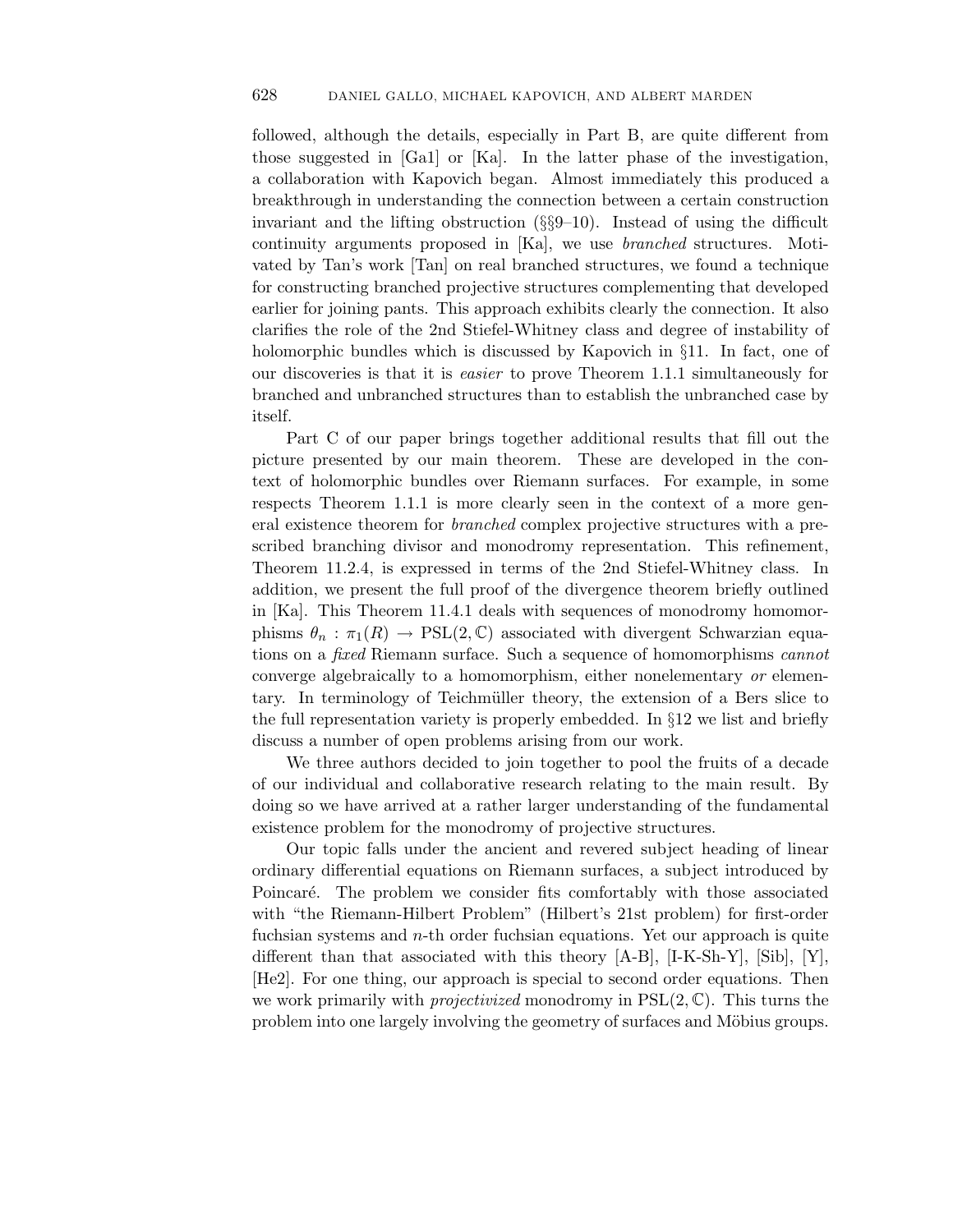Another difference is that here we are mainly dealing with equations without singularities. Finally we do not prescribe the complex structure in advance, rather it is determined as part of the solution: the number of parameters in the equations matches the number in the representations. The need to introduce a branch point to handle part (ii) of our theorem is however reminiscent of the need for "apparent singularities" in that theory.

Except for a particular case, we have left aside the general existence problem for surfaces with punctures and branch points. However, we believe that the foundation laid here will stimulate (further) exploration of these and other important aspects of the subject, including a characterization of the nonuniqueness, that are not now well understood.

Acknowledgments. Marden would like to thank the Mathematics Institute of the University of Warwick, the Forschungsinstitut für Mathematik at ETH, Zürich, and the Mathematical Sciences Research Institute in Berkeley, for the privilege of participating in their programs while his research was carried out. In addition he thanks David Epstein, Dennis Hejhal, Yasutaka Sibuya, and Kurt Strebel for helpful discussions. David in particular provided insightful suggestions for some of the proofs.

This research additionally received support from the NSF grants DMS-9306140 and DMS-96-26633 (Kapovich) and DMS-9022140 at MSRI (Kapovich and Marden).

All us authors thank Silvio Levy for providing invaluable editorial and  $\mu_{\text{L}}$  assistance and the referee for many helpful comments and suggestions.

1.2. Möbius transformations. Möbius transformations correspond to elements of  $PSL(2, \mathbb{C})$  according to

Möbius transformations. Möbius transformations correspond  
\nPSL(2,
$$
\mathbb{C}
$$
) according to  
\n
$$
\alpha(z) = \frac{az+b}{cz+d} \longleftrightarrow \pm \begin{pmatrix} a & b \\ c & d \end{pmatrix} \text{ with } ad-bc=1.
$$

They extend from their action on the extended plane  $\mathbb{C} \cup \infty$  to upper half-threespace or, via stereographic projection, from the 2-sphere  $\mathbb{S}^2$  to the 3-ball. The extensions form the group of orientation-preserving isometries of hyperbolic three-space, which we denote by  $\mathbb{H}^3$  (in either the ball model or the upper half-space model) with  $\partial \mathbb{H}^3$  denoting the "sphere at infinity," that is, the extended plane or  $\mathbb{S}^2$ , depending on the model. Throughout our paper, we will identify the extended plane with  $\mathbb{S}^2$ .

We recall the standard classification:

• A transformation  $\alpha$  is *parabolic* if it has exactly one fixed point on  $\partial \mathbb{H}^3$ , or, equivalently, if it is not the identity and its trace satisfies  $tr^2 \alpha =$  $(a+d)^2 = 4$ . Parabolic transformations are those conjugate to  $z \mapsto z+1$ .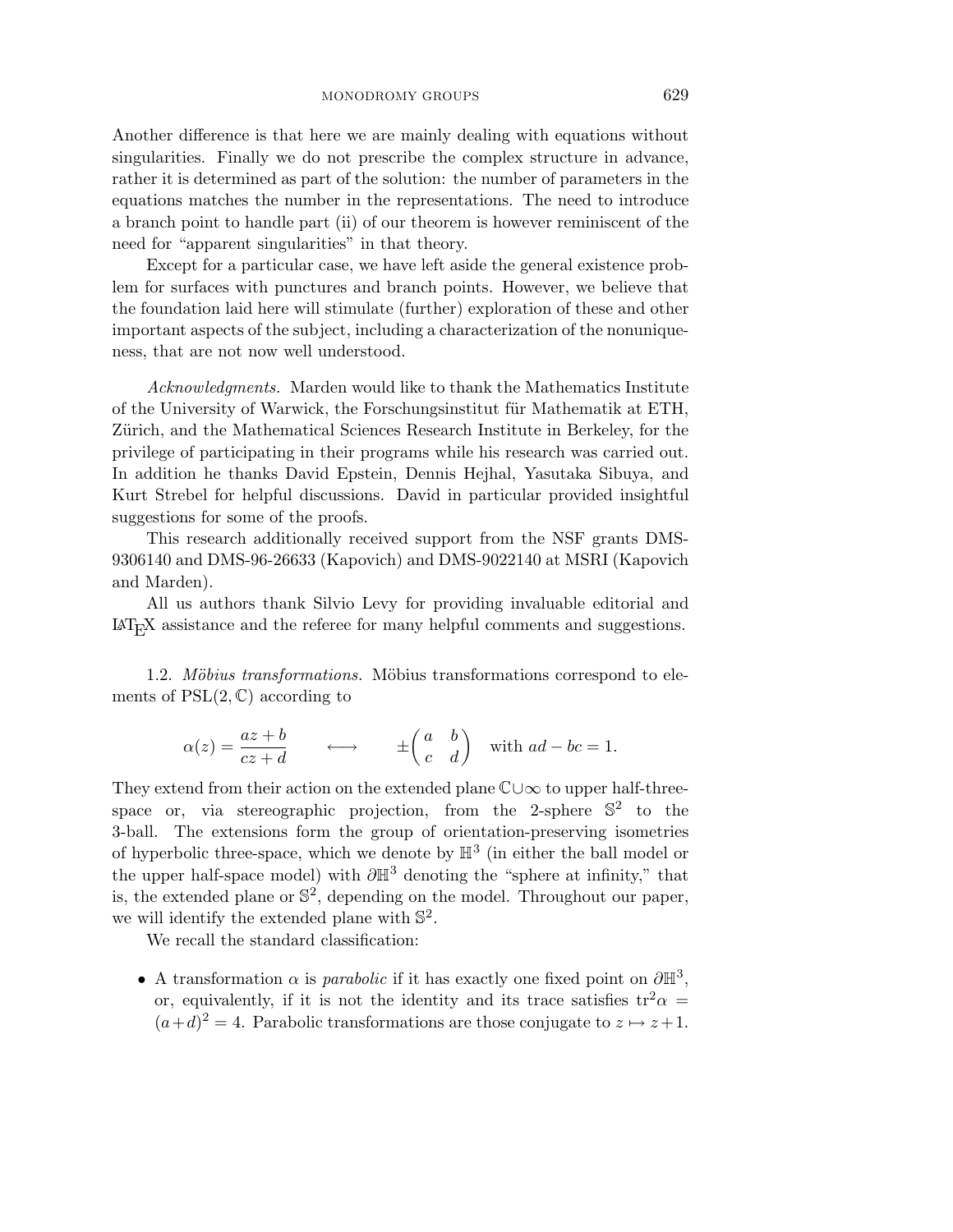# 630 DANIEL GALLO, MICHAEL KAPOVICH, AND ALBERT MARDEN

- An elliptic transformation has two fixed points in *∂*H<sup>3</sup> and also fixes pointwise its *axis of rotation*, that is, the hyperbolic line in  $\mathbb{H}^3$  joining the fixed points. Its trace satisfies  $0 \leq \text{tr}^2 \alpha < 4$ , and it is conjugate to an element of the form  $z \mapsto e^{2i\theta}z$ , for  $0 < \theta < \pi$ .
- A loxodromic transformation *α* likewise has two fixed points in *∂*H3, one repulsive and the other attractive; it preserves the line in  $\mathbb{H}^3$  between them which is called the *axis*. The trace of  $\alpha$  satisfies tr<sup>2</sup> $\alpha \notin [0, 4]$ , and  $\alpha$ is conjugate to  $z \mapsto \lambda^2 z$ , where  $\lambda$  satisfies  $|\lambda| > 1$  and  $tr^2 \alpha = (\lambda + \lambda^{-1})^2$ . The transformation  $\alpha$  acts on its axis by by moving each point hyperbolic distance  $2 \log |\lambda|$  toward the attractive fixed point.

The identity is not part of this classification.

A group  $\Gamma$  is *elementary* if there is a single point on  $\partial \mathbb{H}^3$ , or a pair of points on  $\partial \mathbb{H}^3$ , or a single point in  $\mathbb{H}^3$ , which is invariant under all elements of Γ.

The generic group  $\Gamma$  with two or more generators is nonelementary, and is likely to be nondiscrete as well. For example, any two loxodromic transformations  $\alpha$  and  $\beta$  without a common fixed point generate a nonelementary group  $\Gamma = \langle \alpha, \beta \rangle$ . The group  $\Gamma$  is the homomorphic image, in many ways, of any surface group of genus  $q \geq 2$ .

The most important class of groups ruled out by the condition that  $\Gamma$  be nonelementary are groups of rotations of the two-sphere and groups conjugate to them (unitary groups). We recall that a group, discrete or not, that is composed solely of elliptic transformations is conjugate to a group of rotations of the 2-sphere.

In anticipation of our later work, we also recall the definition of a twogenerator *classical Schottky group*  $G = \langle \alpha, \beta \rangle$ . There are four mutually disjoint circles with mutually disjoint interiors, arranged as two pairs  $(c_1, c'_1)$  and  $(c_2, c'_2)$ . The generator  $\alpha$  sends the exterior of  $c_1$  onto the interior of  $c'_1$ , and  $\beta$ does the same for  $(c_2, c'_2)$ . The common exterior of all four circles serves as a fundamental region for its action on its regular set  $\Omega$ .

Let  $\pi : \Omega \to S := \Omega/G$  denote the natural projection. The surface S has genus two, and  $\pi(c_1)$  and  $\pi(c_2)$  are disjoint, nondividing simple loops on *S*. If  $d \subset S$  is a simple loop with an  $\alpha$ -invariant lift  $d^* \subset \Omega$ , the free homotopy class of *d* in *S* is uniquely determined up to Dehn twists about  $\pi(c_1)$  (see §1.8).

The group *G* extends to act on  $\Omega \cup \mathbb{H}^3$ ; the quotient is a handlebody of genus two in which  $\pi(c_1)$  and  $\pi(c_2)$  are *compressing loops* that bound mutually disjoint compressing disks in the interior.

If, instead of circles, the pairs  $(c_1, c'_1)$  and  $(c_2, c'_2)$  are Jordan curves (which can always be assumed to be smooth), the resulting group is called more generally a (rank-two) Schottky group. According to [Chu], or  $Z$ ] in the handlebody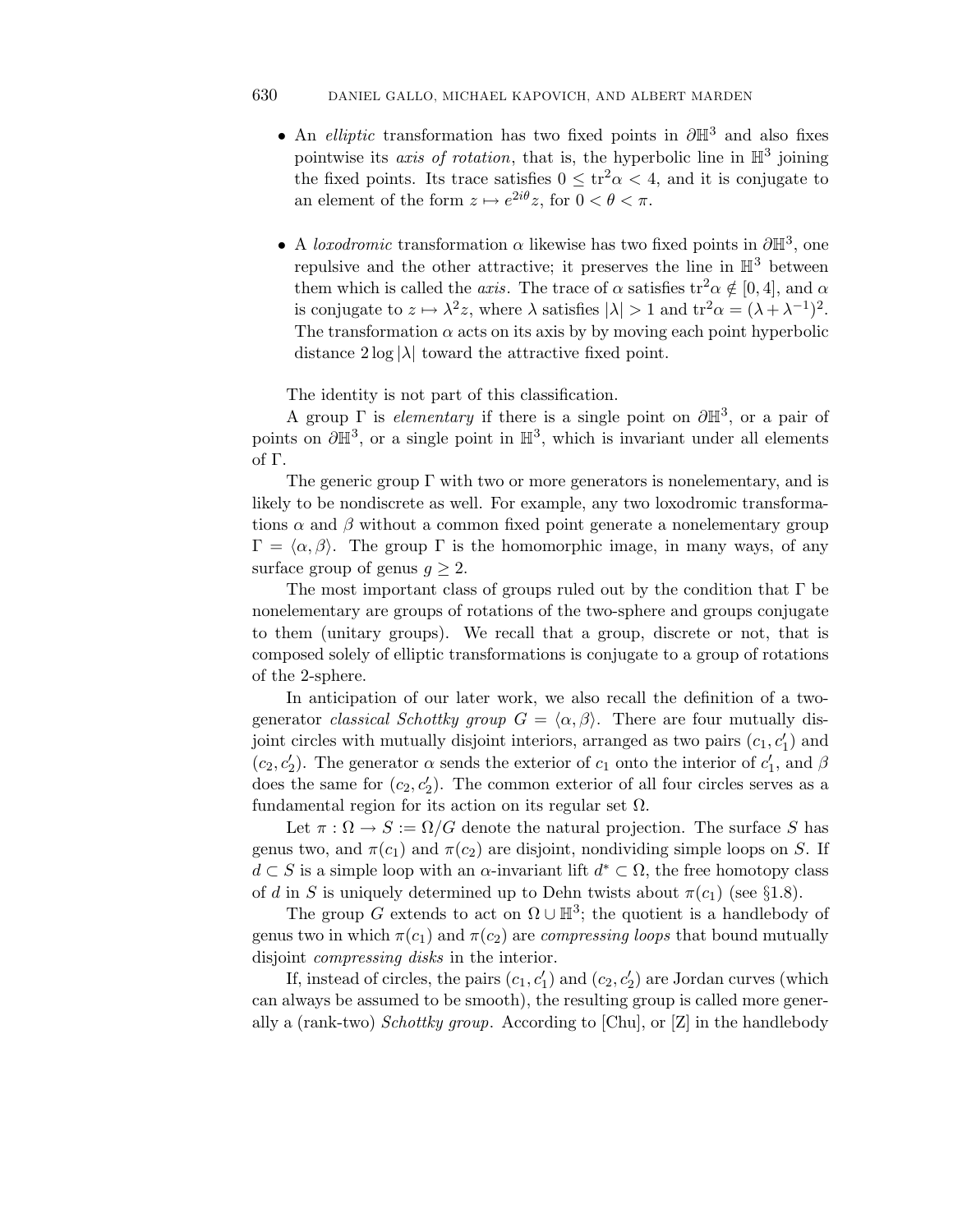interpretation, every set of free generators of a Schottky group (of the general kind!) corresponds to pairs of Jordan curves as described above.

Our method of construction in this paper will always yield classical Schottky groups in terms of designated generators. The extra knowledge that, for the designated generators, the loops can be taken as round circles is pleasing and convenient, but it is not really necessary for the proofs.

1.3. Projective structures. Let *R* be a closed Riemann surface of genus at least two, and let  $R = \mathbb{H}^2/G$  be its representation in the universal covering surface  $\mathbb{H}^2$  (the two-dimensional hyperbolic plane) by a fuchsian covering group *G*. We will describe a projective structure first in the universal cover  $\mathbb{H}^2$  and then intrinsically in *R*.

A complex projective structure with respect to *G* is a meromorphic, locally univalent (i.e. locally injective) function  $f : \mathbb{H}^2 \to f(\mathbb{H}^2) \subseteq \mathbb{S}^2$ , for which there corresponds a homomorphism  $\theta$  :  $G \to \Gamma \subset \text{PSL}(2,\mathbb{C})$  such that  $f(\gamma(t)) = \theta(\gamma) f(t)$  for any  $t \in \mathbb{H}^2$  and any  $\gamma \in G$ . It follows that *f* descends to a multivalued function  $f_*$  on  $R$ , called the (*multivalued*) developing map; it "unrolls" *R* onto the sphere. The Schwarzian derivative of *f*,  $f(\gamma(t)) = \theta(\gamma) f(t)$  for any  $t \in \mathbb{H}^2$ <br>to a multivalued function  $f_*$  on  $R$ ,<br>"unrolls"  $R$  onto the sphere. The  $k$ <br>(1)  $S_t(f) := \left(\frac{f''}{f} + \frac{f''}{f} + \frac{f''}{f'}\right)$ 

(1) 
$$
S_t(f) := \left(\frac{f''}{f'}\right)' - \frac{1}{2}\left(\frac{f''}{f'}\right)^2 = \phi(t),
$$

satisfies  $\phi(\gamma(t))\gamma'^2(t) = \phi(t)$ , and therefore descends to a holomorphic quadratic differential on *R*.

Conversely, given any holomorphic  $\phi(t)$  in  $\mathbb{H}^2$  with this invariance under  $G$ , there is a solution  $f(t)$  of (1), uniquely determined up to post composition by Möbius transformations, which is a locally univalent meromorphic function that induces a homomorphism  $\theta$  of *G*.

The Schwarzian equation is related to the second-order linear differential equation

(2) 
$$
u''(t) + \frac{1}{2}\phi(t)u(t) = 0
$$

as follows. The ratio  $f(t) = u_1(t)/u_2(t)$  of any two linearly independent solutions  $u_1$  and  $u_2$  in  $\mathbb{H}^2$  gives a solution f of the Schwarzian; conversely, any solution *f* of the Schwarzian can be so expressed, indeed

(3) 
$$
u_2 = (f')^{-\frac{1}{2}}, \quad u_1 = f u_2,
$$

if the Wronskian  $\Delta(u_1, u_2)$ , which is necessarily a constant, is normalized as  $\Delta = 1$ . Another pair  $au_1 + bu_2$ ,  $cu_1 + du_2$  of independent solutions corresponds to the solution *Bf* of the Schwarzian, where  $B(z) = (az + b)/(cz + d)$ .

On the Riemann surface  $R = \mathbb{H}^2/G$ , a form of (2) that is invariant under change of local coordinates *z* is,

(4) 
$$
v''(z) + \frac{1}{2} \{ \phi(z) + S_z(\pi^{-1}) \} v(z) = 0,
$$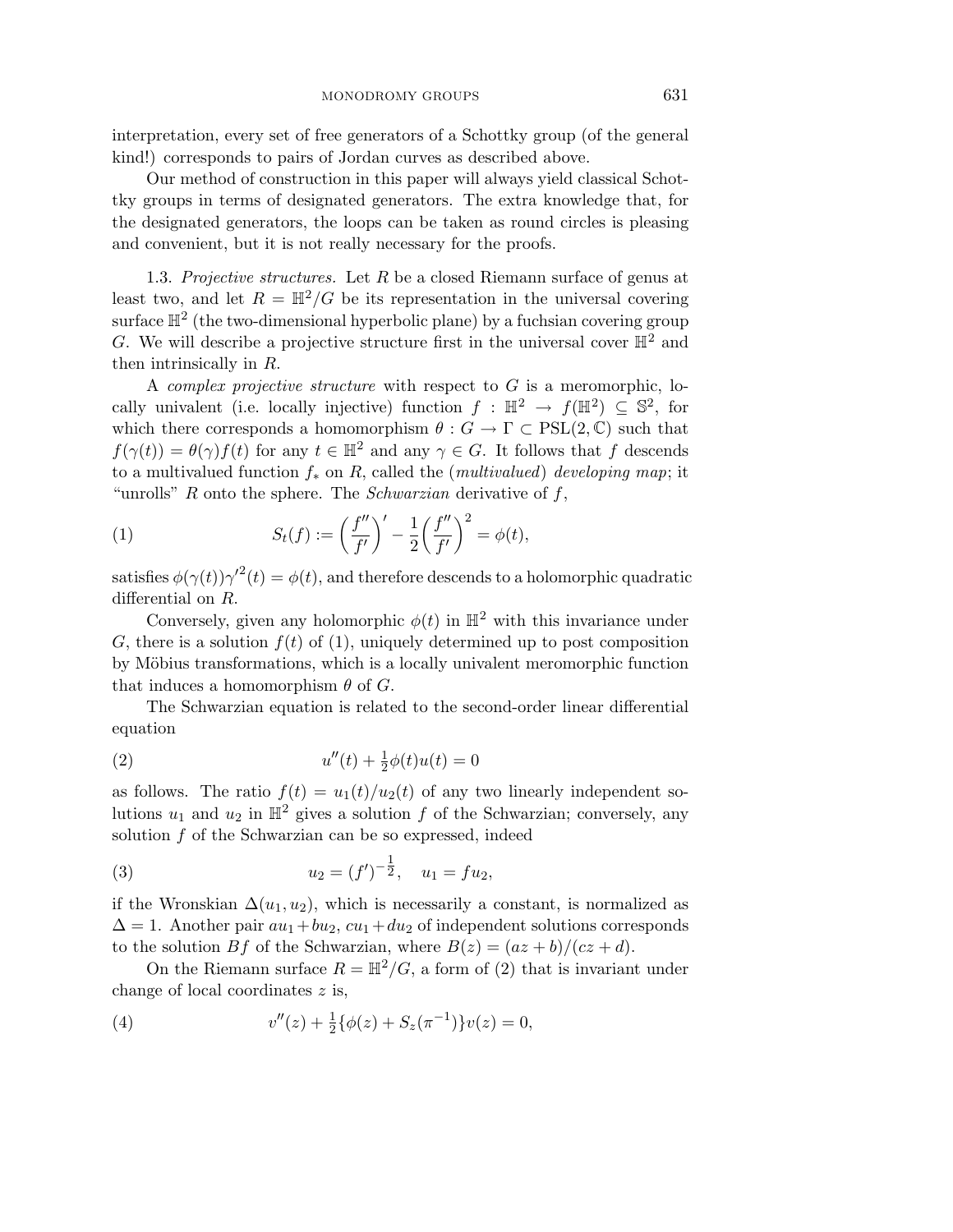where  $\pi$  denotes the projection from  $\mathbb{H}^2$ . In interpreting this equation, the Schwarzian transforms as a connection under change of local coordinate  $z \mapsto$  $\zeta = \zeta(z)$  and *v* transforms as a half-order differential (see [Ha-Sch]), specifically

$$
v(\zeta(z))\zeta'(z)^{-\frac{1}{2}} = v(z).
$$

The *monodromy* group and *monodromy* representation are computed as follows. Fix  $\pi_1(R; O)$  with basepoint  $O \in R$ , and a solution  $f_*(z)$  (or  $v_1(z)/v_2(z)$  near *O*. Let  $c \in \pi_1(R;O)$  be a simple loop based at *O*. Analytically continue  $f_*$  (or  $v_1/v_2$ ) around *c*, arriving back at a solution  $\gamma f_*$  (or *γ*(*v*<sub>1</sub>/*v*<sub>2</sub>)), for *γ* ∈ PSL(2,  $\mathbb{C}$ ). Set  $\theta(c) = \gamma$ . In this manner the local solutions *f*<sup>∗</sup> (or *v*1*/v*2) determine a monodromy epimorphism

$$
\theta : \pi_1(R;O) \to \Gamma \subset \mathrm{PSL}(2,\mathbb{C}),
$$

where  $\Gamma$  is a monodromy group for the equation. A different local solution  $Bf_*$  (or  $B(v_1/v_2)$ ), coming possibly from a different choice of basepoint, determines a conjugate homomorphism  $c \mapsto B\theta(c)B^{-1}$ . Thus, the equation itself determines a conjugacy class of homomorphisms into PSL(2*,* C).

If P is a fundamental polygon for *G* in  $\mathbb{H}^2$ , we can regard  $f(\mathcal{P})$  as spread over the Riemann sphere, a membrane in Hejhal's terminology [He1]. The *θ*-image of the edge pairing transformations of P will be edge-pairing transformations of the membrane  $f(\mathcal{P})$ , which therefore serves as an organizing principle for Γ.

From the *topological* point of view, a projective structure is defined by an orientation preserving local homeomorphism, called the (multivalued) developing map, of R into  $\mathbb{S}^2$  or, the *(single valued)* developing map of the universal cover  $\tilde{R}$  into  $\mathbb{S}^2$  which is equivariant with respect to the given homeomorphism *θ*. From this perspective, the group Γ is called the holonomy (or, more classically, monodromy) group. There is a unique complex structure on *R* for which the local homeomorphism becomes conformal.

The fact that the Schwarzian equation can be replaced by the linear differential equation implies the following:

LEMMA 1.3.1. If the homomorphism  $\theta : \pi_1(R;O) \to \Gamma \subset \text{PSL}(2,\mathbb{C})$  is induced by a projective structure on *R*, it can be lifted to a homomorphism  $\theta^* : \pi_1(R;O) \to \Gamma^* \subset SL(2,\mathbb{C}).$ 

*Proof.* Consider an action of  $G \cong \pi_1(R, O)$  on  $\mathbb{H}^2$  given by the uniformiza-<br>of the surface *R*, take an element  $h \in G$ . Then the solution pair (3) changes<br>r analytic continuation from  $t$  to  $T = h(t)$  according to tion of the surface R, take an element  $h \in G$ . Then the solution pair (3) changes under analytic continuation from *t* to  $T = h(t)$  according to (see [Ha-Sch]) *Proof.* Consider an action of G<br>tion of the surface R, take an element<br>under analytic continuation from t<br>(5)  $\left(\begin{array}{c} 1/\sqrt{f'} \\ f' \end{array}\right)(T) = \sqrt{\frac{f'(\sqrt{f'})}{f'}}$ 

(5) 
$$
\begin{pmatrix} 1/\sqrt{f'} \\ f/\sqrt{f'} \end{pmatrix}(T) = \sqrt{h'(t)} \begin{pmatrix} a & b \\ c & d \end{pmatrix} \begin{pmatrix} 1/\sqrt{f'} \\ f/\sqrt{f'} \end{pmatrix}(t),
$$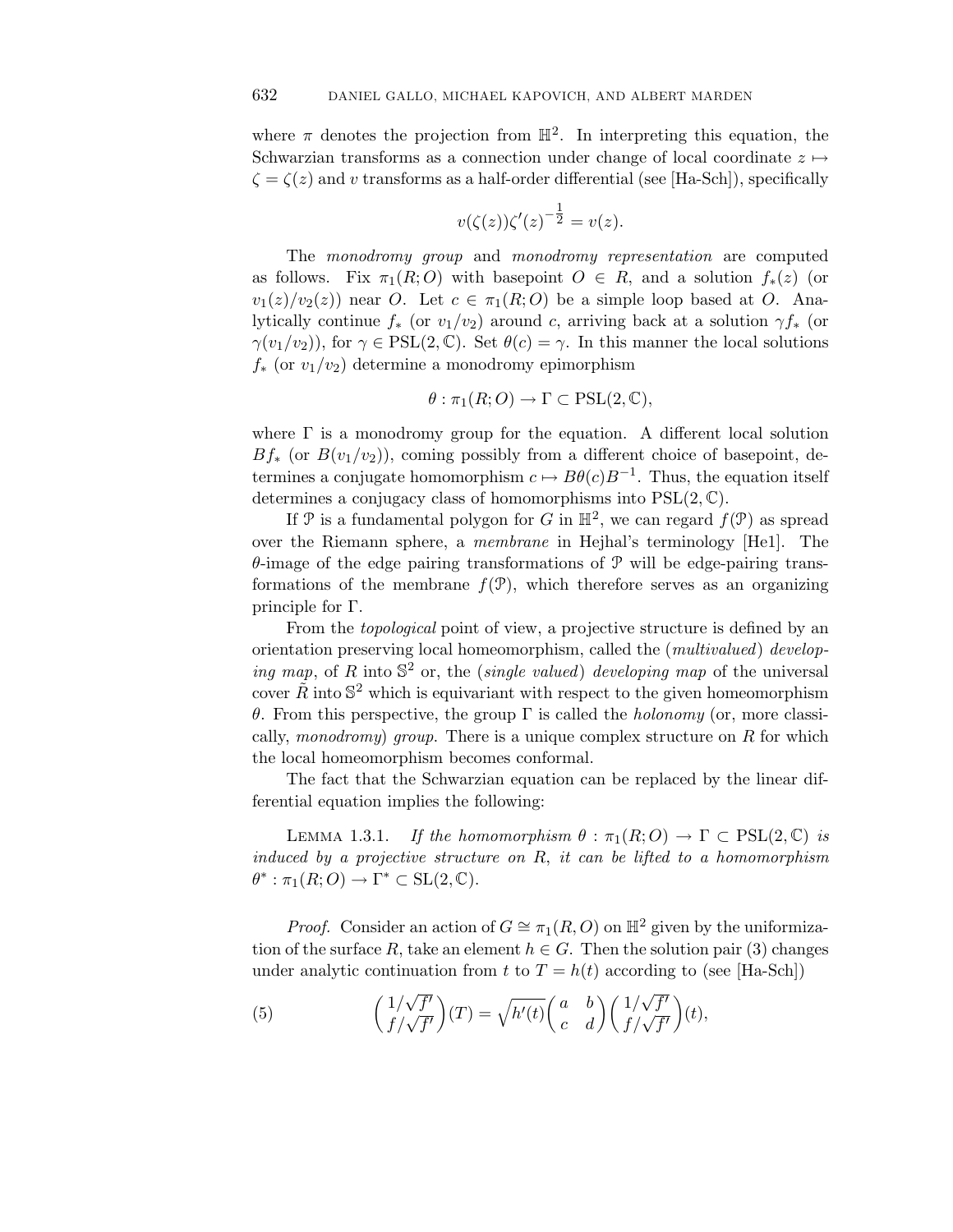where

MONODROW GROUPS

\nwhere

\n
$$
\begin{pmatrix} a & b \\ c & d \end{pmatrix} \in \text{SL}(2, \mathbb{C}), \quad \theta(h) = \frac{az + b}{cz + d}.
$$
\nThere are  $2^{2g}$  possible choices for  $\sqrt{h'(t)}$  over a set of canonical generators  $\{h\}$ .

of *G*. After we make a choice we get the homomorphism

$$
(c \ d)^{-\infty - (-, \infty)}, \quad c \infty \quad c \in \mathcal{A}
$$
  
possible choices for  $\sqrt{h'(t)}$  over a set of canonical  $\mathfrak{g}$   
we make a choice we get the homomorphism  
 $\theta^* : G \to \mathrm{SL}(2, \mathbb{C}), \quad \theta^*(h) = \begin{pmatrix} a & b \\ c & d \end{pmatrix} \in \mathrm{SL}(2, \mathbb{C}).$ 

Note however that  $\theta^*$  is not canonically determined by the differential equation (2).  $\Box$ 

We emphasize that our notion of *lifting* does not require that the image Γ of *θ* be isomorphic to the image of the lift  $\theta^*$ . For example, a lift to SL(2, C) of a half-rotation in PSL(2*,* C) has order four, not two.

We will refer to  $\theta^*$  as a *linear monodromy representation* of the projective structure.

Remark 1.3.2. The projective structure associated with the equation  $S_z(f) = \phi$  can be joined to the identity by means of solutions of  $S_z(f) = t\phi$ , for  $t \in \mathbb{C}$ .

1.4. Branched projective structures. A branched projective structure on a hyperbolic Riemann surface R is a holomorphic mapping  $f : \mathbb{H}^2 \to \mathbb{S}^2$  which is locally univalent except in a discrete subset of  $\mathbb{H}^2$  and which is equivariant with respect to a homomorphism  $\theta$  :  $G \to \text{PSL}(2,\mathbb{C})$ . We will say that such a structure is *singly branched* if  $f'(z)$  has at most simple zeroes and the projection of the set  $\{z: f'(z)=0\}$  to R is exactly one point q. These are the structures which appear in Theorem 1*.*1*.*1 and we will restrict our comments here to this special case. The more general case will be discussed separately in §11. Near such point *q* (which we will identify with zero in local coordinates), the quadratic differential  $\phi = S_z(f)$  has a Laurent expansion of the form, ral ca $\text{identi}\ \text{as a I}\ \text{as a I}\ + \sum_{n=1}^{\infty}$ 

(6) 
$$
\phi(z) = \frac{-3}{2z^2} + \frac{b}{z} + \sum_{i=0}^{\infty} a_i z^i, \quad b^2 + 2a_0 = 0.
$$

Conversely, if  $\phi(z)$  has such an expression near  $z = 0$ , a solution of the Schwarzian will be of the form  $f(z) = az^2(1 + o(1))$  near  $z = 0$ . With  $\phi$ given by  $(6)$ , the equation  $(2)$  has the two linearly independent solutions with expansions near  $z = 0$  of the form

$$
v_1(z) = z^{3/2}(1 + o_1(1)),
$$
  
\n
$$
v_2(z) = z^{-1/2}(1 + o_2(1)).
$$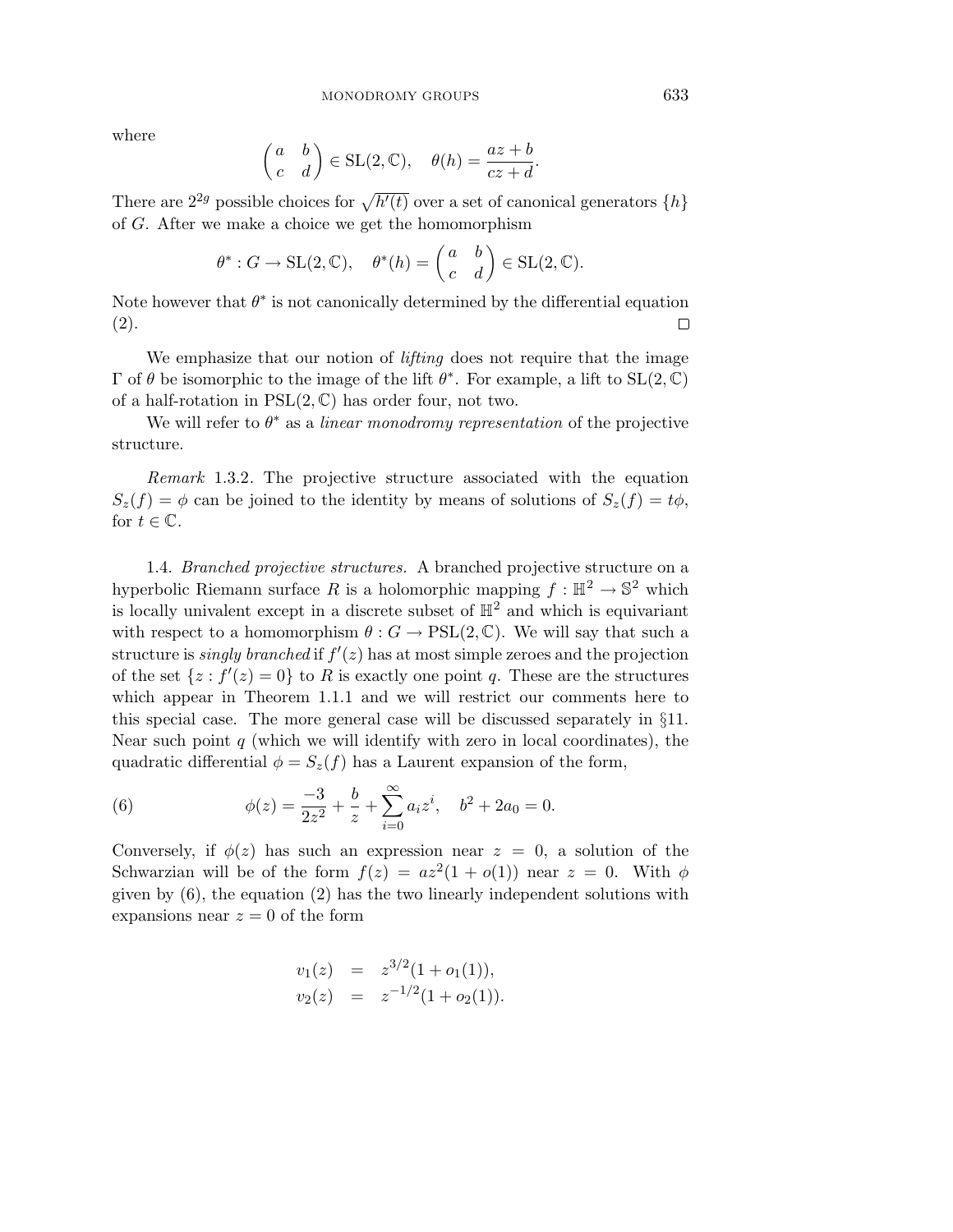A circuit about  $z = 0$  generates the monodromy

$$
\begin{pmatrix} u_1 \\ u_2 \end{pmatrix} \mapsto J \begin{pmatrix} u_1 \\ u_2 \end{pmatrix}, \quad \text{where} \quad J = \begin{pmatrix} -1 & 0 \\ 0 & -1 \end{pmatrix}.
$$

The projectivized monodromy in PSL(2*,* C) is just the identity.

Therefore the branched structure determines the homomorphism

 $\theta$  :  $\pi_1(R;O) \rightarrow \text{PSL}(2,\mathbb{C})$ 

as in the unbranched case. However,  $\theta$  cannot be lifted to a homomorphism into SL(2*,* C). Indeed, given a standard presentation

$$
\langle a_1, b_1, \ldots, a_g, b_g \mid \prod [b_i, a_i] = 1 \rangle
$$

for  $\pi_1(R; O)$ , and matrix representations  $A_i$  and  $B_i$  for  $\theta(a_i)$  and  $\theta(b_i)$ , we have

$$
\langle a_1, b_1, \dots, a_g, b_g \mid \prod [b_i, a_i] = 1 \rangle
$$
  
ix representations  $A_i$  and  $B_i$  for  $\theta^*$   

$$
\theta^* \left( \prod [b_i, a_i] \right) = \prod [B_i, A_i] = J,
$$

where  $\theta^*(a_i) = A_i$  and  $\theta^*(b_i) = B_i$ .

We will discuss this matter further in §§11.5, 11.6.

1.5. Parameter count. The vector bundle *Q<sup>g</sup>* of quadratic differentials over Teichmüller space  $\mathfrak{T}_g$  has complex dimension  $6g - 6$ . Likewise, the representation variety  $V_g$  of homomorphisms  $\theta : \pi_1(R;O) \to \text{PSL}(2,\mathbb{C})$ , modulo conjugacy, has complex dimension  $6g - 6$ . Let  $V'_g \subset V_g$  denote the subset of nonelementary representations, i.e. equivalence classes of homomorphisms whose images are nonelementary subgroups of  $PSL(2,\mathbb{C})$ . Theorem 1.1.1 asserts that the map  $P_g$  of projective structures  $Q_g \to V_g$  is surjective onto the component of  $V_g'$  consisting of representations liftable to  $SL(2,\mathbb{C})$ . In fact, the image space  $V'_g$  is itself a complex analytic manifold [Gu3], [He1]. According to [Go2], or as a consequence of Theorem 1*.*1*.*1, it has two components (one corresponds to liftable representations and the other one to unliftable representations). See  $\lbrack \text{Ben-C-R} \rbrack$  and  $\lbrack \text{Li} \rbrack$  for more information about representation varieties of surface groups.

According to Hejhal's holonomy theorem [He1] the map  $P_g$  is a local homeomorphism which is shown in [E] to be locally biholomorphic. In particular, the set of points with a given monodromy  $\theta$  is discrete. According to (1) in §1.6 below, there is at most one representative in the fiber over a particular Riemann surface. However  $P_q$  is not a covering map [He1].

In Theorem 11.5.2 we will prove an analogue of Hejhal's holonomy theorem for singly branched projective structures; we prove that the holonomy mapping from the space of singly branched projective structures to  $V_q$  is locally a fiber bundle with fiber of complex dimension 1.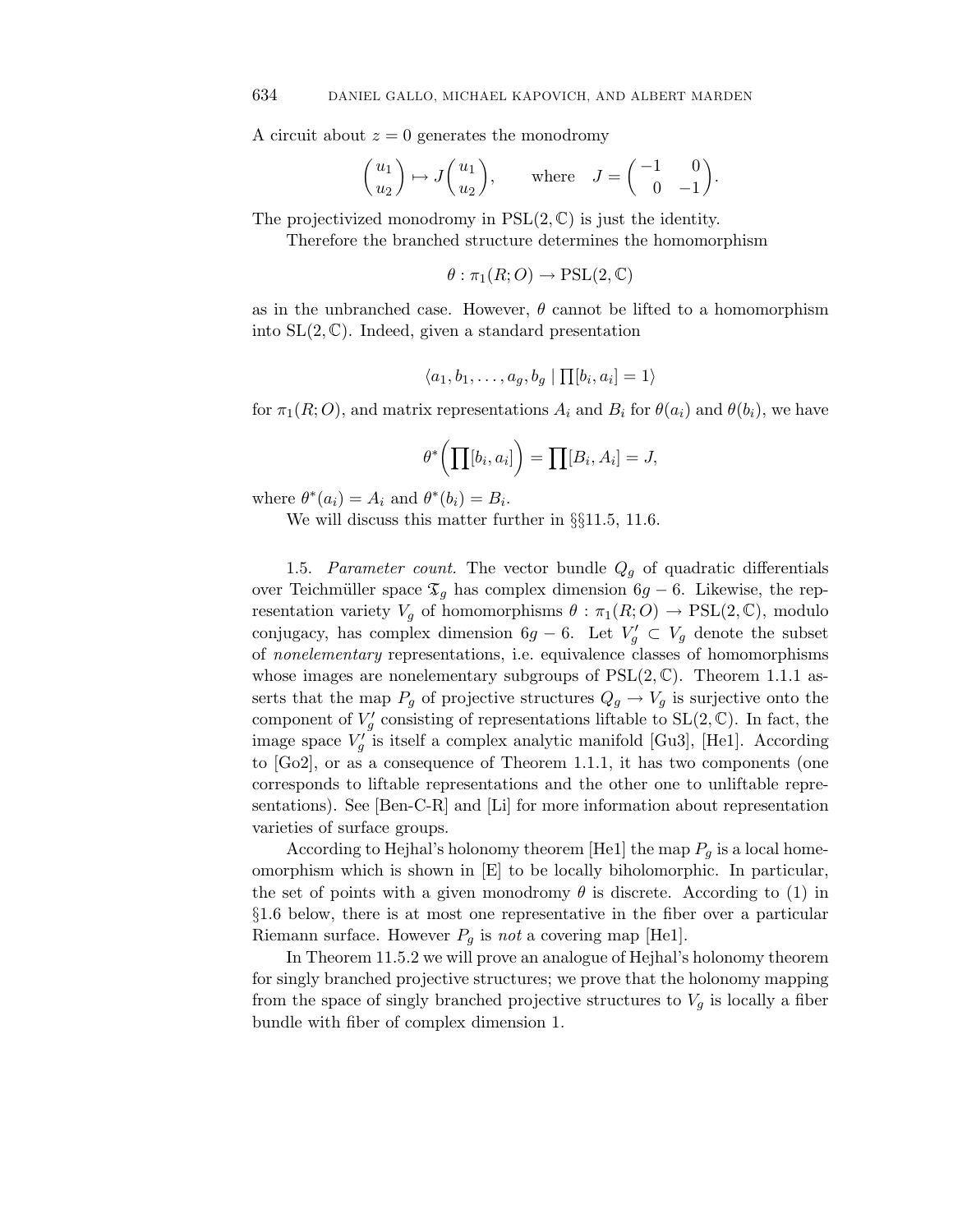1.6. The global structure. Recorded below are basic facts about projective structures. For the unbranched case, proofs are in [Gu1] and [Kra1, 2]. Other useful references are [Gu3] and [He1]; the latter includes extensive historical background.

Here is a brief proof that (in the unbranched case) the holonomy group  $\Gamma = \theta(G)$  cannot be a unitary group, that is, cannot be conjugate to a group of isometries of  $\mathbb{S}^2$ . Assume otherwise. Then  $\Gamma$  preserves the spherical metric  $\rho$ . Its pullback  $f^*\rho$  is a *G*-invariant metric on  $\mathbb{H}^2$  which is locally isometric to the sphere. Consequently  $f^*\rho$  has constant curvature  $+1$ , in violation of the Gauss-Bonnet theorem.

For the case of a singly branched structures, property (1) below is a special case of [He1, Theorem 15], (2) will be established as Theorem 11*.*6*.*1, and (3) will be established as Corollary 11*.*6*.*1.

Below we consider projective structures  $\sigma$  on  $R = \mathbb{H}^2/G$  which have the holomorphic developing mapping  $f : \mathbb{H}^2 \to \mathbb{S}^2$  and monodromy representation  $\theta$  :  $G \to \text{PSL}(2, \mathbb{C})$ . Assume that  $\sigma$  is either unbranched (i.e. f is locally univalent) or is singly branched. Let  $\theta(G) = \Gamma \subset \text{PSL}(2, \mathbb{C})$  denote the monodromy group. The following three properties hold:

- (1) If two developing mappings  $f_1$  and  $f_2$  determine the same homomorphism  $\theta$ , then  $f_1 = f_2$ .
- (2)  $\Gamma$  is a nonelementary group.
- (3) The following statements are equivalent provided that, when  $\sigma$  is branched,  $f(\mathbb{H}^2)$  is not a round disk in  $\mathbb{S}^2$ :
	- (i)  $f(\mathbb{H}^2) \neq \mathbb{S}^2$ ;
	- (ii)  $\mathbb{H}^2 \to f(\mathbb{H}^2)$  is a possibly branched cover;
	- (iii)  $\Gamma$  acts discontinuously on  $f(\mathbb{H}^2)$ .

Property (1) does not rule out the possibility that the same target group Γ may arise from different projective structures on *R*. Property (2) shows that the requirement in Theorem 1.1.1 that  $\Gamma$  be nonelementary is necessary. The situation (3) has a rich structure as it is associated with the theory of covering surfaces; in particular it includes the theory of quasifuchsian groups and Schottky groups. In contrast, in the general case there is a bare minimum of structure because Γ need not be discrete.

1.7. Strategy of the proof. Given a homomorphism

$$
\theta : \pi_1(R;O) \to \Gamma \subset \mathrm{PSL}(2,\mathbb{C})
$$

such that  $\Gamma$  is nonelementary, the strategy consists of two parts.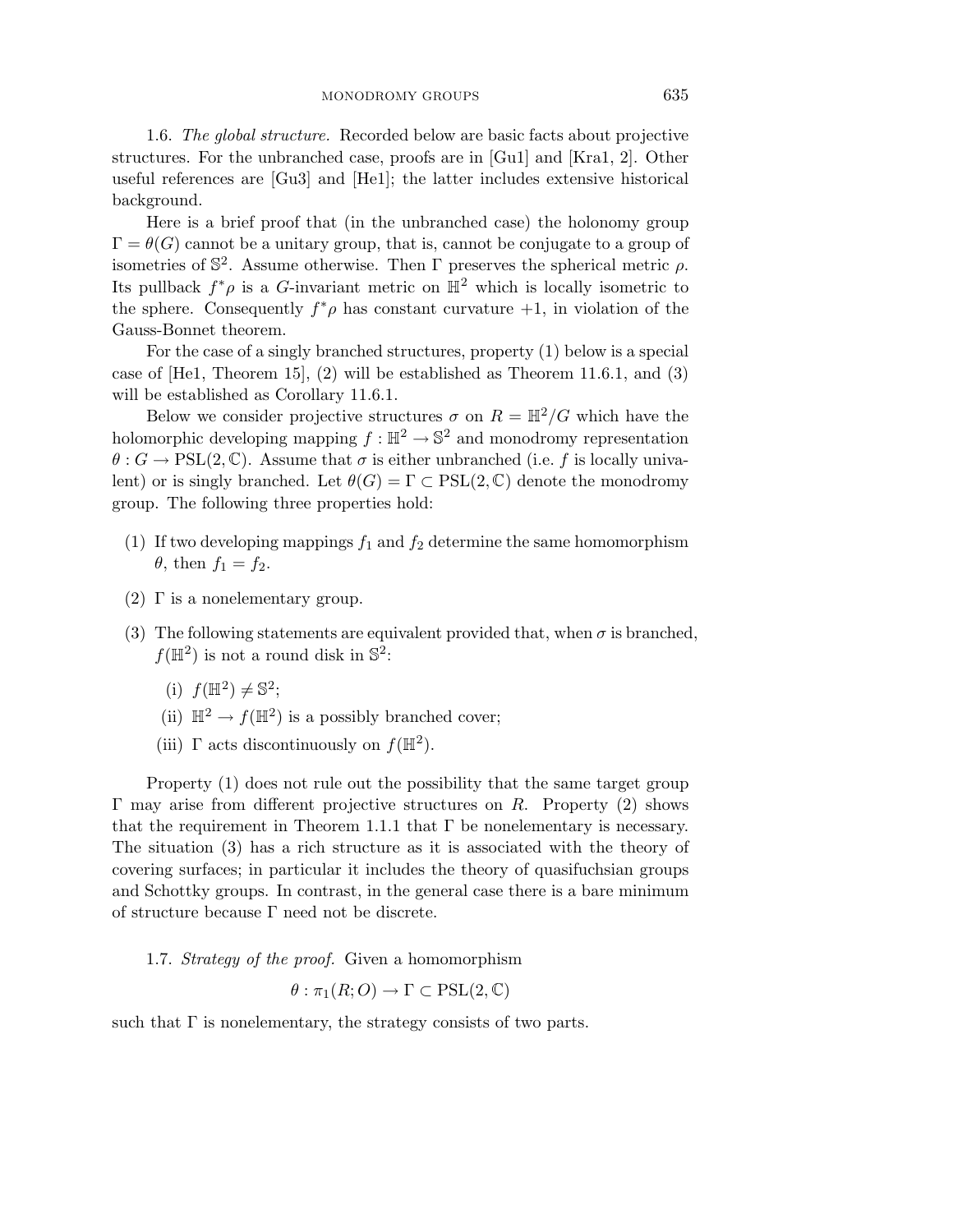*Part* A (§§3–5). Find a pants decomposition  $\{P_i\}$  of R with the property that  $\theta(\pi_1(P_i))$ , for  $1 \leq i \leq 2g-2$ , is a two-generator (classical) Schottky group.

We recall that a *pants* is a Riemann surface conformally equivalent to a three-holed sphere. A surface of genus  $g \geq 2$  requires  $3g - 3$  simple loops to cut it into pants, and there results  $2g - 2$  pants. It has infinitely many homotopically distinct pants decompositions.

*Part* B (§§6–10). Find representations of the universal covers  $\tilde{P}_i$  in the regular sets (i.e. domains of discontinuity) of  $\theta(\pi_1(P_i)) \subset \mathbb{S}^2$ . Glue them together as dictated by the combinatorics of  $\{\tilde{P}_i\}$  in  $\tilde{R}$ , as relayed by  $\theta$ . In general there is a  $\mathbb{Z}/2$ -obstruction to such gluing. If there is no obstruction, we end up with a simply connected *pants configuration*  $\tilde{S}$  over  $\mathbb{S}^2$  that models the universal cover of a new Riemann surface *S* homeomorphic to *R*. The projection of  $\tilde{S}$  to  $\mathbb{S}^2$  is a  $\theta$ -equivariant local homeomorphism. If there is an obstruction, introduce a single branch point of order 2 by applying a twist. This removes the obstruction to the construction and a new Riemann *S* surface homeomorphic to *R* can be assembled as before. The result is either unbranched or singly branched projective structure on  $S$  with the monodromy representation  $\theta$ . According to Theorem 11.2.2 if  $\theta$  lifts to  $SL(2,\mathbb{C})$  then the structure has to be unbranched, if  $\theta$  does not lift then the structure has to be singly branched; in other words, the Z*/*2-obstruction to gluing is the 2nd Stiefel-Whitney class of the representation *θ*. This proves Theorem 1*.*1*.*1.

The method used to assemble the pants configuration is a form of "grafting," first applied to kleinian groups in [Mas1].

1.8. Terminology and notation. Throughout this paper we will work on closed surface R, of genus  $q \ge 2$ . When convenient, we will assume that R is a Riemann surface  $R = \mathbb{H}^2/G$  in terms of its universal cover (which may be taken as the hyperbolic plane  $\mathbb{H}^2$ ) and fuchsian cover group *G*. Fix  $O \in R$  as the basepoint for its fundamental group  $\pi_1(R; O)$ . Let

$$
\theta : \pi_1(R;O) \to \Gamma \subset \mathrm{PSL}(2,\mathbb{C})
$$

be the designated homomorphism with a nonelementary image Γ.

Throughout we will use lower case Latin letters *a, b, c, . . .* to denote elements of  $\pi_1(R; O)$ , and the corresponding Greek letters  $\alpha, \beta, \gamma, \ldots$  to denote their  $\theta$ -images in  $\Gamma$ . A *nontrivial* loop is one not homotopic to a point.

We will write the compositions of both curves and transformations (and their associated matrices) starting at the right. Thus, *b* follows *a* in both *ba* and  $\theta(b)\theta(a) = \beta\alpha$ .

By a standard set of generators  $\{a_i, b_i\}$  of  $\pi_1(R; O)$ , where  $1 \leq i \leq 2g$ , we mean a set of oriented simple loops that generate the fundamental group and have the following properties. For each  $i$ , the loop  $b_i$  crosses  $a_i$  at  $O$ , from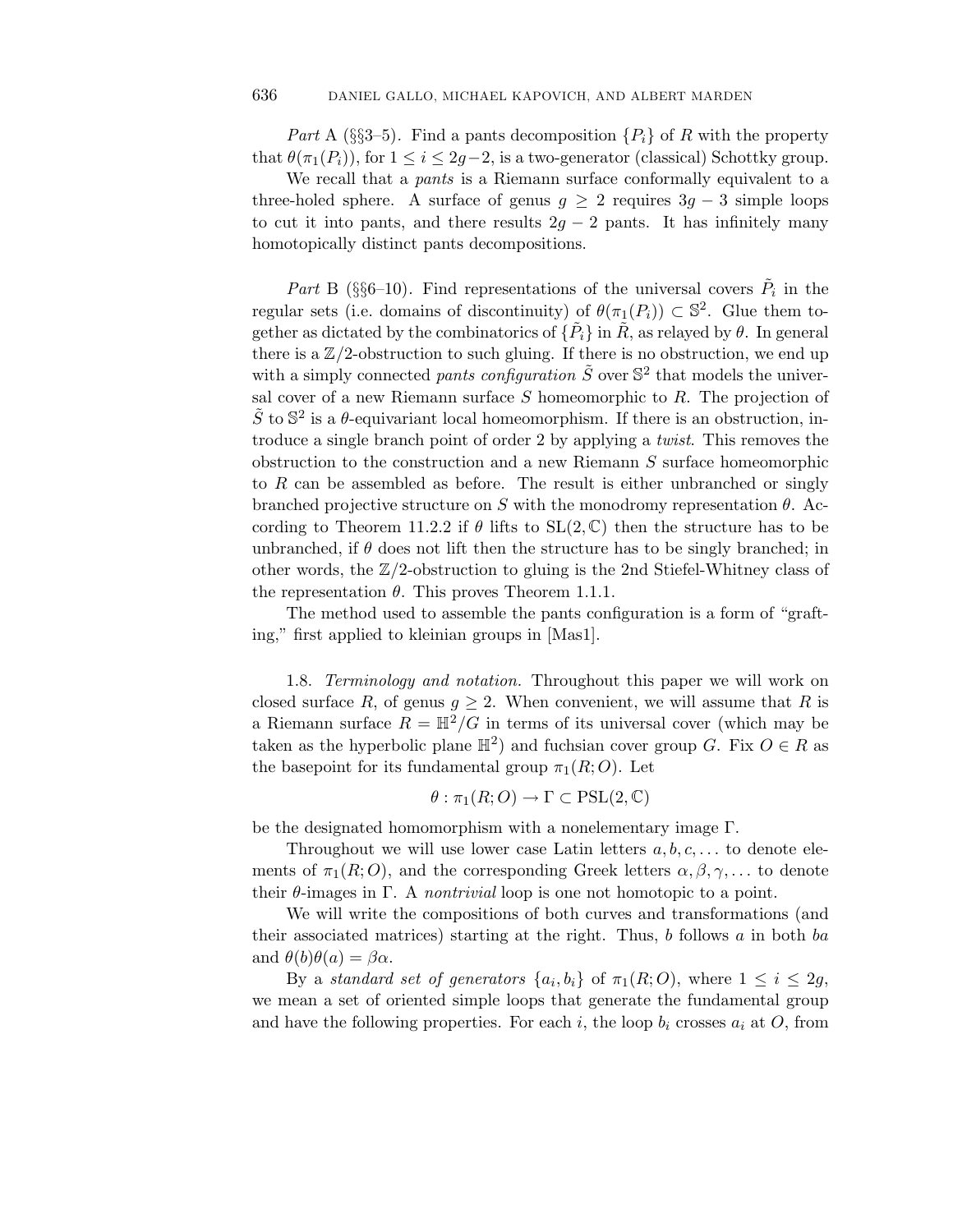the right side of  $a_i$  to the left, and is otherwise disjoint. For  $j \neq i$ , the simple loops  $(a_j, b_j)$  are freely homotopic to simple loops disjoint from  $(a_i, b_i)$ . The product of the commutators

$$
\prod_i b_i^{-1}a_i^{-1}b_ia_i
$$

bounds a simply connected region lying to its left.

We will refer to a product *ba* as a simple loop if it is homotopic to one (with fixed basepoint). Thus, for any  $k \in \mathbb{Z}$ , the loop  $b_1 a_1^k$  is simple, and so are  $a_2b_1^{-1}a_1^k$  and  $a_2b_1a_1$ , but not  $a_2^{-1}b_1a_1^k$ , or, for  $k \neq 1$ , the loop  $a_2b_1a_1^k$ . The curve  $b_1^{-1}a_1b_1$  is simple, but not  $a_2b_1^{-1}a_1b_1$ .

Often we will modify a simple loop  $c \subset R$  by applying a *Dehn twist*, which can be described as follows. Let *A* be an annular neighborhood about a (nontrivial) simple loop *a*. Orient *∂A* so that *A* lies to its left. Hold one component of *∂A* fixed and rotate the other |*n*|-times in the positive or negative direction according to whether  $n \geq 1$  or  $n \leq -1$ . This action extends to an orientation preserving homeomorphism  $\delta^n$  of A, and then to all R, by setting  $\delta^n$  = id outside *A*.  $\delta^n$ , or more precisely its homotopy class on *R*, is called the Dehn twist of order *n* about *a*. If *c* is not freely homotopic to a curve disjoint from *a*, then  $\delta^n(c)$  is not freely homotopic to *c*.

#### 2. Fixed points of Möbius transformations

In this section we will collect the lemmas needed to control the type of composed transformations.

2.1. Basic lemmas.

Lemma 2*.*1*.*1.

- (i) Suppose  $\alpha$  is loxodromic and  $\beta$  sends neither fixed point of  $\alpha$  to the other. Given  $M > 0$  there exists  $N \geq 0$  such that  $|\text{tr}\,\beta\alpha^n| > M$  and  $\beta\alpha^n$  is *loxodromic for all*  $|n| \geq N$ .
- (ii) Suppose  $\alpha$  is loxodromic and  $\beta$  sends exactly one fixed point of  $\alpha$  to the other. Given  $M > 0$  there exists  $N \geq 0$  such that  $|\text{tr } \beta \alpha^n| > M$  and  $\beta \alpha^n$ is loxodromic for all  $n > N$  (if  $\beta$  sends repulsive to attractive) or for all  $n \leq -N$  (if  $\beta$  sends attractive to repulsive).
- (iii) Suppose  $\alpha$  is parabolic and  $\beta$  does not share a fixed point with  $\alpha$ . Given  $M > 0$  there exists  $N \geq 0$  such that  $|\text{tr } \beta \alpha^n| > M$  and  $\beta \alpha^n$  is loxodromic for all  $|n| \geq N$ .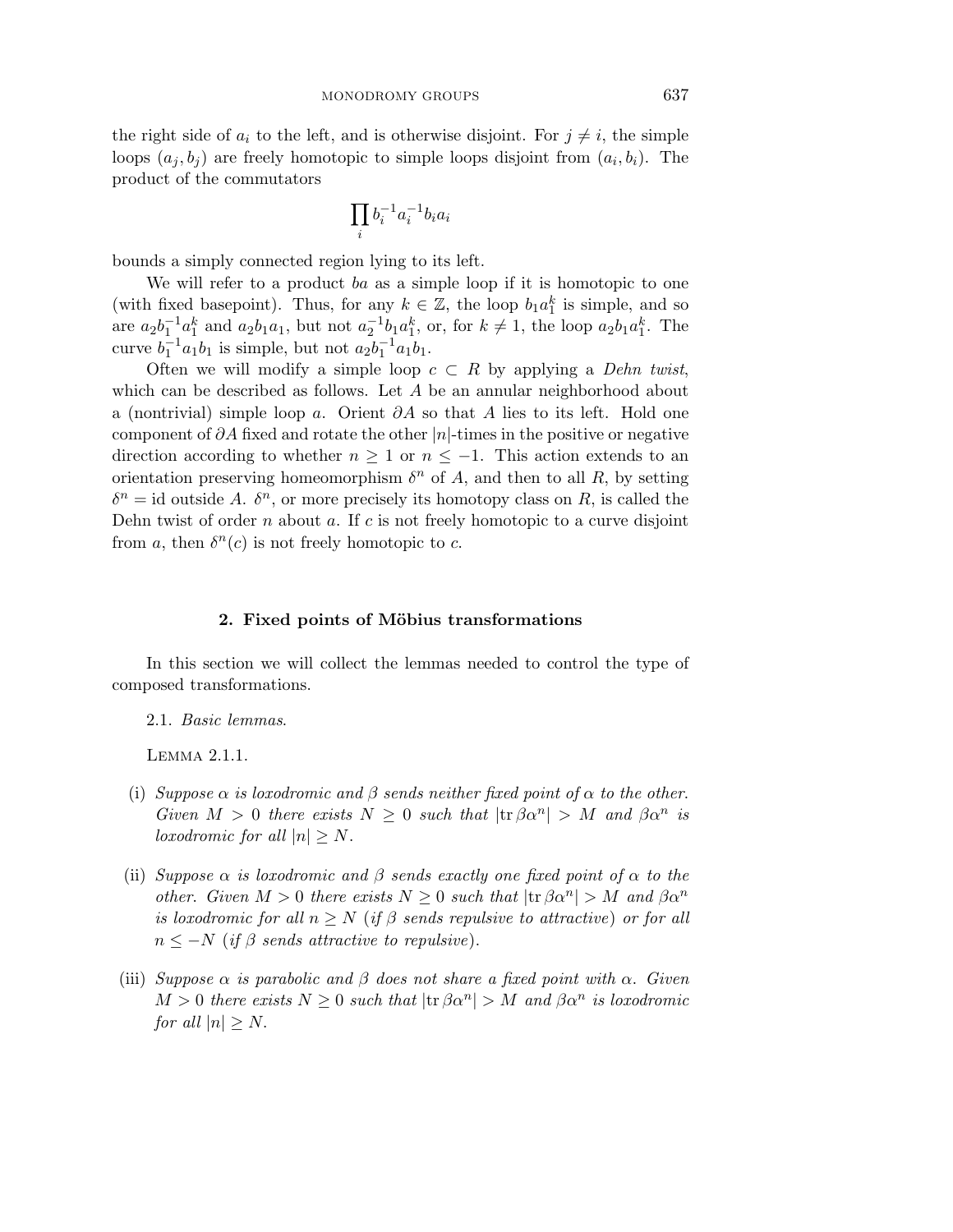Proof. For (i) and (ii) we may assume

638 **DANIEL GALLO, MICHAEL KAPOVICH, AND ALBERT MARDEN**  
\n*Proof.* For (i) and (ii) we may assume\n
$$
\alpha = \begin{pmatrix} \lambda & 0 \\ 0 & \lambda^{-1} \end{pmatrix} \text{ with } |\lambda| > 1, \qquad \beta = \begin{pmatrix} a & b \\ c & d \end{pmatrix} \text{ with } ad - bc = 1.
$$

Then  $\text{tr } \beta \alpha^n = \lambda^n a + \lambda^{-n} d$ . Not both *a* and *d* can vanish, because  $\beta$  does not interchange the fixed points of  $\alpha$ . The assertions now follow directly.

For (iii), we may assume

$$
= \lambda^n a + \lambda^{-n} d.
$$
 Not both *a* and *d* can vanish, becau  
he fixed points of  $\alpha$ . The assertions now follow dire  
we may assume  

$$
\alpha = \begin{pmatrix} 1 & 1 \\ 0 & 1 \end{pmatrix}, \qquad \beta = \begin{pmatrix} a & b \\ c & d \end{pmatrix}
$$
 with  $ad - bc = 1$ .

Then tr  $\beta \alpha^n = (a+d) + nc$ , where  $c \neq 0$ . Again, the desired conclusion follows.  $\Box$ 

LEMMA 2.1.2. Assume  $\alpha$  is loxodromic with attractive fixed point  $p^*$ and repulsive fixed point *p*∗.

- (i) For any sequence  $k \to +\infty$ , the fixed points of  $\beta \alpha^k$  converge to  $\beta(p^*)$  and *p*<sup>∗</sup>. The fixed points of  $\alpha^k\beta$  converge to  $p^*$  and  $\beta^{-1}(p^*)$ .
- (ii) For any sequence  $k \to -\infty$ , the fixed points of  $\beta \alpha^k$  converge to  $\beta(p_*)$  and *p*<sup>∗</sup>. The fixed points of  $\alpha^k \beta$  converge to  $p_*$  and  $\beta^{-1}(p^*)$ .

*Proof.* Part (ii) follows from (i) upon replacing  $\alpha$  by  $\alpha^{-1}$ . The computational proof is instructive. Set

| follows from (i) upon replacing α by  
uctive. Set  

$$
\alpha = \begin{pmatrix} \lambda & 0 \\ 0 & \lambda^{-1} \end{pmatrix} \text{ and } \beta = \begin{pmatrix} a & b \\ c & d \end{pmatrix},
$$

where  $|\lambda| \ge 1$  and  $ad - bc = 1$ . If  $ac \ne 0$ , the two fixed points of  $\alpha^k \beta$  are *λ*<sup>2*k*</sup> $\alpha(1 \pm \sqrt{\Delta})/2c - d/2c$ , where

$$
\Delta = 1 + \frac{2d}{a\lambda^{2k}} + \frac{d^2}{a^2\lambda^{4k}} - \frac{4}{a^2\lambda^{2k}}.
$$

The "+" fixed point approaches  $\infty$  with *k*. The "-" fixed point has the form

$$
\frac{2}{ac} - \frac{d}{c} - \frac{d^2}{2ac\lambda^{2k}}(1+\sqrt{\Delta})^{-1} - \frac{d}{2c}
$$

*.*

This one approaches  $-b/a = \beta^{-1}(0)$ .

If  $c = 0$ , one fixed point of  $\alpha^k \beta$  is  $\infty$ . The other one is  $b/(d\lambda^{-2k} - a)$ . This too approaches  $-b/a = \beta^{-1}(0)$  with *k*.

If  $a = 0$  the two fixed points are  $\left(-d \pm \sqrt{d^2 - 4\lambda^{2k}}\right)/2c$ . Both approach  $\infty$  with *k*. Here  $\beta^{-1}(0) = \infty$ .

The fixed points of  $\beta \alpha^k = \beta(\alpha^k \beta) \beta$  converge to  $\beta(p^*)$  and  $\beta(\beta^{-1} p_*) = p_*$ . П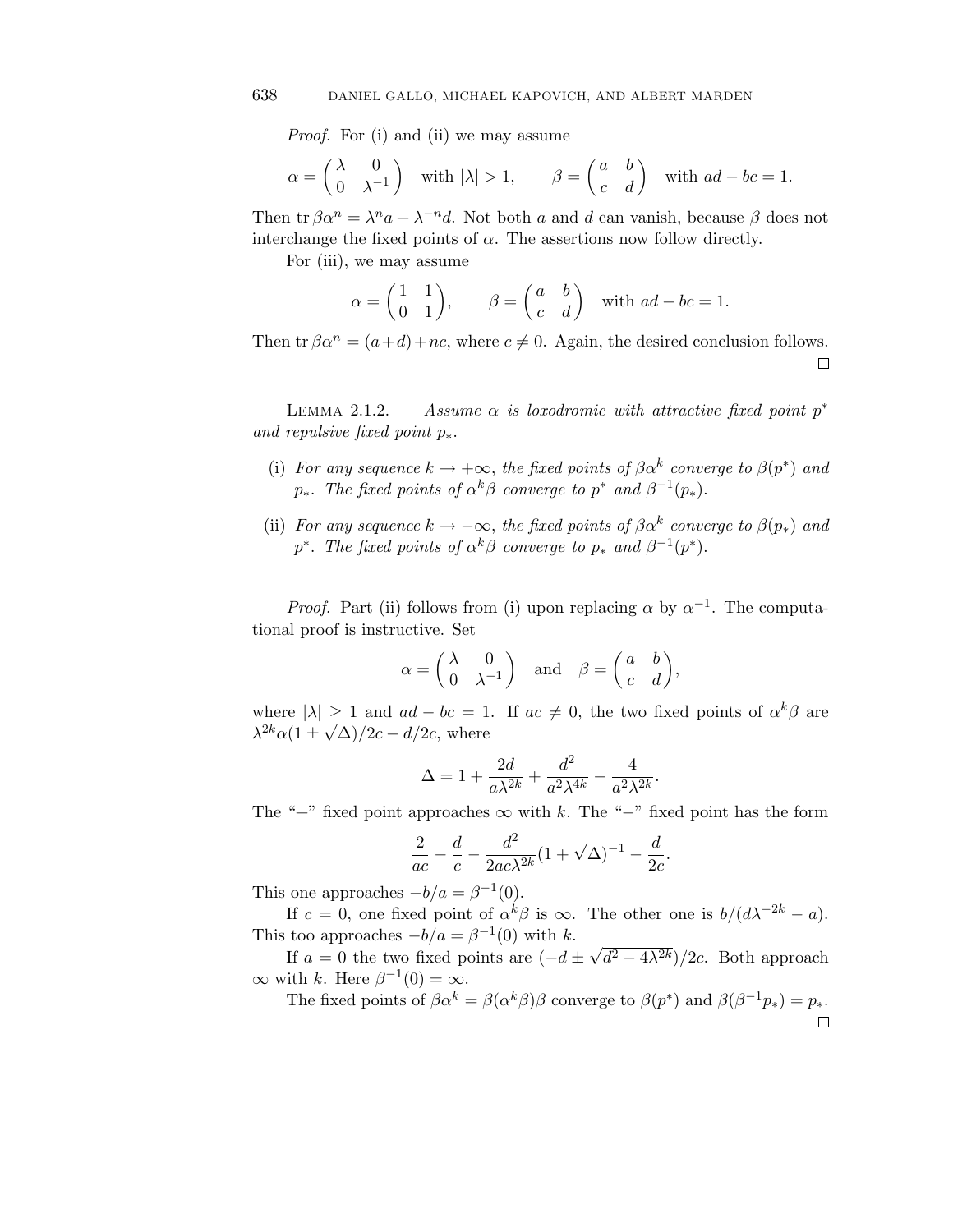LEMMA 2.1.3. Suppose  $\gamma$  is loxodromic with attractive fixed point  $p^*$ , repulsive fixed point *p*∗.

- (i) Suppose  $\alpha(p^*) \neq p^*$  and  $\beta(p_*) \neq p_*$ . Given  $M > 0$  there exists  $N \geq 0$ such that  $|\text{tr }\gamma^{-n}\alpha\gamma^{n}\beta| > M$  and  $\gamma^{-n}\alpha\gamma^{n}\beta$  is loxodromic and does not share a fixed point with  $\alpha$  or  $\beta$  for all  $n \geq N$ .
- (ii) Suppose  $\alpha(p_*) \neq p_*$  and  $\beta(p^*) \neq p^*$ . Given  $M > 0$  there exists  $N \geq 0$ such that  $|\text{tr }\gamma^{-n}\alpha\gamma^{n}\beta| > M$  and  $\gamma^{-n}\alpha\gamma^{n}\beta$  is loxodromic and does not share a fixed point with  $\alpha$  or  $\beta$  for all  $n \leq -N$ .

Proof. We may assume

We may assume  
\n
$$
\gamma = \begin{pmatrix} \lambda & 0 \\ 0 & \lambda^{-1} \end{pmatrix}, \qquad \alpha = \begin{pmatrix} a & b \\ c & d \end{pmatrix}, \qquad \beta = \begin{pmatrix} u & v \\ w & x \end{pmatrix},
$$

with  $|\lambda| > 1$ ,  $ad - bc = 1$ , and  $ux - vw = 1$ . We find that  $\text{tr } \gamma^{-n} a \gamma^{n} \beta =$  $\lambda^{2n}cv + \lambda^{-2n}bw + (au + dx).$ 

In case (i) we have  $c \neq 0$  (since  $\alpha(p^*) \neq p^*$ ), and  $v \neq 0$  (since  $\beta(p_*) \neq p_*$ ); thus  $cv \neq 0$  and  $\gamma^{-n} \alpha \gamma^{n} \beta$  is loxodromic for all large *n*. Moreover, if *q* is a fixed point of *β*, then  $q \neq p_*$  but  $\lim_{n \to +\infty} \gamma^{-n} \alpha \gamma^n \beta(q) = p_*$ .

Suppose instead that *q* is a fixed point of  $\alpha$ , and of  $\gamma^{-n} \alpha \gamma^n \beta$  for all large *n*. First  $q \neq p_*$  since  $\gamma^{-n} \alpha \gamma^n \beta(p_*) = p_*$  implies  $\beta(p_*) = p_*$ . Then  $\beta(q) \neq p_*$ for  $\gamma^{-n}\alpha(p_*) = q$  holds for all large *n* only if  $q = p_*$  or  $q = p^*$ . Thus once again,  $\lim_{n \to +\infty} \gamma^{-n} \alpha \gamma^n \beta(q) = p_* \neq q$ .

In case (ii),  $b \neq 0$  (since  $\alpha(p_*) \neq p_*$ ), and  $w \neq 0$  (since  $\beta(p^*) \neq p^*$ ); hence  $\gamma^{-n} \alpha \gamma^n \beta$  is loxodromic for all small *n*. Moreover if *q* is a fixed point of *β*, we have  $q \neq p^*$ , but  $\lim_{n \to +\infty} \gamma^{-n} \alpha \gamma^n \beta(q) = p_*$ .

Suppose instead that *q* is a fixed point of  $\alpha$ , and of  $\gamma^{-n} \alpha \gamma^n \beta$  for all small *n*. Again  $q \neq p^*$  and then  $\beta(q) \neq p^*$ . As above, *q* cannot be a fixed point of *γ*<sup>−*n*</sup>*αγ*<sup>*n*</sup>*β* for all small *n*.  $\Box$ 

LEMMA  $2.1.4$ .  $Suppose \alpha is a location in transformation with fixed$ points *u* and *v*.

- (i) Given  $p^* \neq u, v$  and  $T > 2$ , there exists  $\varepsilon > 0$  such that if  $\beta$  is any loxodromic transformation with fixed points *p*, *q* satisfying  $d(p, p^*) < \varepsilon$ ,  $d(q, p^*) < \varepsilon$ , and with trace satisfying  $|\text{tr } \beta| \geq T$ , then  $\alpha$  and  $\beta$  generate a classical Schottky group.
- (ii) Given  $p, q \neq u, v$ , there exists  $T > 2$  such that if  $\beta$  is any loxodromic transformation with fixed points p, q and satisfying  $|\text{tr } \beta| \geq T$ , and if  $\alpha$ also satisfies  $|\text{tr } \alpha| \geq T$ , then  $\alpha$  and  $\beta$  generate a classical Schottky group.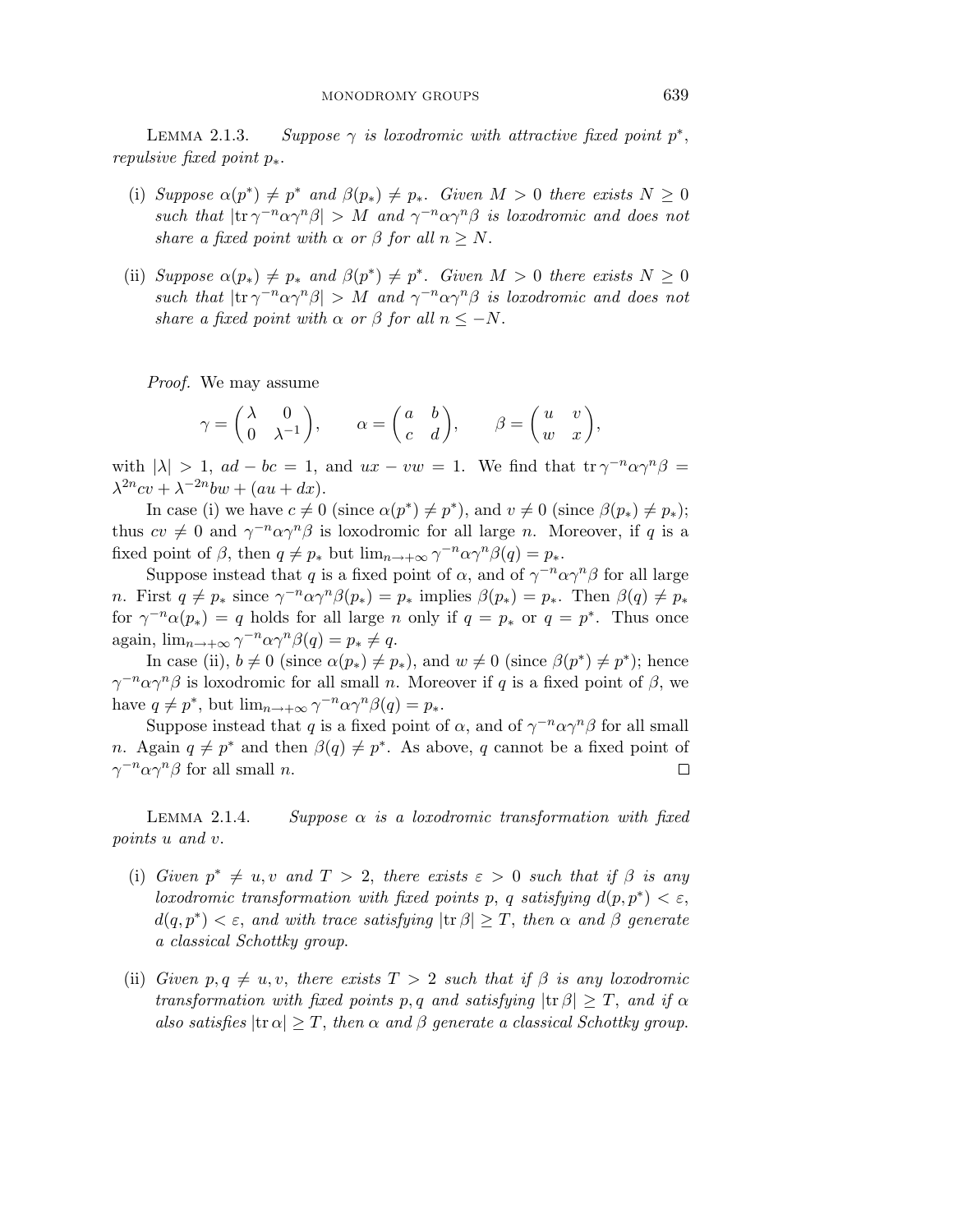*Proof.* A loxodromic transformation  $\beta$  acts in  $\mathbb{H}^3 \cup \partial \mathbb{H}^3$ . If  $P \subset \mathbb{H}^3$  is a plane orthogonal to its axis, so is  $\beta(P)$ . The two circles  $\partial P$  and  $\partial \beta(P)$  in  $\partial \mathbb{H}^3$  that separate the fixed points *p* and *q* of  $\beta$  bound what we will refer to as an *annular region A* for  $\beta$ . Given any point  $q^* \neq p, q, u, v$  in  $\partial \mathbb{H}^3$ , there are annular regions for  $\beta$  that contain  $q^*$  in their interior.

Fix  $p^* \subset \partial \mathbb{H}^3$  distinct from  $q^*, p, q, u, v$ . Let  $(p_n, q_n)$  be a sequence with  $p_n \neq q_n$  and  $\lim p_n = \lim q_n = p^*$ . Let  $T_n$  be the transformation with fixed point  $q^*$  such that  $T_n(p) = p_n$ ,  $T_n(q) = q_n$ . Ultimately  $T_n$  is loxodromic, its attractive fixed point converges to  $p^*$ , and  $|\text{tr } T_n| \to \infty$ . Consider an annular domain *A* for  $\beta$  containing  $q^*$  in its interior.  $T_nA$  is an annular region for  $T_n \beta T_n^{-1}$ , all containing *q*<sup>∗</sup>. The sequence of bounding circles of  $T_n A$  converge to the point  $p^*$ ; that is,  $T_nA$  converges to  $\partial \mathbb{H}^3 \setminus \{p^*\}$ . The analysis would be equally applicable to a family of transformations  $\{\beta\}$ , each with fixed points *p, q,* so long as they all satisfied  $|\text{tr } \beta| \geq T$  for some  $T > 2$  (uniformly loxodromic).

Now let  $A'$  be an annular domain for  $\alpha$  containing  $p^*$  in its interior. Ultimately the bounding circles of  $T_nA$  also lie in the interior of  $A'$ . For such indices *n*,  $\alpha$  and  $T_n \beta T_n^{-1}$  generate a classical Schottky group. Part (i) follows at once.

To establish part (ii), note that both  $\alpha$  and  $\beta$  have annular domains whose boundaries are circles arbitrarily close to their fixed points, if *T* is large enough.  $\Box$ 

COROLLARY 2.1.5.  $Suppose \gamma$  is loxodromic with attractive fixed point  $p^*$ , repulsive fixed point  $p_*$ , and  $\alpha, \beta$  are loxodromic as well.

- (i) If  $\alpha(p^*) \neq p^*$  and  $\beta(p_*) \neq p_*$  there exists  $N \geq 0$  such that  $\gamma^{-n} \alpha \gamma^n$  and *β* generate a classical Schottky group for all *n* ≥ *N*.
- (ii) If  $\alpha(p_*) \neq p_*$  and  $\beta(p^*) \neq p^*$  there exists  $N \geq 0$  such that  $\gamma^{-n} \alpha \gamma^n$  and *β* generate a classical Schottky group for all  $n \leq -N$ .

Proof. This is a corollary also of Lemma 2*.*1*.*3. In case (i), the fixed points of  $\gamma^{-n} \alpha \gamma^n$  are arbitrarily close to  $p_*$  for large *n*, since  $p^*$  is not fixed by  $\alpha$ , where *p*<sup>∗</sup> is not fixed by *β*. In case (ii), the fixed points of  $\gamma^{-n} \alpha \gamma^n$  are arbitrarily close to *p*∗, for small *n*.  $\Box$ 

2.2. Lemmas regarding half-rotations.

LEMMA 2.2.1.  $Suppose \alpha$  and  $\beta$  each have two fixed points and  $\beta$  sends one of the fixed points of  $\alpha$  to the other. Then  $\alpha$  likewise sends one of the fixed points of *β* to the other if and only if

$$
\operatorname{tr}^2 \alpha = \operatorname{tr}^2 \beta.
$$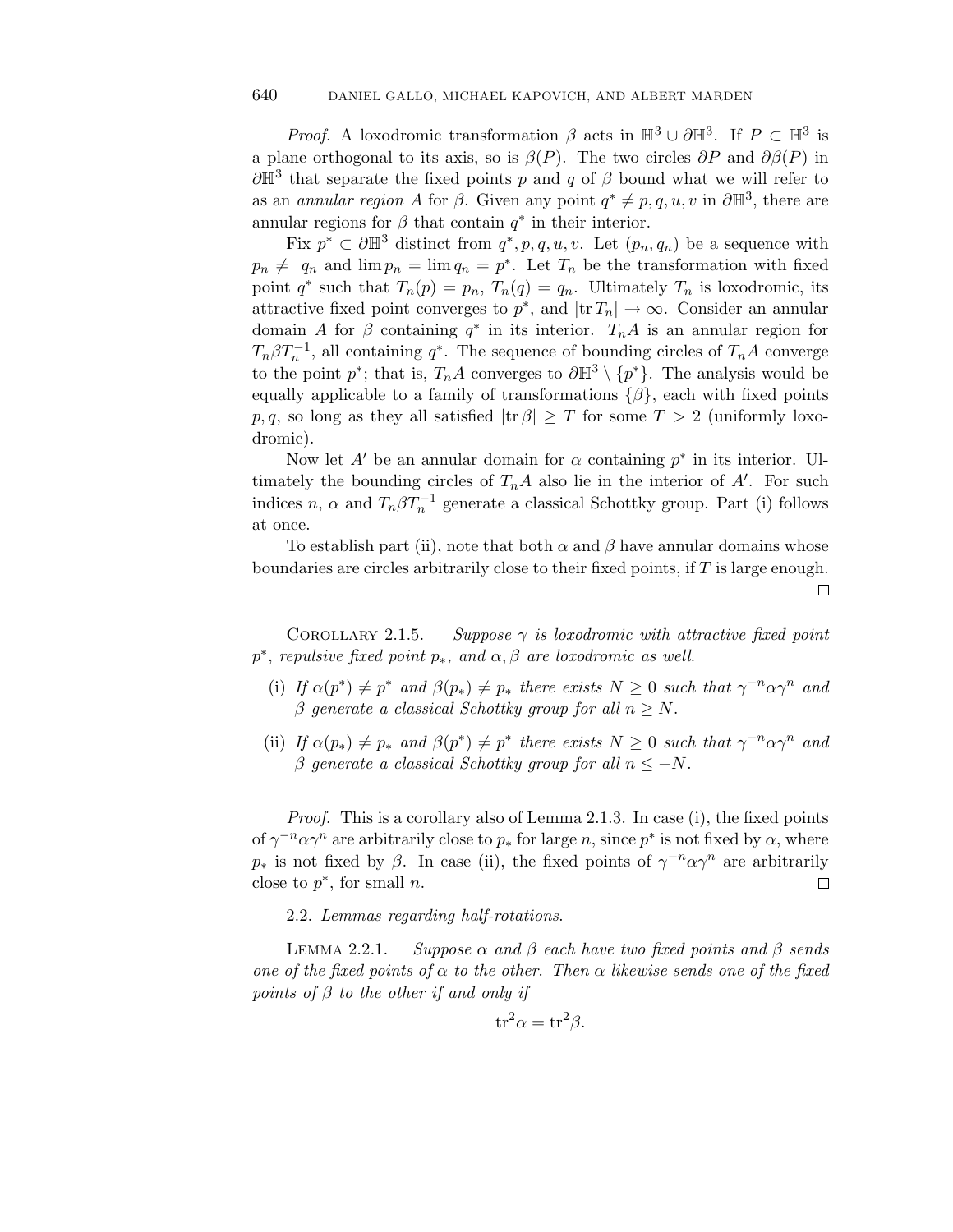Proof. We may assume that

MONODROMY GROUPS  
assume that  

$$
\alpha = \begin{pmatrix} \lambda & 0 \\ 0 & \lambda^{-1} \end{pmatrix} \quad \text{and} \quad \beta = \begin{pmatrix} 0 & b \\ c & d \end{pmatrix},
$$

where  $\lambda \neq \pm 1$  and  $bc = -1$ . The fixed points of  $\beta$  are  $(-d \pm \sqrt{d^2 - 4})/2c$ . Suppose  $\alpha$  sends one to the other. Each case implies and is implied by one of the relations

$$
d(\lambda^2 - 1) = \pm \sqrt{d^2 - 4(\lambda^2 + 1)}.
$$

Squaring, we get  $d^2\lambda^2 = (\lambda^2 + 1)^2$ , or

$$
\operatorname{tr}\beta = d = \pm(\lambda + \lambda^{-1}) = \pm \operatorname{tr}\alpha.
$$

LEMMA 2.2.2. 2*.*2*.*2. An element *J* of order two interchanges the fixed points of an elliptic or loxodromic transformation *γ* if and only if

$$
J\gamma J = \gamma^{-1},
$$

and fixes them if and only if

$$
J\gamma J=\gamma.
$$

It fixes the fixed point of a parabolic transformation  $\gamma$  if and only if

$$
J\gamma J = \gamma^{-1}.
$$

Proof. For the first part we may assume that

$$
\gamma = \begin{pmatrix} \lambda & 0 \\ 0 & \lambda^{-1} \end{pmatrix} \text{ and } J = \begin{pmatrix} 0 & b \\ -b^{-1} & 0 \end{pmatrix},
$$
  
and,  

$$
\gamma = \begin{pmatrix} 1 & b \\ 0 & 1 \end{pmatrix} \text{ and } J = \begin{pmatrix} i & 0 \\ 0 & -i \end{pmatrix}.
$$

while for the second,

$$
\gamma = \begin{pmatrix} 1 & b \\ 0 & 1 \end{pmatrix} \quad \text{and} \quad J = \begin{pmatrix} i & 0 \\ 0 & -i \end{pmatrix}.
$$

The conclusion is verified by computation.

LEMMA 2.2.3.  $Suppose \alpha$  and  $\beta$  are loxodromic without both fixed points in common. *J* is an element of order two.

- (i) If *J* interchanges the fixed points of both  $\alpha$  and  $\beta$ , *J* neither interchanges nor fixes the fixed points of *βα*.
- (ii) If *J* interchanges the fixed points of  $\beta$  but not of  $\beta \alpha^k$  for some  $k \neq 0$ , then  $J\beta$  does not interchange the fixed points of  $\alpha$ .
- (iii) If *J* interchanges the fixed points of both  $\beta \alpha^k$  and  $\beta \alpha^{k+1}$  for some *k*, then *J* interchanges the fixed points of  $\beta \alpha^k$  for all k, but neither interchanges nor fixes the fixed points of  $\alpha$ , and does not interchange the fixed points of  $\alpha^m \beta$  for  $m \neq 0$ .

 $\Box$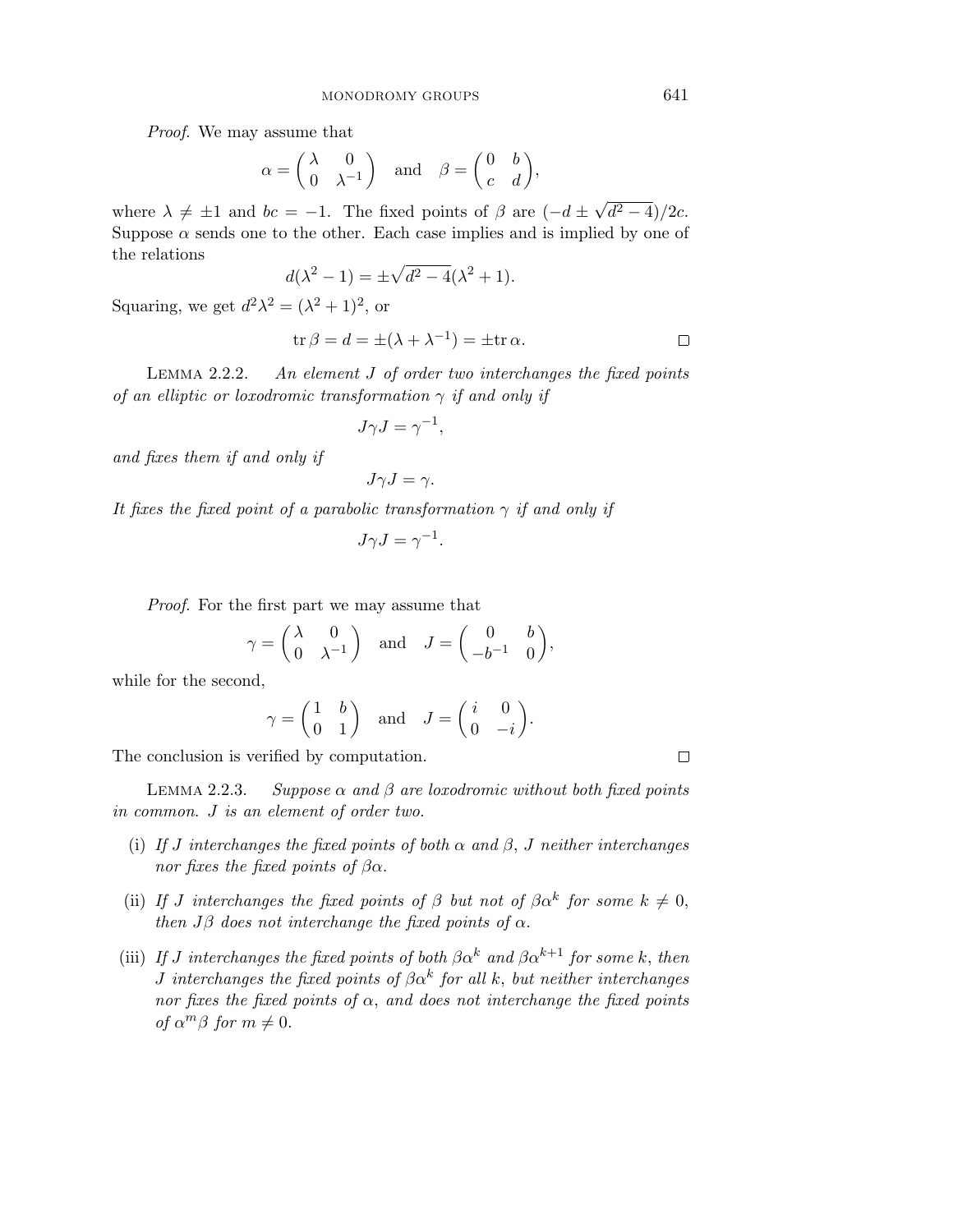*Proof.* For (i),  $J\beta\alpha J = \beta^{-1}\alpha^{-1} \neq \alpha^{-1}\beta^{-1}$ ,  $\beta\alpha$ .

For (ii),  $J_1 = J\beta$  has order two,  $J_1 \neq id$ . If  $J_1 \alpha^k J_1 = \alpha^{-k}$ , then  $J\beta \alpha^k J =$  $\alpha^{-k}\beta^{-1}$ , a contradiction.

For (iii), the hypotheses  $J\beta \alpha^{k} J = \alpha^{-k} \beta^{-1}$  and  $J\beta \alpha^{k+1} J = \alpha^{-k} \beta^{-1} J \alpha J$ imply in turn that

$$
\alpha^k \beta^{-1} J \alpha J = \alpha^{-k-1} \beta^{-1},
$$

or

$$
J\alpha J = \beta \alpha^{-1} \beta^{-1}, \quad (\neq \alpha^{-1}, \alpha).
$$

Then

$$
\alpha^{-k}\beta^{-1} = J\beta\alpha^{k}J = J\beta J\beta\alpha^{-k}\beta^{-1},
$$

or  $J\beta J = \beta^{-1}$ . Now, for any *k*,

$$
J\beta \alpha^{k} J = \beta^{-1} \beta \alpha^{-k} \beta^{-1} = \alpha^{-k} \beta^{-1}.
$$

Finally, for any  $m \neq 0$ ,

$$
J\alpha^m\beta J=\beta\alpha^{-m}\beta\beta^{-1}=\beta\alpha^{-m}\beta^{-2}\neq \beta^{-1}\alpha^{-m}.
$$

(Note the proof holds as well if some  $\beta \alpha^k$  is parabolic, under appropriate interpretation; see Lemma 2.2.2.)  $\Box$ 

LEMMA 2.2.4. *Suppose α* has two fixed points but  $\alpha^2 \neq id$ , while *J* is an element of order two that does not interchange the fixed points of  $\alpha$ . Then  $(\alpha J)^2 \neq$  id and  $(J\alpha)^2 \neq$  id.

Proof. We may assume that

$$
\alpha = \begin{pmatrix} \lambda & 0 \\ 0 & \lambda^{-1} \end{pmatrix} \text{ and } J = \begin{pmatrix} a & b \\ c & -a \end{pmatrix},
$$

with  $\lambda^2 \neq \pm 1$ ,  $a^2 + bc = -1$ . Then

$$
(\alpha J)^2 = \begin{pmatrix} \lambda^2 a^2 + bc & \lambda^2 ab - ab \\ ac - \lambda^{-2} ac & bc + \lambda^{-2} a^2 \end{pmatrix}.
$$

If  $(\alpha J)^2 = id$ , then

$$
ab(\lambda^2 - 1) = 0,
$$
  

$$
ac(1 - \lambda^{-2}) = 0.
$$

Either  $a = 0$  or  $b = c = 0$ . The former case is impossible by hypothesis. If  $b = c = 0$ , then since  $a^2 = -1$ , we get  $\lambda^2 = \lambda^{-2} = 1$ . This is again a contradiction. $\Box$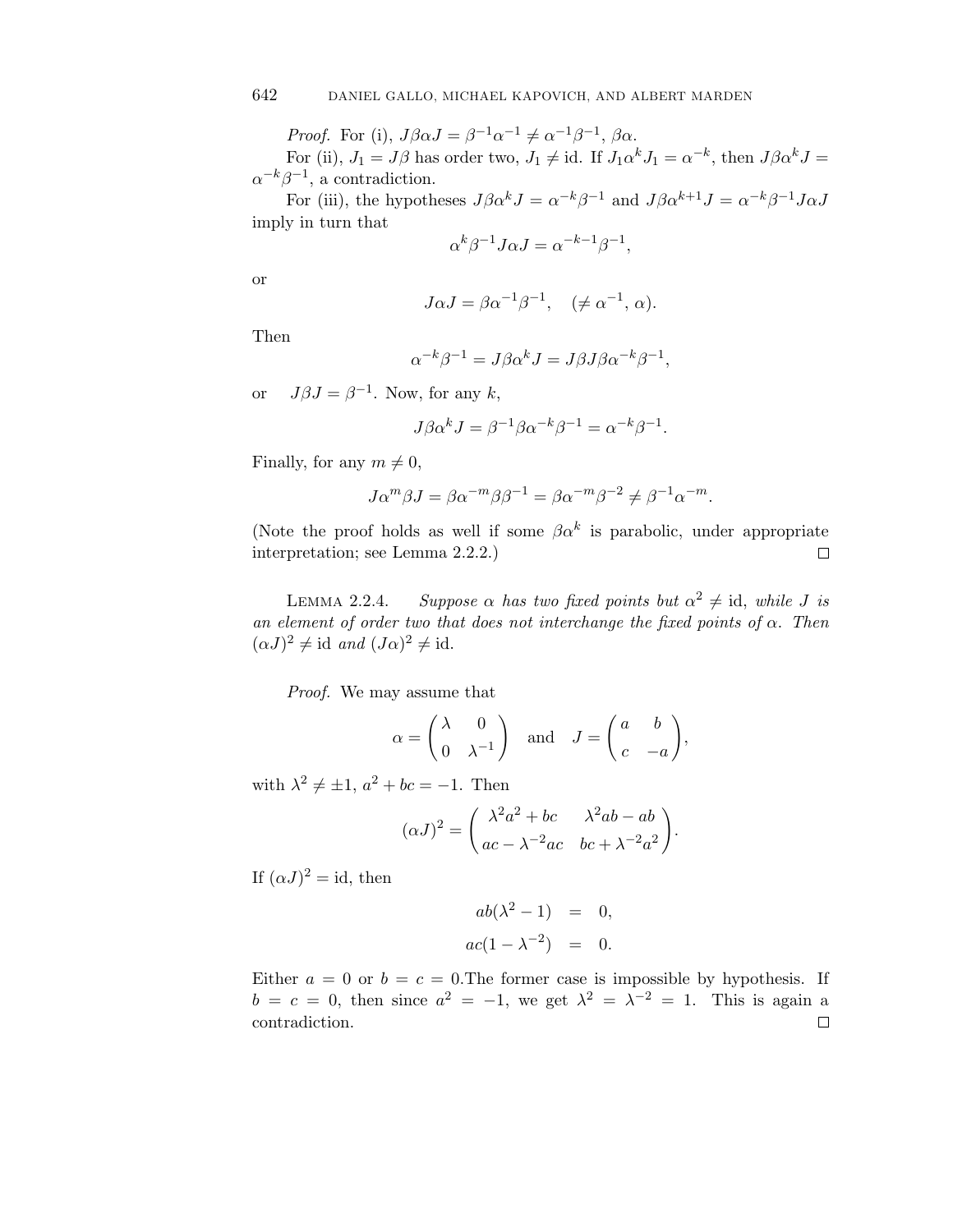LEMMA 2.2.5. Suppose both *J* and  $J_1J$  interchange the fixed points of the loxodromic or elliptic transformation  $\gamma$ . Then  $J_1$  fixes the fixed points of  $\gamma$ .

*Proof.* Under the hypothesis, if  $p$ ,  $q$  denote the fixed points of  $\gamma$ , we have  $J(p) = J_1 J(p)$  and  $J(q) = J_1 J(q)$ . Hence  $J(p) = q$  and  $J(q) = p$  are fixed by  $\Box$  $J_1$ .

Remark 2.2.6. Suppose  $\alpha$  and  $\beta$  are loxodromic without a common fixed point and *β* does not send one fixed point of  $\alpha$  to the other. If  $\gamma\beta$  fixes or interchanges the fixed points of  $\alpha$ , then  $\gamma \beta^{-1}$  has neither of these properties. In the latter case,  $\gamma \alpha \beta \alpha^{-1}$  does not send one fixed point of  $\alpha$  to the other. What will prevent us from making use of such facts as these is that if  $\gamma\beta$ , for example, is the  $\theta$ -image of a simple loop, then in general  $\gamma \beta^{-1}$  and  $\gamma \alpha \beta \alpha^{-1}$ are not.

#### **A. The Pants decomposition**

#### **3. Finding a handle**

3.1. Handles. By a handle  $H = \langle a, b \rangle$  we mean two simple loops  $a, b \in$  $\pi_1(R; O)$ , crossing at *O* but otherwise disjoint, and such that  $\alpha = \theta(a)$  and *β* = *θ*(*b*) are loxodromic and generate a nonelementary subgroup  $\langle α, β \rangle$  of Γ.

Proposition 3*.*1*.*1. There exists a handle in *R*.

Proof. The proof will occupy the remainder of this chapter.

3.2. Case 1. There exists a simple, nondividing loop  $a \in \pi_1(R;O)$  for which  $\theta(a) = \alpha$  is loxodromic. Choose  $b \in \pi_1(R; O)$  such that *b* is a simple loop crossing *a* exactly at *O*, and set  $\beta = \theta(b)$ .

Suppose first that  $\beta$  neither interchanges the fixed points of  $\alpha$  nor shares a fixed point with  $\alpha$ . Then, by Lemma 2.1.1,  $\beta \alpha^k$  is loxodromic for some *k*. Moreover,  $\langle \alpha, \beta \alpha^k \rangle$  is nonelementary. We can consequently choose  $H =$  $\langle a, ba^k \rangle$ .

Next suppose that  $\beta$  shares exactly one fixed point  $p$  with  $\alpha$ . Because  $\Gamma$ is not elementary, there is a simple loop  $y \in \pi_1(R; O)$  that does not cross *a* or *b* and such that  $\theta(y) = \eta$  does not fix *p*. Take *y* with the orientation such that *ay* is homotopic to a simple loop. For any *k*, the loop *ay* is homotopic to a simple loop that crosses  $ba^k$  exactly at *O* (Figure 1).

Now  $\alpha\eta$  does not share the fixed point *p* of  $\beta\alpha^k$ . For at most one value of *k*,  $\alpha\eta$  shares another fixed point *q* of  $\beta\alpha^k$ . For if

$$
\alpha \eta(q) = q = \beta \alpha^k(q) = \beta \alpha^{k+m}(q)
$$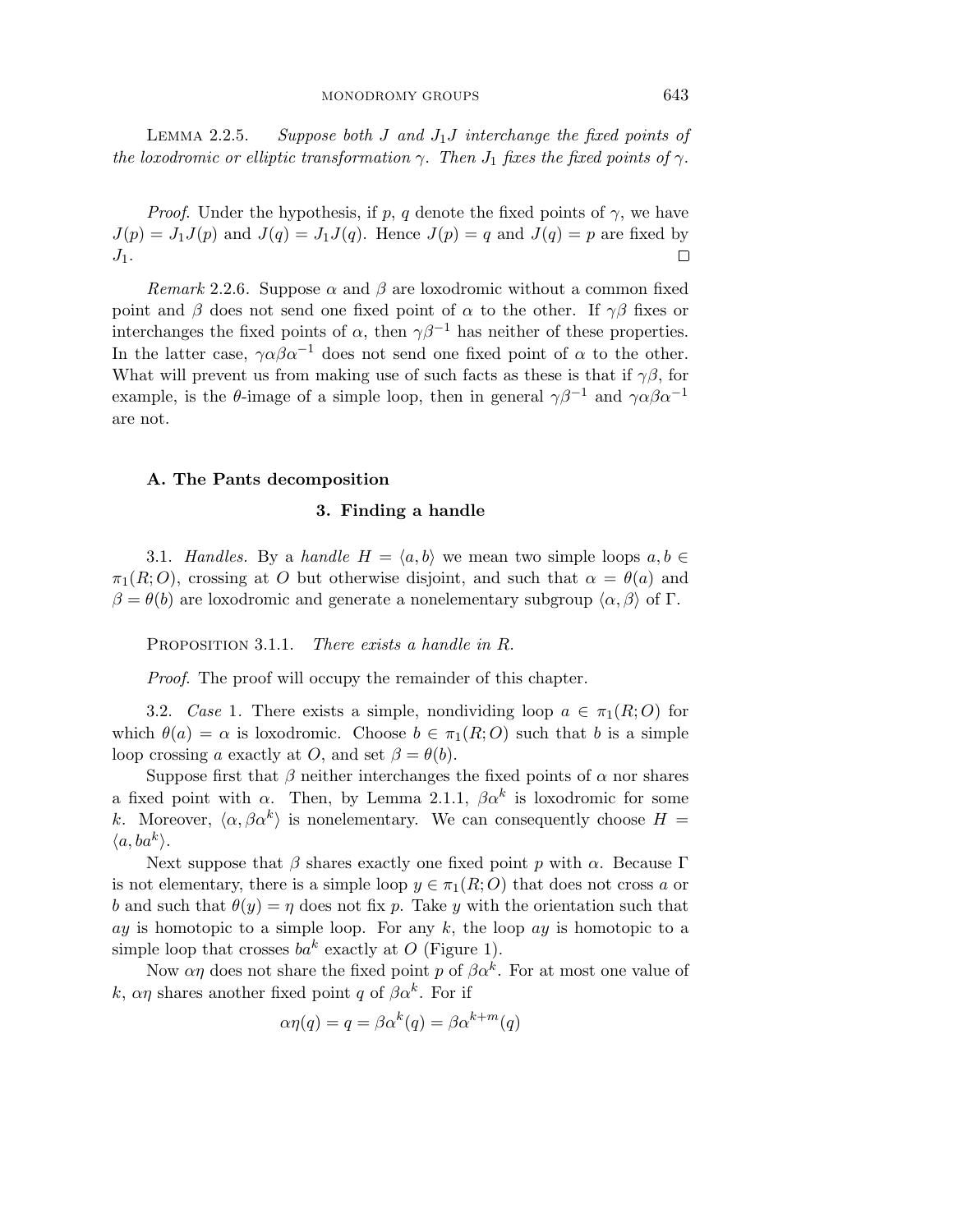with  $m \neq 0$ , we have  $\alpha(q) = q$ , and then  $\eta(q) = q = \beta(q)$ , a contradiction since  $q \neq p$ . Nor can  $\alpha \eta$  send the fixed point *p* of  $\beta \alpha^k$  to another fixed point  $q = \alpha \eta(p)$  of  $\beta \alpha^k$  for more than one *k*. For

$$
\alpha \eta(p) = q = \beta \alpha^k(q) = \beta \alpha^{k+m}(q)
$$

with  $m \neq 0$  implies that  $\alpha(q) = q$ , and then  $\beta(q) = q$ . This is impossible since  $q \neq p$ . Thus there exists k such that  $\alpha \eta$  neither interchanges the fixed points of  $\beta \alpha^k$ , nor fixes any. By Lemma 2.1.1, we may also assume that  $\beta \alpha^k$ is loxodromic.

Consequently we can return to the case above with *ba<sup>k</sup>* and *ay*.



#### Figure 1.

Finally, suppose that  $\beta$  either fixes both fixed points of  $\alpha$  or interchanges them. Again find a simple loop *y* that does not cross *a* or *b* and such that  $\eta = \theta(y)$  neither fixes both fixed points of  $\alpha$  nor interchanges them. Take the orientation of *y* so that *yb* is homotopic to a simple loop. Then  $\eta\beta$  neither fixes both fixed points of  $\alpha$  nor interchanges them. Consequently we can return to one of the cases above with *a* and *yb*.

3.3. Case 2. There is a simple, nondividing loop  $a \in \pi_1(R;O)$  such that  $\theta(a) = \alpha$  is parabolic. Let  $b \in \pi_1(R; O)$  be a simple loop that crosses *a* exactly at *O*.

If  $\beta = \theta(b)$  does not fix the fixed point *p* of *α*, then  $\beta \alpha^k$  is loxodromic for all large  $|k|$ , by Lemma 2.1.1. Thus we are back to Case 1.

Suppose instead that  $\beta(p) = p$ . There is a simple loop  $y \in \pi_1(R; O)$ , not crossing *a* or *b*, and such that  $\eta = \theta(y)$  does not fix *p*. We may take *y* with the orientation for which *yb* is homotopic to a simple loop, and hence also *yba<sup>k</sup>* is homotopic to a simple loop. Since  $\eta\beta(p) \neq p$ , we conclude that  $\eta\beta\alpha^k$  is loxodromic for some *k*, and *yba<sup>k</sup>* brings us, once again, back to Case 1.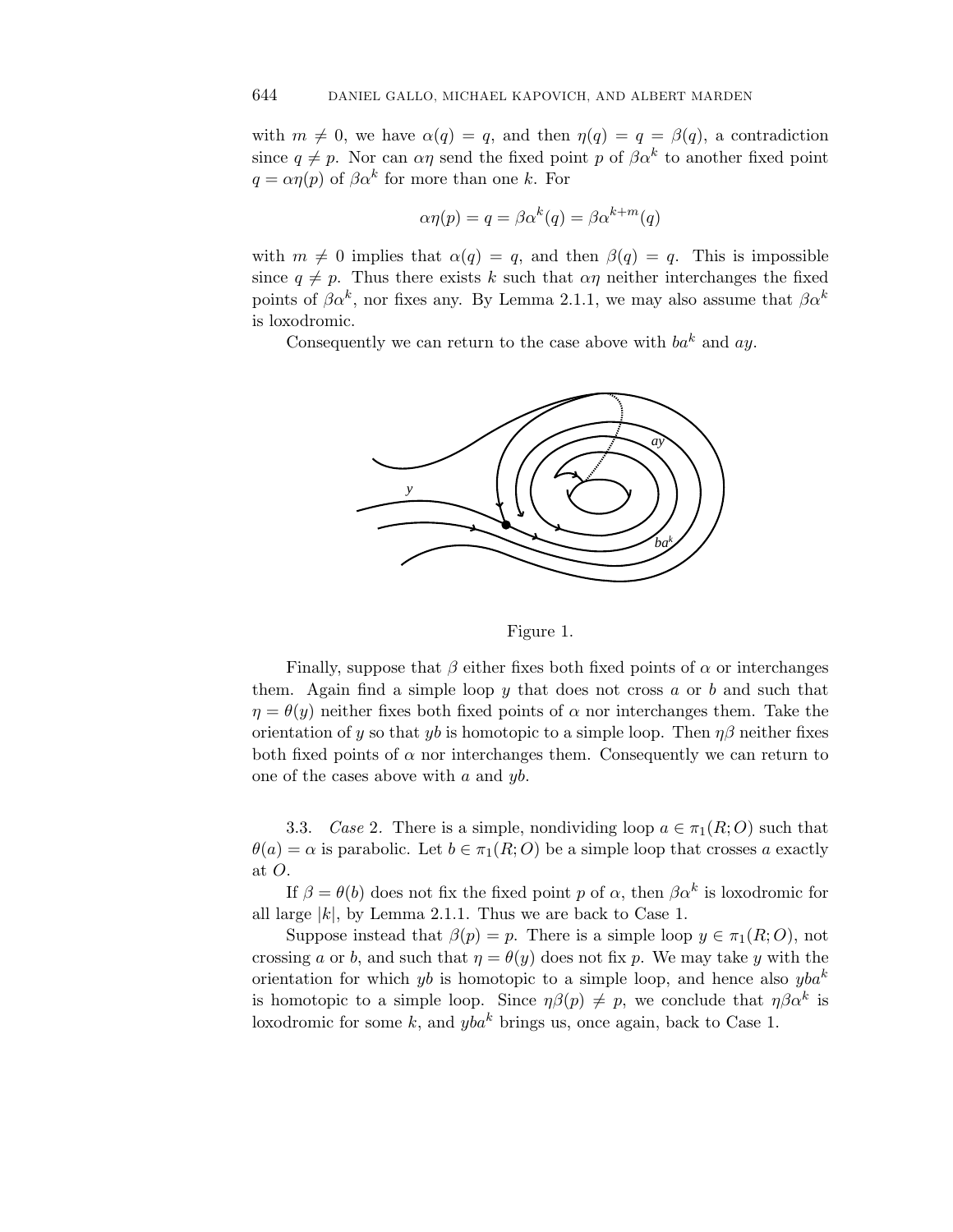3.4. Case 3. Let  $\{a_i, b_i\}$  be a canonical basis for  $\pi_1(R; O)$ , with  $\theta(a_i) = \alpha_i$ and  $\theta(b_i) = \beta_i$ . Assume that all the elements  $\alpha_i$ ,  $\beta_i$ ,  $\alpha_j \alpha_i$ ,  $\beta_j \beta_i$ , and  $\beta_j \alpha_i$  are elliptic or the identity. As the basis of our analysis of this case, we will find a simple dividing loop *d* for which  $\theta(d)$  is loxodromic.

In this section we will establish some useful lemmas.

LEMMA 3.4.1. If  $\alpha$  and  $\beta$  are elliptic, and their axes are not coplanar in  $\mathbb{H}^3$ , then  $\beta\alpha$  is loxodromic.

*Proof.* Let *P* denote the plane in  $\mathbb{H}^3$  spanned by the axis of  $\alpha$  and the common perpendicular *l* to that and the axis of  $\beta$ . Form the "open book" for *P* with spine along the axis of  $\alpha$  and angle half the rotation angle of  $\alpha$ . Then  $\alpha = R_l R_{l_{\alpha}}$ , where  $R_{l_{\alpha}}$  and  $R_l$  are half-rotations (180°) about the lines orthogonal to the axis of  $\alpha$  indicated in Figure 2. Similarly,  $\beta = R_{l_{\beta}}R_{l}$ , where  $l_\beta$  is the line orthogonal to the axis of  $\beta$  at its intersection with *l*, and lies halfway between *l* and *β*(*l*).



Figure 2. Open book for plane *P*

Consequently,  $\beta \alpha = R_{l_{\beta}} R_{l_{\alpha}}$ . Therefore  $\beta \alpha$  is elliptic if and only if the lines  $l_{\alpha}$  and  $l_{\beta}$  intersect in  $\mathbb{H}^3$ : if instead they meet at  $\partial \mathbb{H}^3$ , then the composition  $\beta \alpha$ is parabolic, and if they do not meet at all in  $\mathbb{H}^3 \cup \partial \mathbb{H}^3$ , then the composition is loxodromic. Since the axis of  $\beta$  does not lie in  $P$ ,  $l_{\beta}$  does not lie in the plane spanned by  $l_{\alpha}$  and *l*. Therefore  $l_{\alpha}$  and  $l_{\beta}$  cannot meet anywhere. □

COROLLARY 3.4.2. *Under the hypotheses of Case 3, the axes of the nonidentity elements of*  $\{\alpha_i, \beta_j\}$  *either:* 

- (a) all pass through some point  $\zeta \in \mathbb{H}^3$ , or
- (b) all lie in a plane  $P \subset \mathbb{H}^3$ , or
- (c) are all orthogonal to a plane  $P \subset \mathbb{H}^3$ .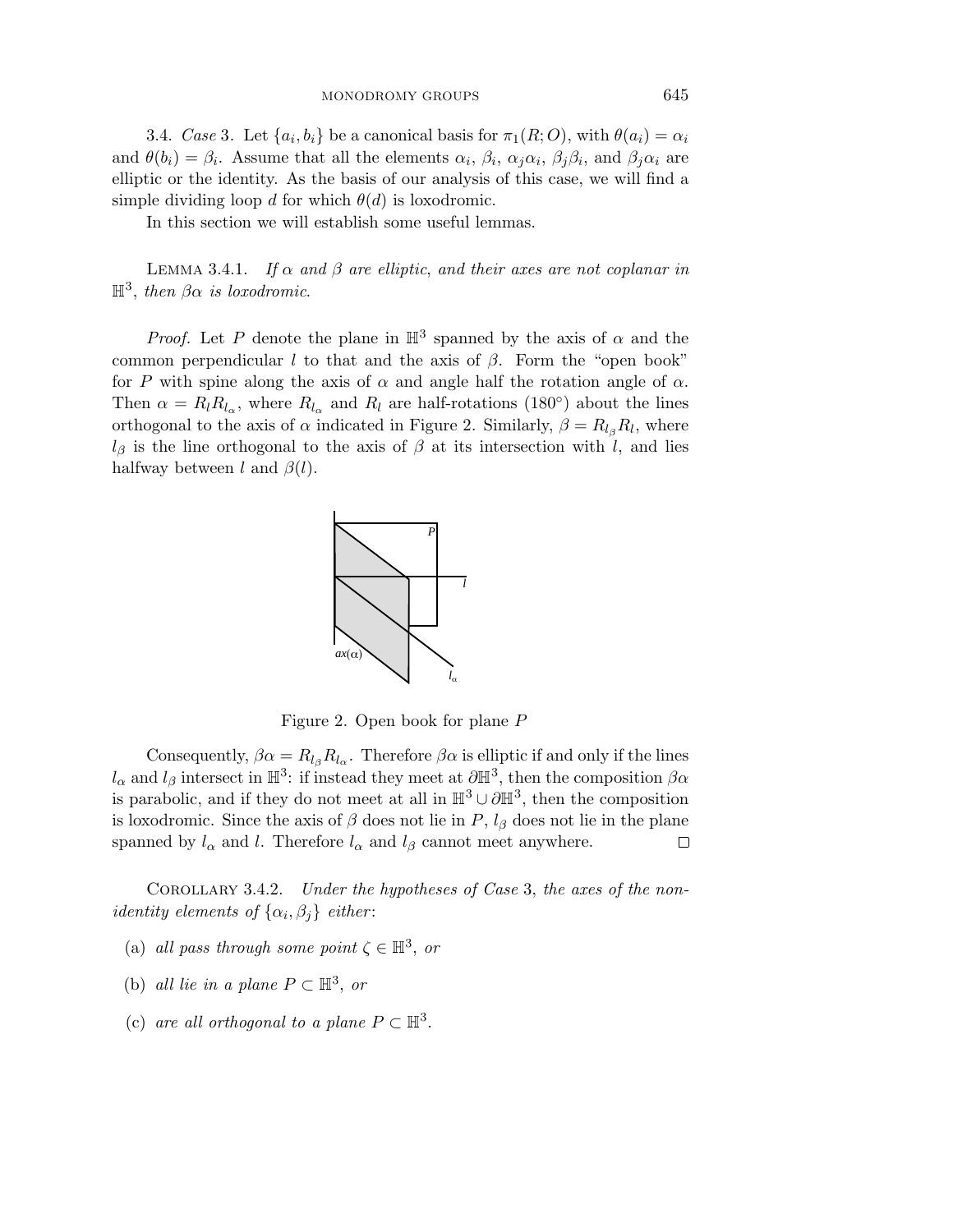*Proof.* Apply Lemma 3.4.1 to the set  $\{\alpha_i, \beta_j\}$ .

Note that, in case (c), the plane *P* contains all the lines  $l_{\alpha_i}$  and  $l_{\beta_i}$ . This is the fuchsian case: all elements of Γ preserve *P*.

Case (a) does not arise for our situation since  $\Gamma$  is nonelementary.

LEMMA 3.4.3. Suppose  $\alpha$  and  $\beta$  are elliptic with distinct axes that lie in a plane  $P \subset \mathbb{H}^3$ . Assume  $\beta \alpha$  is also elliptic. Its axis cannot lie in P.

*Proof.* The axes of  $\beta \alpha$  and  $\alpha$  are different, so there is a fixed point x of *βα* not lying in the axis of *α*. Set  $y = α(x)$ ; then  $β(y) = x$ . Let the plane  $P'$  be the perpendicular bisector of the line segment [x, y]. By construction, x and  $y$  are equidistant from  $P'$ . But  $x$  and  $y$  are also equidistant from the axis of  $\alpha$ , since  $\alpha$  is a rotation about its axis. All points equidistant from  $x$  and  $y$ lie in  $P'$ , so the axis of  $\alpha$  is contained in  $P'$ . Since  $x$  and  $y$  are also equidistant from the axis of  $\beta$ , this line, too, is contained in *P'*. We conclude that  $P' = P$ , so  $x \notin P$ .  $\Box$ 

In fact, the proof shows that if the axis of  $\beta \alpha$  meets P or  $\partial P$ , it does so at, and only at, a point of intersection or common endpoint of the axes of *α* and  $\beta$ .

LEMMA 3.4.4. Suppose  $\alpha$ ,  $\beta$ , and  $\gamma = \beta \alpha$  are elliptic with distinct axes, and that they preserve a plane  $P \subset \mathbb{H}^3$ . Then  $\beta^{-1} \alpha^{-1} \beta \alpha$  is loxodromic.

*Proof.* Let *a, b, c* denote the fixed points in *P* of  $\alpha$ ,  $\beta$  and  $\gamma$ . Replace  $\alpha$ and  $\beta$  by the inverses, if necessary, so that they rotate counterclockwise about *a* and *b*. Let  $R_1 = J$ ,  $R_2$  and  $R_3$  denote the reflection in the lines through  $[a, b]$ ,  $[b, c]$  and  $[c, a]$ , respectively. Then  $\alpha = R_1 R_3$ ,  $\beta = R_2 R_1$ , and  $\gamma = R_2 R_3$ . The vertex angles of the triangle in Figure 3 represent the half-rotation angles. Then

$$
\beta^{-1}\alpha^{-1}\beta\alpha = J\gamma J\gamma.
$$



Figure 3. Reflection triangle for  $\alpha$ ,  $\beta$ ,  $\beta * \alpha$ 

 $\Box$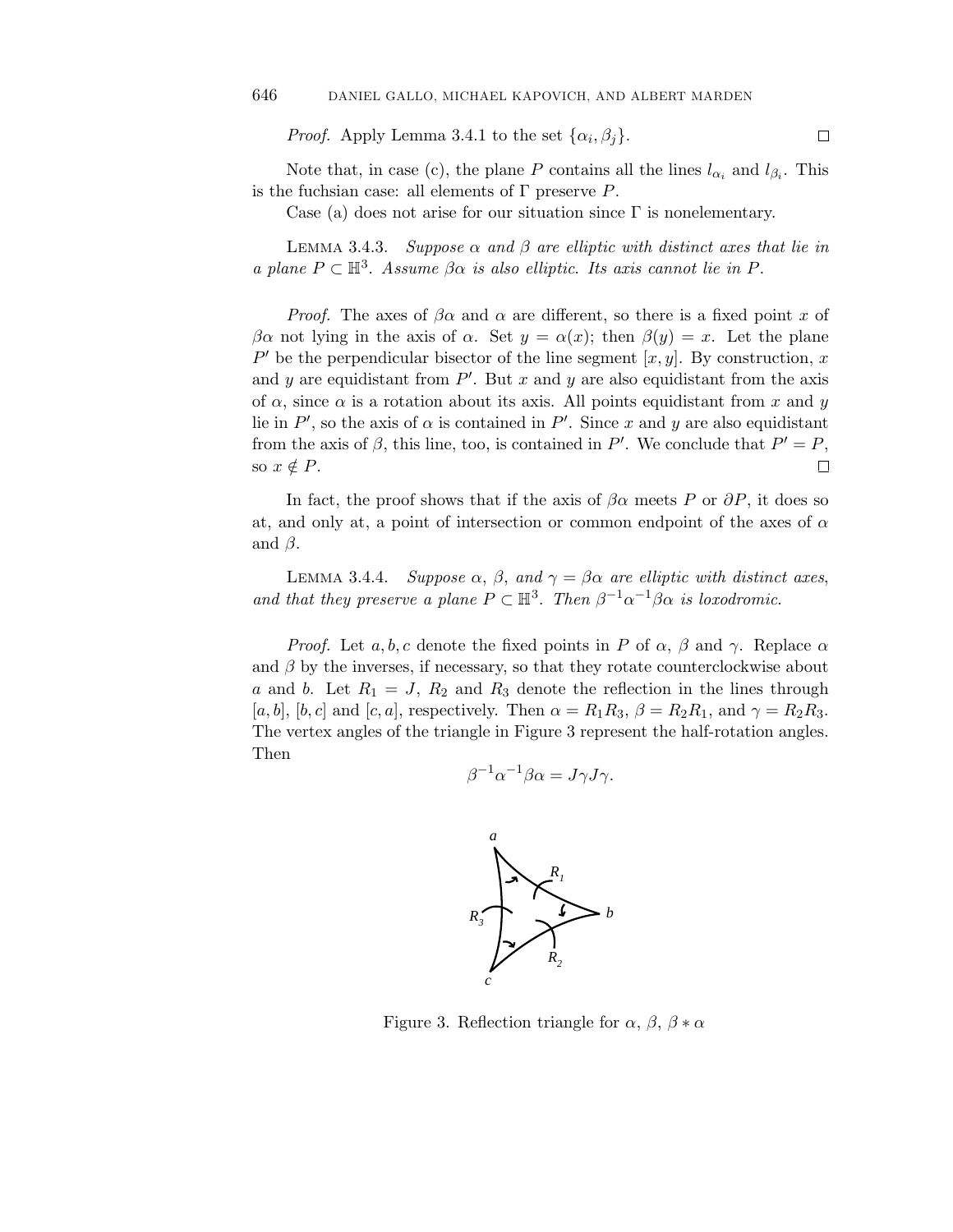In order to better study  $J\gamma J\gamma$ , we take the line *l* through *a* and *b* to be the real diameter in the disk model of  $P$  (Figure 4).  $J$  is reflection in  $l$ ; let *R* denote reflection in the vertical line through *c* and *Jc*. Let *θ* denote the half-rotation angle of  $\gamma$ . Let  $l_1$  denote the line through c subtending angle *θ* with the vertical, and set  $l_2 = Rl_1$ . Let  $R'_1$  denote reflection in  $l_1$  and  $R'_2$ reflection in *l*2.



Figure 4. Reflection in *Jl*<sup>1</sup> and *l*<sup>2</sup>

Now we have  $\gamma = R'_1 R = R R'_2$  and

$$
J\gamma J = J R_1' J J R J = R_1'^* R,
$$

where  $R_1^* = JR_1'J$  is reflection in the line  $Jl_1$ . Consequently,

$$
J\gamma J\gamma = R_1^{\prime *} R R R_2^{\prime} = R_1^{\prime *} R_2^{\prime}.
$$

The lines  $Jl_1$  and  $l_2$  cannot intersect in  $P \cup \partial P$ . Therefore the composition of reflections in them,  $R_1^{\prime*} R_2^{\prime*}$ , is loxodromic (hyperbolic).  $\Box$ 

Note, however, that  $R_1^{\prime*}R_1^{\prime} = J\gamma J\gamma^{-1} = (\beta \alpha^2 \beta)^{-1}$  can sometimes be elliptic.

3.5. Case 3 (continued). Suppose that the elements  $\{\alpha_i, \beta_i\}$ , which are all elliptic or the identity, preserve a plane  $P \subset \mathbb{H}^3$  (Case (c) of Corollary 3.4.2). We may assume that  $\alpha_1 \neq id$ .

Consider first the case that  $\beta_1$  is elliptic and its fixed point in  $P$  differs from that of  $\alpha_1$ . Then the transformation  $\delta = \beta_1^{-1} \alpha_1^{-1} \beta_1 \alpha_1$ , which corresponds to the simple loop  $d = b_1^{-1}a_1^{-1}b_1a_1$ , is hyperbolic (Lemma 3.4.4). Because *d* divides *R*, there exists an element *c* of  $\{a_2, b_2, \ldots, a_g, b_g\}$  with  $\gamma = \theta(c) \neq id$ . Apply the Dehn twist of order *n* about *d* to the simple loop  $cb_1$ , to get  $cd^n b_1 d^{-n}$ . Its image  $\gamma \delta^n \beta_1 \delta^{-n}$  is loxodromic for all large |*n*| by Lemma 2*.*1*.*3, since the fixed points on *∂P* of the hyperbolic *δ* are necessarily different from those of the elliptics  $\gamma$  and  $\beta_1$  in *P*. Since  $cd^nb_1d^{-n}$  is a simple, nondividing loop, we can return with it to Case 1  $(\S3.2)$ .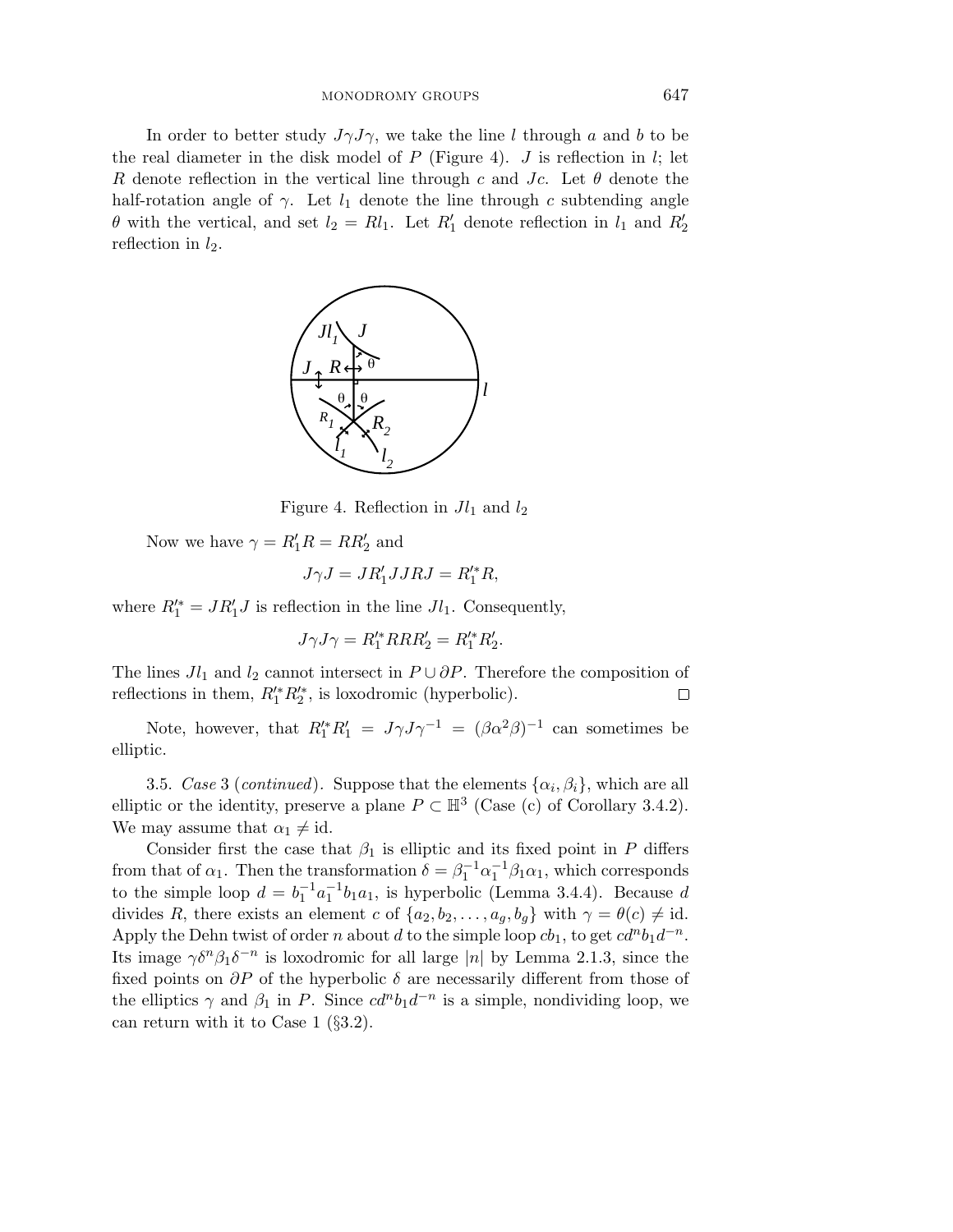Consider next the case where  $\beta_1$  has the same fixed point in *P* as  $\alpha_1$ , or is the identity. We can find *c* in  $\{a_2, b_2, \ldots, a_g, b_g\}$  such that  $\gamma = \theta(c)$  does not have the same fixed point in *P* as  $\alpha_1$ . If  $\theta$ ( $cb_1a_1$ ) is not elliptic, return with  $cb_1a_1$  to Case 1 or 2. Otherwise, set  $d = (cb_1)^{-1}a_1^{-1}(cb_1)a_1$ , and apply the Dehn twist about  $d$  to  $ca_1$  for a sufficiently high power. As above, return to Case 1 with the result.

Next, suppose that the axes of the elliptic elements  $\{\alpha_i, \beta_i\}$ , which are all elliptic or the identity, lie in a plane  $P \subset \mathbb{H}^3$  (Case (b) of Corollary 3.4.2). We may assume that  $\alpha_1 \neq id$ .

Assume first that the axes of  $\alpha_1$  and  $\beta_1$  differ. If they cross at  $p \in P$ , or meet at  $p \in \partial P$ , there is an element *c* of  $\{a_2, b_2, \ldots, a_q, b_q\}$  such that the axis of  $\gamma = \theta(c)$  does not contain *p*. By Lemma 3.4.3, the axis of  $\beta_1\alpha_1$  does not lie in *P*, but it crosses *P* at *p* or meets  $\partial P$  at *p*. Consequently this axis is not coplanar with the axis of  $\gamma$ , which lies in *P*. Now Lemma 3.4.1 says that *γ* $β_1α_1$  is loxodromic. Return to Case 1 with  $cb_1a_1$ .

On the other hand, suppose that the axis  $l_1$  of  $\alpha_1$  and the axis  $l_2$  of  $\beta_1$ are disjoint in  $P \cup \partial P$ . If the axis *l* of  $\beta_1 \alpha_1$  is not coplanar with  $l_1$  or  $l_2$ , the situation is again as above. If  $l$  is coplanar with each of  $l_1$  and  $l_2$ , it cannot meet *P* ∪  $\partial P$ . The plane *P*<sup> $\prime$ </sup> orthogonal to *l* and to *P* is necessarily orthogonal to *l*<sub>1</sub> and  $l_2$ . If the axes of all nonidentity elements of  $\{\alpha_1, \beta_1, \ldots\}$  are orthogonal to  $P'$ , we can return to the first subcase of this section. Otherwise the axis of some  $\gamma \in {\alpha_2, \beta_2, \ldots}$  is not orthogonal to *P'*. Then  $\gamma\beta_1\alpha_1$  is loxodromic, since the axis of  $\gamma$  is contained in *P*.

Finally we need to consider the situation where  $\beta_1 = id$  or the axes of  $\alpha_1$ and  $\beta_1$  coincide. Find  $\delta$  in  $\{\alpha_2, \beta_2, \ldots\}$  distinct from the identity and having an axis distinct from that of  $\alpha_1$ . Replace  $\beta_1$  by  $\delta$  in the analysis above. The triple of loops in  $\pi_1(R; O)$  giving rise to the loxodromic element found there also corresponds to a simple nondividing loop, and it is only this property that is needed.

In light of Corollary 3*.*4*.*2, the analysis of Case 3 is complete. A handle exists, and Proposition 3*.*1*.*1 is proved.

#### **4. Cutting the handles**

4.1. We have found a special handle *H* as specified in §3. The next step is to cut all the other (topological) handles, ending up with a (connected) surface of genus one with  $2(g-1)$  boundary components. In cutting the handles, we will require that the  $\theta$ -image of each cutting loop is loxodromic.

Although  $H$ , or rather the established properties of the  $\theta$ -image of its fundamental group, serves to anchor the cutting process, in fact *H* itself will have to undergo successive changes. It will become more and more complicated in terms of an initial basis of  $\pi_1(R; O)$ . Roughly speaking, we will be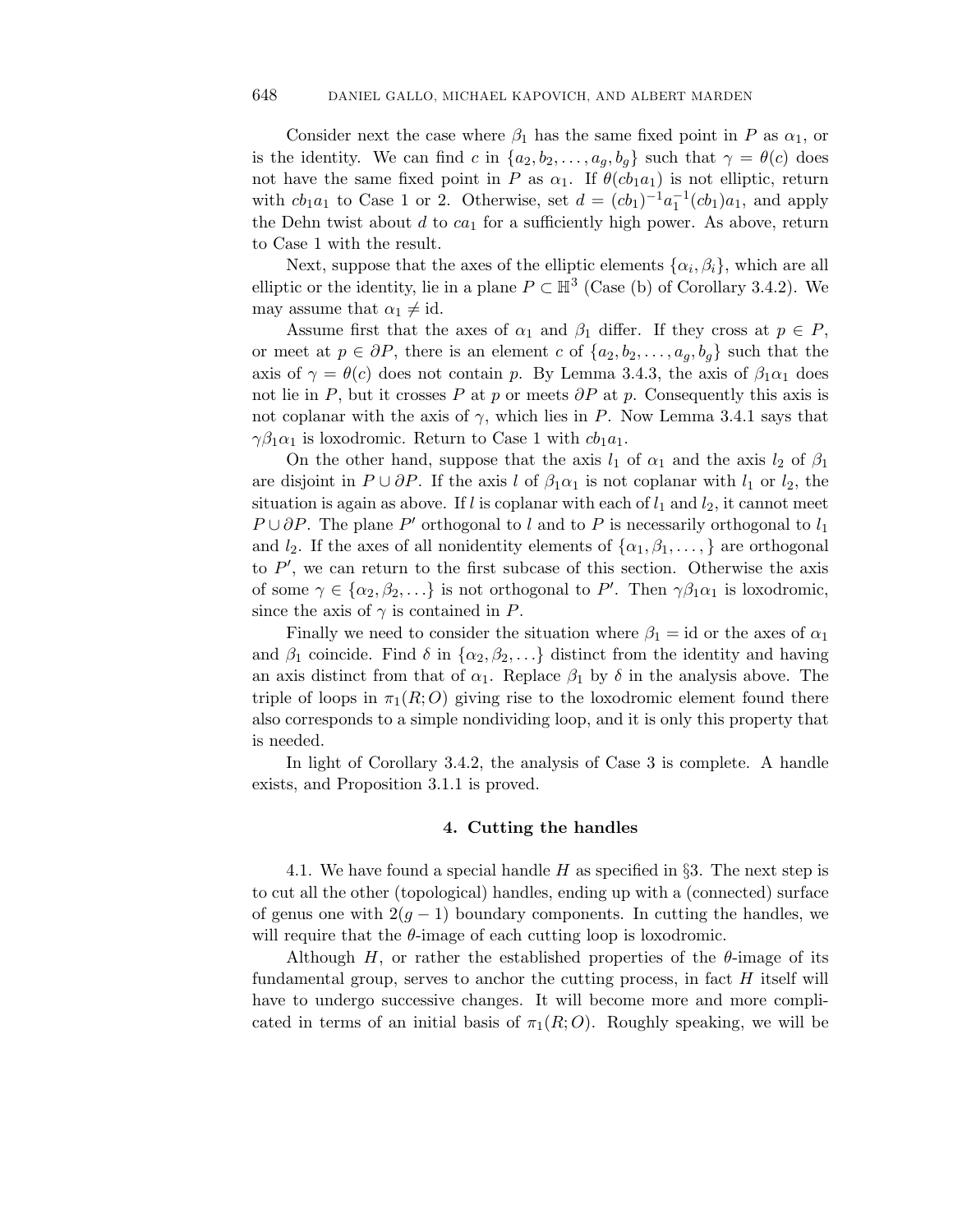applying Dehn twists of possibly high order to felicitous combinations of simple loops. The process will be governed by the applicability of the lemmas of  $\S2$ to yield loxodromic transformations, yet still arising under *θ* from simple loops in  $\pi_1(R;O)$ .

4.2. Let  $H = \langle a, b \rangle$  denote the special handle found in Chapter 3, and set  $\alpha = \theta(a)$ ,  $\beta = \theta(b)$ . We claim that after replacing  $H = \langle a, b \rangle$  by another handle of the form  $\langle ab^q, b \rangle$  or  $\langle b, ab^q \rangle$ , if necessary, we can assume that  $\beta$  does not send one fixed point of  $\alpha$  to the other.

For suppose  $\beta$  sends one fixed point of  $\alpha$  to the other. Then, using Lemma 2.1.1(ii), find *q* so that  $\alpha\beta^q$  is loxodromic and tr<sup>2</sup> $\alpha\beta^q \neq \text{tr}^2\beta$ . Necessarily,  $\alpha\beta^q$  does not share either of its fixed points with  $\beta$ . By Lemma 2.2.1, at least one of the following statements is true: *β* does not send one fixed point of  $\alpha\beta^q$  to the other, or  $\alpha\beta^q$  does not send one fixed point of  $\beta$  to the other.

4.3. Now suppose that  $\langle x, y \rangle$  is another pair of loops in  $\pi_1(R; O)$  of the form  $x = u^{-1}x'u$ ,  $y = u^{-1}y'u$ , where  $x'$  and  $y'$  are simple loops disjoint from *a* and *b*, with one intersection point where they cross, and *u* is a simple arc from  $a \cap b = O$  to  $x' \cap y'$ , otherwise disjoint from  $a, b, x', y'$  (see Figure 5).



Figure 5. Connection to handle *H*

Consider  $d = yba^k$  and its  $\theta$ -image  $\delta = \eta \beta \alpha^k$ , for some *k*. Set  $\xi = \theta(x)$ and  $\eta = \theta(y)$ . The effect of a Dehn twist of order *n* about *d* is

$$
\langle \alpha, \beta \alpha^k \rangle \quad \mapsto \quad \langle \delta^n \alpha, \beta \alpha^k \rangle, \n\langle \xi, \eta \rangle \quad \mapsto \quad \langle \delta^n \xi, \eta \rangle.
$$

We claim that there exist *k* and *n* such that:

- (i)  $\beta \alpha^k$  is loxodromic;
- (ii)  $\delta = \eta \beta \alpha^k$  is loxodromic;
- (iii)  $\delta^n \alpha$  is loxodromic without a common fixed point with  $\beta \alpha^k$ ;
- (iv)  $\delta^n \xi$  is loxodromic;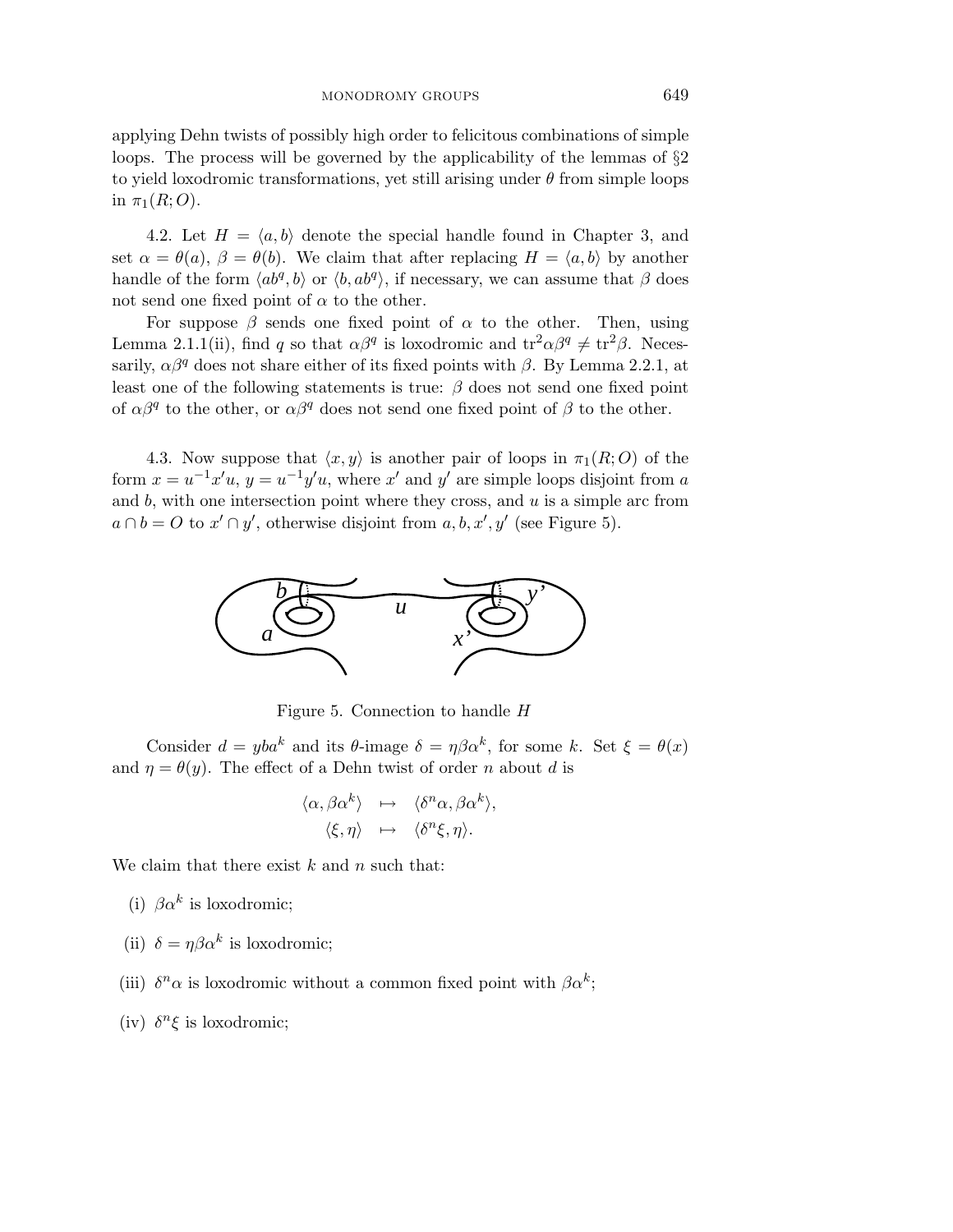or that, after necessary relabeling and rearrangement to be spelled out below, analogous properties hold. This claim will be established in the four steps of §4.4.

Once this is accomplished, we will replace the handle  $H = \langle a, b \rangle$  by the handle  $\langle d^n a, ba^k \rangle$ , and cut *R* along  $d^n x$ , represented by a freely homotopic simple loop. This operation will also serve as the basis of an induction procedure.

Note that it may well be that  $\eta = id$ , or  $\xi = id$ , or both. In the former case, property (ii) is satisfied with (i), and in the second, property (iv) is satisfied with (ii).

4.4. Step (i). By §4.2 and Lemma 2.1.1(i), there exists  $K \geq 0$  such that  $\beta \alpha^k$  is loxodromic for all  $|k| > K$ .

Step (ii). If  $\eta\beta$  does not interchange the fixed points of  $\alpha$ , then by Lemma 2.1.1 we may take *K* in step (i) so large that  $\delta = \eta \beta \alpha^k$  is loxodromic for all  $k \geq K$  or for all  $k \leq -K$ .

If, however,  $\eta\beta$  does interchange the fixed points of  $\alpha$  but  $\xi\beta$  does not, interchange  $\eta$  and  $\xi$  and return to the paragraph above.

Finally, if both  $\eta\beta = J$  and  $\xi\beta = J_1$  interchange the fixed points of  $\alpha$ , then  $\eta \xi^{-1} = J J_1$  fixes them (and is either loxodromic or the identity). In this case replace  $\langle x, y \rangle$  by  $\langle x, yx^{-1} \rangle$ , and *η* by  $\eta \xi^{-1}$ , and revert to the original notation. For this case, then,  $\eta \beta \alpha^k$  is loxodromic for all  $|k| \geq K$ , for some *K*.

Step (iii). First note that for no  $k \in \mathbb{Z}$  and no  $m \neq 0$  can both  $\delta^n \alpha$  and  $\delta^{n+m}$ *α* have fixed points in common with  $\beta \alpha^k$ . For the relations

$$
\begin{aligned}\n\delta^n \alpha(p) &= p = \beta \alpha^k(p), \\
\delta^{n+m} \alpha(p) &= p = \delta^n \delta^m \alpha(p)\n\end{aligned}
$$

imply that  $\alpha(p)$  is a fixed point of  $\delta$ , then that p is a fixed point of  $\alpha$ , and finally that  $p$  is a fixed point of  $\beta$ . The last consequence is impossible.

For any sequence  $k \to +\infty$ , according to Lemma 2.1.2 the fixed points of  $\delta = \eta \beta \alpha^k$  converge to  $\eta \beta(q)$  and *p*, where *q* and *p* denote the attractive and repulsive fixed points of *α*, respectively. Thus, if *α* sends one fixed point of *δ* to the other for this sequence, then  $\eta\beta(q) = p$ . Similarly, for a sequence  $k \to -\infty$ , the fixed points of  $\delta$  converge to  $\eta \beta(p)$  and q. If, for this sequence,  $\alpha$  sends one fixed point of  $\delta$  to the other, then  $\eta\beta(p) = q$ . By our construction,  $\eta\beta$  does not interchange the fixed points of  $\alpha$ , so  $\alpha$  cannot interchange the fixed points of  $\delta = \eta \beta \alpha^k$  for both a sequence  $k \to +\infty$  and a sequence  $k \to -\infty$ .

Now if  $\eta\beta(p) = q$ , so that  $\delta$  is loxodromic for all  $k \geq K$  (step (ii)), then for sufficiently large *K*,  $\alpha$  cannot send one fixed point of  $\delta = \eta \beta \alpha^k$  to the other. Likewise, if  $\eta\beta(q) = p$  so that  $\delta$  is loxodromic for  $k \leq -K$ , again  $\alpha$  cannot send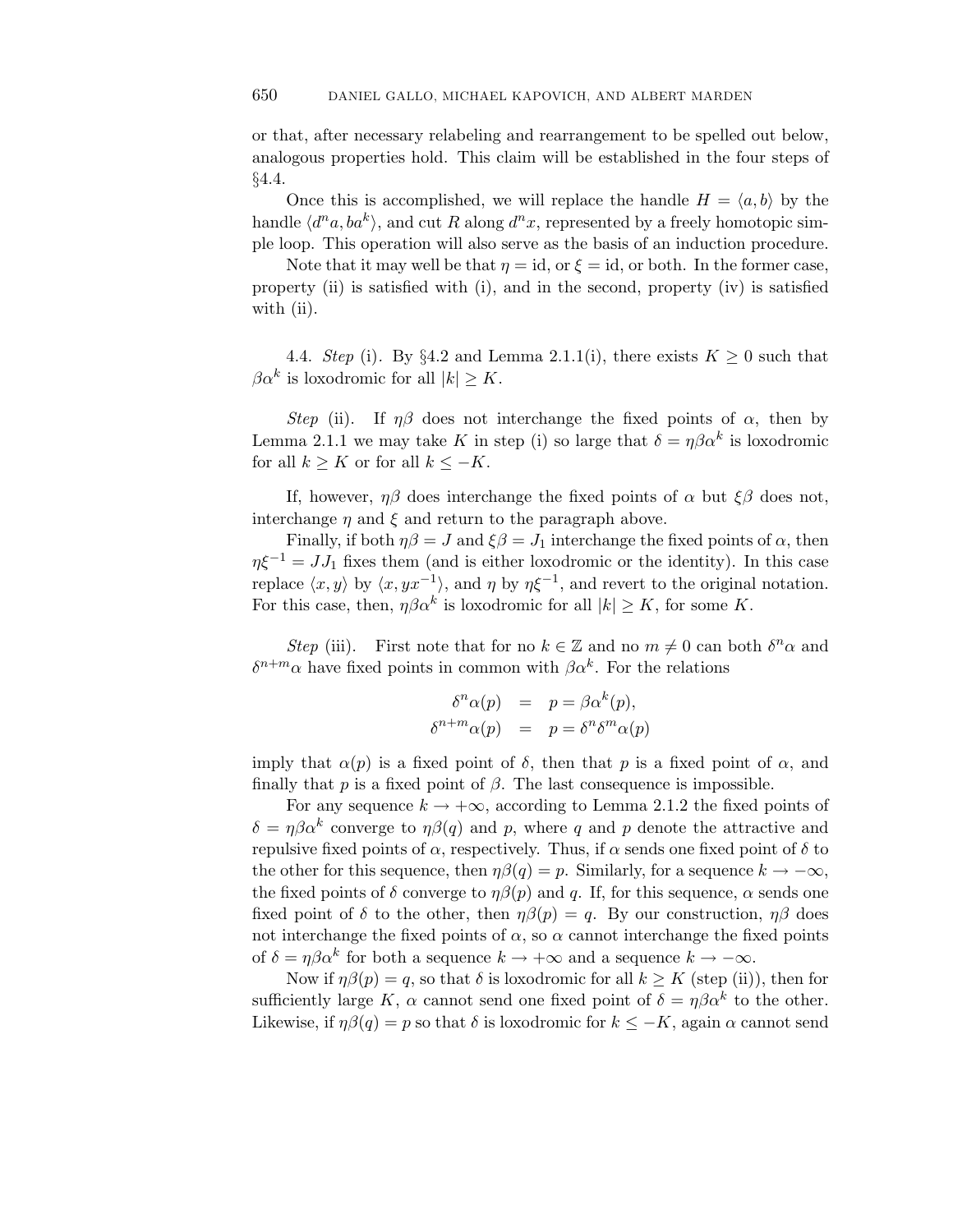one fixed point of  $\delta$  to the other, for sufficiently large *K*. If  $\eta\beta$  sends neither fixed point of  $\alpha$  to the other,  $\alpha$  sends neither fixed point of  $\delta$  to the other, for all large |*k*|.

We conclude that there exists  $K \geq 0$  such that  $\delta = \eta \beta \alpha^k$  is loxodromic for any  $k \geq K$  or any  $k \leq -K$ , or both. Furthermore,  $\alpha$  does not send one fixed point of  $\delta$  to the other. Given k in the admissible range, there exists  $N = N(k) \geq 0$  such that  $\delta^n \alpha$ , for all  $|n| \geq N$ , is loxodromic and does not have a fixed point in common with  $\beta \alpha^k$ .

Step (iv). Consider  $\xi$  and  $\delta = \eta \beta \alpha^k$  for fixed  $k \geq K$  or  $k \leq -K$ , according to (iii).

If  $\xi$  does not interchange the fixed points of  $\delta$ , we can take  $N$  so large that either  $\delta^n \xi$  or  $\delta^n \xi^{-1}$  is loxodromic for  $n > N = N(k)$ .

Suppose instead that  $\xi$  interchanges the fixed points of  $\delta$  but not of  $\eta\beta\alpha^{k+1} = \delta'$ . Then replace  $\delta$  by  $\delta'$ .

However, not both  $\xi$  and  $\eta\xi$  (nor equivalently,  $\xi$  and  $\eta^{-1}\xi$ ) can interchange the fixed points of both  $\eta \beta \alpha^k$  and  $\eta \beta \alpha^{k+1}$ . For, if so, we apply Lemma 2.2.5 to  $J = \xi$ ,  $J_1 = \eta$  (or  $\eta^{-1}$ ) and to both  $\eta \beta \alpha^k$  and  $\eta \beta \alpha^{k+1}$ . That implies that the fixed points of both  $\eta \beta \alpha^k$  and  $\eta \beta \alpha^{k+1}$  coincide with fixed points p, q of  $\eta$ . For this to occur,  $\alpha$  fixes both  $p$  and  $q$ , and then  $\eta\beta$  must do so as well. But since  $\eta$  itself fixes them,  $\beta$  must also fix them. This is impossible.

We may assume one of *yx* or  $y^{-1}x$  is a simple loop. Depending on which, replace  $\langle x, y \rangle$  by  $\langle yx, y \rangle$  or  $\langle y^{-1}x, y \rangle$ . Correspondingly, replace  $\xi$  by  $\eta \xi$  or  $\eta^{-1} \xi$ . This returns us to one of the previous cases for  $\delta = \eta \beta \alpha^k$  or  $\eta \beta \alpha^{k+1}$ .

4.5. Cutting the surface. The loop  $d^n x$  is freely homotopic to a simple, nondividing loop  $d'$ , disjoint from  $d^n a$  and  $b a^k$ . Cutting R along  $d'$  results in a new surface  $R^1$  with a handle  $H = \langle d^n a, ba^k \rangle$  and two boundary components freely homotopic to  $d^n$  and  $yx^{-1}d^{-n}y^{-1}$  (or  $y^{-1}x^{-1}d^{-n}y$ ). The corresponding transformations are  $\delta^n \xi$  and  $\eta \xi^{-1} \delta^{-n} \eta^{-1}$  (or  $\eta^{-1} \xi^{-1} \delta^{-n} \eta$ ), which have the same trace. The common trace, however, can be made as large as desired (Lemma 2*.*1*.*1).

If the genus of  $R^1$  exceeds one, repeat the process using the new *H*, and so on. At the end, we will have a surface  $R^{g-1}$  with a handle  $H = \langle a, b \rangle$  (using again the original notation) and  $2(g-1)$  boundary components.

Orient all the boundary components so that *Rg*−<sup>1</sup> lies to their right. Let *x, y, . . .* denote simple loops from the basepoint *O* parallel to them but otherwise disjoint from each other and from *a* and *b*. Our construction allows us to assume that the  $\theta$ -images  $\theta(x)$ ,  $\theta(y)$ ,  $\ldots$  are all loxodromic. Pairwise they have the same trace, but the traces of different pairs can be assumed to be different.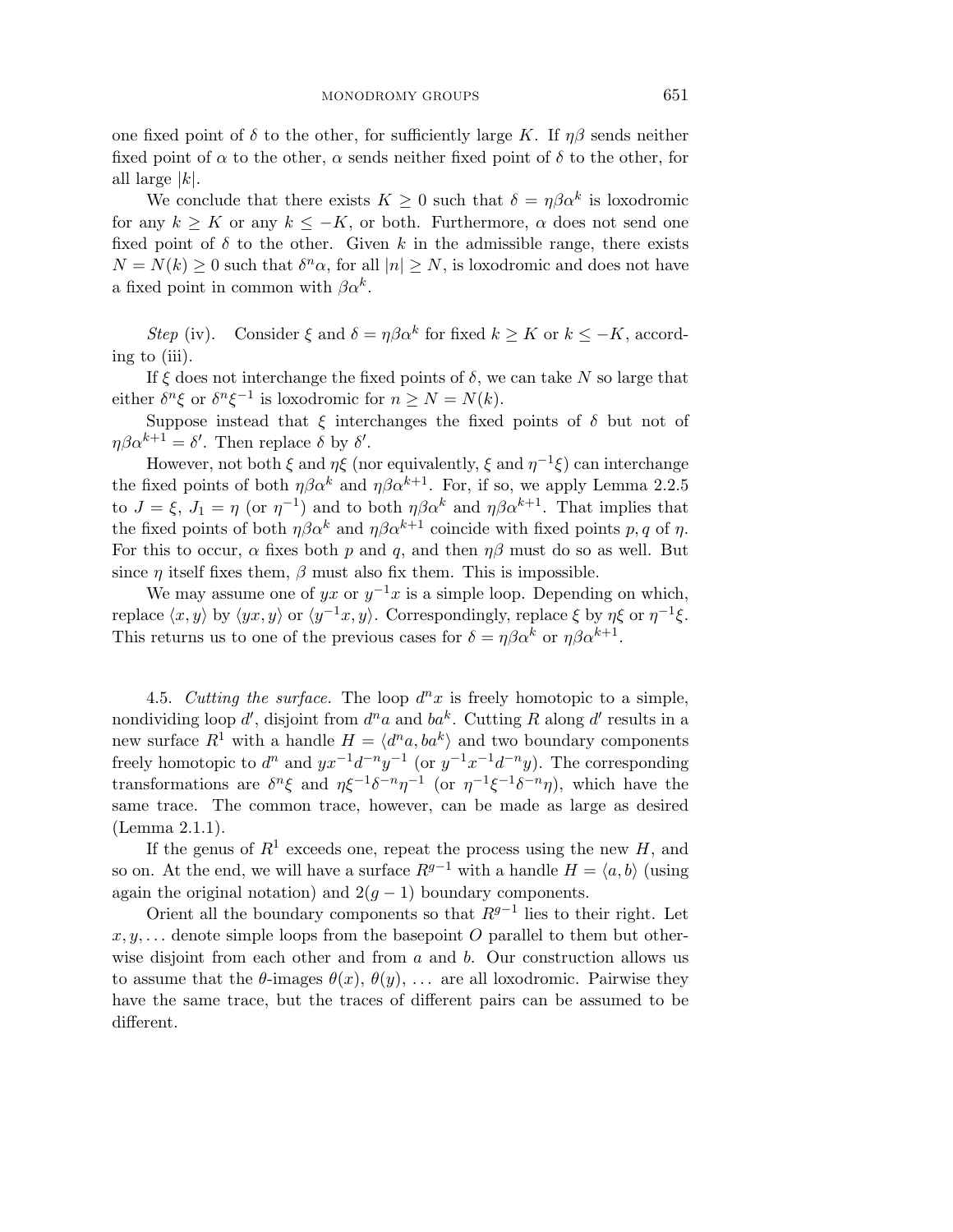## **5. The pants decomposition**

5.1. We carry on from the situation left in §4.5. To start, adjust the special handle  $H = \langle a, b \rangle$  as in §4.2 so that  $\beta = \theta(b)$  does not send one fixed point of  $\alpha = \theta(a)$  to the other. Orient *b* so that it crosses *a* from the right side of *a* to the left; then the boundary of  $R^{g-1}$  lies to the left of  $c = b^{-1}a^{-1}ba$  and we have oriented the boundary so that *c* lies to its right.

Choose simple loops  $x, y \in \pi_1(R^{g-1}; O)$ , each parallel to a boundary component and disjoint from each other and  $a, b$ , except at  $O = a \cap b$ . The orientations are such that *yba*<sup>*k*</sup> and *xba*<sup>*k*</sup> (but not  $yb^{-1}a^k$  or  $xb^{-1}a^k$  for  $k \neq 1$ ) are homotopic to simple loops for all  $k$  (see Figure 6). From  $\S 4.5$  we know that  $\xi = \theta(x)$  and  $\eta = \theta(y)$  are loxodromic.



Figure 6. Connection of boundary to handle *H*

5.2. We begin by sorting out the following possibilities.

(1) If exactly one of  $\eta\beta$  and  $\xi\beta$  interchanges the fixed points of  $\alpha$ , assume that the one that does is  $\xi \beta$ . In this case, we claim that, for all sufficiently large |k|, the composition  $\delta = \eta \beta \alpha^k$  does not fix either fixed point p, q of  $\xi$ .

For if  $\eta \beta \alpha^k$  fixes *p* for two values of *k*, then *p* itself must be fixed by  $\alpha$ , and then by  $\eta\beta$  as well as by *ξ*. On the other hand, since  $\xi\beta$  interchanges the fixed points *p* and *p'* of *α*, we get  $\xi \beta(p') = p = \xi(p)$ , so  $\beta(p') = p$ . This contradiction to the known properties of the handle *H* establishes the claim.

(2) If neither  $\eta\beta$  nor  $\xi\beta$  interchanges the fixed points of  $\alpha$ , then by interchanging  $\xi$  and  $\eta$  and relabeling if necessary, we may assume that for all sufficiently large |k|, the composition  $\delta = \eta \beta \alpha^k$  does not fix both fixed points *p, q* of *ξ*.

For suppose  $\eta \beta \alpha^k$  fixes p, q for two values of k, and, correspondingly,  $\xi \beta \alpha^k$ fixes the two fixed points of  $\eta$  for two other values of  $k$ . The first supposition implies that *p* and *q* are fixed by  $\alpha$ , then by  $\eta\beta$ , and of course by  $\xi$ . The second implies that *p* and *q* are fixed in addition by  $\xi \beta$  and *η*. But  $\eta \beta(p) = p = \eta(p)$ implies that  $\beta$  itself fixes  $p$ , a contradiction.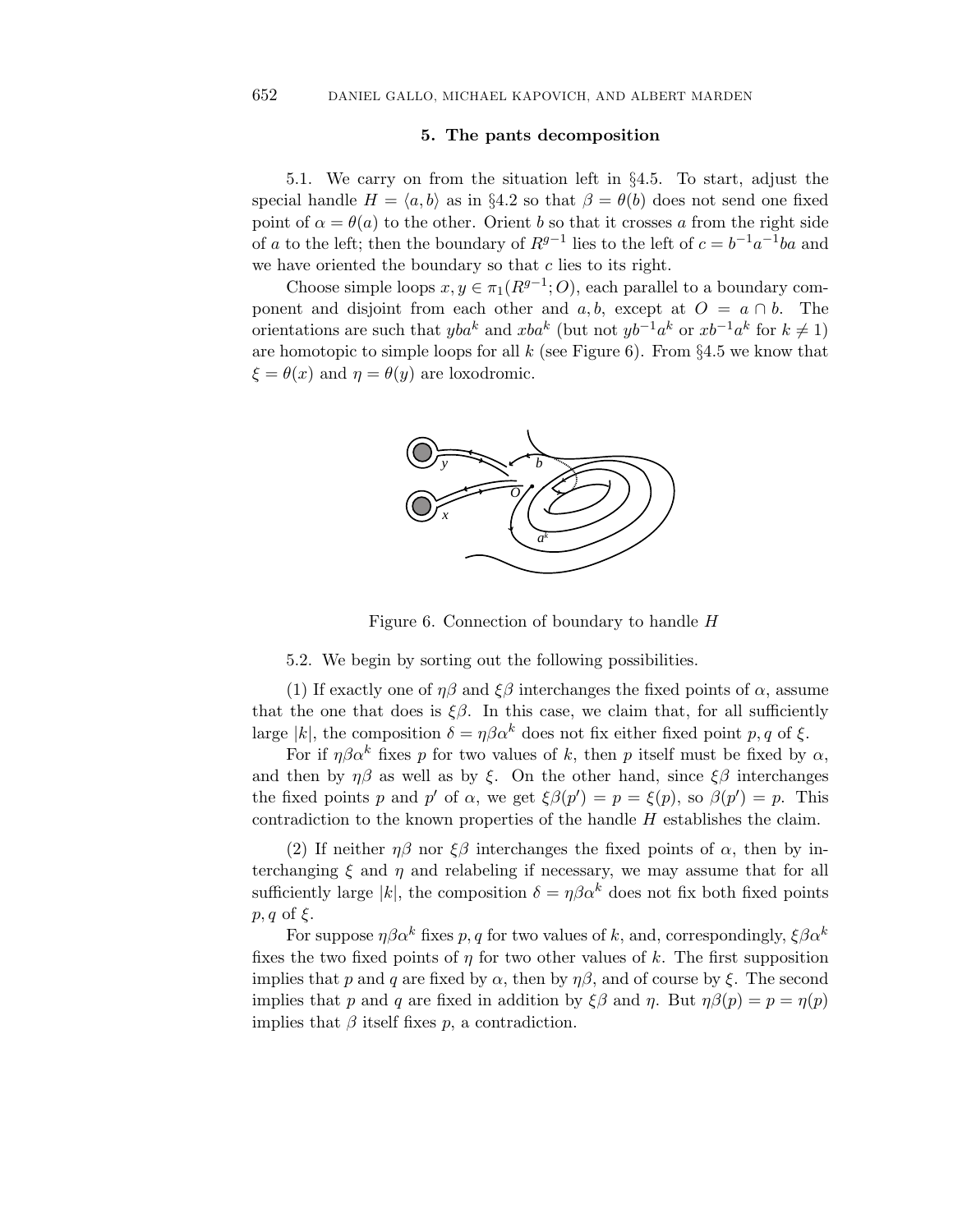It is important to note that if, in addition,  $\eta\beta$  sends one fixed point of  $\alpha$ to the other, then we may assume that  $\delta = \eta \beta \alpha^k$ , for |k| large, does not fix even one fixed point of  $\xi$ . This is another application of the reasoning of (1).

(3) We defer consideration until §5.5 of the remaining case that both *ηβ* and  $\xi\beta$  interchange the fixed points of  $\alpha$ .

5.3. In this section and the next we will work with cases (1) and (2) of §5.2. That is,  $\eta\beta$  does not interchange the fixed points of  $\alpha$ , and, for all large |k|, the composition  $\delta = \eta \beta \alpha^k$  does not fix both fixed points of  $\xi$ , and if  $\eta \beta$ sends one fixed point of  $\alpha$  to the other,  $\eta \beta \alpha^k$  does not fix either fixed point of *ξ* . Consider  $d = yba^k$ , for some *k*, and its *θ*-image *δ*. The effect of a Dehn twist of order *n* about *d* is

$$
\langle \alpha, \beta \alpha^k \rangle \rightarrow \langle \delta^n \alpha, \beta \alpha^k \rangle,
$$
  

$$
\langle \xi, \eta \rangle \rightarrow \langle \delta^{-n} \xi \delta^n, \eta \rangle.
$$

We will find *k* and *n* such that:

(i)  $\beta \alpha^k$  is loxodromic;

- (ii)  $\delta = \eta \beta \alpha^k$  is loxodromic;
- (iii)  $\delta^n \alpha$  is loxodromic and has no common fixed point with  $\beta \alpha^k$ ;
- (iv)  $\delta^{-n}\xi\delta^{n}\eta$  is loxodromic and has no common fixed point with  $\eta$ ;
- (v)  $\delta^{-n}\xi\delta^{n}$  and  $\eta$  generate a classical Schottky group.

(vi)  $|\text{tr}\delta^{-n}\xi\delta^{n}\eta|$  is unbounded in |n|.

Once this is accomplished, we will replace the handle  $\langle a, b \rangle$  with  $\langle d^n a, ba^k \rangle$ , then remove from  $R^{g-1}$  the pants determined by

$$
(d^{-n}xd^n, y, d^{-n}xd^ny),
$$

and repeat the process.

5.4. Step (i). The properties of the special handle *H* (§5.1) and Lemma 2.1.1(i) imply that there is  $K \geq 0$  such that  $\beta \alpha^k$  is loxodromic for all  $|k| \geq K$ .

Step (ii). Since  $\eta\beta$  does not interchange the fixed points of  $\alpha$ , we can choose *K* above so large that  $\eta \beta \alpha^k$  is loxodromic for  $k \geq K$ ,  $k \leq -K$ , or both. In addition, for the admissible range of k, the composition  $\eta \beta \alpha^k$  does not fix both fixed points of *ξ*.

Step (iii). This is identical with step (iii) of §4.3. There exists  $K \geq 0$ such that  $\delta = \eta \beta \alpha^k$  is loxodromic for any  $k \geq K$ , or any  $k \leq -K$ , or both.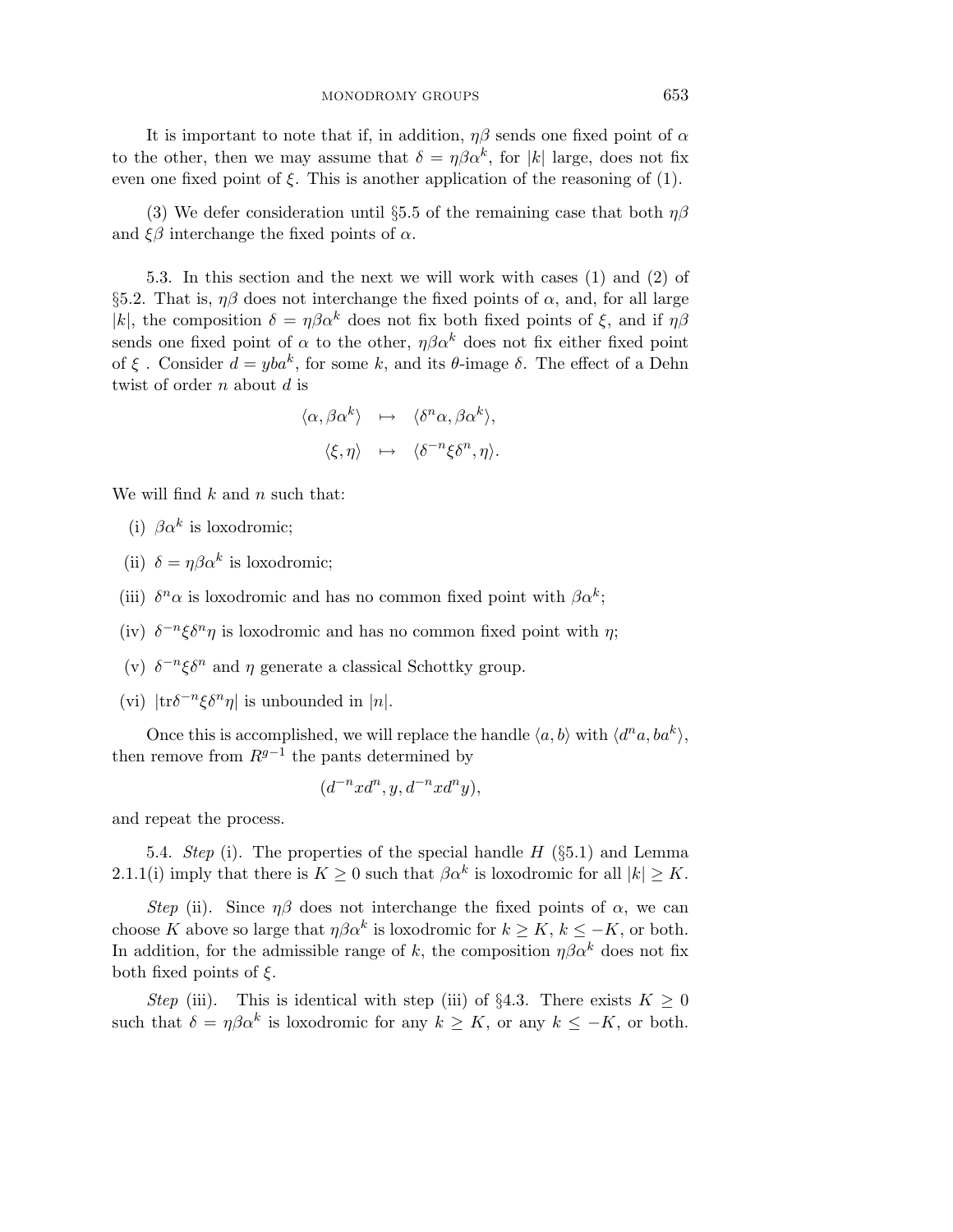Given *k* in the admissible range, there exists  $N = N(k) \geq 0$  such that, for all  $|n| > N$ , the element  $\delta^n \alpha$  is loxodromic and has no fixed point in common with  $\beta \alpha^k$ .

*Step* (iv). Note that we may assume that  $K$  is sufficiently large so that  $\delta = \eta \beta \alpha^k$  has no fixed point in common with  $\eta$  for  $|k| \geq K$ . For, if  $\eta \beta \alpha^k$  fixes a fixed point *p* of *η* for two values of *k*, then  $\alpha$  itself must fix *p*, and then  $\beta$ must as well.

- Case (1).  $\eta\beta$  sends one fixed point of  $\alpha$  to the other. In this case  $\delta$  has no fixed point in common with  $\xi$  (§5.3). Thus, by Lemma 2.1.3, the composition *δ*<sup>−*n*</sup>ξδ<sup>*n*</sup>*η* is loxodromic for all large |*n*|, while we must have  $|n|$  ≥ *N* to ensure that  $\delta^n \alpha$  is loxodromic.
- Case (2). *ηβ* does not send one fixed point of  $\alpha$  to the other. Then  $\delta^n \alpha$  is loxodromic for all  $|n| > N$ , while  $\delta^{-n}\xi\delta^{n}\eta$  is loxodromic either for  $n > N$ or for *n* ≤ −*N*, for sufficiently large *N*.

Finally,  $\delta^{-n}\xi\delta^{n}\eta$  and  $\eta$  have a fixed point in common only if  $\delta^{-n}\xi\delta^{n}$  and *η* do. The fixed points of  $\delta^{-n}\xi\delta^n$  are  $\delta^{-n}(p)$  and  $\delta^{-n}(q)$ , where *p* and *q* are the fixed points of  $\xi$ . If neither point is fixed by  $\delta$ , then, for sufficiently large |n|, neither  $\delta^{-n}(p)$  nor  $\delta^{-n}(q)$  will be fixed by *η*. On the other hand, if *p*, say, is fixed by  $\delta$ , the same conclusion holds because  $\delta$  and  $\eta$  do not share a fixed point.

*Step* (v). Since  $\delta$  and  $\eta$  have no fixed point in common, it follows from Lemma 2.1.3 and Corollary 2.1.5 that  $\delta^{-n}\xi\delta^n$  and  $\eta$  generate a classical Schottky group for sufficiently large *N*. Also the trace of  $\delta^{-n}\xi\delta^{n}\eta$  can be made arbitrarily large, for sufficiently large *N*.

5.5. Now we turn to the case, left aside in §5.2, where both  $\eta\beta = J$  and  $\xi \beta = J_1$  interchange the fixed points of *α*. Then  $\eta = JJ_1\xi$ , where  $JJ_1$  is loxodromic or the identity, and fixes the fixed points of *α*.

At the start we arranged matters so that  $yba^k$  is homotopic to a simple loop for all *k*. This is equally true of  $(ba^k)^{-1}y(ba^k)$ , and of  $x(ba^k)^{-1}y(ba^k)$ , which is homotopic to a simple loop bounding a triply connected region (pants) with boundary components corresponding to *x* and *y*.

We claim that, in the present case, there exists  $K \geq 0$  such that the corresponding transformation

$$
\delta = \xi(\beta \alpha^k)^{-1} \eta(\beta \alpha^k) = \xi \alpha^{-k} \beta^{-1} J \alpha^k
$$

is loxodromic for all  $|k| \geq K$ .

For  $\xi$  has no fixed point in common with  $\alpha$ : Indeed,  $\xi(p) = p = \alpha(p)$ would imply that  $J_1\beta^{-1}(p) = p$ , in other words that  $\beta(q) = p$ , where *q* is the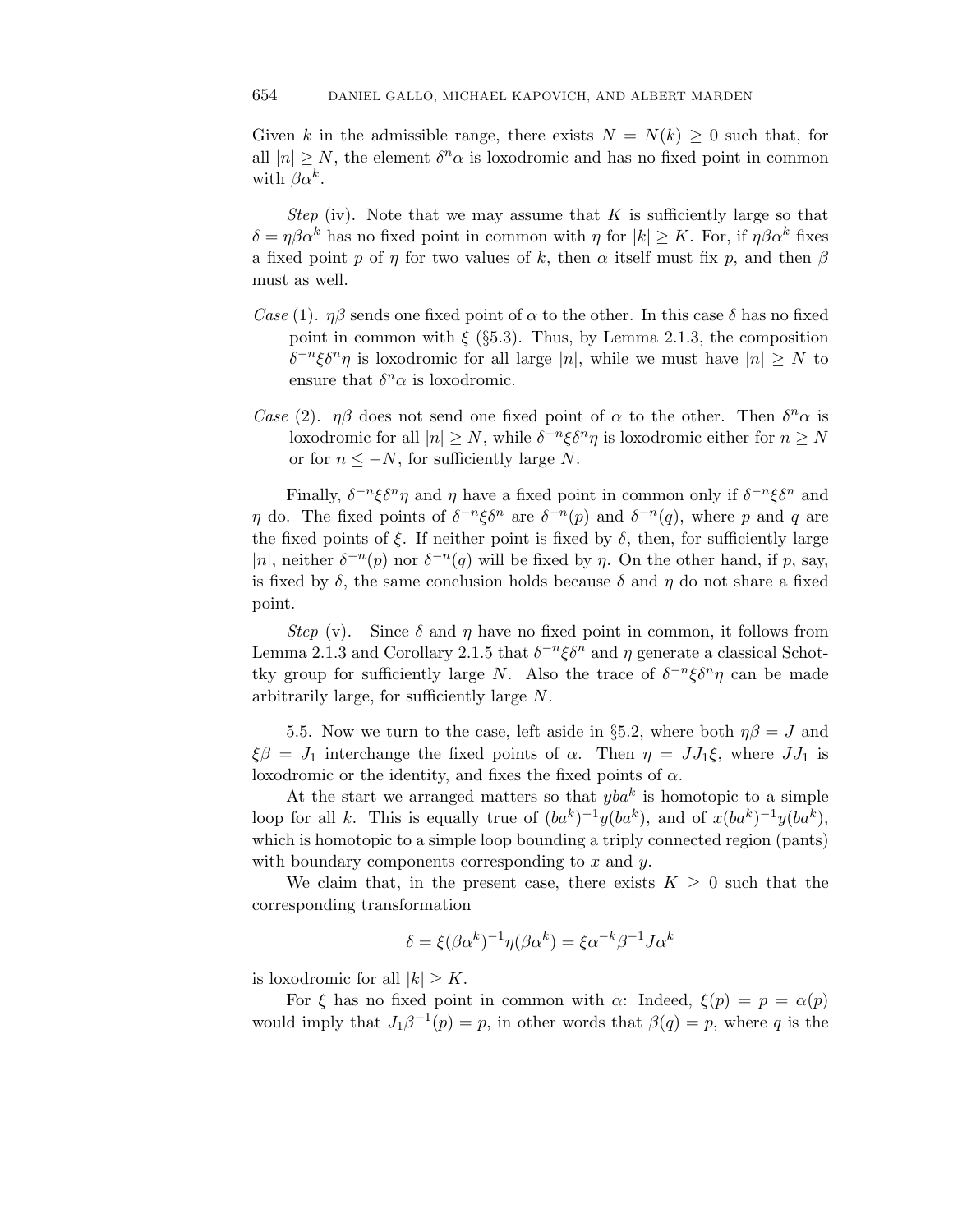other fixed point of  $\alpha$ . Similarly,  $\beta^{-1}J$  has no fixed point in common with  $\alpha$ . Hence the assertion follows from Lemma 2*.*1*.*3.

We can take K so large that, in addition,  $\xi$  does not have a fixed point p in common with

$$
(\beta \alpha^k)^{-1} \eta (\beta \alpha^k) = \alpha^{-k} \beta^{-1} J \alpha^k
$$

for  $|k| \geq K$ . For, since neither  $\xi$  nor  $\beta^{-1}J$  has a fixed point in common with *α*, we have on the complement of *q*∗*, q*∗,

$$
\lim_{k \to +\infty} \alpha^{-k} \beta^{-1} J \alpha^{k} = q_{*} \quad \text{and} \quad \lim_{k \to -\infty} \alpha^{-k} \beta^{-1} J \alpha^{k} = q^{*},
$$

where  $q_* \neq p$  and  $q^* \neq p$  denote the repulsive and attractive fixed points of  $\alpha$ .

For sufficiently large *K* as dictated by Corollary 2.1.5,  $\xi$  and  $(\beta \alpha^k)^{-1} \eta (\beta \alpha^k)$ generate a classical Schottky group for all  $|k| \geq K$ .

As in §5.4(v), the trace magnitude of the transformation  $(\beta \alpha^k)^{-1} \eta (\beta \alpha^k) \xi$ corresponding to the new boundary component of the pants can be made arbitrarily large, in particular in comparison with that of *ξ* and *η*, which correspond to the boundary components on which the new pants was built.

Replace the handle  $\langle a, ba^k \rangle$  by its conjugate  $\langle (ba^k)^{-1}a(ba^k), ba^k \rangle$ . The new pants is determined by  $\langle x, (ba^k)^{-1}y(ba^k) \rangle$ .

5.6. The pants decomposition. In §§5.3–5.4 we showed that, given any two boundary components of  $R^{g-1}$ , we could construct a pants with them as boundary components and such that the transformation corresponding to the third boundary component has trace of arbitrarily large magnitude. The surface remaining after this pants is removed is again of genus one, but with one fewer boundary components. Again choosing any two boundary components, we can construct another pants, and so on until all that remains is a surface of genus one with one boundary component: a handle.

For later requirements, we will specify the initial steps of the decomposition as follows: Group the  $2(g-1)$  boundary components of  $R^{g-1}$  into pairs, where the two components of each pair arise from cutting a handle of *R*. Construct first  $(q-1)$  pants, one corresponding to each pair, which then comprise two of its boundary components. After this is done, finish the construction with any possible succession of pairings.

Each pair of boundaries of  $R^{g-1}$  corresponds to transformations of the same trace, but we may assume from §4.5 that different pairs correspond to transformations of different traces. When each new boundary component forming a new pants is inserted, we can ensure by  $\S 5.4(v)$  and  $\S 5.5$  that the trace magnitude of its corresponding transformation exceeds that corresponding to all previously inserted boundaries.

The combinatorics of the decomposition and a corresponding reorganization of the generating set for  $\pi_1(R; O)$  will be discussed in §5.8 below.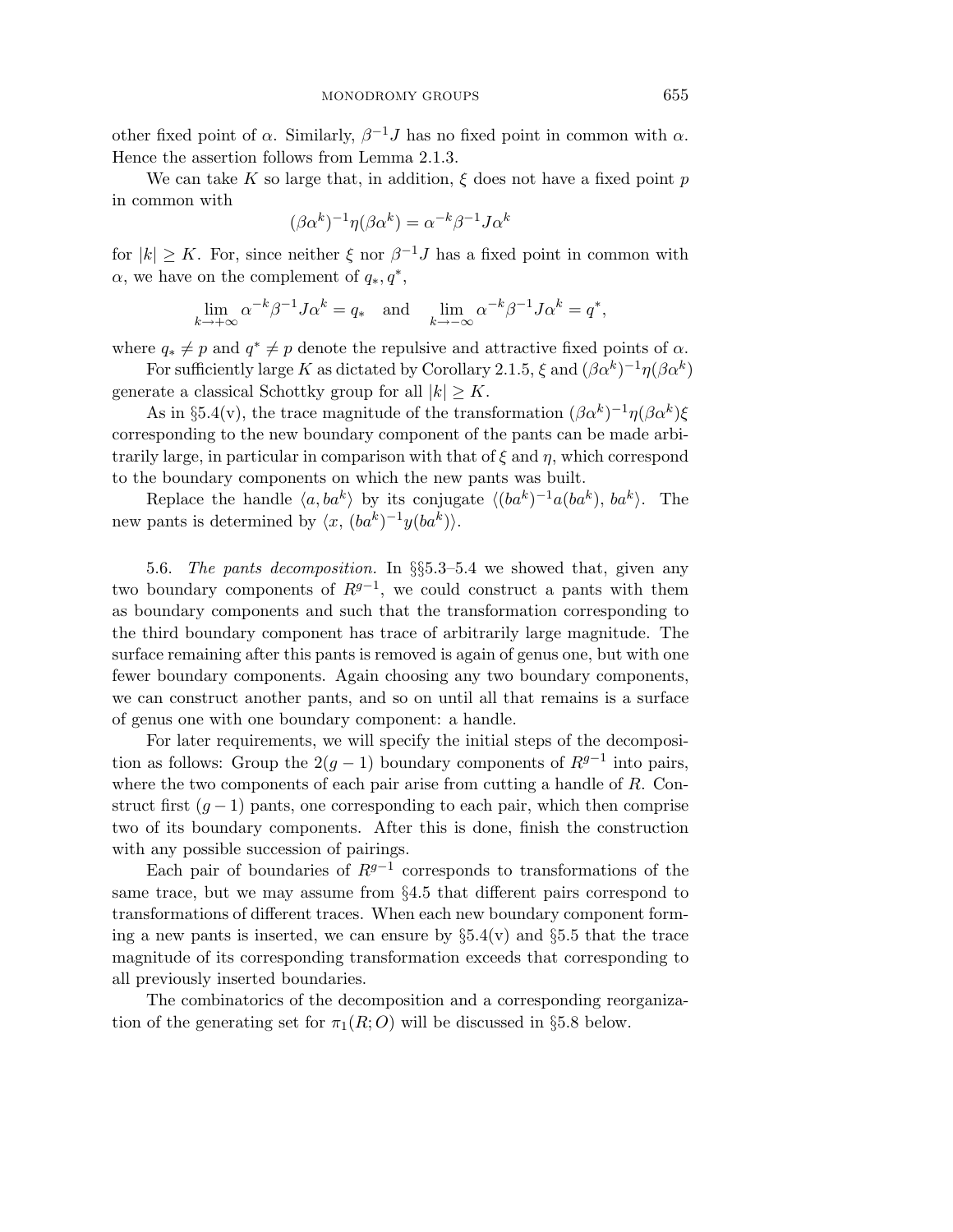5.7. The final cut. We are left with 2*g*−3 pants and a handle *H*. Yet more adjustment to *H* is necessary before gaining the assurance that one final cut will produce a pants decomposition  ${R_i}$  called for in §1.7. Consider the handle  $H = \langle a, b \rangle$  remaining at the end of the process. A simple loop  $c \sim b^{-1}a^{-1}ba$ bounds *H* on its right side (starting in §5.1 we specifically assumed that *b* crosses *a* from the right side of *a* to the left). On the left side of *c* is a pants with boundary components oriented so that the pants is to their left. Also,  $c^{-1} \sim yx$ , where *x* and *y* are simple loops parallel to the boundary components, and are disjoint from *c*, *b* and *a* except for a shared basepoint.

Set  $\alpha = \theta(a), \beta = \theta(b), \sigma = \theta(c), \xi = \theta(x), \eta = \theta(y)$ . We know that  $\langle \xi, \eta \rangle$ is a Schottky group and that  $\alpha$  and  $\beta$  are loxodromic without a common fixed point. As in §4.2, we can assume that  $\beta$  does not send one fixed point of  $\alpha$  to the other.

By construction (see  $\S 5.4(iv)$ –(v) and  $\S 5.5$ ), the trace magnitude of  $\eta \xi$ exceeds that of *η* and  $\xi$ . In particular, neither  $\xi$  nor *η* can be conjugate within  $PSL(2,\mathbb{C})$  to  $\eta \xi = \alpha^{-1} \beta^{-1} \alpha \beta = \sigma^{-1}$ .

We may assume that  $\xi \beta = J$  does not interchange the fixed points of  $\alpha$ , and is not the identity. Otherwise, replace  $\xi$  and  $\eta$  by their conjugates  $\sigma^m \xi \sigma^{-m}$ and  $\sigma^m \eta \sigma^{-m}$ , where *m* is chosen so that  $\sigma^m \xi \sigma^{-m} \beta = J_m$  neither interchanges the fixed points of  $\alpha$  nor is the identity. To see that such an  $m$  exists, consider  $\sigma^{m}\xi\sigma^{-m}\xi^{-1} = J_{m}J$ , which either has the same fixed points as  $\alpha$ , or has order two. The latter case is impossible because  $\langle \xi, \eta \rangle$  is a Schottky group. Since  $\xi$ and  $\sigma = \eta \xi$  have no fixed points in common, the former is impossible as well, except perhaps for a finite number of values of *m*. Consequently, replace  $\langle \xi, \eta \rangle$ by the conjugate group  $\langle \sigma^m \xi \sigma^{-m}, \sigma^m \eta \sigma^{-m} \rangle$ , and correspondingly  $\langle x, y \rangle$  by the conjugate pants  $\langle c^m x c^{-m}, c^m y c^{-m} \rangle$ . Return again to the original notation.

Now we are ready to cut the handle *H*. But first, apply a Dehn twist of order *k* about *a*. This changes *H* to  $\langle a, ba^k \rangle$ .

Next, apply a Dehn twist of order *n* about a simple loop  $d \sim xba^k$ . This results in the changes

$$
\langle a, ba^k \rangle \quad \mapsto \quad \langle d^n a, ba^k \rangle.
$$

Finally, cut the resulting handle along a simple loop freely homotopic to  $ba^k$ . This results in a pants whose fundamental group is

$$
\langle ba^k, (d^n a)^{-1} (ba^k)^{-1} (d^n a) \rangle.
$$

We claim that *k* and *n* can be chosen so that the groups representing the adjacent pants are now both Schottky groups

$$
\langle \gamma, (\delta^n \alpha)^{-1} \gamma^{-1} (\delta^n \alpha) \rangle
$$
 and  $\langle \xi, \delta^{-n} \eta \delta^n \rangle$ ,

where  $\gamma = \beta \alpha^k$  and  $\delta = \xi \gamma$ .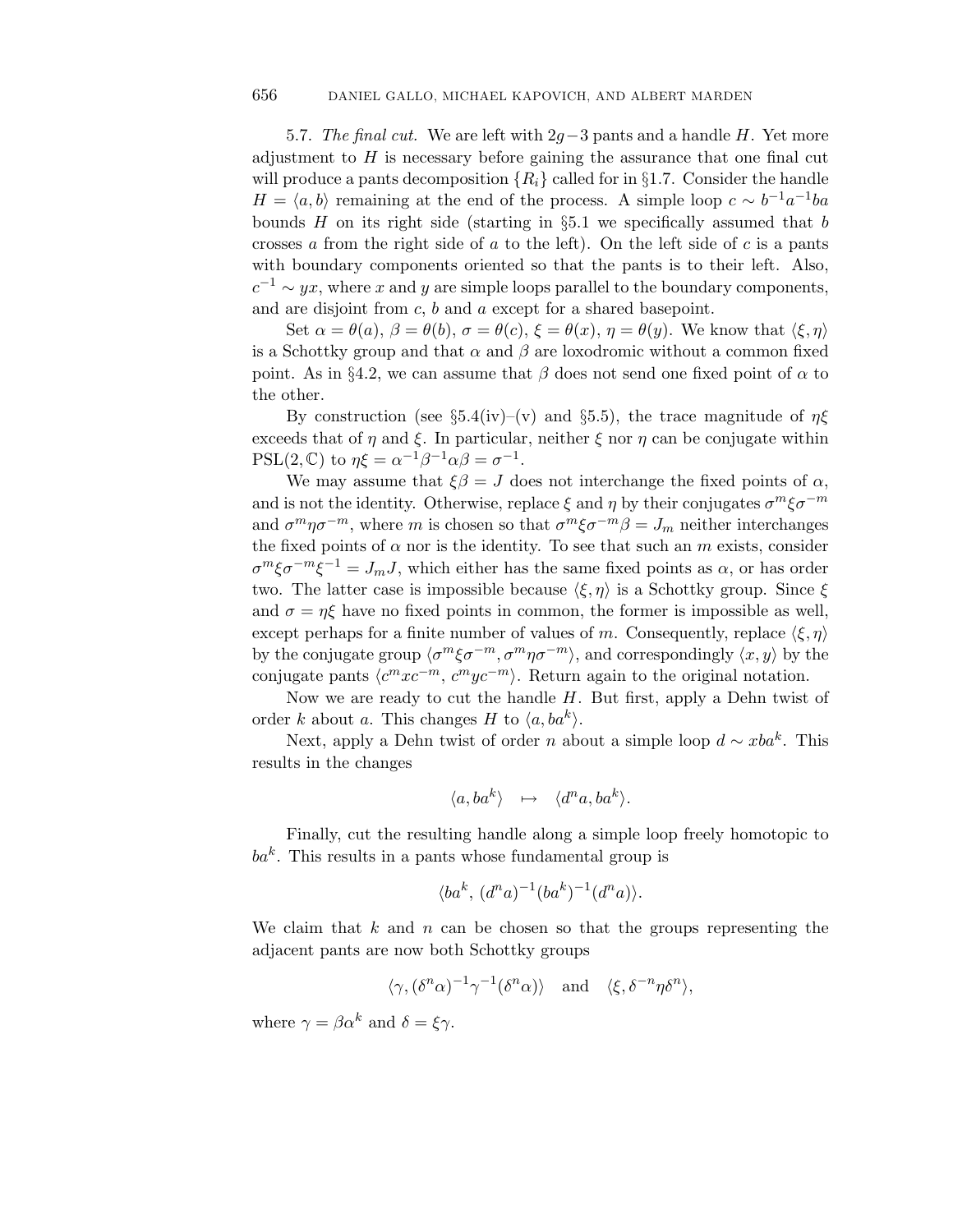(i) There exists  $K \geq 0$  such that  $\delta = \xi \beta \alpha^k$  is loxodromic either for  $k \geq K$ or for  $k \leq -K$ ; for definiteness assume the former is true. Indeed we have already arranged matters so that  $\xi\beta$  does not interchange the fixed points of *α*.

(ii) For sufficiently large *K* and  $k \geq K$  the composition  $\delta = \xi \gamma$  has no fixed points in common with  $\xi$  or  $\gamma$ , and  $\alpha \gamma \alpha^{-1}$  has no fixed points in common with  $\alpha \beta \alpha^{-1} \beta^{-1} \xi^{-1} \neq id$ .

First note that neither  $\beta \alpha^k$  nor  $\alpha \beta \alpha^{k-1}$  can have the same fixed points for two values of *k*. For example,  $\beta \alpha^k(p) = p = \beta \alpha^m(p)$  for  $m \neq k$  implies that  $\alpha(p) = p$ , and then  $\beta(p) = p$ , which is impossible. Consequently, for sufficiently large *K* and  $k \geq K$ , the element  $\gamma = \alpha \beta^k$  does not share a fixed point with *ξ* or *η*, nor  $\alpha \gamma \alpha^{-1}$  with  $\alpha \beta \alpha^{-1} \beta^{-1} \xi^{-1}$ , provided this latter is not the identity. It follows that neither  $\xi \gamma$  and  $\gamma$ , nor  $\xi \gamma$  and  $\xi$ , can share fixed points either. Finally,  $\alpha \beta \alpha^{-1} \beta^{-1} \xi^{-1} \neq \text{id}$  because  $\xi$  is not conjugate to  $\eta \xi = \alpha^{-1} \beta^{-1} \alpha \beta$ (because they have unequal traces, as we have seen earlier in §5.7).

(iii) We show that  $\langle \xi, \delta^{-n} \eta \delta^n \rangle$  is a Schottky group, either for all  $n \geq N$ or all  $n \leq -N$ , for some  $N \geq 0$ ; for definiteness we will assume the former.

For if  $\delta$  has both its fixed points in common with  $\eta$ , then  $\delta$  and  $\eta$  commute and the group remains  $\langle \xi, \eta \rangle$ . If  $\delta$  has one fixed point in common with  $\eta$ , say its repulsive fixed point *p*, the fixed points of  $\delta^{-n}\eta\delta^n$  converge to *p* as  $n \to +\infty$ . Since *p* is not also a fixed point of  $\xi$ , the group is Schottky for large *n*. If  $\delta$ has no fixed points in common with  $\eta$ , it is Schottky for all large  $|n|$ .

(iv) We show that  $\langle \gamma, (\delta^n \alpha)^{-1} \gamma^{-1} (\delta^n \alpha) \rangle$  is a Schottky group for all  $|n| \geq N$ , for sufficiently large *N* in (iii) and fixed  $k \geq K$  from (i) and (ii).

For the fixed points of  $(\delta^n \alpha)^{-1} \gamma^{-1} (\delta^n \alpha)$  are the images under  $\alpha^{-1} \delta^{-n}$ of the fixed points of  $\gamma$ . As  $n \to +\infty$  or  $n \to -\infty$ , these images converge to  $\alpha^{-1}(p)$ , where *p* is the repulsive or attractive fixed point of *δ*, since *δ* and *γ* have no fixed points in common. If  $\alpha^{-1}(p)$  is not a fixed point of  $\gamma$ , Corollary 2*.*1*.5* implies that the group is Schottky for large |*n*|.

Suppose to the contrary that  $\gamma \alpha^{-1}(p) = \alpha^{-1}(p)$ , while  $\xi \gamma(p) = p$ . Then  $a\gamma a^{-1}(p) = p$ , while  $p = a\gamma a^{-1}\gamma^{-1}\xi^{-1}(p) = a\beta a^{-1}\beta^{-1}\xi^{-1}(p)$ . This does not occur, by (ii).

Remark 5.7.1. Had we not been so concerned about the final cut forming two of the boundary components of a single pants corresponding to a Schottky group, we would have proceeded more simply, as follows. Cut  $H = \langle a, b \rangle$  along *a* resulting in a pants  $\langle a, b^{-1}a^{-1}b \rangle$ . Pair boundary components of this with those of neighboring pants  $\langle x, y \rangle$ , to get two new pants  $\langle a, y \rangle$  and  $\langle b^{-1}a^{-1}b, x \rangle$ . Apply to these the Dehn twist of order *m* about  $c \sim b^{-1}a^{-1}ba$ . For all large |*m*|, the corresponding groups are easily seen to be Schottky.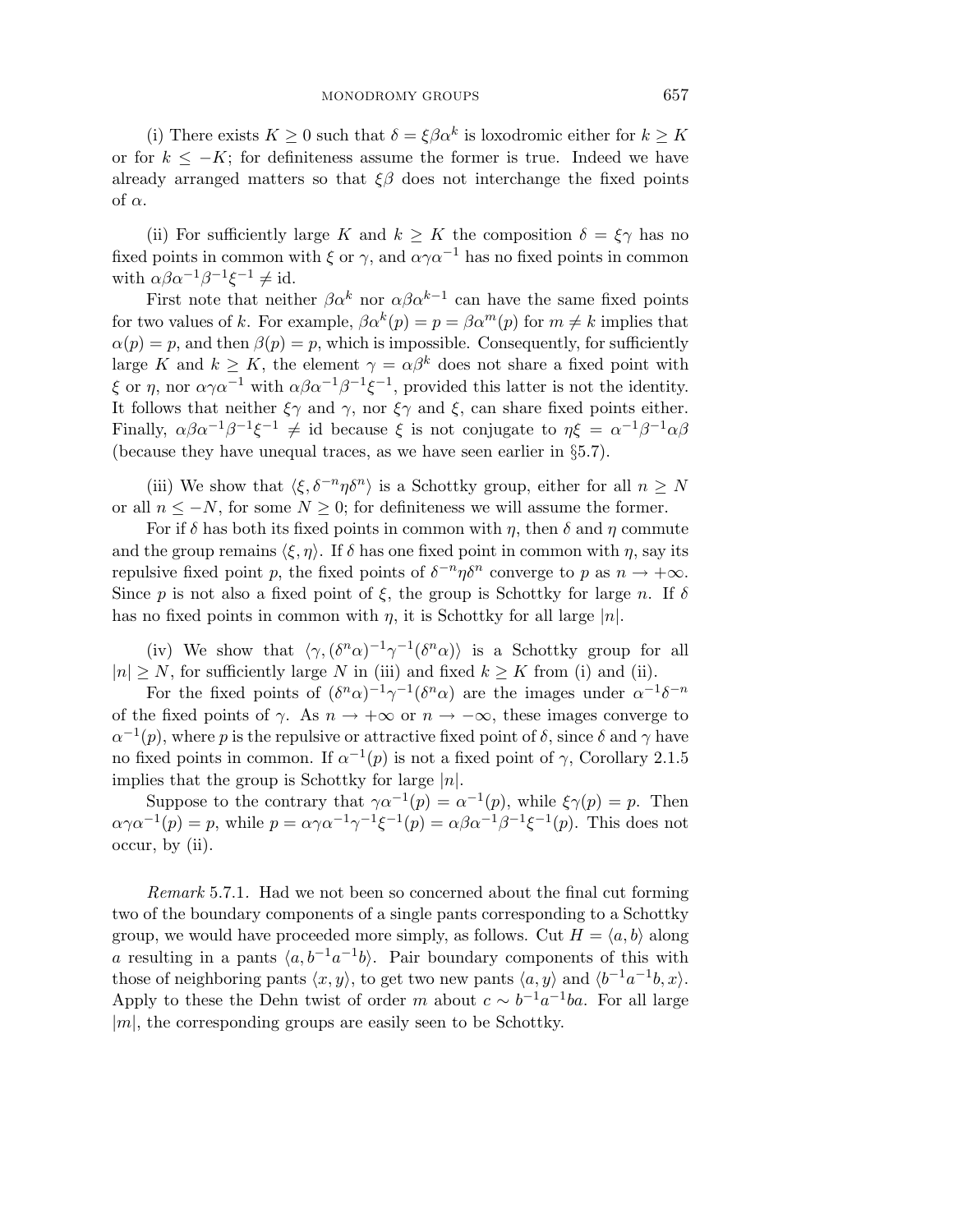5.8. The combinatorics of pants decomposition. We will systematically organize a generating set for the fundamental group of *R* in terms of the pants decomposition  $\{P_i\}$ .

Start by fixing points  $O_i$ ,  $O_i'$ ,  $O_i''$  on each component of  $\partial P_i$ , and disjoint simple auxiliary arcs from  $O_i$  to  $O'_i$  and  $O''_i$ . In terms of these auxiliary arcs, there is a unique path in  $P_i$  between any two boundary components. Also, a component of  $\partial P_i$  with an assigned orientation uniquely determines a loop from  $O_i$ , which we will take as the basepoint of  $\pi_1(P_i; O_i)$ . If  $a_i$  and  $b_i$  are two boundary components of  $P_i$ , an orientation of  $a_i$  uniquely determines an orientation of  $b_i$  such that  $b_i a_i$  is homotopic to a simple loop around the third (here making use of the auxiliary arcs).

If the components *a* of  $\partial P_i$  and *a'* of  $\partial P_j$  correspond to the same simple loop on *R*, choose the points  $O \in a$  and  $O' \in a'$  to correspond to the same point on *R*.

Let  $T$  denote the trivalent graph of genus  $g$  corresponding to the pants decomposition  $\{P_i\}$ : each vertex of  $\mathbb T$  corresponds to one of the pants  $P_i$ , and each edge corresponds to a pair  $(a, a')$  of boundary components, one on each pants corresponding to an endpoint. Two boundary components are paired  $(a, a')$  if and only if they correspond to the same simple loop on *R*.

T has  $2g - 2$  vertices and  $3g - 3$  edges. Exactly g of the vertices have one-edge loops attached to them; this is a consequence of the particular combinatorics of the decomposition. We call these vertices extreme.

Remove from  $\mathbb T$  those g one-edge loops; the result  $\mathbb T_0$  is a maximal (connected) tree. The extreme vertices of  $\mathbb T$  are those that are extreme in  $\mathbb T_0$  in the sense that only one edge of  $\mathbb{T}_0$  is attached to the vertex.

Designate one of these extreme vertices as the *root*  $v_0$  of  $\mathbb{T}_0$ : for example, the vertex corresponding to the last handle we cut. There is a unique simple path in  $\mathbb{T}_0$  from any vertex to the root.

Denote the pants corresponding to the vertex *v* by  $P(v)$ . Consider the vertices  $v' \neq v$  whose shortest path to  $v_0$  contains *v*. Mark the boundary components of  $P(v)$  where these shortest paths first cross; we will use these shortest paths below. If *v* is not extreme, two of the three boundary components of  $P(v)$  will be marked. If *v* is extreme but  $v \neq v_0$ , none of the boundary components will be marked. Exactly one of the boundary components of  $P(v_0)$ will be marked.

Making use of the auxiliary arcs in the  $\{P_i\}$ , the simple edge-arc in  $\mathbb{T}_0$ from the vertex  $v_i = P_i$  to  $v_j = P_j$  uniquely determines a simple arc in R from  $O_i$  to  $O_j$ . Likewise, a simple edge-loop in  $\mathbb T$  uniquely determines a simple loop in *R*.

Let  $P_0$  be the pants corresponding to the root  $v_0$ , and  $O = O_0$  the designated basepoint for its fundamental group. Take also *O* as the basepoint of the fundamental group of R. As we have seen,  $\mathbb{T}_0$  uniquely determines a simple arc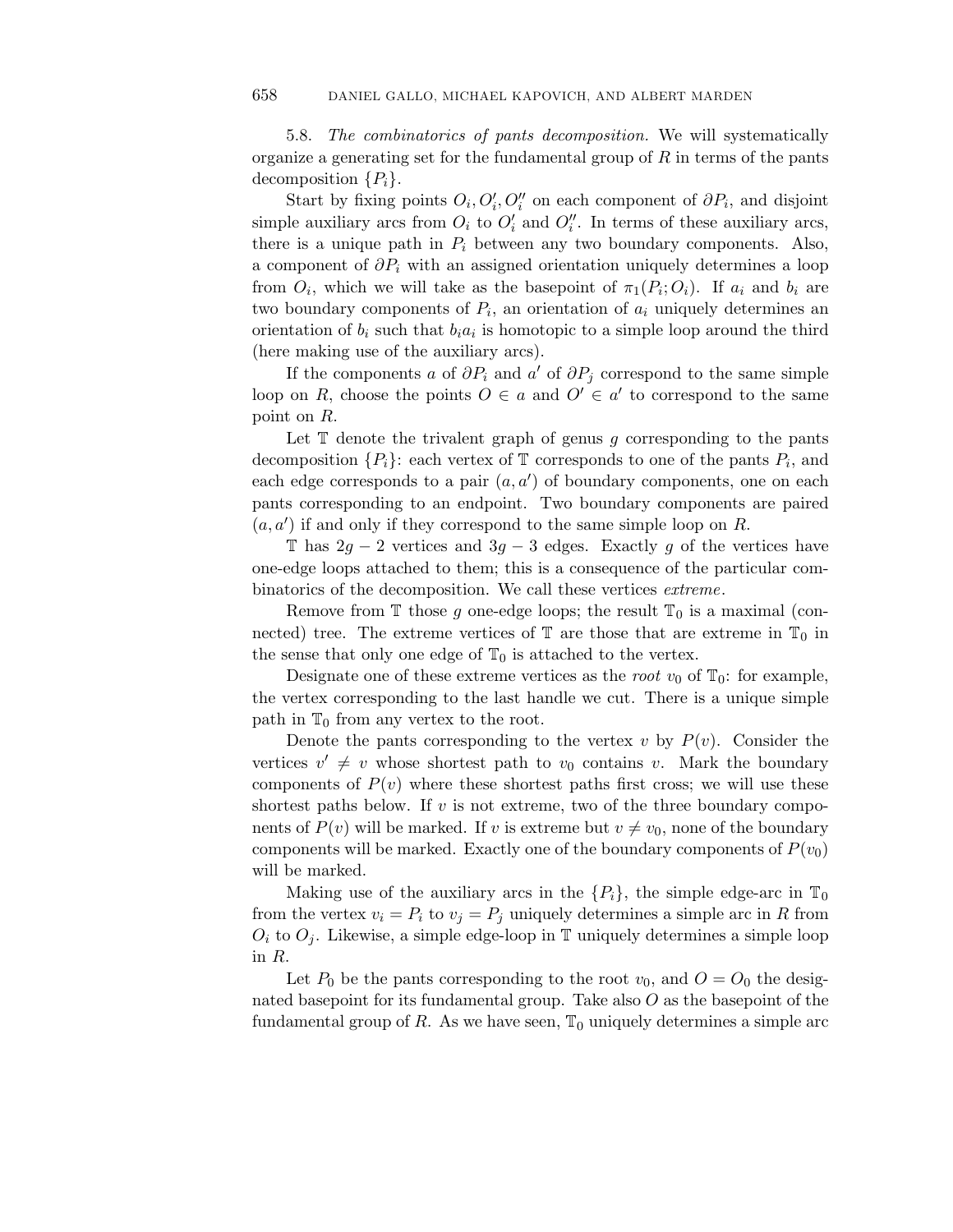*c<sub>i</sub>* in *R* from *O* to each  $O_i$ . Thus, a simple loop  $a_i \in \pi_1(P_i; O_i)$  can be uniquely associated with  $c_i^{-1}a_ic_i \in \pi_1(R;O)$ . Suppose  $e_i$  is one of the *g* edge-loops of  $\mathbb{T}$ , with both end points on the same vertex  $v_i$ . Likewise with the help of the auxiliary arcs in  $P_i = P(v_i)$ , the edge  $e_i$ , with an assigned orientation, uniquely determines a loop  $c_i'^{-1}e_ic_i' \in \pi_1(R;O)$ .

The totality of elements  $c_i^{-1} a_i c_i$  from oriented boundary components of pants  $\{P_i\}$  plus *g* elements  $c_i'^{-1}e_ic_i'$  from edges  $e \notin \mathbb{T}_0$  generate  $\pi_1(R; O)$ .

#### **B. Pants configurations from Schottky groups**

#### **6. Joining overlapping plane regions**

6.1. In this section we will describe a method of using covering surfaces to separate two overlapping plane regions which are acted on by a common Möbius transformation. It is no restriction to describe the process with the loxodromic transformation  $\alpha : z \mapsto \lambda^2 z$ , with  $|\lambda| > 1$  and fixed points 0 and  $\infty$ . Let *T* or  $T(\alpha)$  denote the quotient torus

$$
T = (\mathbb{C} \setminus \{0\})/\langle \alpha \rangle,
$$

and  $\pi$  the projection from  $\mathbb{C} \setminus \{0\}$ . Denote the simple compressing loop  $\pi(\{z :$  $|z| = 1$ ) in *T* by *c*. A noncontractible simple loop on *T* lifts to a closed curve in  $\mathbb{C} \setminus \{0\}$  if and only if it is freely homotopic (or homologous) to  $\pm c$ .

If a simple loop *a* is not of this type,  $a^* = \pi^{-1}(a)$  is a simple  $\alpha$ -invariant arc. If *a* is given the orientation dictated by  $\alpha$ , the arc  $a^*$  is directed toward the attractive fixed point.

Conversely, if  $a_1^*$  is a simple,  $\alpha$ -invariant arc in  $\mathbb C$  directed toward the attractive fixed point,  $a_1 = \pi(a_1^*)$  is a simple loop freely homotopic (or homologous) to the result of applying to *a* the Dehn twist about *c* of some order *n*: namely,  $a_1 \sim a + nc$ .

6.2. Let  $S_N$  denote the *N*-sheeted cover of the sphere  $S_1 = \mathbb{S}^2$ , branched over the fixed points 0 and  $\infty$  of  $\alpha$ . Topologically,  $S_N$  is again a sphere. The map  $z \mapsto z^{1/N} = w$  sends  $S^N$  back to  $S_1$ ; it is conformal except at 0 and ∞. The cyclic group of cover transformations is conjugated to the group of rotations  $\langle w \mapsto e^{2\pi i/N}w \rangle$ .

The transformation  $\alpha$  lifts to an automorphism  $\alpha^*$  of  $S_N$ , determined up to composition with cover transformations. It is conjugated to the loxodromic transformation  $w \mapsto \lambda^{2/N} w$ , which in turn is determined only up to composition with cover transformations.

Consider the torus  $T_N = T_N(\alpha)$ , defined by

$$
T_N = (S_N \setminus \{0, \infty\})/\langle \alpha^* \rangle.
$$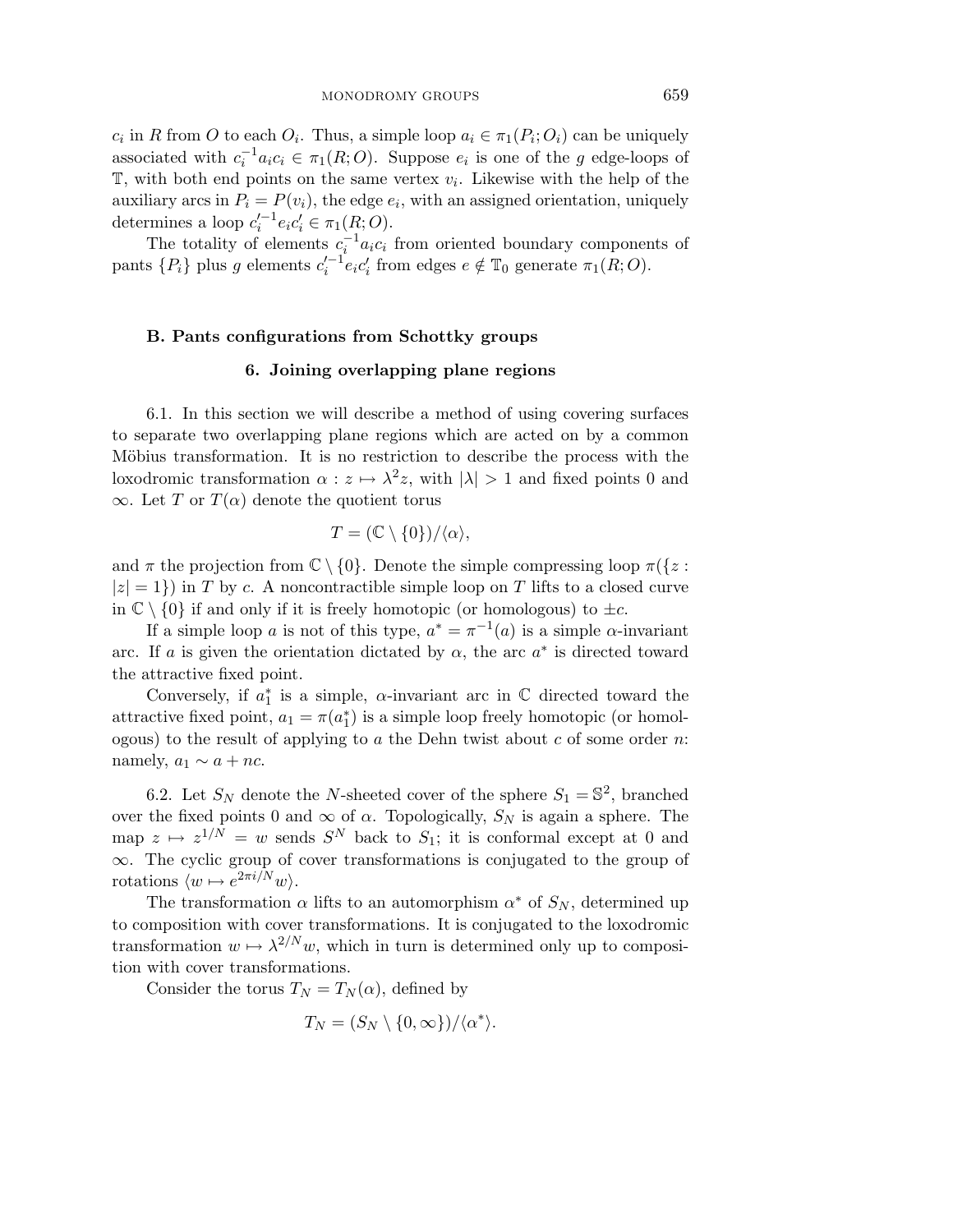It is the *N*-sheeted torus over *T*, uniquely determined by the properties that *a* lifts to exactly *N* mutually disjoint simple loops and  $c^N$  lifts to one simple loop.

For the following lemma *a* and *c* are simple loops on *T* as before: *c* is the projection of the unit circle and *a* is the projection of a simple, *α*-invariant arc  $a^* \subset \mathbb{C}$ , positively oriented by  $\alpha$ . If the simple arc  $a_1$  crosses  $a$  transversely at every point of intersection, the geometric intersection number is defined as the number of points of intersection. We assume this number is finite.

Lemma 6*.*2*.*1. Suppose *a*<sup>1</sup> is freely homotopic and transverse to *a*, with geometric intersection number *n*. Set  $N = 2n + 1$ . Then there is a lift *a'* of  $a$  and  $a$  lift  $a'_1$  of  $a_1$  that are disjoint, freely homotopic simple loops in  $T_N$ . Correspondingly, there is a lift  $a^*$  of a and  $a_1^*$  of  $a_1$  to  $S_N$  that are disjoint, *α*∗-invariant simple arcs.

Remark 6.2.2. A more precise measure of intersection would be to set

# $n = \max |m(\tau)|$ ,

where  $\tau \subset a_1$  is a segment whose endpoints don't lie on a,  $m(\tau)$  is the algebraic intersection number of  $\tau$  and  $a$ , and the maximum is taken over all such connected segments *τ* of *a*1.

*Proof.* Fix a lift  $a'$  of  $a$  to  $T_N$  or a lift  $a^*$  to  $S_N$ . We can label the  $N = 2n + 1$  sheets on  $T_N$  or on  $S_N$  over  $T \setminus \{a\}$  in cyclic order, starting to the left of *a'* or of  $a^*$ . A point in the  $(n + 1)$ -st sheet can be connected to one on *a'* or on *a*<sup>\*</sup> only by crossing *n* other lifts of *a*. Fix  $p \in a_1 \setminus a$ , and the point *p'* or *p*<sup>∗</sup> lying over *p* in the  $(n + 1)$ -st sheet. The endpoint of the arc  $\tilde{a}_1$ lying one-to-one over  $a_1 \setminus \{p\}$  and starting at  $p'$  or  $p^*$  also lies in the  $(n+1)$ -st sheet, because  $a_1$  is freely homotopic to  $a$ ; in  $T_N$ , the arc  $\tilde{a}_1$  closes up to form a simple loop. The conclusion is a direct consequence.

Note that without the condition that  $a_1$ , positively oriented by  $\alpha$ , be freely homotopic to *a*, the conclusion of the lemma is false. Instead, the following is true.

COROLLARY 6.2.3. Suppose, more generally, that the simple loop  $a_1 \subset T$ , transverse to *a*, is the projection of an  $\alpha$ -invariant arc in  $\mathbb{C} \setminus \{0\}$ . There exists  $N = N(a, a_1) \geq 1$  and  $m \in \mathbb{Z}$  such that  $\delta^m a_1$  and *a* have disjoint lifts on  $T_N$ and  $S_N$ , where  $\delta$  denotes the Dehn twist about c.

6.3.

LEMMA 6.3.1. Suppose *a* and  $a_1$  are  $\alpha$ -invariant simple arcs in  $\mathbb{C} \setminus \{0\},$ the lifts of freely homotopic transverse loops in  $T(\alpha)$  with geometric intersection number *n*. Suppose *a* is contained in the boundary of a simply connected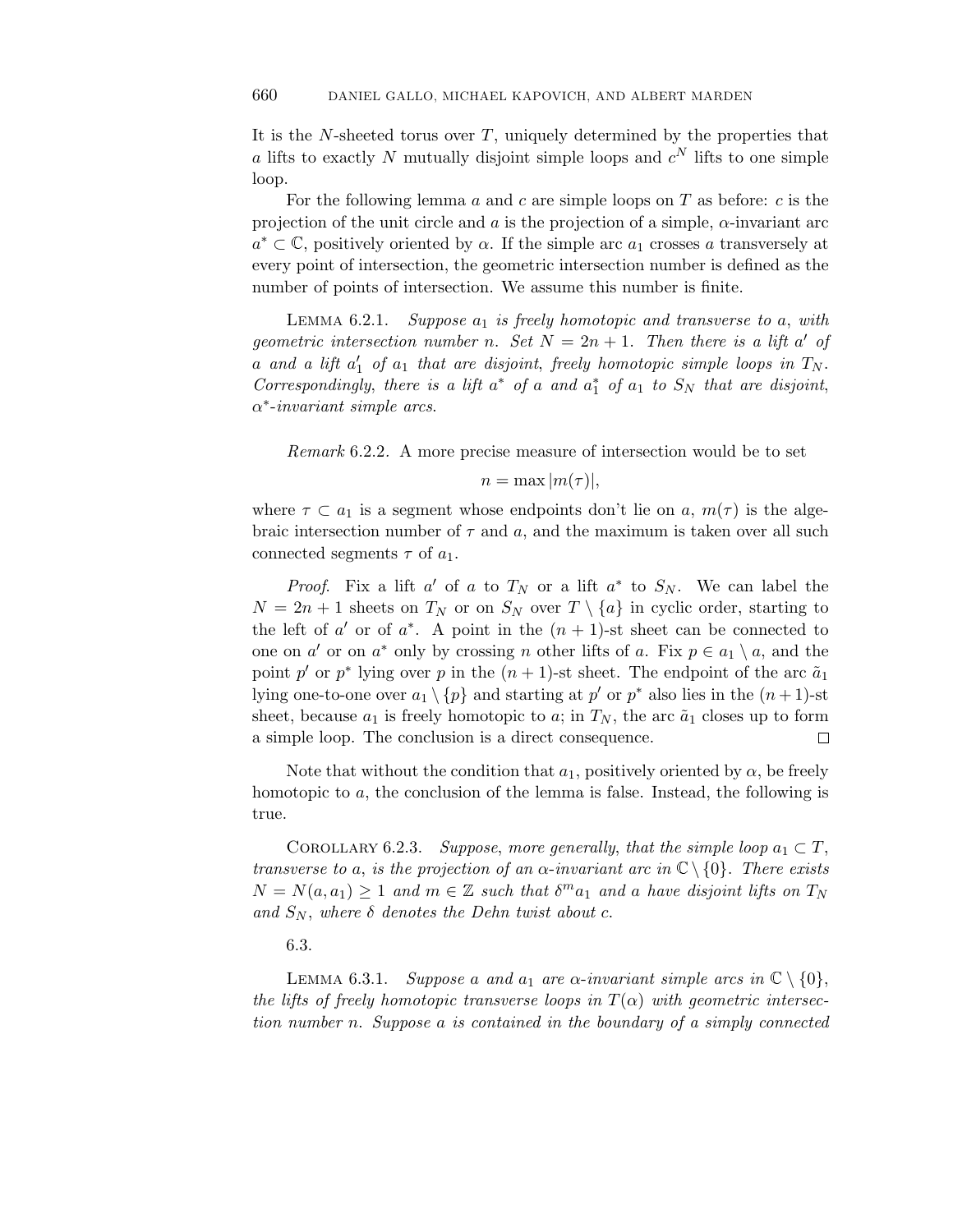region  $P \subset \mathbb{C} \setminus \{0\}$  lying to its left, while  $a_1$  is contained in the boundary of a simply connected region  $P_1$  lying to its right. Set  $N = 2n + 4$ . Then on  $S_N \setminus \{0,\infty\}$  there are disjoint lifts  $a^*$  of *a* and  $a_1^*$  of  $a_1$  with the property that the corresponding lifts  $P^*$  of  $P$  and  $P_1^*$  of  $P_1$  that contain  $a^*$  and  $a_1^*$  in their respective boundaries are disjoint as well.

*Proof.* Fix a lift  $a^*$  of  $a$  in  $S_N \setminus \{0,\infty\}$  and let  $E$  be the generator of the order-*N* cyclic group of cover transformations with the property that *a*∗ and  $Ea^*$  bound to the left of  $a^*$  a lift  $\sigma^*$  of  $\mathbb{C} \setminus \{a\}$ , which we will refer to as the first sheet of the covering. In cyclic order to the left of *a*∗ the lifts of *a* are  $Ea^*, \ldots, E^{N-1}a^*$ , and the corresponding sheets are  $\sigma^*, E\sigma^*, \ldots, E^{N-1}\sigma^*$ .

Denote by *P*∗ the lift of *P* adjacent to *a*∗ on its left side. Necessarily *P*∗ lies entirely in the first sheet  $\sigma^*$ .

If  $a_1$  is disjoint from  $a$ , then  $N = 4$  (although  $N = 3$  will do). Let  $a_1^*$  be the lift of  $a_1$  lying in the third sheet  $E^2 \sigma^*$ , and  $P_1^*$  the lift of  $P_1$  adjacent to  $a_1^*$  on its right side.  $P_1^*$  lies in the sector bounded by  $a_1^*$  and  $E^{-1}a_1^*$ , which lies in the second sheet  $E\sigma^*$ . Hence  $P_1^*$  is disjoint from  $P^*$  (see Figure 7).



Figure 7. Separation of regions when  $N = 4$ 

More generally, choose  $p \in a_1 \cap a$  and let  $p^*$  denote the point over p on  $E^{n+2}a^*$ . Let  $a_1^*$  denote the lift of  $a_1^*$  through  $p^*$ ; then  $a_1^*$  does not intersect  $E^2a^*$  or  $E^{-2}a^*$ . Consequently,  $E^{-1}a_1^*$  does not intersect  $Ea^*$ . Let  $P_1^*$  be the lift of  $P_1$  adjacent to  $a_1^*$  on its right side;  $P_1^*$  lies in the sector between  $a_1^*$  and  $E^{-1}a^*$ . Therefore  $P_1^*$  is disjoint from  $P^*$ .  $\Box$ 

Note that we have not optimized the choice of *N*, which can be done in particular cases.

Corollary 6*.*3*.*2. In the hypotheses of Lemma 6.3.1, assume that not only *a* and *a*<sub>1</sub> but also *P* and *P*<sub>1</sub> are *α*-invariant in  $\mathbb{C} \setminus \{0\}$ . There is a lift  $\alpha^*$ of  $\alpha$  to  $S_N$  that leaves  $P^*$  and  $P_1^*$  invariant.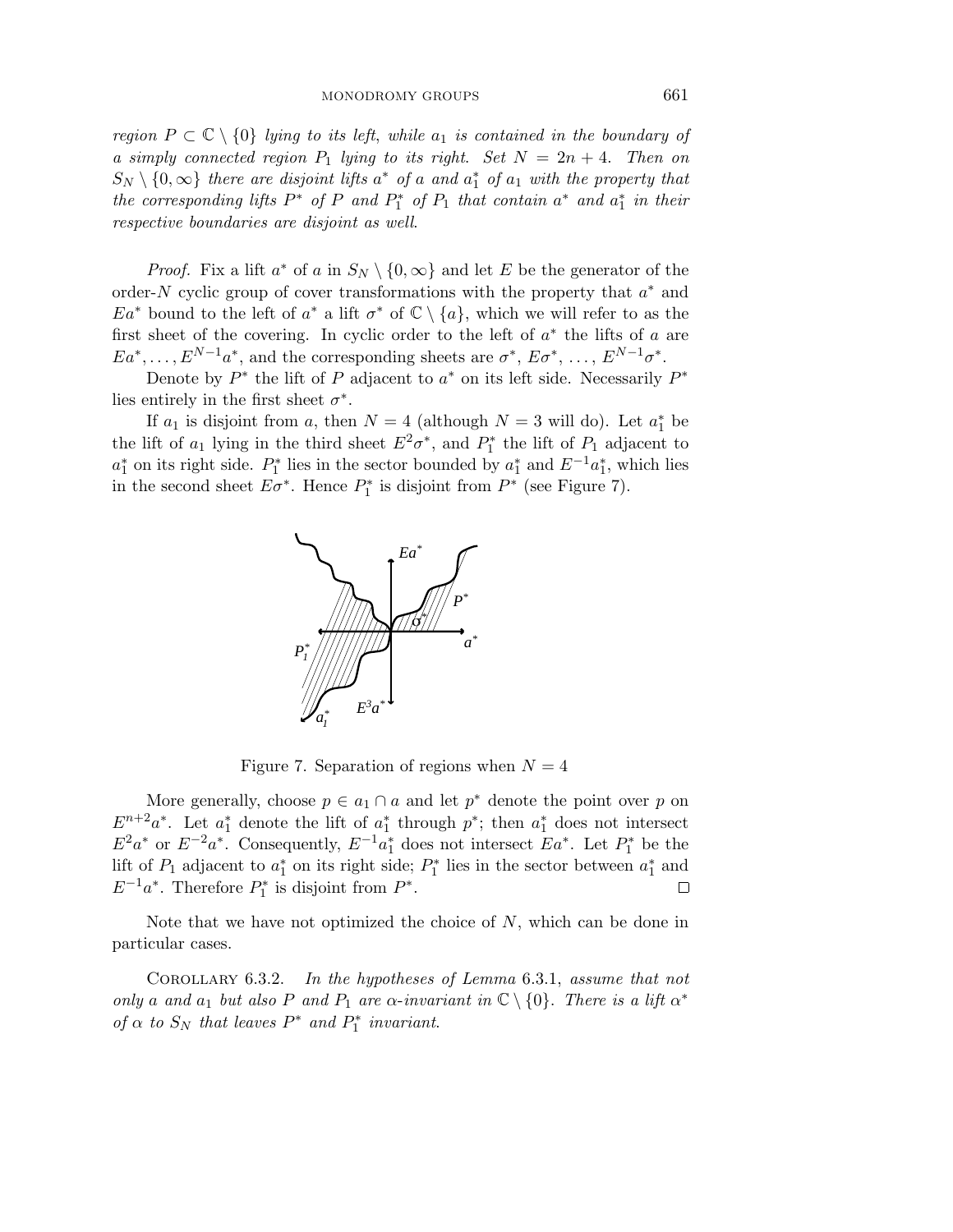*Proof.* Let  $\alpha^*$  be the lift of  $\alpha$  that maps the first sheet  $\sigma^*$  onto itself, and hence  $P^*$  onto itself. Necessarily  $\alpha^*$  maps every sheet  $E^k \sigma^*$  onto itself, and hence  $P_1^*$  onto itself as well. 口

6.4. Joining overlapping regions. In this section we will build a prototype for the procedure that forms the basis of §8. It is typical of tricks used in classical function theory and is a generalization of a technique applied to Möbius groups called grafting [Mas1], [He1], [Go1].

Consider the hypotheses of Lemma 6.3.1:  $a$  and  $a_1$  are  $\alpha$ -invariant simple arcs in  $\mathbb{C} \setminus \{0\}$  directed toward  $\infty$ , and one does not spiral around the other (an informal way of saying that they arise from freely homotopic loops in *T*). The region *P* lies to the left of *a*, and  $P_1$  to the right of  $a_1$ . Like *a* and  $a_1$ themselves, *P* and *P*<sup>1</sup> can badly overlap each other.

However, on  $S_N$ ,  $P^*$  and  $P_1^*$  are disjoint. Let  $Q^*$  be the region on  $S_N$  that lies to the right of  $a^*$  and to the left of  $a_1^*$ : then  $P_1^* \cup a_1^* \cup Q^* \cup a^* \cup P^*$  is a simply connected region  $R^*$  in  $S_N \setminus \{0,\infty\}$ . According to Corollary 6.3.2, if *P* and  $P_1$  are  $\alpha$ -invariant,  $\alpha^*$  is a conformal automorphism of  $R^*$ .

Let  $g: \mathbb{H}^2 \to R^*$  be a Riemann map, where the hyperbolic plane  $\mathbb{H}^2$  is realized as the unit disk. Then  $g^{-1} \alpha^* g$  is a hyperbolic Möbius transformation  $\alpha_0^*$  in  $\mathbb{H}^2$ . Let  $\pi : S_N \to \mathbb{S}^2$  denote the projection. Then  $f = \pi \circ g$  is a locally univalent meromorphic function on  $\mathbb{H}^2$  with the property that

$$
f\alpha_0^*(z) = \alpha f(z)
$$

for all  $z \in \mathbb{H}^2$ . That is, *f* determines a complex projective structure on  $\mathbb{H}^2$ that induces the isomorphism between cyclic groups  $\langle \alpha_0^* \rangle \to \langle \alpha \rangle$ .

We have *joined together* the annular regions  $P/\langle \alpha \rangle = P^*/\langle \alpha^* \rangle$  and  $P_1/\langle \alpha \rangle$  $= P_1^* / \langle \alpha^* \rangle$  by means of the annulus  $Q^* / \langle \alpha^* \rangle$ , which attaches to the boundary components  $a/\langle \alpha \rangle$  and  $a_1/\langle \alpha \rangle$ .

## **7. Pants within rank-two Schottky groups**

7.1. Suppose  $\langle \alpha_1, \alpha_2 \rangle$  is a two-generator classical Schottky group acting on its regular set  $\Omega \subset \mathbb{S}^2$ . The quotient surface  $R = \Omega / \langle \alpha_1, \alpha_2 \rangle$  has genus two (and bounds the handlebody  $R_+ = \mathbb{H}^3/\langle \alpha_1, \alpha_2 \rangle$  if the group is extended to hyperbolic three-space).

There are round circles  $b_1^*$  and  $b_2^*$ , mutually disjoint in  $\Omega$ , with the following property: The two pairs of circles  $(b_1^*, \alpha_1 b_1^*)$  and  $(b_2^*, \alpha_2 b_2^*)$  are mutually disjoint with mutually disjoint interiors in  $\mathbb{S}^2$ , and  $\alpha_i$  maps the exterior of  $b_i^*$  onto the interior of  $\alpha_i b_i^*$ . The circles  $b_1^*$  and  $b_2^*$  are lifts of mutually disjoint, nondividing simple loops  $b_1$  and  $b_2$  in R. These bound disks in  $R_+$  and for that reason are called compressing loops.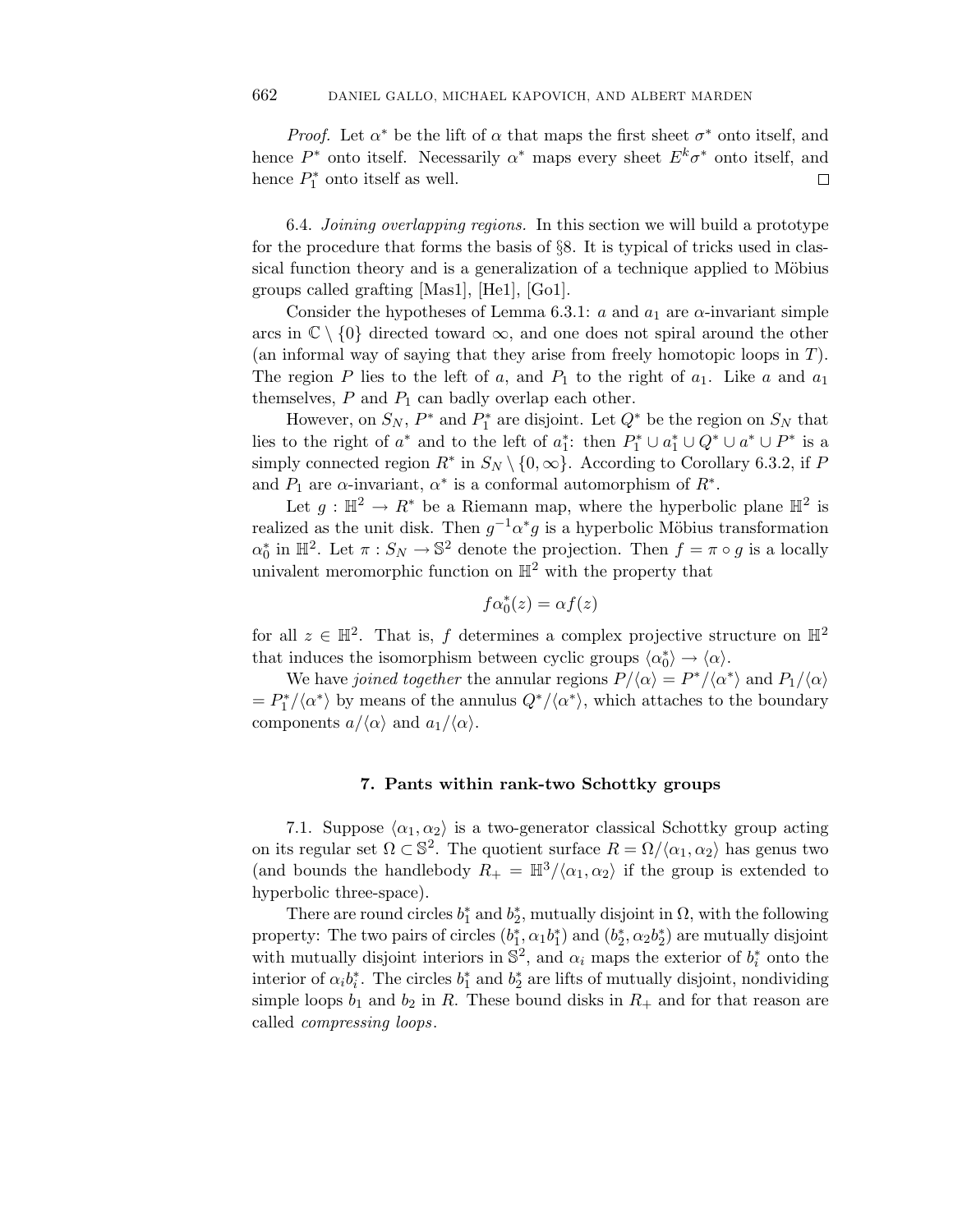Let *a*<sub>1</sub> and *a*<sub>2</sub> be simple, nondividing loops in *R* such that  $a_1 \cap (a_2 \cup b_2) = \emptyset$ and  $a_2 \cap (a_1 \cup b_1) = \emptyset$ , while  $a_i$  crosses  $b_i$  transversely at a single point. Then *a*<sub>1</sub> and *a*<sub>2</sub> have lifts  $a_1^*$  and  $a_2^*$  to  $\Omega$  uniquely determined by the condition that they are  $\alpha_1$ -invariant and  $\alpha_2$ -invariant simple arcs, respectively. Let  $\delta_i$  denote the Dehn twist about  $b_i$ . Then, for example,  $\delta_1^n a_1$  can be used in place of  $a_1$ : it, too, can be taken to be a simple loop disjoint from  $a_2$  and  $b_2$ , meeting and there crossing  $b_1$  at a single point. It too has a uniquely determined  $\alpha_1$ -invariant lift  $(\delta^n a_1)^*$  in  $\Omega$ . (More generally, the simple loop  $a'_1$  has an  $\alpha_1$ -invariant lift if and only if  $a'_1$  is freely homotopic to  $a_1$  within the handlebody  $R_+$ .)

7.2. Finding pants. Assign *a*<sup>1</sup> and *a*<sup>2</sup> their positive orientation, that is, the one that directs  $a_1^*$  and  $a_2^*$ , their  $\alpha_1$ - and  $\alpha_2$ -invariant lifts, toward the attractive fixed points of  $\alpha_1$  and  $\alpha_2$ . We can join  $a_1$  and  $a_2$  to a common basepoint  $O \in R$  so that the resulting simple loops  $a'_1$  and  $a'_2$  have the property that  $a_2'a_1'$  is homotopic to a simple loop  $a_3'$ ; this loop  $a_3'$  is then freely homotopic to a simple loop  $a_3$  that, together with  $a_1$  and  $a_2$ , divides  $R$  into two pants  $P$ and *P*<sup>'</sup>; also, *a*<sub>3</sub> has an  $\alpha_2\alpha_1$ -invariant lift  $a_3^*$  and an  $\alpha_1\alpha_2$ -invariant lift  $\alpha_1a_3^*$ (Figure 8).

Note that the free homotopy class of  $a_3$  on  $R$  is not uniquely determined by that of  $a_1$  and  $a_2$ : we can change  $a_3$  by applying Dehn twists about a simple dividing loop homotopic to  $b_1^{l-1} a_1^{l-1} b_1^l a_1^l$  without affecting  $a_1$  or  $a_2$ . We can also change  $a_3$  by applying Dehn twists about  $b_1$  or  $b_2$ , but that will change *a*<sub>1</sub> or *a*<sub>2</sub> as well. In any case there is an  $\alpha_2 \alpha_1$ -invariant lift of *a*<sub>3</sub>.



Figure 8. Pants determined by Schottky group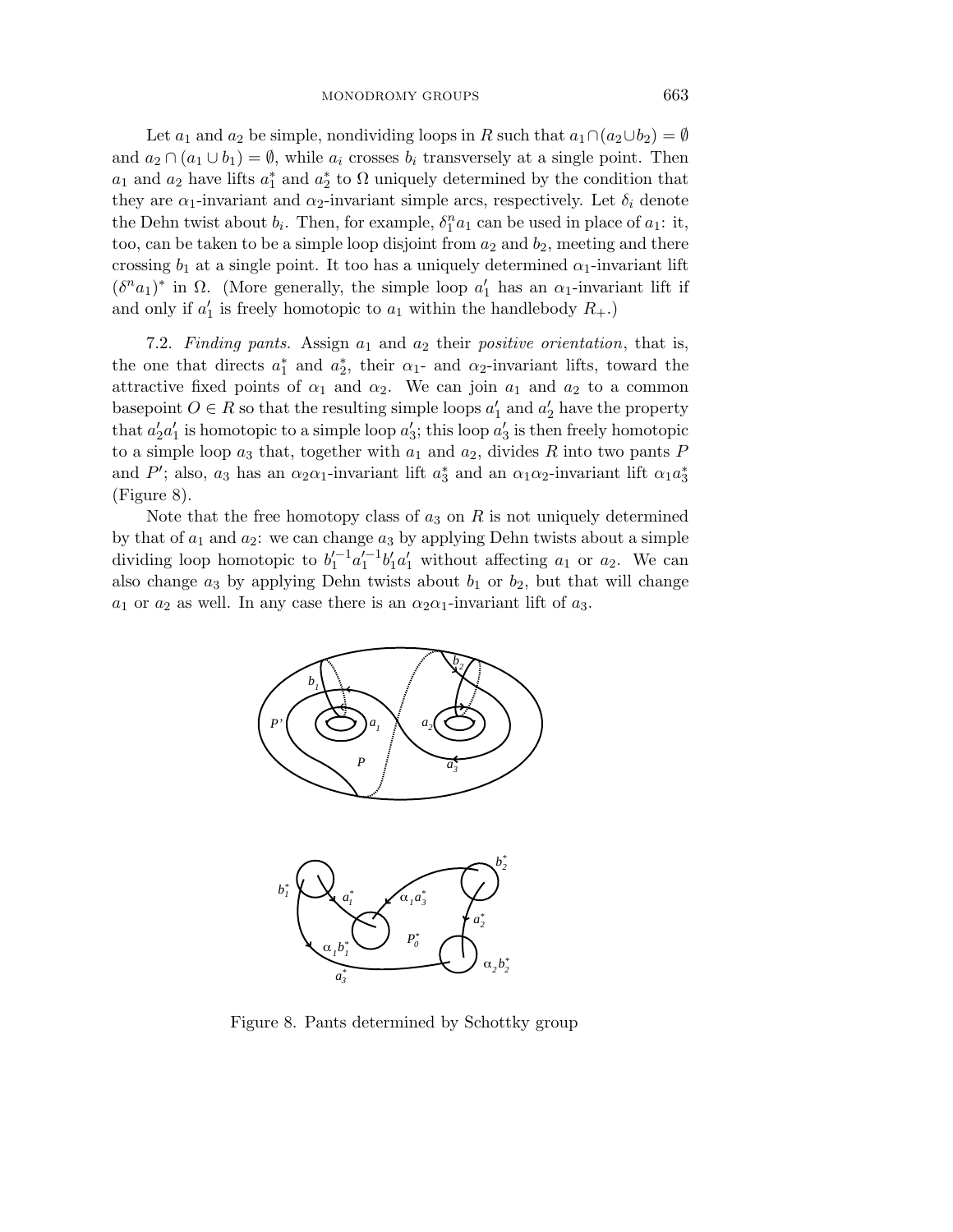Let  $P$  denote the pants lying to the right of  $a_1$  and  $a_2$ , and to the left of *a*<sub>3</sub>. Of course we may assume that  $b_1 \cap P$  and  $b_2 \cap P$  are simple arcs. There is a lift  $P_0^*$  of  $P$  to  $\Omega$  that is an "octagon" bounded by connected segments of  $a_1^*, a_2^*, a_3^*, \alpha_1 a_3^*$  and  $b_1^*, b_2^*$  (see Figure 8, bottom). The orbit of  $P_0^*$  (adding its boundary arcs on  $b_1^*$  and  $b_2^*$ ) under  $\langle \alpha_1, \alpha_2 \rangle$  is a simply connected region  $P^*$ that is the universal cover of *P*.

7.3. Isomorphisms are geometric. We summarize the analysis of  $\S 7.2$  as follows.

LEMMA  $7.3.1$ . 7*.*3*.*1. Let *Q* be a pants with oriented boundary components  $(d_1, d_2, d_3)$ , and choose generators  $d'_1, d'_2, d'_3, d'_3 \sim d'_2d'_1$ , for  $\pi_1(Q; O)$  such that  $d'_i$  is parallel to  $d_i, O \in Q$ . Suppose  $\theta$  is the isomorphism of  $\pi_1(Q; O)$ onto the Schottky group  $\langle \alpha_1, \alpha_2 \rangle$  determined by the correspondence  $\theta(d'_1) = \alpha_1$ ,  $\theta(d'_2) = \alpha_2$ . Then there is a pants *P* in  $R = \Omega/\langle \alpha_1, \alpha_2 \rangle$  bounded by simple *loops*  $(a_1, a_2, a_3)$ , positively oriented by  $\alpha_1, \alpha_2, \alpha_2\alpha_1$ , and a homeomorphism  $h: \overline{Q} \to \overline{P}$  taking  $d_i$  (with its orientation) to  $a_i$ ,  $i = 1, 2, 3$ , which induces  $\theta$ : there is a point  $O^* \in P^* \subset \Omega$  over  $h(O) \in P$  such that the lift of  $h(d'_i)$  from *O*<sup>∗</sup> terminates at  $α<sub>i</sub>(O<sup>*</sup>)$ , for  $i = 1, 2, 3$ .

Proof. In §7.2 we observed the following convention for finding pants *P* and  $P'$  in a Schottky group with designated generators  $\alpha_1$  and  $\alpha_2$ . The three boundary components have  $\alpha_1$ -,  $\alpha_2$ -, and  $\alpha_2\alpha_1$ -invariant lifts, positively oriented by  $\alpha_1$ ,  $\alpha_2$  and  $\alpha_1\alpha_2$ , respectively. If  $a_1$  and  $a_2$  are represented by generators  $a'_1$  and  $a'_2$  in  $\pi_1(P;O)$  or  $\pi_1(P';O')$ , then  $a'_2a'_1$  is homotopic to a simple loop parallel to  $a_3$ . The two pants  $P$  and  $P'$  are distinguished in that one lies to the right of  $a_1$  and  $a_2$ , and to the left of  $a_3$ , while the opposite holds for the other.

The orientations of the  $d_i$  can temporarily be reversed as necessary so that  $Q$  lies to the right of  $d_1, d_2$  and left of  $d_3$ . Make the corresponding temporary replacements of  $\alpha_i$  by  $\alpha_i^{-1}$ . Now find a pants *P* meeting the requirements, and then return to the original designations.  $\Box$ 

7.4. Two groups with a common generator: Compatibility. Consider two Schottky groups  $\langle \alpha_1, \alpha_2 \rangle$  and  $\langle \alpha_2, \alpha_3 \rangle$  with a common generator  $\alpha_2$ . Denote the regular sets in  $\mathbb{S}^2$  by  $\Omega$  and  $\Omega'$ , and set  $R = \Omega / \langle \alpha_1, \alpha_2 \rangle$  and  $R' = \Omega' / \langle \alpha_2, \alpha_3 \rangle$ . Choose simple loops  $(a_1, b_1, a_2, b_2)$  in *R* and  $(a'_2, b'_2, a'_3, b'_3)$  in *R'* as in §7.1; here  $a'_j$  and  $a_i$  are taken with their positive orientations from  $\alpha_j$  and  $\alpha_i$ . Find, as in §7.2, a pants *P* ⊂ *R* lying, say, to the right of  $a_2$ , and then a pants *P'* ⊂ *R'* lying to the left of  $a'_2$ .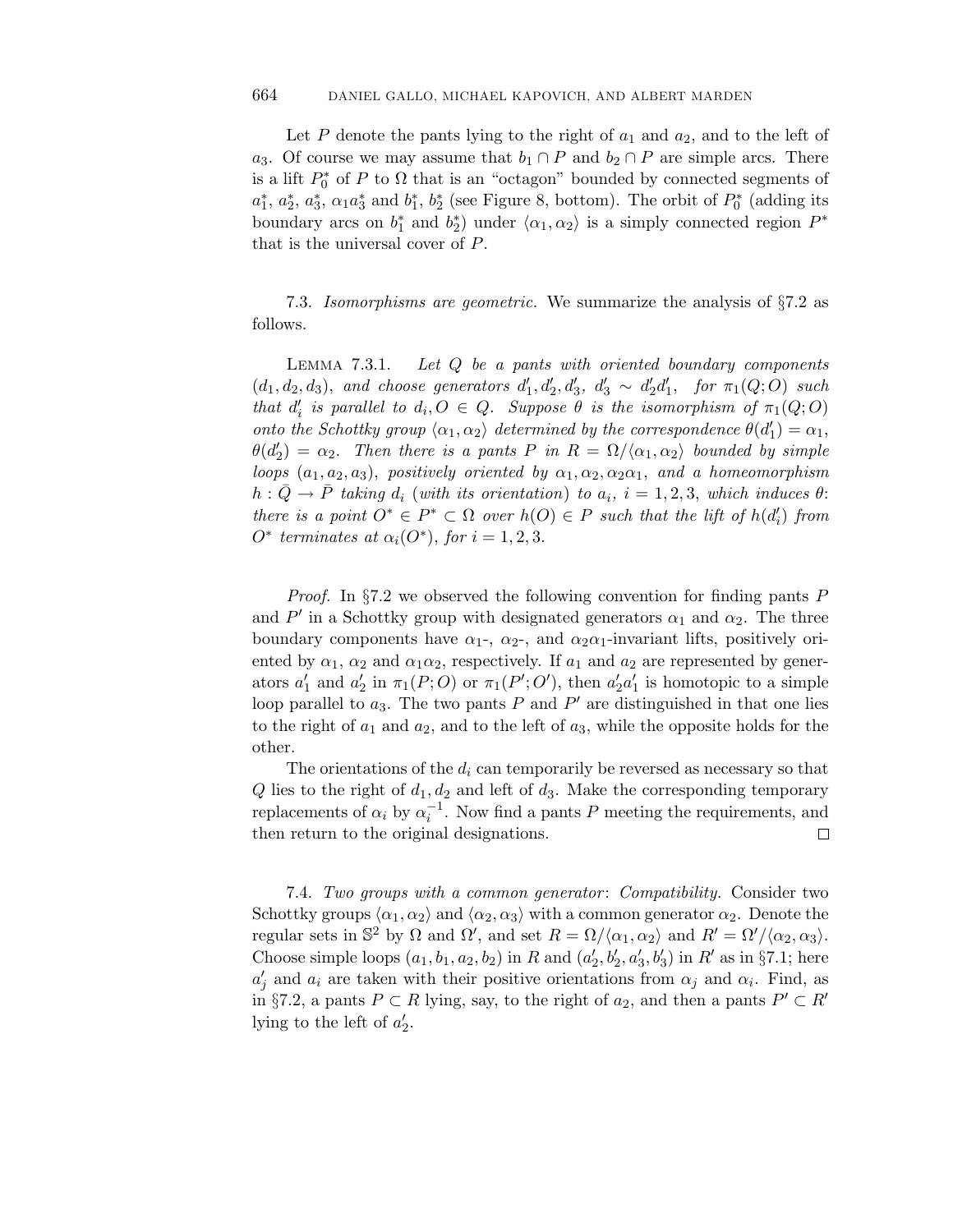Definition 7.4.1. As above, suppose  $a_2$  and  $a_2'$  are simple loops on R and *R*<sup> $\prime$ </sup>, with *α*<sub>2</sub>-invariant lifts *a*<sup>\*</sup><sub>2</sub> and *a*<sup> $\prime$ </sup><sub>2</sub><sup>\*</sup> to Ω and Ω<sup> $\prime$ </sup>, respectively. The loops *a*<sub>2</sub> and  $a'_2$  are *compatible* (with respect to  $\alpha_2$ ) if the projections of  $a_2^*$  and  $a_2^{'*}$  (that is, the embeddings of  $a_2$  and  $a_2'$ ) in the torus  $T(\alpha_2)$ , are freely homotopic there.

Recall that  $T(\alpha_2) = (\mathbb{S}^2 \setminus \{p,q\})/\langle \alpha_2 \rangle$ , where *p* and *q* are the fixed points of  $\alpha_2$ . Let  $\delta_2$  denote the Dehn twist about  $b'_2$  on  $R'$ . In general  $a'_2$  will not be compatible with *a*2. However,

LEMMA 7.4.2. The loop  $a'_2$  on  $R'$  can be made compatible with  $a_2$  on  $R$ :  $a_2$  *is compatible with*  $\delta_2^m a_2'$  *for a unique value of m.* 

*Proof.* Let  $\delta_2$  denote the Dehn twist about  $b'_2$  on  $R'$ . Note that  $b'_2$  embeds as a simple loop on  $T(\alpha_2)$ , so that  $\delta_2$  can be taken to act on  $T(\alpha_2)$  as well as on *R'*. For exactly one value of *m*, the loop  $\delta_2^m a_2'$  will be compatible with  $a_2$ .  $\Box$ 

*Remark* 7.4.3. We emphasize that the process of making  $a_2$  and  $a'_2$  compatible affects only one of the surfaces: say  $R'$ . And, on  $R'$ , it affects only  $a'_2$ , not  $a'_3$ . However, the third boundary component  $c'$  of the pants  $P'$  is affected. Indeed, there is a lift  $c^{(*)}$  to  $\Omega'$  invariant under  $\alpha_3\alpha_2$ . The simple loop  $b'_2$  which crosses *c*<sup> $\prime$ </sup> once also embeds in  $T(\alpha_3 \alpha_2)$ , and the twist  $\delta_2$  equally can be taken to act on the torus  $T(\alpha_3 \alpha_2)$ . Thus, under the action of  $\delta_2^m$  on  $R'$ , the loop  $c'$ changes to  $\delta_2^m c'$ ; the pants  $\delta_2^m P'$  is bounded by  $\delta_2^m a_2'$ ,  $\delta_2^m c'$ , and  $a_3'$ .

7.5. Compatibility conditions on one pants. Consider a Schottky group  $\langle \alpha, \beta \rangle$  and a pants *P* in  $\Omega/\langle \alpha, \beta \rangle$ , as in Figure 9.

Denote the boundary components of  $P$  by  $a, b, c$ , with the orientation indicated. With respect to these curves, we can find compressing loops *x* and *y* (which lift to closed loops in  $\Omega$ ), with the orientations and intersections indicated in the figure.



Figure 9. Pants and compressing loops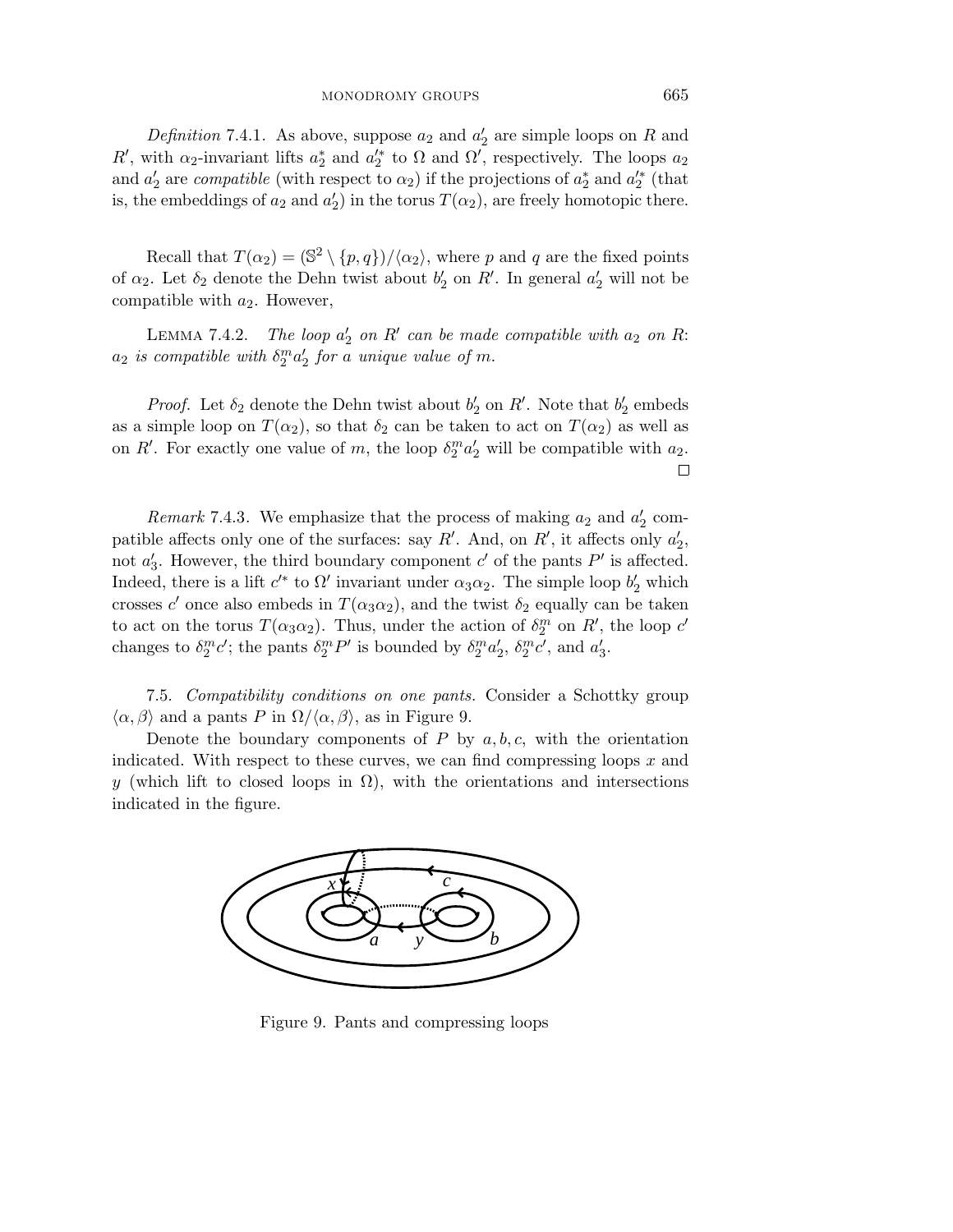A Dehn twist of order *p* about *x* composed with a twist of order *q* about *y* has the following effect on *a, b, c*:

$$
a \mapsto \delta^{p+q}a, \quad b \mapsto \delta^{-q}b, \quad c \mapsto \delta^p c.
$$

Here we use the notation  $\delta^k t$  to denote the effect on the simple oriented loop  $t$ of a twist of order *k* about an oriented simple compressing loop crossing *t* once, from its right side to its left; geometrically the result is realized and accounted for on the torus  $T(\tau)$  that is associated with *t*.

Suppose *b* and *c* are to be paired with boundary components  $b'$  and  $c'$ on other pants, where  $\delta^{m}b$  is compatible with *b'* and  $\delta^{n}c$  is compatible with *c*. This can be fulfilled simultaneously in *P* by setting  $p = n$  and  $q = -m$ . The effect on *a* is to replace it by  $\delta^{n-m}a$ . That is, compatibility for two boundary components of *P* can always be achieved, but then the state of the third boundary component is determined.

Suppose instead that  $c$  is to be paired with  $c'$  on another pants, with compatibility requirement  $c' = \delta^n c$ , while *b* is to be paired with *a* with compatibility requirement  $a = \delta^m b$ . In terms of §7.4, this means that there is a transformation  $\gamma$  with  $\alpha = \gamma \beta \gamma^{-1}$ , where *a* and *b* have been determined by  $\alpha$ and  $\beta$ , respectively. That is, there is an  $\alpha$ -invariant lift  $a^*$  and a  $\beta$ -invariant lift *b*∗, and the two can be compared in terms of the *α*-invariant arcs *a*∗ and *γb*∗.

Therefore  $p = n$ , while q is determined by the condition

$$
-q = n + q + m
$$
, or  $q = -\frac{1}{2}(m + n)$ .

A solution  $q \in \mathbb{Z}$  exists if and only if  $m + n$  is even, that is, if m and n have the same parity.

In other words, the algebraic sum  $[(p+q)-q+p]=2p$  of the Dehn twists that can be applied effectively to the boundary components of a pants is even. Consequently, if the requirements for compatibility in a pants demand that the algebraic sum be odd, those requirements cannot be met.

Remark 7.5.1. There is also a compressing loop *u* in  $\Omega/\langle \alpha, \beta \rangle$  that divides, separating *a* and *b* while crossing *c* twice. A Dehn twist about *u* leaves *a* and *b* unchanged, but changes the homotopy type of *c* and *P* on the surface  $\Omega/\langle \alpha, \beta \rangle$ . Yet it leaves unchanged the free homotopy type of the projection *c*<sup>∗</sup> of *c* to its associated torus  $T(\beta \alpha)$ .

For on  $T(\beta \alpha)$ , there are two representatives of *u*,  $u_{*1}$  and  $u_{*2}$ . They are disjoint, parallel and oriented opposite one another: one crosses *c*<sup>∗</sup> from right to left, the other from left to right. A Dehn twist about *u* is reflected by twists on  $T(\beta\alpha)$  about  $u_{*1}$  and  $u_{*2}$ . But, because of their opposite orientations, these twists cancel, leaving the free homotopy class of *c*<sup>∗</sup> unchanged.

In short, twists about *u* have no effect on compatibility questions.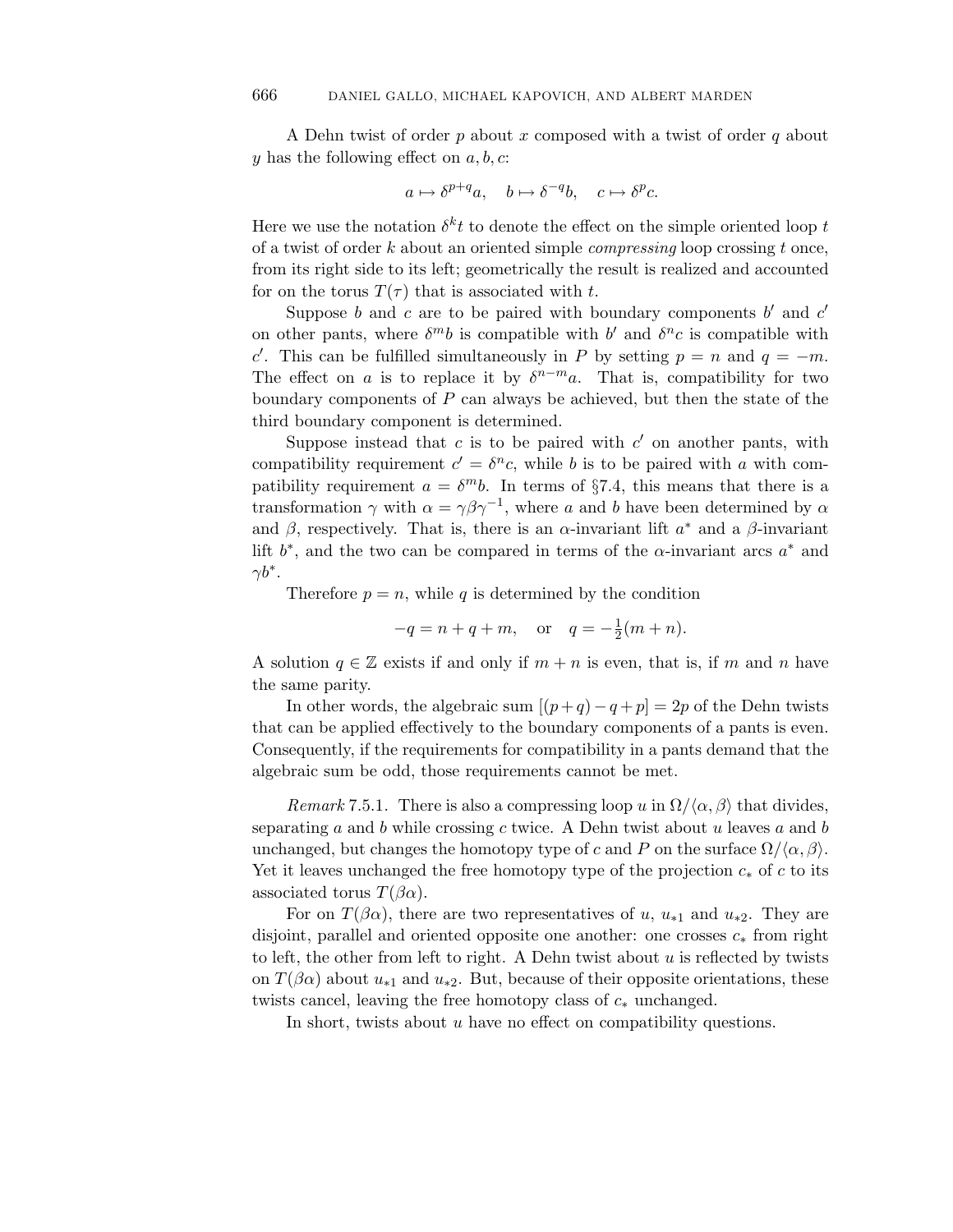7.6. A compatibility condition on identical pants. For later application in §8, consider the following augmentation to the second situation of §7.5, where  $\alpha = \gamma \beta \gamma^{-1}$ . In the conjugate group  $\gamma \langle \alpha, \beta \rangle \gamma^{-1}$ , consider the pants *P*<sup>1</sup> that corresponds precisely to *P*, distinguishing corresponding elements by the subscript. Suppose, as before, that  $c$  and  $c_1$  are to be paired with  $c'$  and  $c'_{1}$  on other pants  $P', P'_{1}$ , but now with the same compatibility requirements:  $c' = \delta^n c$  and  $c'_1 = \delta^n c_1$ . Instead of pairing *b* with *a* as before, pair  $b_1$  with *a* and *b* with *a*1. Because the two groups are virtually identical, the compatibility requirements are  $a = \delta^m b_1$  and  $a_1 = \delta^m b$ .

The result of Dehn twists of order *p* and *q* about *x* and *y*, and of order *p*<sup>1</sup> and  $q_1$  about  $x_1$  and  $y_1$ , is as calculated in §7.5. We must have  $p = p_1 = n$ . That leaves, for *q* and *q*1, the equation

$$
-q_1 = n + q + m
$$
, or  $q + q_1 = -(m + n)$ .

In this case there are always solutions: for example,  $q = -m$  and  $q_1 = -n$ .

## **8. Building the pants configuration**

8.1. What remains to be done? In §5.7 the combinatorics of the pants decomposition  ${P_i}$  of *R* found in Part A was described as a trivalent graph T arising from a tree  $\mathbb{T}_0 \subset \mathbb{T}$  by the addition of *g* edges, one attached to each extreme vertex. The universal cover of T is reflected in the combinatorics of their lifts  $\{Q_i^*\}$  in the universal cover  $\mathbb{H}^2$  of *R*, that is, in how the lifts fit together.

Corresponding to each lift  $Q_i^*$  is the Schottky group  $\theta(\text{Stab } Q_i^*)$ , which in turn stabilizes the lift  $P_i^*$  of a pants  $P_i$  in its quotient surface. Using the technique of §6, our goal is to follow the information in T, or the combinatorics of  $\{Q_i^*\}$  in  $\mathbb{H}^2$ , to build a simply connected Riemann surface  $\beta$ . This will be the universal cover of a surface obtained by joining together the pants  $\{P_i\}$  by attaching auxiliary cylinders.

However, to join a boundary component *a* of  $P_i$  to  $a'$  of  $P_j$  (or perhaps to  $a'$  of  $P_i$ ), it is necessary that  $a$  and  $a'$  be compatible in the sense of §7.4. It is not necessarily true that the totality of compatibility conditions can be satisfied.

In §§8.2–8.4, typical cases of joining pants will be described, before we draw the general conclusions in §§8.4–8.6. In §9, we will show how to add branch points when needed.

8.2. *Joining pants*. We continue with the situation of  $\S 7.4$ . There, we found simple loops  $a_3 \sim a_2 a_1$  on *R* and  $a'_4 \sim a'_3 a'_2$  on *R'* such that  $(a_1, a_2, a_3)$ bound pants  $P \subset R$  lying to the right of  $a_1$  and  $a_2$ , while  $(a'_2, a'_3, a'_4)$  bound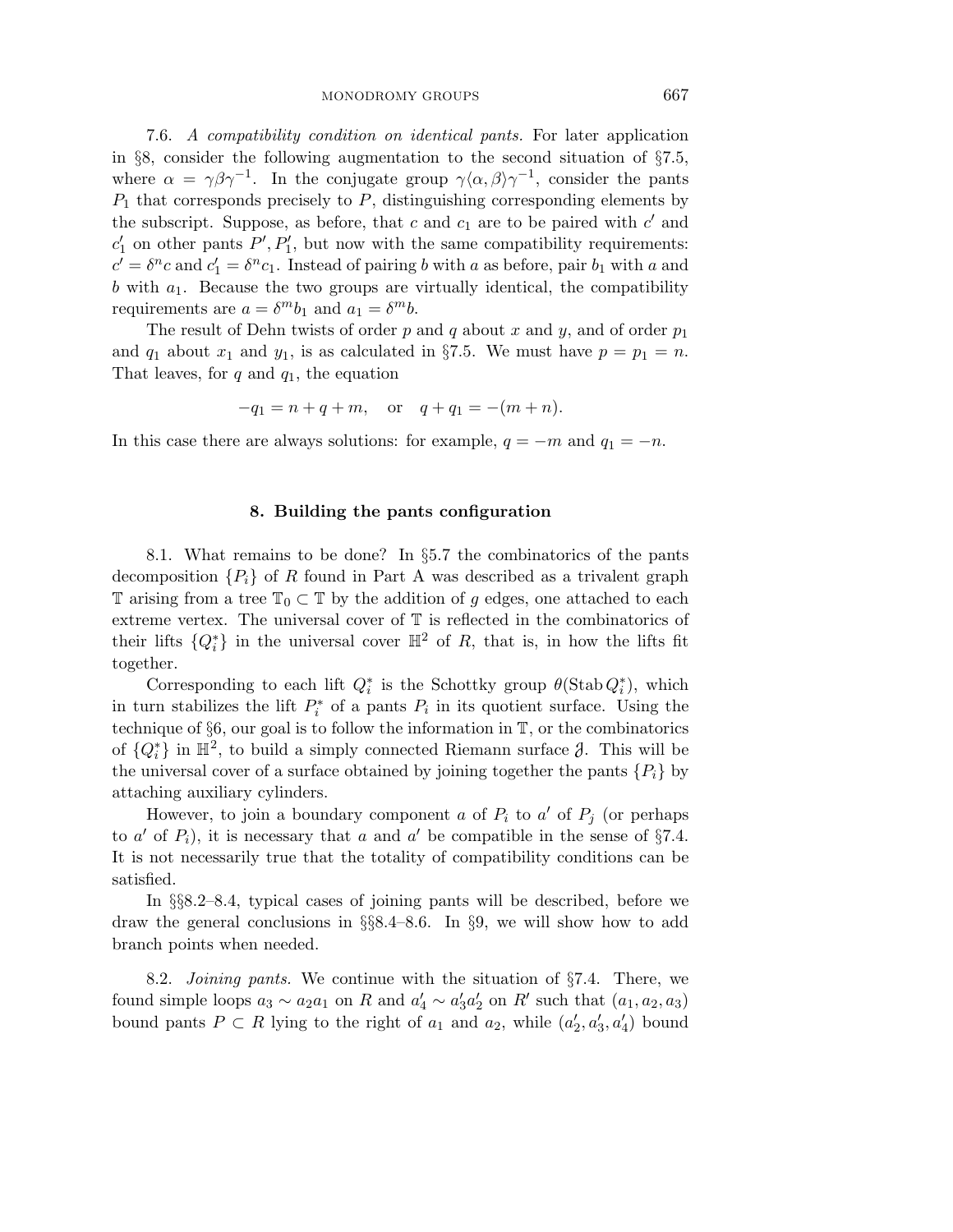pants  $P' \subset R'$  lying to the left of  $a'_2$  and  $a'_3$ . Here  $(a_1, a_2, a'_2, a'_3)$  are positively oriented by generators  $\alpha_1$ ,  $\alpha_2$  and  $\alpha_3$ . According to Lemma 7.4.2, the loop  $a'_2$ can be taken compatible with *a*2. We will now show how to join the pants *P* and  $P'$  by attaching a cylinder to the left side of  $a_2$  and the right side of  $a_2'$ .

Let  $P^*$  denote the region in  $\Omega$  over  $P$  and  $P'^*$  the region over  $P'$  in  $\Omega'$ . Both  $P^*$  and  $P'^*$  are simply connected, as they represent the respective universal covers.

We are in a position to apply Lemma 6.3.1 to  $P^*$  and  $P^{\prime*}$ . There exists an *N*-sheeted  $S_N$  of  $\mathbb{S}^2$ , branched over the fixed points of  $\alpha_2$ , on which there are disjoint lifts  $a_2^{**}$  and  $a_2^{/*}$  of  $a_2^*$  and  $a_2^{/*}$  that border disjoint lifts  $P^{**}$  and  $P^{/**}$  of *P*<sup>∗</sup> and *P*<sup> $'$ ∗</sup>: the projections  $P^{**} \to P^*$  and  $P^{**} \to P^{**}$  are homeomorphisms. Equally well,  $P^{**}$  and  $P^{**}$  represent the universal covers of P and  $P'$ .

Next, take the sector  $Q^{**}$  on  $S_N$  lying between the left side of  $a_2^{**}$  and the right side of  $a_2^{\prime**}$ , and form

$$
Q_1^{**} = P^{**} \cup a_2^{**} \cup Q^{**} \cup a_2'^{**} \cup P'^{**}.
$$

Then  $Q_1^{**}$  is invariant under a lift  $\alpha_2^*$  of  $\alpha_2$  to  $S_N$ . It comes with a conformal structure and a projection  $\pi^*$  into  $\mathbb{S}^2$  which is a locally injective meromorphic function.

Construct the orbit of  $Q_1^{**}$  under the group  $\Gamma^{**}$  generated by the cover transformations of  $P^{**}$  over  $P$  and  $P'^{**}$  over  $P'$ ;  $\Gamma^{**}$  is the free product of these groups with amalgamation over  $\langle \alpha_2^* \rangle$ . This can be done as follows. Suppose, for example, that  $\alpha^* \notin \langle \alpha_2^* \rangle$  is a cover transformation of  $P^{**}$  over  $P$ , so that *α*∗ is the lift of a cover transformation *α* of *P*∗ over *P*. In particular, *α*∗ sends the edge  $a_2^{**}$  of  $P^{**}$  to the edge  $\alpha^* a_2^{**}$ , which is invariant under the conjugate  $\alpha^* \alpha_2^* \alpha^{*-1}$  of  $\alpha_2^*$ .

But the configuration  $Q_1^{**}$  extends beyond  $P^{**}$  at  $a_2^{**}$ . We correspondingly attach  $\alpha^*(Q_1^{**})$  to extend beyond  $\alpha^* a_2^{**}$ . Moreover there is a projection  $\pi^*$  of  $Q_1^{**}$  into  $\mathbb{S}^2$  which is a local homeomorphism, the extension of the restriction of  $\pi^*$  to  $P^{**}$ . Extend  $\pi^*$  from  $P^{**}$  to  $\alpha^*(Q_1^{**})$  by

$$
\pi^*(z) = \alpha \pi^*(z_0), \quad z = \alpha^*(z_0), \quad z_0 \in Q_1^{**}.
$$

The cover transformation  $\gamma^*$  of  $P^{**}$  or  $P^{0**}$  over *P* or *P'* is conjugated to the cover transformation  $\alpha^* \gamma^* \alpha^{*-1}$  of  $\alpha^* (P^{**}) = P^{**}$  or  $\alpha^* (P^{**})$  over *P* or *P*<sup> $\prime$ </sup>. The transformation  $\alpha^* \gamma^* \alpha^{*-1}$  itself is the lift of the cover transformation  $\alpha\gamma\alpha^{-1}$  of  $P^*$  over *P* or of  $\alpha(P'^*)$  over *P'*.

 $Q_1^{**}$  and then  $Q_1^{**} \cup \alpha^*(Q_1^{**})$  are simply connected Riemann surfaces that inherit their complex structure from  $\mathbb{S}^2$  via  $\pi^*$ .

Continuing on, we construct a pants configuration

$$
\mathcal{J}(P,a_2;a_2',P')
$$

which is a simply connected Riemann surface with a group of conformal automorphisms  $\Gamma^{**}$ . It has a meromorphic projection  $\pi^*$  into (usually onto)  $\mathbb{S}^2$ ,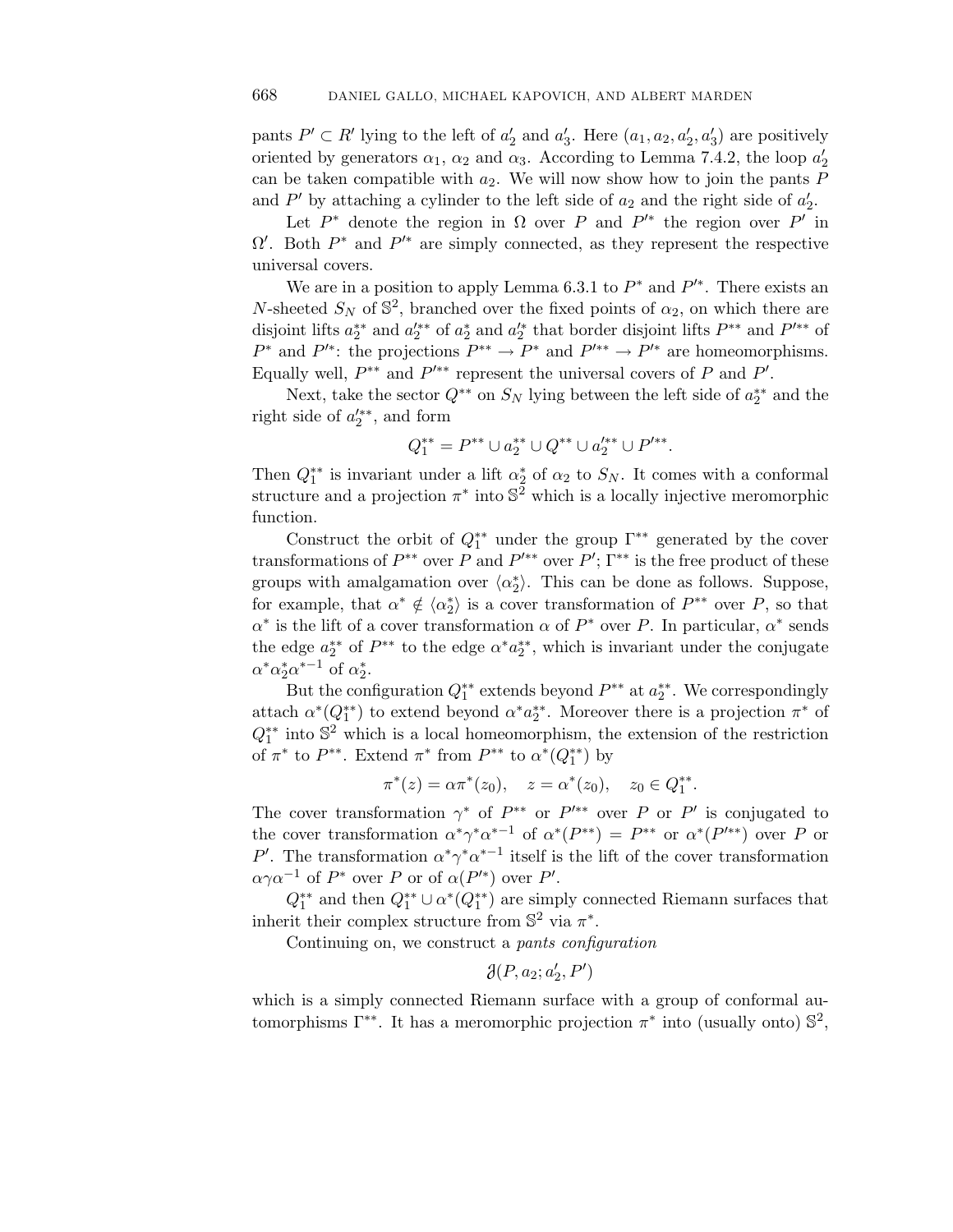which is a local homeomorphism. The projection  $\pi^*$  induces a homomorphism of  $\Gamma^{**}$  onto the group generated by  $\langle \alpha_1, \alpha_2 \rangle$  and  $\langle \alpha_2, \alpha_3 \rangle$ .

Consequently, with the group  $\Gamma^{**}$ , the abstract configuration

$$
\mathcal{J}(P,a_2;a_2',P')
$$

is a model for the universal covering of the Riemann surface

$$
P \cup a_2 \cup (Q^{**}/\langle \alpha_2^* \rangle) \cup a_2' \cup P'.
$$

It is a four-holed sphere; the pants  $P$  and  $P'$  have been connected by the cylinder  $Q^{**}/\langle \alpha_2^* \rangle$ , which joins  $a_2$  and  $a_2'$ .

The Riemann mapping

$$
g: \mathbb{H}^2 \to \mathcal{J}(P, a_2; a'_2, P')
$$

conjugates  $\Gamma^{**}$  to a fuchsian group *G* in  $\mathbb{H}^2$ . The function  $f = \pi^*g : \mathbb{H}^2 \to \mathbb{S}^2$ is meromorphic and locally univalent in  $\mathbb{H}^2$ . It gives a projective structure on the four-holed sphere  $\mathbb{H}^2/G$  with the associated homomorphism sending G to the group generated by  $\langle \alpha_1, \alpha_2 \rangle$  and  $\langle \alpha_2, \alpha_3 \rangle$ .

8.3. Adding to the join of two pants. At the level of the pants *P* in *R* and  $P'$  in  $R'$ , the construction of §8.2 only involved neighborhoods of the boundary components  $a_2$  of  $P$  and  $a'_2$  of  $P'$ , and the sector of  $S_N$  between their two lifts.

Thus, suppose there is another Schottky group  $\langle \alpha_3, \alpha_4 \rangle$  sharing the generator  $\alpha_3$  with  $\langle \alpha_2, \alpha_3 \rangle$ . We can join the boundary component  $a'_3$  of  $P'$  to a compatibly chosen boundary component  $a''_3$  of a pants  $P''$  in  $R'' = \Omega''/ \langle \alpha_3, \alpha_4 \rangle$ , lying to the right of  $a''_3$ , by constructing the appropriate  $S_N$ . A lift of  $P'^*$  appears in both configurations  $\mathcal{J}(P', a'_3; a''_3; P'')$  and  $\mathcal{J}(P, a_2; a'_2, P')$ , and these two lifts of  $P^{\prime*}$  can be identified.

Join together these two configurations by identifying the two lifts  $P<sup>1</sup>∗∗$  and  $P_1^{\prime\ast\ast}$  of  $P^{\prime\ast}$ . After that, further construct its orbit under  $\Gamma_2^{\ast\ast}$ . Now  $\Gamma_2^{\ast\ast}$  is the free product of  $\Gamma^{**}$  and the corresponding group  $\Gamma^{**}$  of  $\partial(P', a'_3; a''_3, P'')$  with amalgamation over the common subgroup  $\text{Stab}(P'^{**}) = \text{Stab}(P'^{**}_1)$ , which is just the lift of the covering group of  $P'^*$  over  $P'$ . We end up with an abstract configuration

$$
\mathcal{J}(P, a_2; a'_2, P', a'_3; a''_3, P'') = \mathcal{J}_2,
$$

which is a simply connected Riemann surface with a group  $\Gamma_2^{**}$  of conformal automorphisms. There is a meromorphic projection  $\pi^*$  into  $\mathbb{S}^2$  that is a local homeomorphism and induces a homomorphism of  $\Gamma^{**}_2$  onto the group generated by  $\langle \alpha_1, \alpha_2 \rangle$ ,  $\langle \alpha_2, \alpha_3 \rangle$  and  $\langle \alpha_3, \alpha_4 \rangle$ . Also,  $\beta_2$  is a model of the universal cover for a five-holed sphere formed by connecting  $P$  to  $P'$  as in §7.5, and the result to  $P''$  with an appropriate cylinder connecting  $a'_3$  and  $a''_3$ .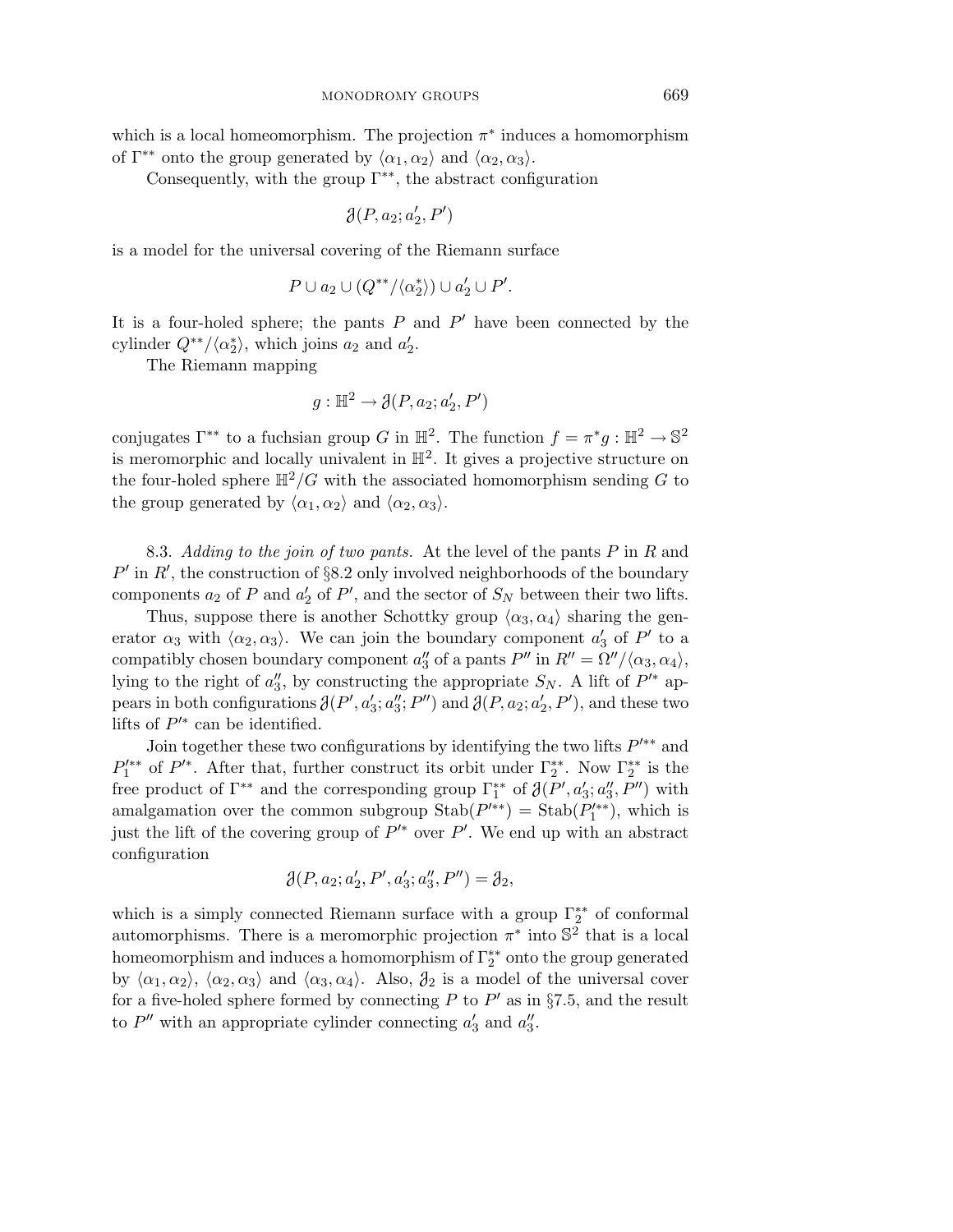8.4. Making handles. In §8.2, suppose that instead of a second Schottky group, we are presented with a transformation  $\beta$  such that  $\beta \alpha_1 \beta^{-1} = \alpha_2$ . We can as well join the group  $\langle \alpha_1, \alpha_2 \rangle$  to its conjugate  $\beta \langle \alpha_1, \alpha_2 \rangle \beta^{-1}$  =  $\langle \alpha_2, \beta \alpha_2 \beta^{-1} \rangle$ , to have the effect that the boundary component  $a_2$  of the pants *P* in *R* is joined to  $a_1$ . We must start by ensuring that  $a_2^*$  is compatible with  $\beta a_1^*$  with respect to  $\alpha_2$ ; this may require replacing  $a_2$  by the result of applying some power of a Dehn twist about  $b_2$ .

As before, we can find an  $S_N$  that holds disjoint lifts of  $P^*$  and  $\beta P^*$ . Then a configuration  $\delta$  is constructed with a group of automorphisms  $\Gamma^{**}$  isomorphic to the HNN extension of  $\text{Stab}(P^*)$  by a suitable lift  $\beta^*$  of  $\beta$ . This  $\beta$  is a simply connected Riemann surface with a locally univalent meromorphic projection into  $\mathbb{S}^2$ . It is a model for the universal covering surface for the one-holed torus obtained by attaching the cylinder obtained from  $S_N$  to the boundary components  $a_1$  and  $a_2$  of  $P$ .

8.5. Recall from §5.7 the trivalent graph  $\mathbb T$  and the maximal tree  $\mathbb T_0 \subset \mathbb T$ . There, we chose one of the extreme vertices of  $\mathbb{T}_0$  as the root. Let  $\mathbb{T}_r$  denote the graph resulting from T after removing the one-edge loop hanging from the root. Thus  $\mathbb{T}_r$  represents a surface  $S \subset R$  of genus  $g-1$  with two boundary components. Let  $\Sigma_r$  denote the subgroup of  $\pi_1(R;O)$  that is the fundamental group of *S*.

LEMMA 8.5.1. There exists a pants configuration  $\mathcal{J}(\mathbb{T}_r)$  modeled on  $\mathbb{T}_r$ . It is a simply connected Riemann surface, the universal cover of a Riemann surface *S* of genus  $g-1$  with two boundary components. Let  $g : \mathbb{H}^2 \to \mathcal{J}(\mathbb{T}_r)$  be a Riemann mapping, and  $\pi : \mathfrak{J}(\mathbb{T}_r) \to \mathbb{S}^2$  the meromorphic projection. Then  $f = \pi g$  is a projective structure for *S* for the homomorphism  $\theta : \Sigma_r \to \theta(\Sigma_r) \subset$ Γ.

Proof. First we check that the compatibility conditions can be satisfied. Denote by  $P(v)$  the pants corresponding to the vertex *v*, and by  $\Gamma(v)$  the Schottky group with regular set  $\Omega(v)$ .

In  $\S5.8$  we marked the boundary components of  $P(v)$  according to the following rule. There is a unique path in  $\mathbb{T}_r$  from any vertex  $v'$  to the root  $v_0$ . The unmarked boundary component *a* of  $P(v)$  is the one on the path from *v* itself. If *v* is not an extreme point of  $\mathbb{T}_0$ , it has two immediate predecessors  $v_1$ and  $v_2$ , and  $P(v)$  has two marked boundary components *b* and *c*, lying on their paths to  $v_0$ . Following the notation of §7.5, let x and y denote compressing loops (which lift to simple loops in  $\Omega(v)$ ) such that *x* crosses *c* and *a*, and *y* crosses *b* and *a*.

Now move down the tree  $\mathbb{T}_0$ . Start at the extreme vertices  $v \neq v_0$ . Two of the boundary components *b* and *c* of  $P(v)$  are to be paired. Make them compatible by a twist about either *x* or *y*.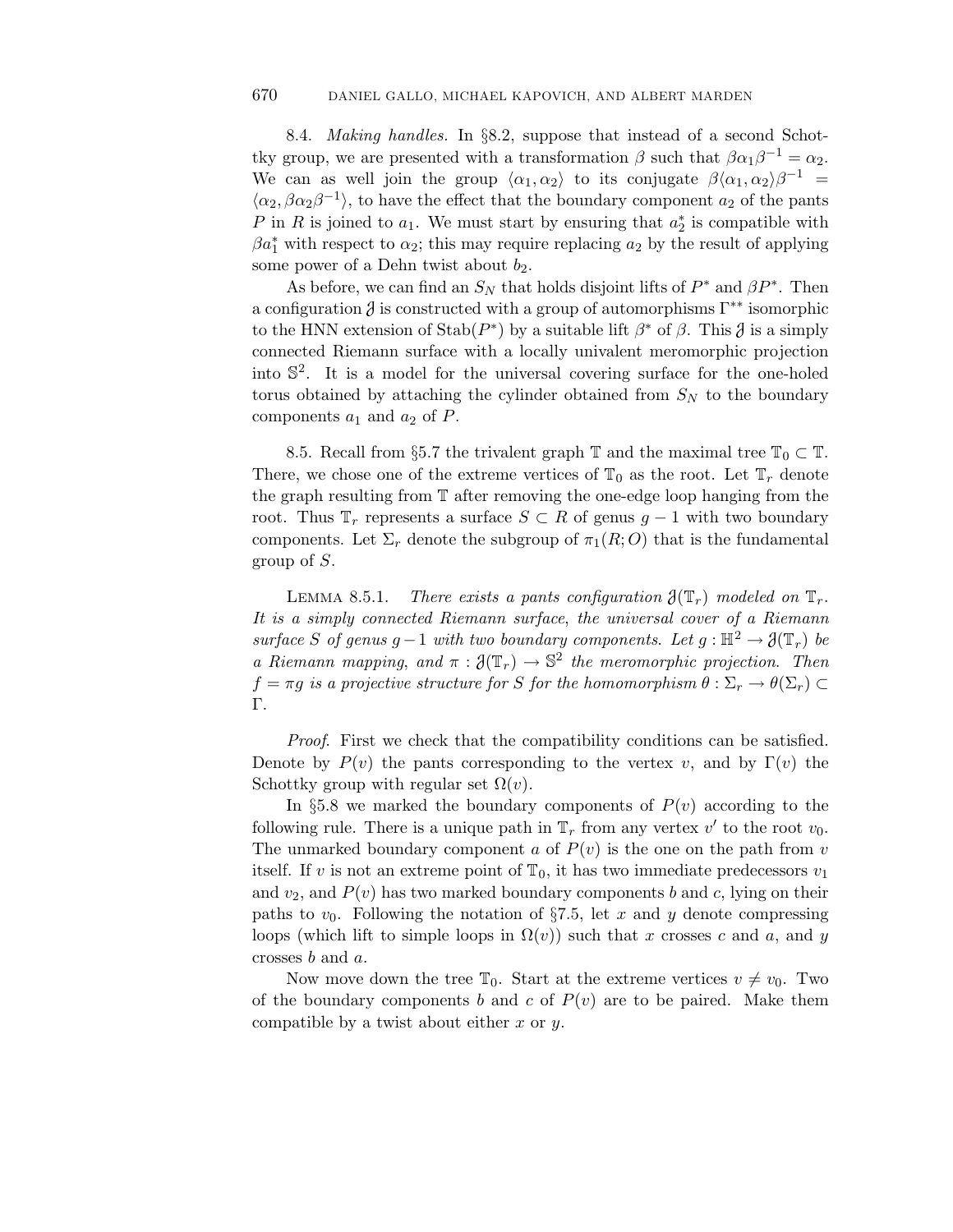Continue down the tree. Do not go to a vertex before dealing with all its predecessors. Arriving at a vertex  $v$  and  $P(v)$  with marked borders  $b$  and  $c$ , replace them by the result of twists about *x* and *y*, so as to be compatible with the (unmarked) borders  $b'$  and  $c'$  associated with the immediate predecessors  $v_1$  and  $v_2$ . When the root  $v_0$  is reached, the one marked border of  $P(v_0)$  is made compatible with its immediate predecessor.

Finally, use the technique illustrated in  $\S$ §8.2–8.4 to join the pants  $\{P_i\}$ together with auxiliary cylinders to build a Riemann surface of genus *g* − 1 with two boundary components remaining from the pants  $P(v_0)$ . This is done by building a pants configuration  $\mathcal{J}(\mathbb{T}_r)$ , which is its universal cover.  $\Box$ 

8.6 The final handle or the two-sheeted covering. Having constructed  $\mathcal{J}(\mathbb{T}_r)$ , all attention is focused on  $P(v_0)$ , with its three boundary components *a, b, c* and compressing loops *x, y* as in §7.5. Since  $P(v_0)$  has been attached to its predecessor, say by establishing the compatibility of *c* with its partner  $c'$ , no more twisting about *x* is possible. Can we make *a* compatible with *b*, allowing attachment of the final handle? As we have seen in §7.5, this is possible if and only if one can do the job with an even number of twists. If so, we can finish the construction of  $\mathcal{J}(\mathbb{T})$ , the pants configuration reflecting the full trivalent graph T, which will then be a simply connected Riemann surface with a group of conformal automorphisms making it the universal cover of a surface of genus *g*.

If not, keeping in mind the alternate construction of §7.6, we will construct instead a pants configuration  $\beta$  that models a two-sheeted unbranched covering of the reference surface *R*.

Suppose *a* and *b* have arisen from cutting *R* along a curve  $b'_0$ , freely homotopic to the nondividing simple loop  $b_0 \in \pi_1(R; O)$ . Set  $R_0 = R \setminus \{b'_0\}$ , and find the simple loop  $a_0 \in \pi_1(R; O)$  such that  $b_0$  and  $a_0b_0^{-1}a_0^{-1}$  give rise to  $\pi_1(P(v_0);O)$ . The group

$$
N = \langle a_0^2, \pi_1(R_0; O), a_0 \pi_1(R_0; O) a_0^{-1} \rangle
$$

is a normal subgroup of index two in  $\pi_1(R; O)$ . It defines a two-sheeted unbranched covering  $\tilde{R}$  of  $R$  that is a compact surface of genus  $2q - 1$ .

The surface  $R$  is explicitly constructed as follows. Label the boundary components of  $R_0$  as  $b_0^+$  and  $b_0^-$ , corresponding to the two sides of  $b_0'$  in  $R$ . Take another copy  $R'_0$  of  $R_0$ . Then  $\tilde{R}$  is the surface obtained by identifying  $b_0^+$ and  $b_0^-$  on  $R'_0$  with  $b_0^-$  and  $b_0^+$ , respectively on  $R_0$ . The cover transformation is determined by  $a_0$ .

Let  $\mathbb{T}_2$  denote the trivalent graph built likewise by taking two copies of  $\mathbb{T}_r$ and attaching two new edges  $e_1$  and  $e_2$ , as follows. The endpoints of the new edges are the two vertices corresponding to  $v_0$  (and pants  $P(v_0)$ ), and they serve to pair the boundary components *a* and *b* on one copy of  $P(v_0)$  with *b* and *a*, respectively, on the other.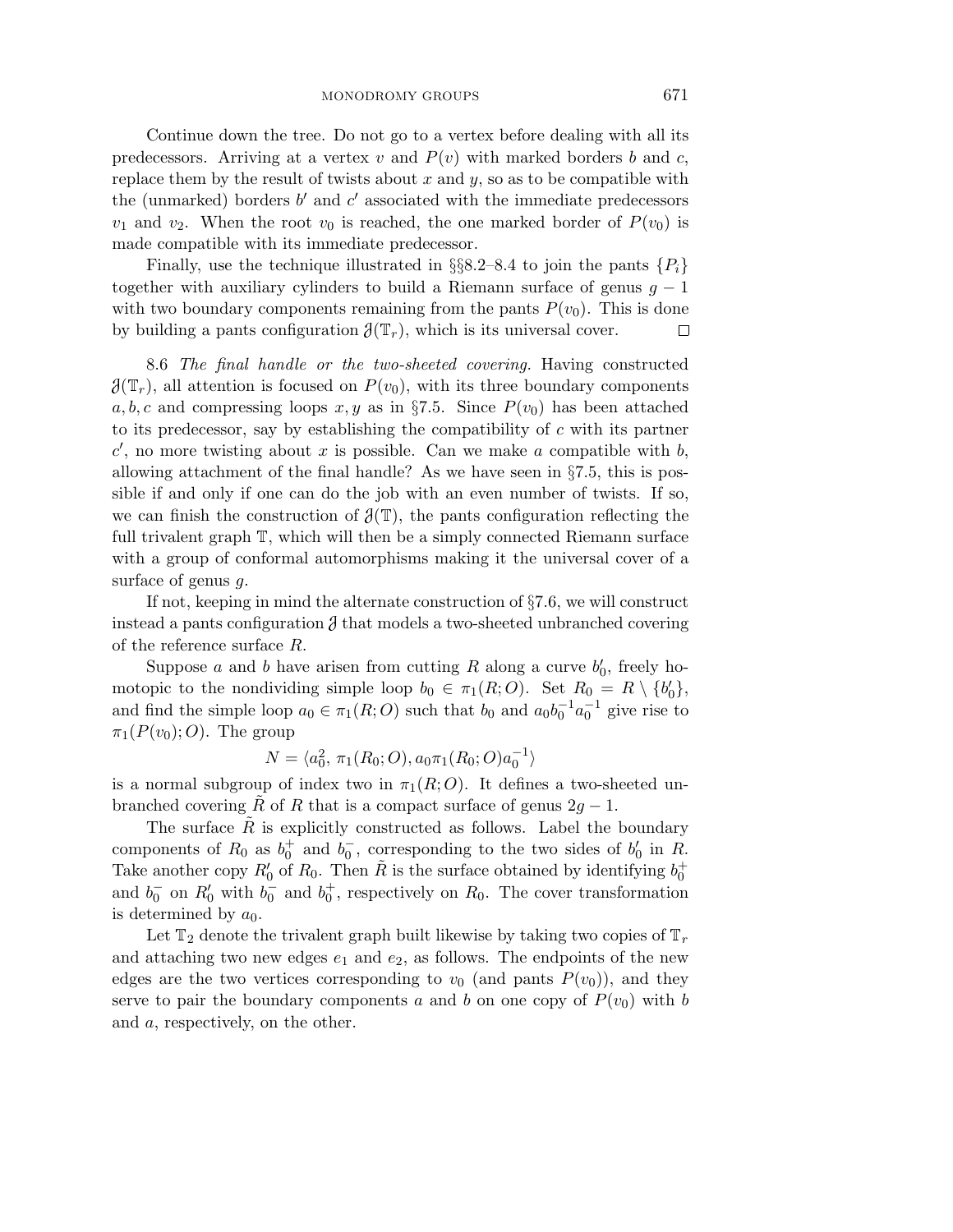Correspondingly, take two copies of  $\mathcal{J}(\mathbb{T}_r)$ . Because of the compatibility established in §7.6, they can be joined together following the combinatorics of  $\mathbb{T}_2$  and the restriction of  $\theta$  to *N*. The resulting pants configuration  $\mathcal{J}(\mathbb{T}_2)$  is again a simply connected Riemann surface with a group of conformal automorphisms isomorphic to *N*, making it the universal cover of a surface of genus  $2q - 1$ .

Because of the asymmetry in satisfying the compatibility for the two copies of  $P(v_0)$  (see §7.6),  $\mathcal{J}(\mathbb{T}_2)$  does not have conformal automorphisms that represent the sheet interchange of  $\tilde{R}$ . If, however,  $\mathcal{J}(\mathbb{T})$  can be constructed, and then  $\mathcal{J}(\mathbb{T}_2)$  constructed in addition,  $\mathcal{J}(\mathbb{T}_2)$  will have that symmetry: it will represent the universal cover of the two-sheeted cover of the Riemann surface corresponding to  $\mathfrak{J}(\mathbb{T})$ .

A Riemann mapping  $g : \mathbb{H}^2 \to \mathcal{J}(\mathbb{T})$  or  $q_2 : \mathbb{H}^2 \to \mathcal{J}(\mathbb{T}_2)$  conjugates the cover transformations to a fuchsian group *G* isomorphic to  $\pi_1(R; O)$  or to a fuchsian group  $G_2$  isomorphic to the index two subgroup *N*. Let  $\pi$  denote the projection of  $\mathfrak{J}(\mathbb{T})$  or  $\mathfrak{J}(\mathbb{T}_2)$  to  $\mathbb{S}^2$ . The meromorphic function  $f = \pi g$ or  $f_2 = \pi g_2$  determines a projective structure that induces  $\theta : G \to \Gamma$  or  $\theta$  :  $G_2 \to \theta(G_2) \subset \Gamma$ .

We cannot exclude the possibility that  $\theta(G_2) = \Gamma$ . Although the transformation in Γ that makes the conjugation corresponding to the pairing of the boundary components *a*, *b* of  $P(v_0)$  is not the identity (because  $P(v_0)$  arises from a two-generator Schottky group), it may already belong to  $\theta(G_2)$ . In any case, if  $\theta : \pi_1(R) \to \Gamma$  cannot be lifted to  $SL(2,\mathbb{C}), \theta : N \to \theta(N)$  can be so lifted.

### **9. Attaching branched disks to pants**

9.1. One can attach a disk to any surface with boundary by introducing a single branch point. Explicitly for our situation, consider a pants *P* embedded in C and a boundary component *a* oriented so that *P* lies to its right. Suppose *d* is an oriented simple loop bounding a disk ∆ lying to its right. Suppose that *d* crosses *a* at a point *p*, and that *z*<sup>1</sup> and *z*<sup>2</sup> are points separated by both *a* and *d*, with  $z_1 \in P \cap \Delta$ . Assume that there exists a simple arc  $\sigma$  between  $z_1$ and  $z_2$  that crosses both loops at  $p$  and is otherwise disjoint from them. Set  $\sigma_0 = \sigma \cap P \cap \Delta$ .

Attach the  $\Delta$  to *P* as follows. Denote the opposite sides of  $\sigma_0$  by  $\sigma_0^+$  and  $\sigma_0^-$ . Identify the side  $\sigma_0^+$  of  $\Delta \setminus \sigma_0$  with the side  $\sigma_0^-$  of  $P \setminus \sigma_0$ , and the side  $\sigma_0^$ of  $\Delta \setminus \sigma_0$  with the side  $\sigma_0^+$  of  $P \setminus \sigma_0$ . This determines a new Riemann surface  $P'$  that is conformally equivalent to a new pants. Its boundary  $\partial P'$  consists of *a*∪*d* (here *d* lies "over" *P*) and the remaining components of *∂P*. The natural holomorphic projection  $\pi : P' \to P \cup \Delta$  is a local homeomorphism except at the point over  $z_1$ , where it behaves like  $z \mapsto z^2$ . See Figure 10.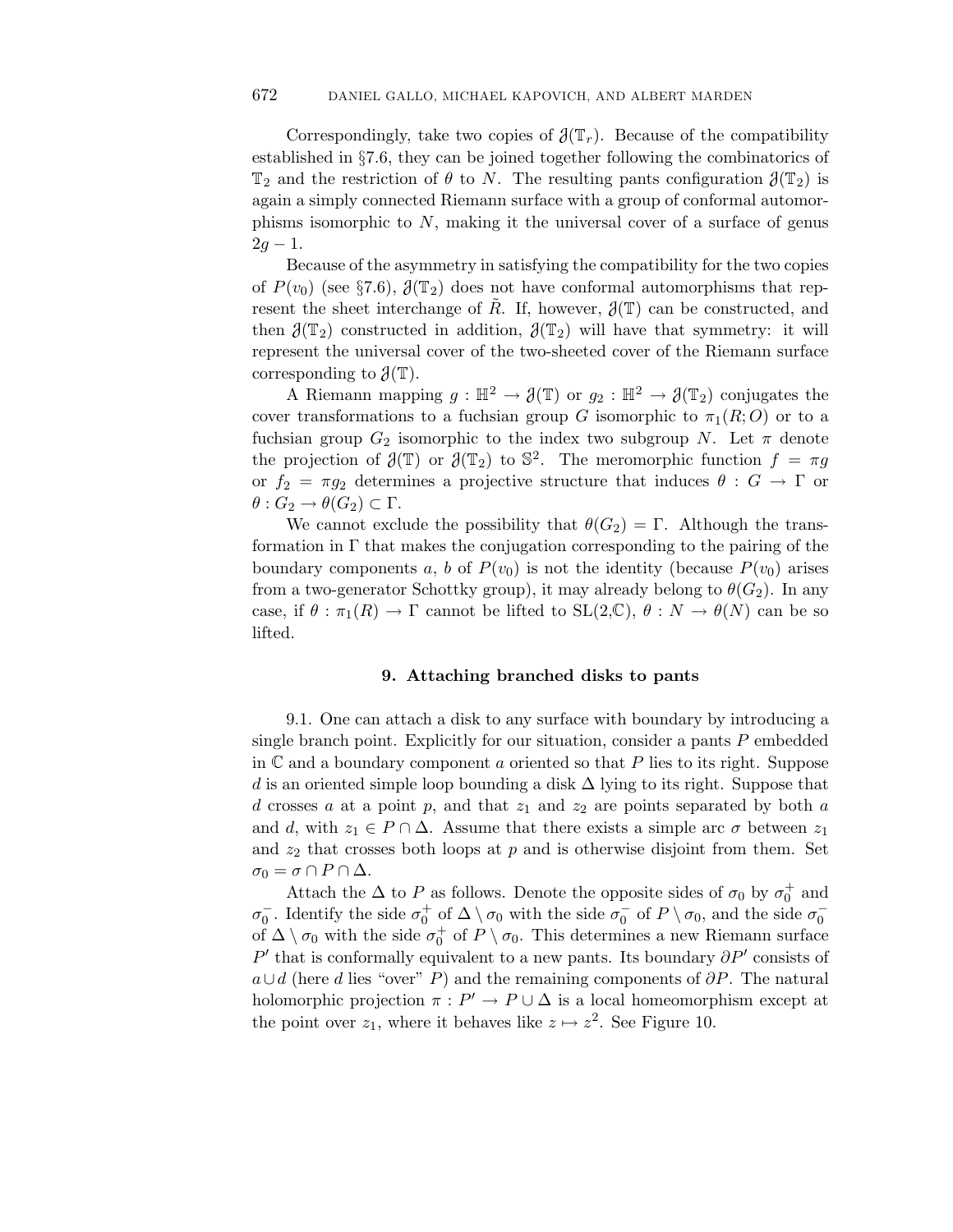

Figure 10. Attachment of branched disk

Note that the construction does not essentially depend on a choice for  $\sigma$ . Instead we can work in the two-sheeted cover of  $\mathbb{S}^2$ , branched over  $z_1$  and  $z_2$ 

The same construction can be applied to attach an  $(n-1)$ -sheeted disk to *P*, for any  $n \geq 2$ .

9.2. Application to pants in a Schottky group. Suppose that  $\langle \alpha, \beta \rangle$  is a Schottky group acting on  $\Omega \subset \mathbb{C}$ , and  $P \subset \Omega/(\alpha, \beta)$  is a pants with boundary components *a, b, c* oriented so that *P* lies to the right of *a* and *b*, which have *α*- and *β*-invariant lifts *a*∗ and *b*∗ in Ω. Let *d* be a compressing curve on the handlebody surface  $\Omega/\langle \alpha, \beta \rangle$  that crosses *a* exactly once, at a point *p*.

Introduce a simple arc  $\sigma$  in  $\Omega/\langle \alpha, \beta \rangle$  that joins a point  $z_1 \in P$  to  $z_2$  in its complement, and crosses the loops *a* and *d* at *p*, otherwise being disjoint from them. Set  $\sigma_0 = \sigma \cap P$ .

Let  $d^*$  be a simple loop in  $\Omega$  lying over  $d$ , which crosses  $a^*$  (necessarily once). Orient *d* and thus *d*∗ so that the disk ∆ lying to its right contains the lift of  $\sigma_0$  that is adjacent to  $d^*$ .

Attach  $\Delta$  to *P* by means of the slit  $\sigma_0$ . Neither the resulting pants  $P_1$ is embedded in  $\mathbb C$  nor  $\Delta$  is embedded in  $\Omega/\langle\alpha,\beta\rangle$ . Nevertheless, any annular neighborhood of *d* in  $\Omega/\langle \alpha, \beta \rangle$  is conformally equivalent to its lift about *d*<sup>\*</sup>. Thus the conformal structure of  $P_1$  is well defined.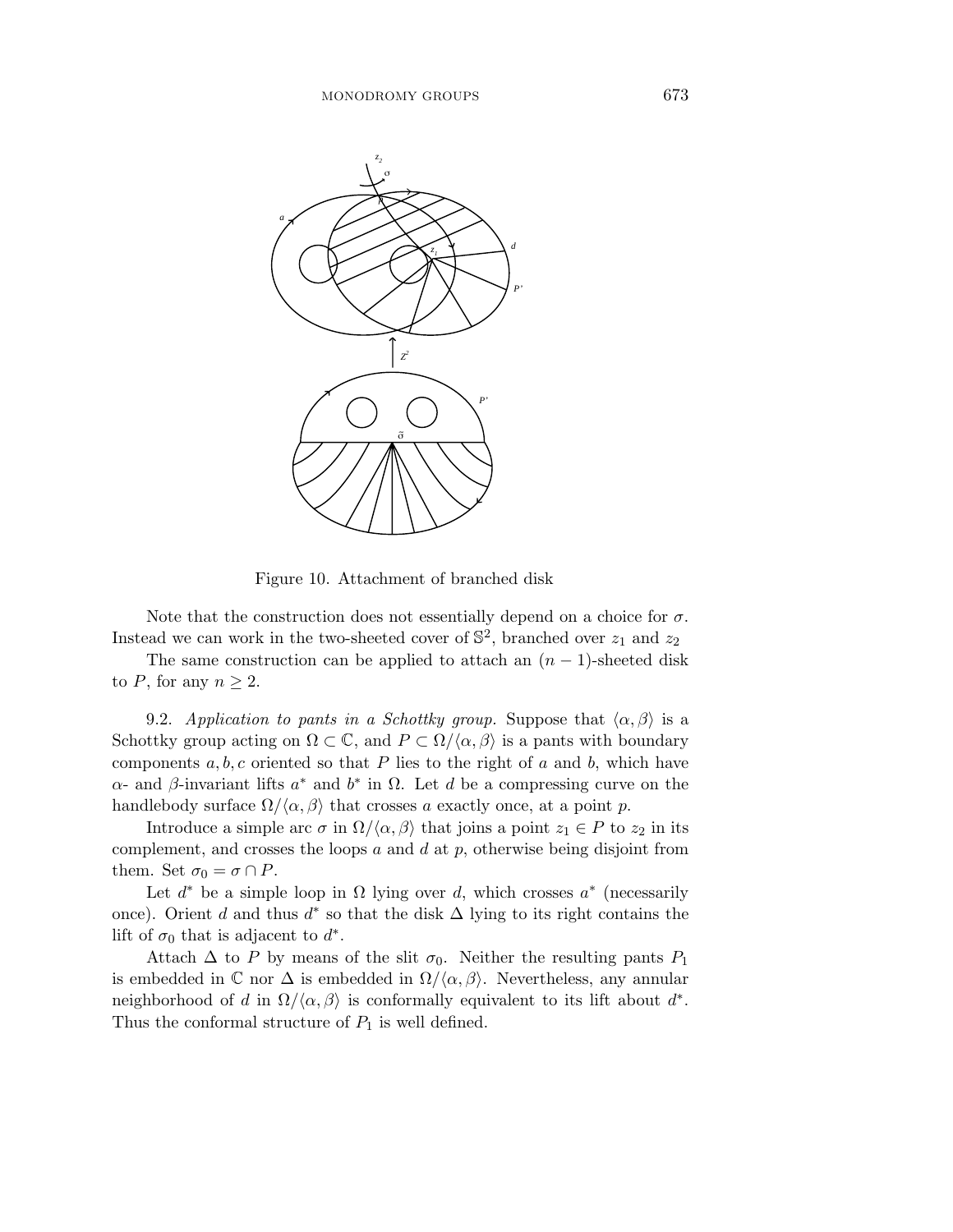Equivalently, the universal cover  $\tilde{P}$  of  $P$  is embedded in  $\Omega$ , and the universal cover  $\tilde{P}_1$  of  $P_1$  arises from that by attaching  $\Delta$  by means of the lift of  $\sigma_0$ that is adjacent to  $d^*$ , and then taking the orbit under  $\langle \alpha \rangle$  of the attachment. We need to examine this construction more closely.

The attachment of  $\Delta$  to  $a^*$  at  $p^* \in a^*$  over  $p$  leads to the attachment of the loop *d*∗ to *a*∗ at *p*∗: as we move along *a*∗ toward the attracting fixed point of  $\alpha$ , when we reach  $p^*$  we take a detour along  $d^*$  in its positive direction, returning to *p*∗ and then continuing along *a*∗. Since *d*∗ intersects *a*∗ only at  $p^*$ , the resulting arc is essentially a simple arc, and so is its  $\langle \alpha \rangle$ -orbit, which covers the point set  $a^* \cup \alpha^k(d^*)$ .

The essentially simple, *α*-invariant arc  $a^* \cup a^k(d^*)$  can equally be described as follows. It is the lift of the result of applying to *a* on  $\Omega/\langle \alpha, \beta \rangle$ , or its representation in the torus  $T(\alpha)$ , a Dehn twist about *d*.

9.3. Another alternative to the geometric obstruction of Section 8.6. In §8.6 we faced the question of adding the final handle to the pants configuration  $\mathcal{J}(\mathbb{T}_r)$ . If that was not possible, we showed that we could instead construct a pants configuration corresponding to a two-sheeted, unbranched cover of the surface of genus *g*.

Alternatively, using the construction of §9.2, we can carry out the final construction after introducing a branch point of order two (or any even order). That is, we can construct a pants configuration  $\partial_b(\mathbb{T})$  representing the universal covering of a Riemann surface of genus *g*. If  $g : \mathbb{H}^2 \to \mathcal{J}_b(\mathbb{T})$  is a Riemann map, and  $\pi : \mathcal{J}_b(\mathbb{T}) \to \mathbb{S}^2$  is the natural projection, then  $f = \pi \circ q$  is a meromorphic function. It is locally injective except at the conjugacy class of branch points of order two, and still induces the homomorphism  $\theta : \pi_1(R;O) \to \Gamma$ .

#### **10. The obstructions**

10.1. The modulo 2 construction invariant. An admissible pants decomposition  ${P_i}$  for the homomorphism  $\theta$  :  $\pi_1(R; O) \to \Gamma$  is one for which the restriction of  $\theta$  sends each  $\pi_1(P_i)$  to a Schottky group. Its combinatorics are associated with a trivalent graph  $\mathbb{T}$ . To each vertex  $v$  of  $\mathbb{T}$  is associated a Schottky group  $S(v) = \langle \alpha_v, \beta_v \rangle$  acting on  $\Omega(v) \subset \mathbb{S}^2$ . To each  $S(v)$  is associated a pants  $P(v) \subset \Omega(v)/S(v)$  with boundary components a, b, c that have  $\alpha_v$ -,  $\beta_v$ - and  $\beta_v \alpha_v$ -invariant lifts in  $\Omega(v)$ . In terms of corresponding elements of  $\pi_1(P(v))$ , we have  $c' \sim b'a'$  in  $\Omega(v)/S(v)$ . The orientation of  $P(v)$  with respect to *a* and *b*, and hence *c*, has been dictated by that of the corresponding  $P_i$ with respect to its boundary components and carried over to  $\mathbb{T}$  by  $\theta$ .

Each edge  $e$  of  $\mathbb T$  corresponds to a common generator  $\alpha$  of the two Schottky groups  $S(v_1)$  and  $S(v_2)$  if the endpoints of *e* lie on  $v_2 \neq v_1$ . If  $v_2 = v_1$ ,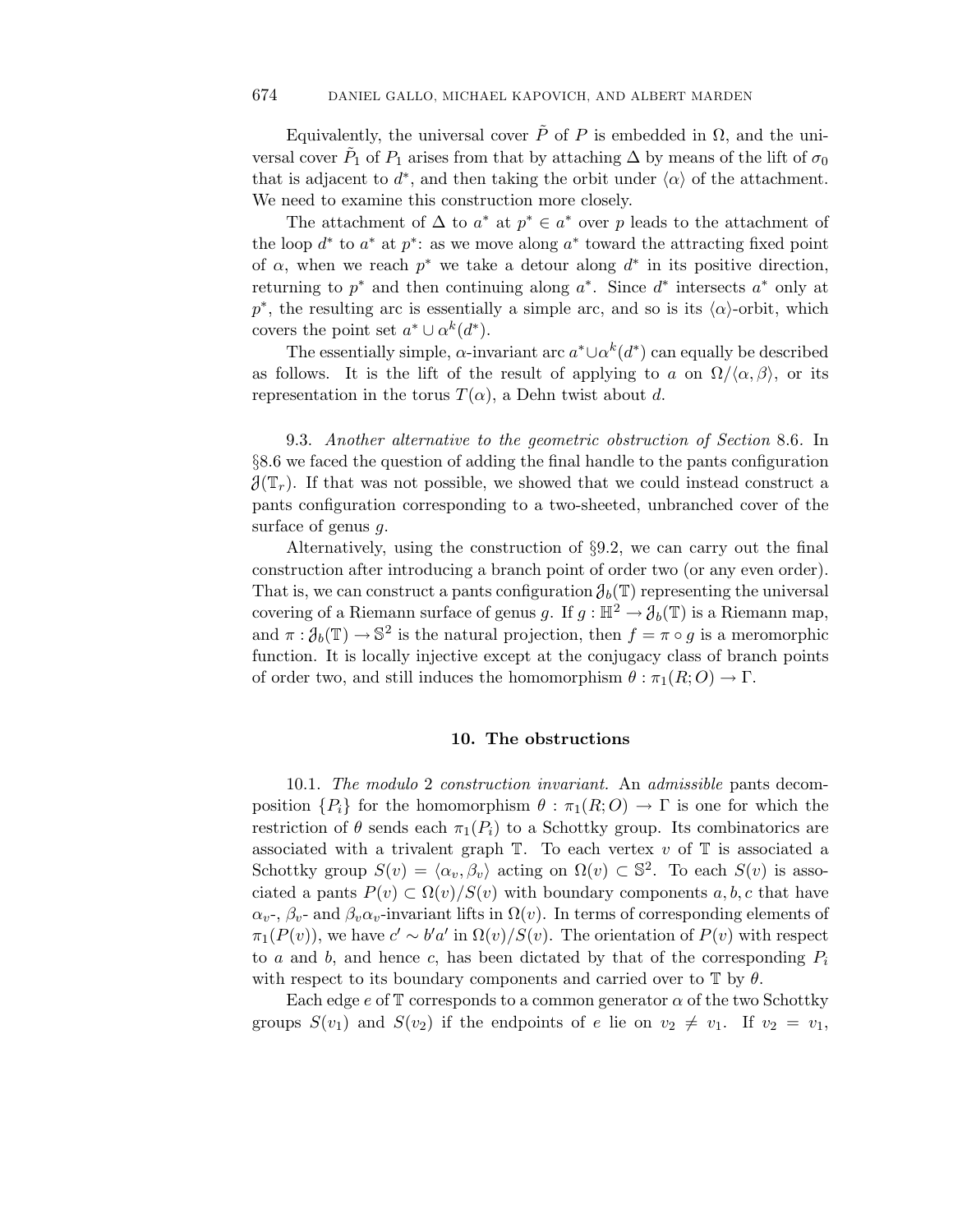then *e* is associated with a pair of boundary components of  $P(v_1)$ , which in turn correspond to generators  $\alpha_v$  and  $\beta_v$  related by  $\beta_v = \gamma_v \alpha_v^{-1} \gamma_v^{-1}$  for some element  $\gamma_v \in \Gamma$ . In any case the pair of boundary components corresponding to  $\alpha$  project to a pair of simple loops on the torus  $T(\alpha)$ . The two boundary components are called compatible if their projections, appropriately oriented, are freely homotopic on  $T(\alpha)$ .

We will call  $\mathbb T$  *compatible* if all pairs of boundary components of the associated pants  $\{P(v)\}\$ are compatible.

Recall that on each torus  $T(\alpha)$  there is a free homotopy class of simple loops called compressing loops  $(\S6.1)$ , each of which lifts to a simple loop in  $\S^2$ .

LEMMA 10.1.1. Suppose that on each  $T(\alpha)$  one of the boundary projections is freely homotopic to the result of a Dehn twist of order  $n(\alpha)$  (about a loops called compressing loops (§6.1), each of which lifts to a simple loop in  $\mathbb{S}^2$ .<br>
LEMMA 10.1.1. Suppose that on each  $T(\alpha)$  one of the boundary projections is freely homotopic to the result of a Dehn twist of or is a compatible pants decomposition  $\{P(v)\}$  corresponding to  $\mathbb T$  if and only if  $n(\mathbb{T})=0.$ 

Proof. To each pair of pants one can apply Dehn twists about compressing loops on  $\Omega(v)/S(v)$ . The algebraic sum  $n(P(v))$  of their effect on the three boundary components of  $P(v)$  is an even number. Thus

$$
\sum n(P(v)) = 0 \pmod{2}.
$$

Hence the values of  $n(\mathbb{T})$  cannot be changed by repositioning the pants  $P(v)$ in the surfaces  $\Omega(v)/S(v)$ .

For the graph  $\mathbb T$  of §8.4 that represents the "localization" of the obstruction to the construction, the question of compatibility rested on the compatibility of the two paired boundary components in the root pants  $P(v_0)$  (§8.6). This was precisely the question of whether or not  $n(\mathbb{T}) = 0$ . That is, if  $n(\mathbb{T}) = 0$  we can distribute the twists so that  $T$  is compatible.

For other graphs T, we refer to Corollary 10*.*5*.*1.

10.2. Lifting Schottky groups. Lifting refers to the property that a given homomorphism  $\theta : \pi_1(R; O) \to \text{PSL}(2, \mathbb{C})$  lifts to a homomorphism  $\theta^* : \pi_1(R; O)$  $\rightarrow$  SL(2,  $\mathbb{C}$ ). The image groups are not necessarily isomorphic.

It is helpful to recall the case where  $H = \langle \alpha, \beta \rangle$  is a two-generator, purely loxodromic fuchsian group. As such it represents either a handle or a pants. Let *A* and *B* be matrix representations of  $\alpha$  and  $\beta$ . Then *H* is isomorphic to  $\langle A, B \rangle$ . The commutator matrix  $[A, B]$  is independent of the choice of lift of  $\alpha$  and  $\beta$ . The two cases, handle or pants, can be distinguished according to whether  $[\alpha, \beta]$  represents a simple loop or not, or whether no axis in its conjugacy class separates the axes of  $\alpha$  and  $\beta$  or does, or whether tr[*A, B*]  $\langle$  −2 or  $tr[A, B] > 2$ . Moreover, in the case of a handle, the free homotopy class

 $\Box$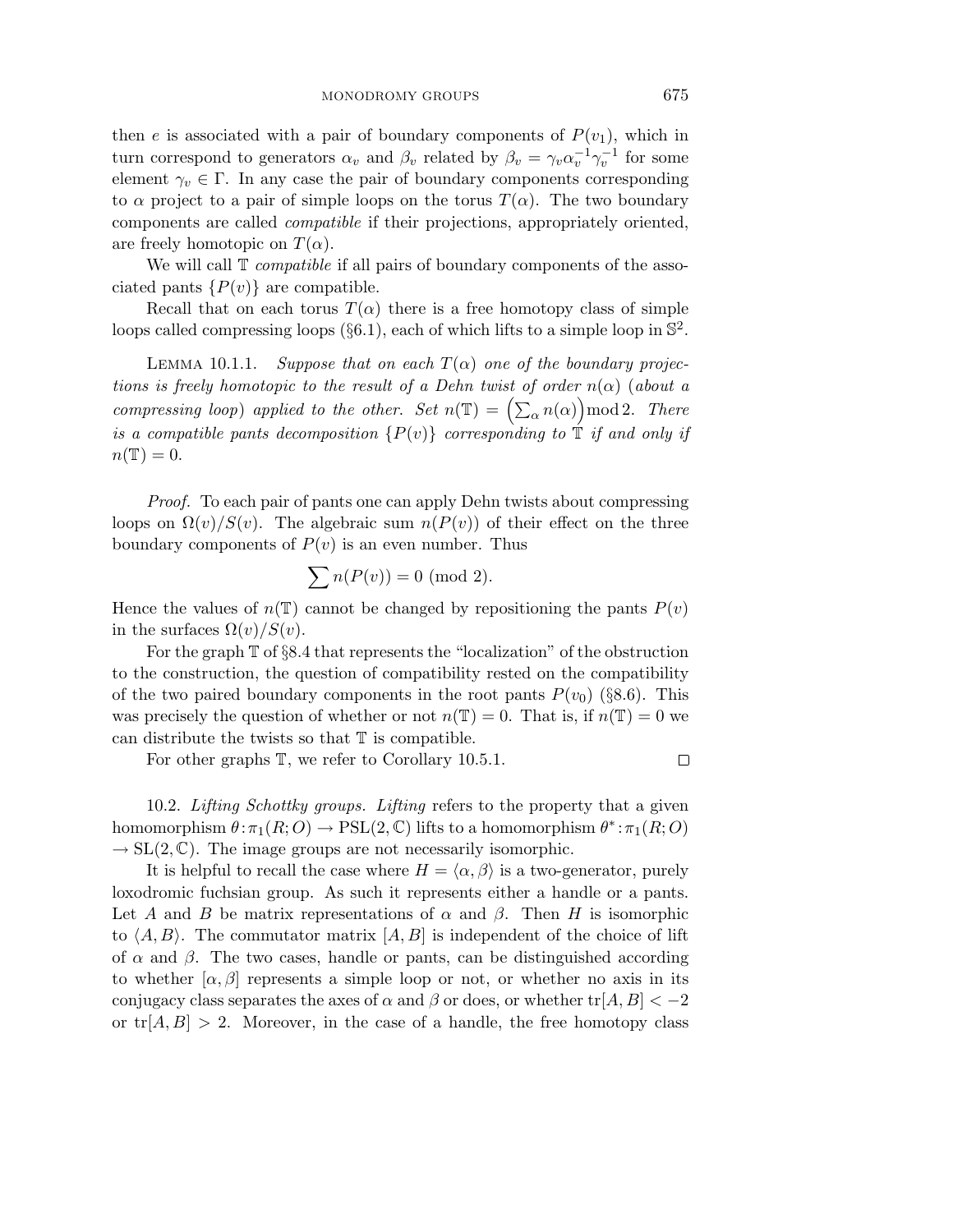in the torus  $T([\alpha, \beta])$  determined by a loop parallel to the handle boundary is uniquely determined, independent of Dehn twists about compressing loops when regarding  $\langle \alpha, \beta \rangle$  as a Schottky group.

More generally, any Schottky group  $\langle \alpha, \beta \rangle$  can be lifted to an isomorphic group in  $SL(2, \mathbb{C})$  by designating matrix representatives for  $\alpha$  and  $\beta$ .

10.3. The modulo 2 lifting obstruction. Let T be a trivalent graph as in §10.1. Lift to  $SL(2, \mathbb{C})$  the Schottky groups corresponding to its vertices.

Let *e* be an edge of  $\mathbb{T}$  with endpoints  $v_1$  and  $v_2$ . If  $v_1 \neq v_2$ , the edge *e* corresponds to a common generator  $\alpha$  of  $S(v_1)$  and  $S(v_2)$ . The lifting will be called *compatible* on *e* if the lifted  $\alpha$  in  $S(v_1)$  and lifted  $\alpha$  in  $S(v_2)$  have the same trace. If  $v_1 = v_2$ , the compatibility condition is that the designated lifts of  $\alpha$  and  $\gamma \alpha \gamma^{-1}$  from  $S(v_1)$  have the same trace. The lifting of T will be called compatible if it is compatible on each edge.

Suppose  $\mathbb T$  is the graph of §8.4 with its maximal tree  $\mathbb T_0$ . Start at the extreme vertices of  $\mathbb{T}_0$  and work down towards the root: Exactly in analogy to the construction of §8.4, choose at each step a lift of a generator of a Schottky group to be compatible with the lifts previously chosen. We end up with a compatible lift of  $\mathbb{T}_r$ . The lift of  $\mathbb{T}_r$  is determined by the two choices made at the  $g-1$  extreme points of  $\mathbb{T}_0$  other than the root, and one choice at the root.

LEMMA 10.3.1.  $Suppose \tT$  *is the trivalent graph corresponding to an* admissible pants decomposition. Then  $\mathbb T$  has a compatible lift to  $SL(2,\mathbb C)$  if and only if the homomorphism  $\theta$  can be lifted to  $SL(2,\mathbb{C})$ .

*Proof.* The graph  $\mathbb T$  corresponds to a presentation of  $\pi_1(R)$ .  $\Box$ 

10.4. Localization of the lifting obstruction. Denote by  $\langle \alpha^{-1}\beta\alpha, \beta^{-1} \rangle$  the Schottky group corresponding to the root. We recall from §5.7 that the "handle group"  $H = \langle \alpha, \beta \rangle$  is nonelementary with  $\alpha$  and  $\beta$  loxodromic, even though it may not be discrete.

Applying the technique of §8, we can build a pants configuration  $\mathcal{J}_h$  on which *H* acts so that  $\partial_h/H$  is a handle. Likewise the graph  $\mathbb{T}'_h$  resulting from removing from T the root and attached edges determines a pants configuration  $\mathcal{J}'_h$  acted on by a group *H*<sup>*'*</sup> so that  $\mathcal{J}'_h$ /*H'* is a surface of genus *g* − 1 with one boundary component.

Choose matrix representatives A and B for  $\alpha$  and  $\beta$ ; then  $[B, A]$  is a representative for  $[\beta, \alpha]$ , which corresponds to the boundary component of the handle.

The graph  $\mathbb{T}'_h$  can be lifted to  $\mathrm{SL}(2,\mathbb{C})$  as in §10.4, which yields a matrix *C* representing  $[\beta, \alpha] \in H'$ . Therefore  $C = \pm [B, A]$ .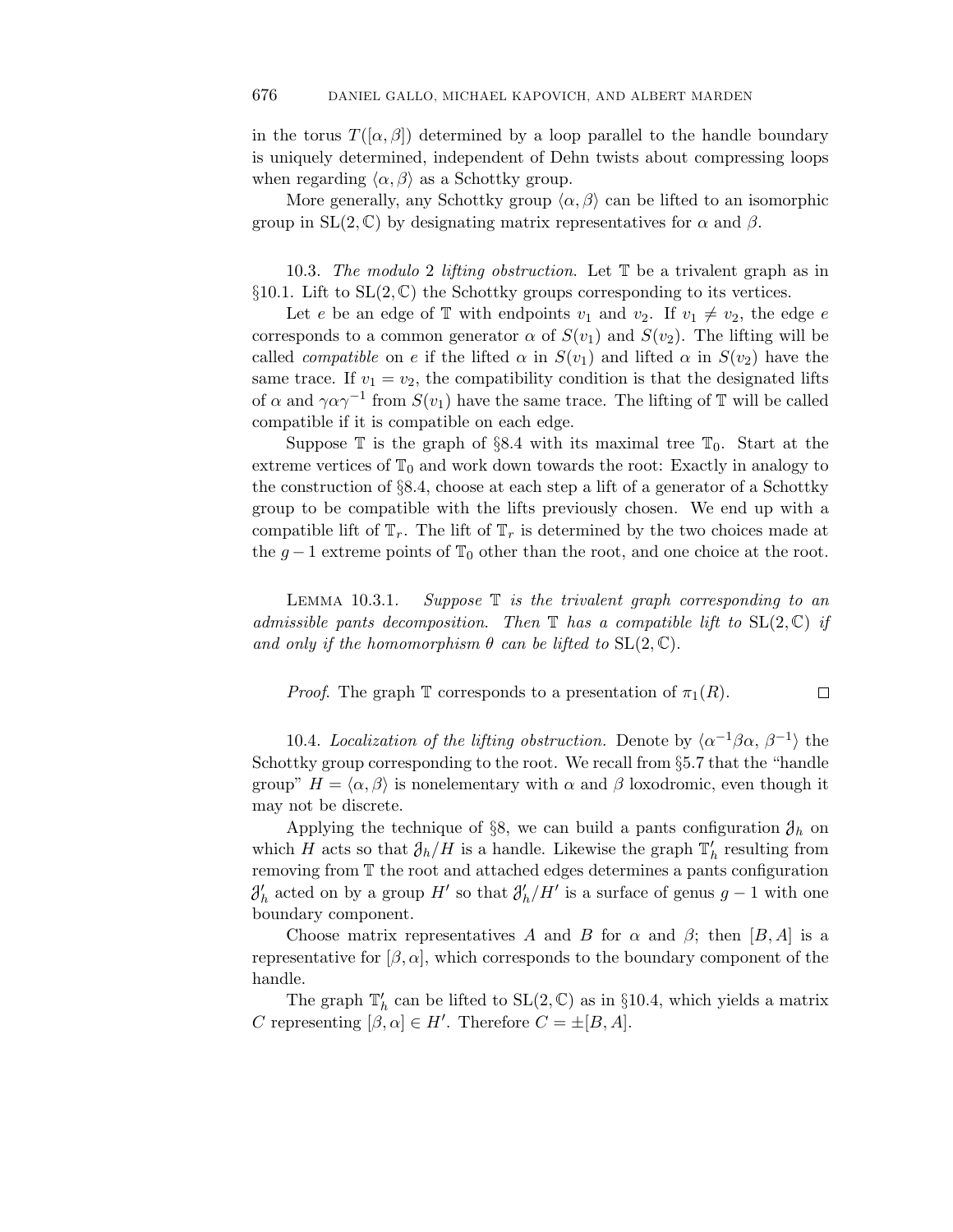Proof. The first assertion follows from Lemma 10*.*3*.*1. The second follows as a consequence of the existence of a projective structure (see, for example, Lemma 1*.*3*.*1).  $\Box$ 

10.5. Equivalence of obstructions.

PROPOSITION 10.5.1. The procedure of §8 succeeds in constructing a projective structure associated with the given homomorphism  $\theta$  :  $\pi_1(R;O) \rightarrow$  $PSL(2,\mathbb{C})$  if and only if  $\theta$  can be lifted to a homomorphism into  $SL(2,\mathbb{C})$ .

Proof. From §1.3 we already know lifting is a necessary condition. Now suppose  $\theta$  can be lifted, yet the construction cannot be completed. That is, in the notation of §10.4,  $\mathcal{J}_h$  cannot be attached to  $\mathcal{J}'_h$ . But then, as in §9, we can introduce a single branch point of order two and construct instead a branched projective structure associated with  $\theta$ . According to §1.4,  $\theta$  cannot be then lifted to  $SL(2, \mathbb{C})$ , in contradiction with the assumption.  $\Box$ 

Corollary 10*.*5*.*2. If the construction of a projective structure works for one admissible pants decomposition for *θ*, it works for any admissible decomposition.

## **C. Ramifications**

# **11. Holomorphic bundles over Riemann surfaces, the** 2**nd Stiefel-Whitney class, and branched complex projective structures**

The purpose of this chapter is to place Theorem 1*.*1*.*1 in a more general setting, and to use that to clarify the role played by branched structures in Part B. We will also discuss relations between instability of holomorphic vector bundles over Riemann surfaces and branched complex projective structures. In §11.5 we establish the local character of the map between singly branched structures over Teichmüller space and the representation variety. In  $\S 11.6$ , we again use holomorphic vector bundles to prove that for singly branched structures too the monodromy representation is necessarily nonelementary.

11.1. The 2nd Stiefel-Whitney class of sphere bundles over Riemann surfaces. Suppose that  $\eta$  :  $P \to R$  is a holomorphic  $\mathbb{CP}^1$ -bundle over a closed Riemann surface *R*. It is known (see for instance [Beau, Prop. III.7]) that *P* can be obtained as the projectivization of a holomorphic (rank 2) vector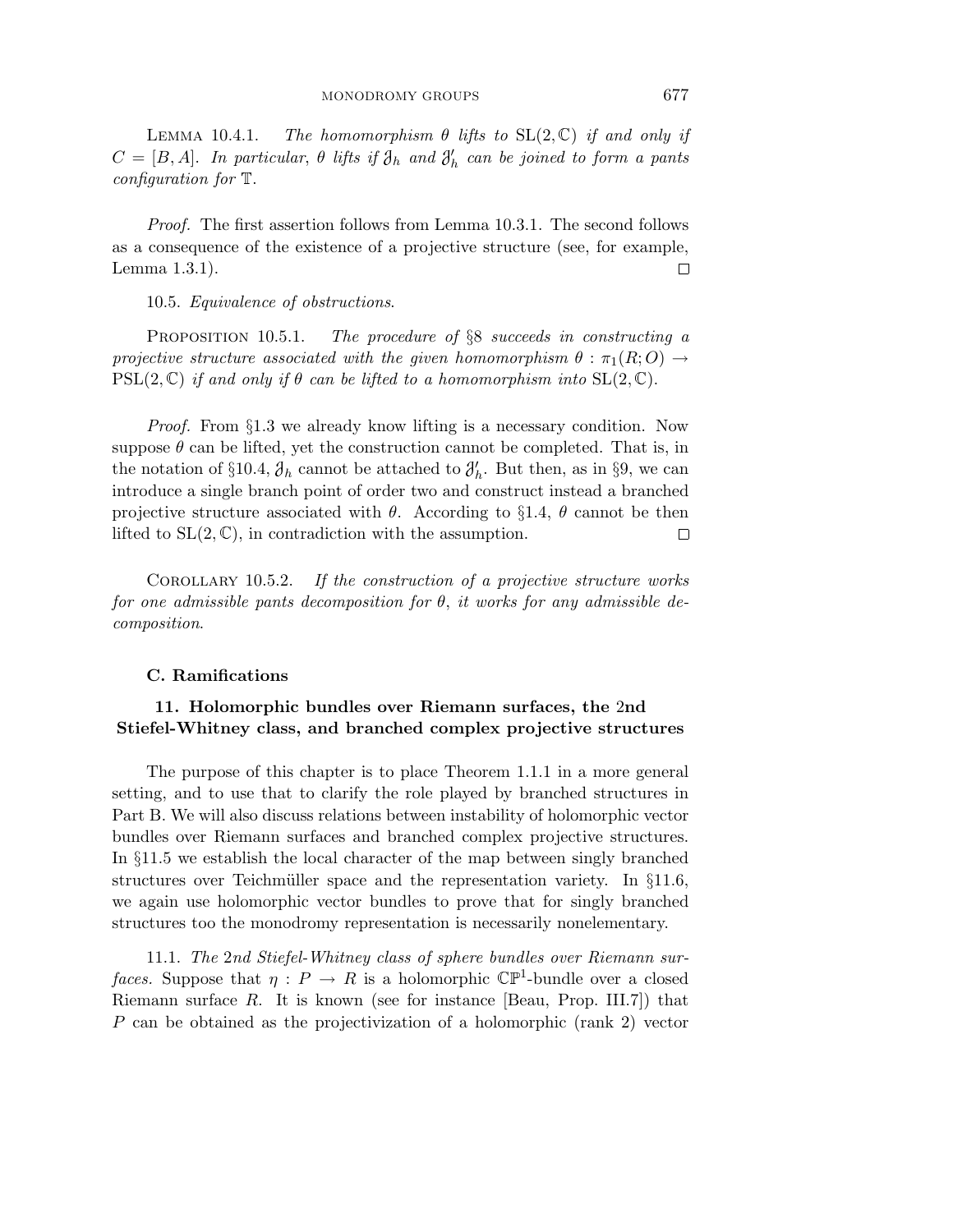bundle  $\xi: V \to R$ . Let  $\det(V)$  denote the determinant bundle of *V*, this is a holomorphic line bundle over the surface *R*. The bundle *V* is not uniquely determined by the projective bundle  $P \to R$ , and to obtain an isomorphic projective bundle, we can alter *V* by multiplying it by a holomorphic line bundle Λ over *R*. Then deg(det( $V \otimes \Lambda$ )) = deg(det( $V$ )) + 2deg( $\Lambda$ ). Thus we can always choose *V* so that  $\det(V)$  has degree 0 or 1.

Let  $p: V \to P(V) = P$  be the projectivization. We shall think of p as a holomorphic line bundle over the base *P*. It is well-known that there are exactly two topologically distinct orientable  $\mathbb{S}^2$ -bundles over the surface R (see [Mel]) and they are distinguished by the 2nd Stiefel-Whitney class  $w_2(P)$  of the bundle  $P \to R$ .

Note that if  $deg(det(V)) = 0$  then the determinant bundle  $det(V)$  is topologically trivial. In this case the bundle *V* is associated to an  $SL(2,\mathbb{C})$ -bundle over *R* which is henceforth topologically trivial. We conclude that  $w_2(P)$  equals  $deg(det(V))$  (mod 2).

Let  $\sigma: R \to P(V)$  be a holomorphic section of  $P(V)$ . It defines a holomorphic line bundle  $L \to R$  by pull-back  $\sigma^*(p)$  of the line bundle *p*. The line bundle *L* is canonically embedded as a holomorphic subbundle of the bundle  $\xi: V \to R$  with the image  $p^{-1}(\sigma(R))$ .

LEMMA 11.1.1. (1)  $\sigma^2 = \deg(\det(V)) - 2\deg(L)$ , where the left-hand side is the self-intersection number of the cycle  $\sigma(R)$  in  $P(V)$ . (2) The number  $\sigma^2$  (mod 2) equals the 2nd Stiefel-Whitney class  $w_2(P)$  of the bundle  $\eta : P \to R$ .

Proof. The first assertion is a particular case of a general result proven in [La,  $\S1$ ]. Since  $w_2(P)$  equals deg(det(V)) (mod 2), the second assertion follows.

Nevertheless we will provide a elementary proof of the first assertion for the sake of completeness. We first consider the case  $\deg(\det(V)) = 0$  and then we shall reduce the general case to this one. If  $deg(det(V)) = 0$  then both bundles *V* and *P* are topologically trivial. Hence there is an orientation preserving diffeomorphism  $P(V) \to R \times F$ , where  $F = \mathbb{S}^2$ . By the Künneth formula, the homology class  $[\sigma]$  can be written as

$$
[\sigma] = n[F] + [R],
$$

and we get:  $\sigma^2 = 2n$ . There are two possible cases:  $n \geq 0$  (if  $\sigma^2 \geq 0$ ) and  $n < 0$ (if  $\sigma^2$  < 0). We consider the former; the later case is analogous (one just has to work with anti-holomorphic functions instead of the holomorphic ones). We can think of  $\sigma: R \to R \times F$  as a graph of a smooth function  $f: R \to F = \mathbb{S}^2$ which has nonnegative degree  $n$ . The function  $f$  is not holomorphic, however (after deforming the section  $\sigma$  within its homotopy class) we can assume that  $f^{-1}(\infty) = Z := \{z_1, ..., z_n\} \subset R$  and *f* is holomorphic near each point  $z_j$  so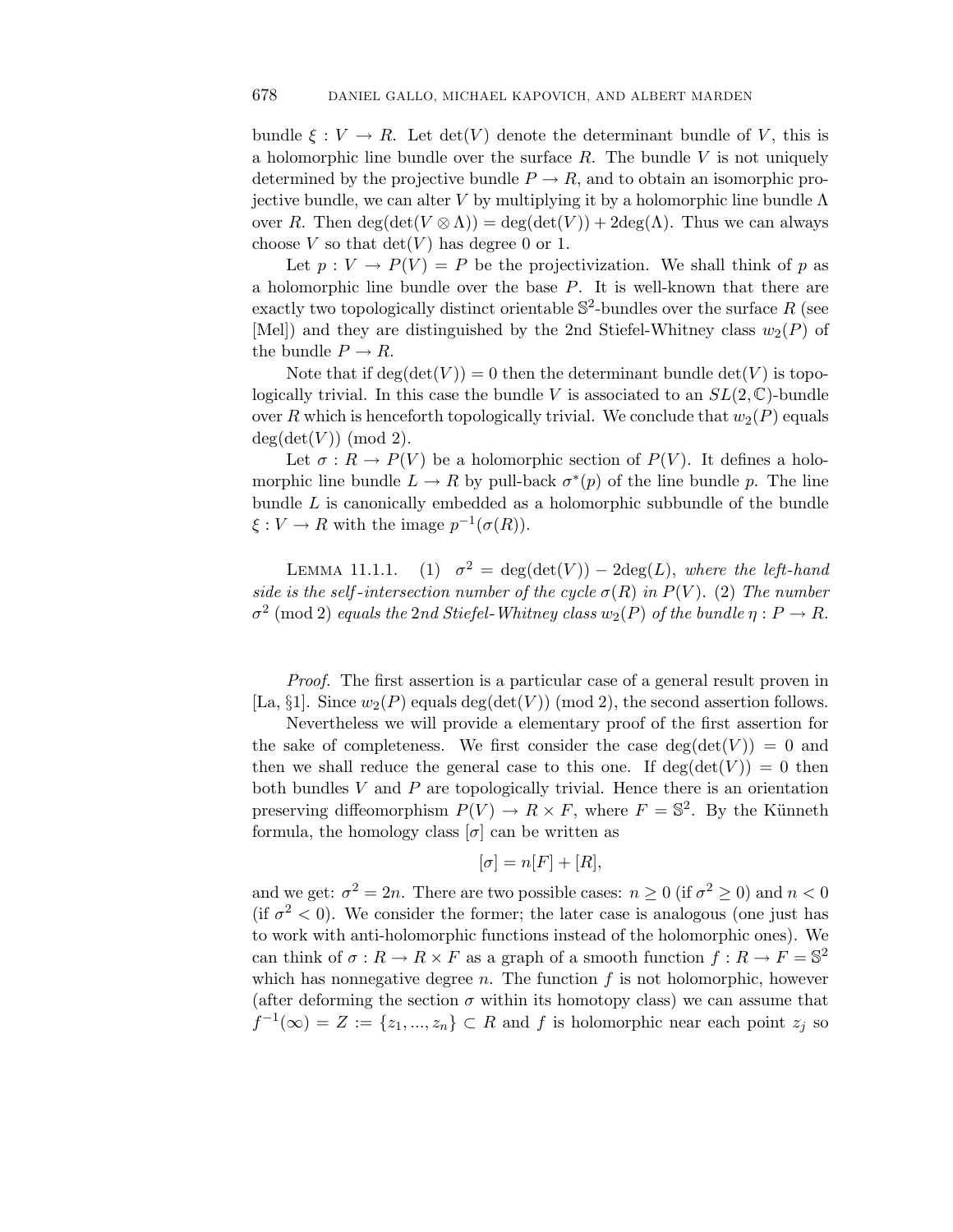that  $f'(z_j) \neq 0, 1 \leq j \leq n$ . Now we realize  $F = \mathbb{C} \cup \{\infty\}$  as the complex projective line  $\mathbb{CP}^1$  so that the point  $\infty$  has the homogeneous coordinates [1 : 0]. Then we lift the function *f* to the meromorphic function

$$
\tilde{f}: R \to \mathbb{C}^2, \tilde{f}(z) = (f(z), 1)
$$

which does not have zeroes and is holomorphic in a punctured neighborhood of each point  $z_j \in Z$  and has a simple pole at each  $z_j \in Z$ . Thus f corresponds to a smooth meromorphic section of the line bundle  $L \subset V$  which has *n* simple poles and no zeroes. Hence  $deg(L) = -n = -\sigma^2/2$ .

Now we consider the case when  $deg(det(V)) = 2k$  is an even number. Take a complex line bundle  $\Lambda$  over  $R$  so that deg( $\Lambda$ ) =  $-k$ , then deg(det( $\Lambda \otimes V$ )) = 0. The section  $\sigma : R \to P$  defines complex line subbundle of  $\Lambda \otimes V$  which is isomorphic to  $\Lambda \otimes L$ . As we proved above,  $\sigma^2 = \deg(\det(\Lambda \otimes V)) - 2 \deg(\Lambda \otimes L)$ which in turn equals to  $deg(det(V)) - 2 deg(L)$ . This completes the proof in the case when  $deg(det(V))$  is even.

In the case when  $deg(det(V))$  is odd take a 2-fold unramified covering  $\tilde{R} \rightarrow R$ . Then the bundle  $V \rightarrow R$  pulls back to a bundle  $\tilde{V} \rightarrow R$  and  $deg(det(\tilde{V})) = 2 deg(det(V))$  is even. Similarly, the section  $\sigma$  determines a section  $\tilde{\sigma}$ :  $\tilde{R} \to P(\tilde{V})$  and  $\tilde{\sigma}^2 = 2\sigma^2$ . The pull-back of the line bundle *L* to  $\tilde{L} \subset \tilde{V}$  has degree equal to 2 deg(*L*). We get:

$$
\tilde{\sigma}^2 = \deg(\det(\tilde{V})) - 2 \deg(\tilde{L})
$$

which implies

$$
\sigma^2 = \deg(\det(V)) - 2 \deg(L).
$$

This concludes the proof in the general case.

11.2. *Branched structures*. Consider a Riemann surface  $R = \Omega/\pi_1(R)$ where  $\Omega$  is the universal cover *R* of *R* and is either the unit disk, or the complex plane, or the Riemann sphere and the group  $\pi_1(R)$  of Möbius transformations acts freely and discontinuously on  $\Omega$ .

Suppose that  $\theta$  :  $\pi_1(R) \to \Gamma \subset \text{PSL}(2,\mathbb{C})$  is a homomorphism, and  $f: \Omega \to f(\Omega) \subseteq \mathbb{S}^2$  is a meromorphic function (without essential singularities) which is  $\theta$ -equivariant and defines a *branched* (complex) projective structure  $\sigma$ on  $R$  as in  $\S 1.4$ . Alternatively one can define a branched projective structure on *R* as a collection of locally defined holomorphic (but not necessarily univalent) mappings  $\phi_{\alpha}$  from *R* to  $\mathbb{S}^2$  so that different mappings are related by Möbius transformations  $\gamma_{\alpha,\beta}$ :

$$
\phi_{\alpha} = \gamma_{\alpha,\beta} \circ \phi_{\beta}
$$

(see for instance [Man1]).

The homomorphism  $\theta$  is the (*projective*) monodromy representation of the branched projective structure, and in the terminology of §1.3 the projection

 $\Box$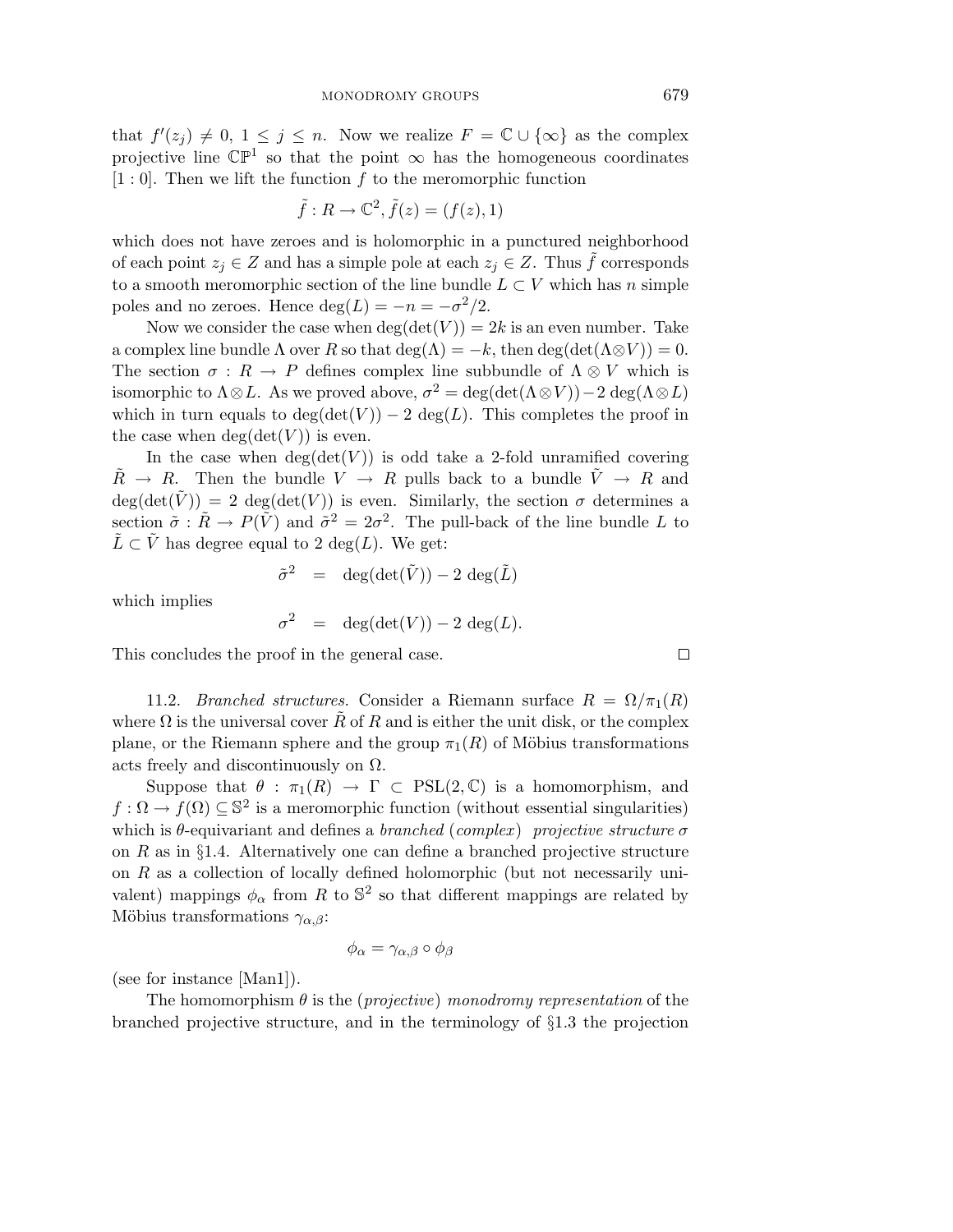$f_*: R \to \mathbb{S}^2$  is the (*multivalued*) developing map. We define the branching divisor  $D_f$  as follows. Consider the discrete set  $\tilde{D}_f \subset \tilde{R}$  consisting of critical points of *f*. Thus (after holomorphic change of variables), near such a critical point  $z_j$  the function  $f(z)$  can be written as

$$
f(z) = z^k, \ \ 2 \le k < \infty.
$$

The number *k* is the *order* of branch point  $z_j$ . Since the function  $f$  is  $\theta$ equivariant we conclude that for any  $\gamma \in \pi_1(R)$  the point  $\gamma(z_i)$  is again a branch point with the same order *k*. Hence the projection of  $D_f$  to the surface R is a finite collection of points, to each such point  $w_j$  we have the associated the number  $\text{ord}(w_j) = k_j > 1$  which is its order. Define the (additive) branching  $divisor D = D_f$  of the structure  $\sigma$  as

$$
\sum_{w_j} (k_j - 1) w_j.
$$

The number

$$
\sum_{w_j} (k_j - 1) w_j.
$$

$$
d = \sum_{w_j} (k_j - 1) = \deg(D_f) \ge 0
$$

is the degree of this divisor. The number  $k_j - 1$  is the local degree  $\deg_{w_i}(D)$  of the divisor *D* at the point  $w_j$ . The *multiplicity* |*D*| of the divisor *D* is just the number of points in it. If  $deg(D) = 0$ , the divisor D is empty and there is no branching.

For reasons that we shall see later on, it is convenient to define the divisor *D* by subtracting 1 from the order of each branch point. In addition we will consider the branching divisor as a topological object, not an analytic one. Thus we will say that two branching divisors  $D, D'$  on  $R$  are *equivalent* if there exists a bijective order-preserving map  $D \to D'$  between them. This is the only meaningful equivalence relation in our situation since we will have to change the complex structure on *R* in order to find a branched projective structure with the prescribed monodromy.

Next we review the relation between branched projective structures and Schwarzian differential equations as in §1.4. Let *D* be a positive divisor on the Riemann surface *R*. Suppose that  $\phi(z)dz^2$  is a meromorphic quadratic differential on *R* which is holomorphic on  $R - D$  and near each point  $w_j \in D$ has a Laurent expansion of the form  $\begin{align} \n\int dz^2 \n- D \n\end{align}$ 

(7) 
$$
\phi(z) = \frac{(1 - k_j^2)}{2z^2} + \frac{b}{z} + \sum_{i=0}^{\infty} a_i z^i.
$$

Here we use local coordinates such that  $w_j = 0$  and  $k_j - 1 = \deg_{w_j} D$  is the local degree of *D*. If

$$
(8) \t\t f(z) = z^{k_j}h(z)
$$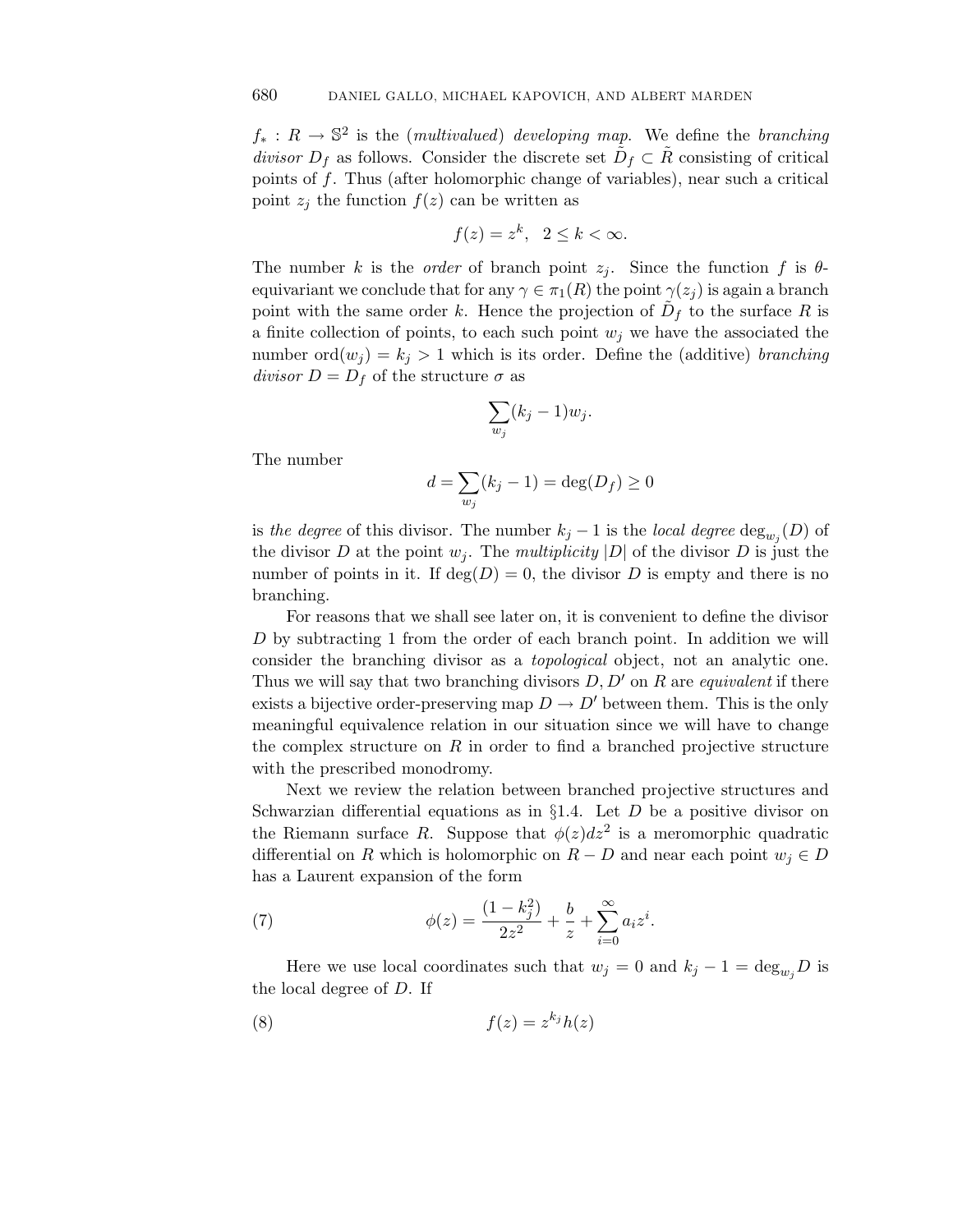where  $h(z)$  is a holomorphic function such that  $h'(0) \neq 0$ , then the Schwarzian derivative  $S_f(z)$  near zero has Laurent expansion of the form (7). Conversely, to have a solution in the form (8) the quadratic differential  $\phi(z)dz^2$  must satisfy an extra condition of integrability; see [He1] or [Man2].

Let  $Q_D(R)$  denote the space of meromorphic quadratic differentials on  $R$ with at most simple poles at points of *D*. Suppose that  $\psi_0$  is a fixed quadratic differential of the form (7), then all other such quadratic differentials can be written as  $\phi = \phi_0 + \psi$ , where  $\psi \in Q_D(R)$ . Let *n* denote the multiplicity of *D*. There exists a collection of *n* polynomials  $K_j$  on the  $(3g - 3 + n)$ -dimensional complex vector space  $Q_D$  so that  $\phi$  is integrable if and only if the differential  $\psi$  belongs to the zero set of all the polynomials  $K_i$ . If deg(*D*)  $\leq 2g - 2$  then the algebraic variety

$$
I(R, D) := \{ K_j(\psi) = 0, j = 1, ..., n \}
$$

has generic dimension  $3g - 3$ . In the case of a single-order two branch point at the orbit of  $z = 0 \in \mathbb{H}^2$ ,  $I(R, D)$  is given by the polynomial equation

(9) 
$$
u^2 + 2bu + 2v = 0
$$

where *u* is the coefficient of the  $z^{-1}$  term and *v* is the constant term in the Laurent expansion of  $\psi$  at  $z = 0$ . The number *b* is given by §1.4(6). We refer to [Man1, 2, 3] for more details.

Now we go back to the linear differential equation

$$
(10)\qquad \qquad u'' + \frac{1}{2}\phi u = 0
$$

expressed in a local coordinate system on the surface *R*. With  $\phi \in Q_D(R) + \phi_0$ and satisfying the integrability condition as above, the equation (9) has two (linearly independent solutions. If  $z_j$  is a singular point of  $\phi$  and we choose local coordinates so that  $z_j = 0$ , near this point these solutions have the form

$$
\begin{cases}\nu_1(z) = z^{(1+k_j)/2}(1+o(1)) \\
u_2(z) = z^{(1-k_j)/2}(1+o(1)).\n\end{cases}
$$

A circuit about  $z = 0$  generates the linear monodromy

$$
\begin{pmatrix} u_1 \\ u_2 \end{pmatrix} \mapsto J^{k_j - 1} \begin{pmatrix} u_1 \\ u_2 \end{pmatrix}, \quad \text{where} \quad J = \begin{pmatrix} -1 & 0 \\ 0 & -1 \end{pmatrix}.
$$

The projectivization of this monodromy in  $PSL(2,\mathbb{C})$  is just the identity.

LEMMA 11.2.1. On the surface  $R−D$  with a base-point  $O$ , the differential equation (9) has a linear monodromy representation

$$
\theta^* : \pi_1(R - D, O) \to SL(2, \mathbb{C}).
$$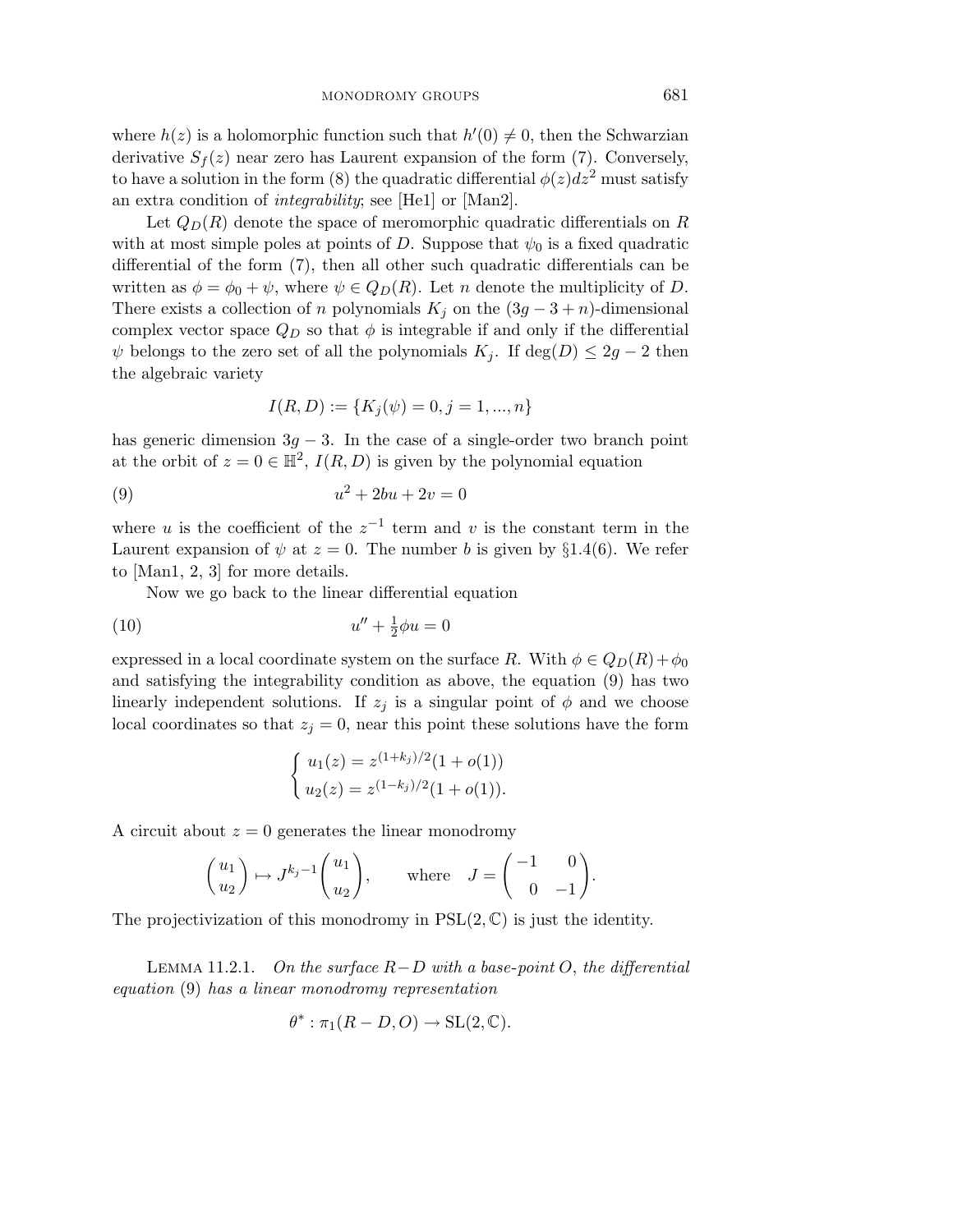Proof. This is a consequence of the fact that the Wronskian of two solutions is a constant (see Corollary 1*.*3*.*1).  $\Box$ 

Let  $U \subset R$  be a closed disc which contains all the singular points  $z_j \in D$ and fix a base point  $O \in \partial U = \ell$ . The matrix  $\theta^*(\ell)$  that results from analytic continuation along  $\ell$  equals  $J^d$  where  $d = \deg(D)$  is the degree of this divisor and  $J = -1$ . The representation  $\theta^*$  projects to a homomorphism  $\theta : \pi_1(R) \to$ PSL(2,  $\mathbb{C}$ ). We conclude that  $\theta$  can be lifted to a linear representation

$$
\tilde{\theta} : \pi_1(R) \to SL(2,\mathbb{C})
$$

if and only if the number *d* is even, in particular if  $d = 0$  as in Chapter 1. It is instructive to see a topological proof of this fact as well.

Let P denote the  $\mathbb{S}^2$ -bundle over R associated with the monodromy representation  $\theta$  of a complex projective structure  $\tau$  on  $R$ . It carries a natural flat connection. Let  $w_2(\theta) := w_2(P)$ . The developing map f of the structure *τ* defines a holomorphic section *σ* of the holomorphic bundle  $P \to R$ . We will treat  $\sigma$  as a 2-cycle in  $P$ .

PROPOSITION 11.2.2. *Under the above conditions we have:* 

$$
\langle \sigma(R), \sigma(R) \rangle = 2 - 2g + \deg(D),
$$

where  $\langle \cdot, \cdot \rangle$  is the intersection pairing on the 4-manifold *P*.

*Proof.* Note that the polynomial  $z^n$  admits arbitrarily small deformations  $p_{\varepsilon}$  in the space of polynomials of degree *n* so that  $p'_{\varepsilon}(z)$  has only simple roots near zero. Thus, after perturbing the projective structure a little bit and keeping the homomorphism  $\theta$  the same, we assume that the order of each critical point of the meromorphic function  $f : \Omega \to \mathbb{S}^2$  is 2. It is clear that this perturbation does not change  $\langle \sigma(R), \sigma(R) \rangle$  and  $d = \deg(D)$ . The developing section  $\sigma$  is transversal to the flat connection over all points of  $R$  except at the singular points  $\xi_1, ..., \xi_d$  of the structure. Let *D* be the divisor of this singular locus. There exists a smooth vector field *X* on *R*, which has  $n = 2g + 2$ nondegenerate zeros, where *g* is the genus of *R*: it has 1 sink, 1 source, and 2*g* saddle-type points. (For instance, take a Morse function  $\mu : R \to \mathbb{R}$  which has one minimum, one maximum and 2*g* saddle points, then using a Riemannian metric on *R* let  $X := \text{grad}(\mu)$ .) Denote zeroes of *X* by  $\zeta_1, ..., \zeta_n$  where the last two points have index 1. We can choose *X* so that

$$
\{\zeta_1,\ldots,\zeta_n\}\cap\{\xi_1,\ldots,\xi_d\}=\emptyset.
$$

Thus the vector field  $X$  is a section of the tangent bundle  $T_R$  which is transversal to the zero section. Now using the developing section  $\sigma : R \to P$  we lift the vector field *X* to a tangent vector field  $Y = \sigma_*(X)$  along the surface  $\Sigma = \sigma(R) \subset P$ . The vertical directions in P define the normal bundle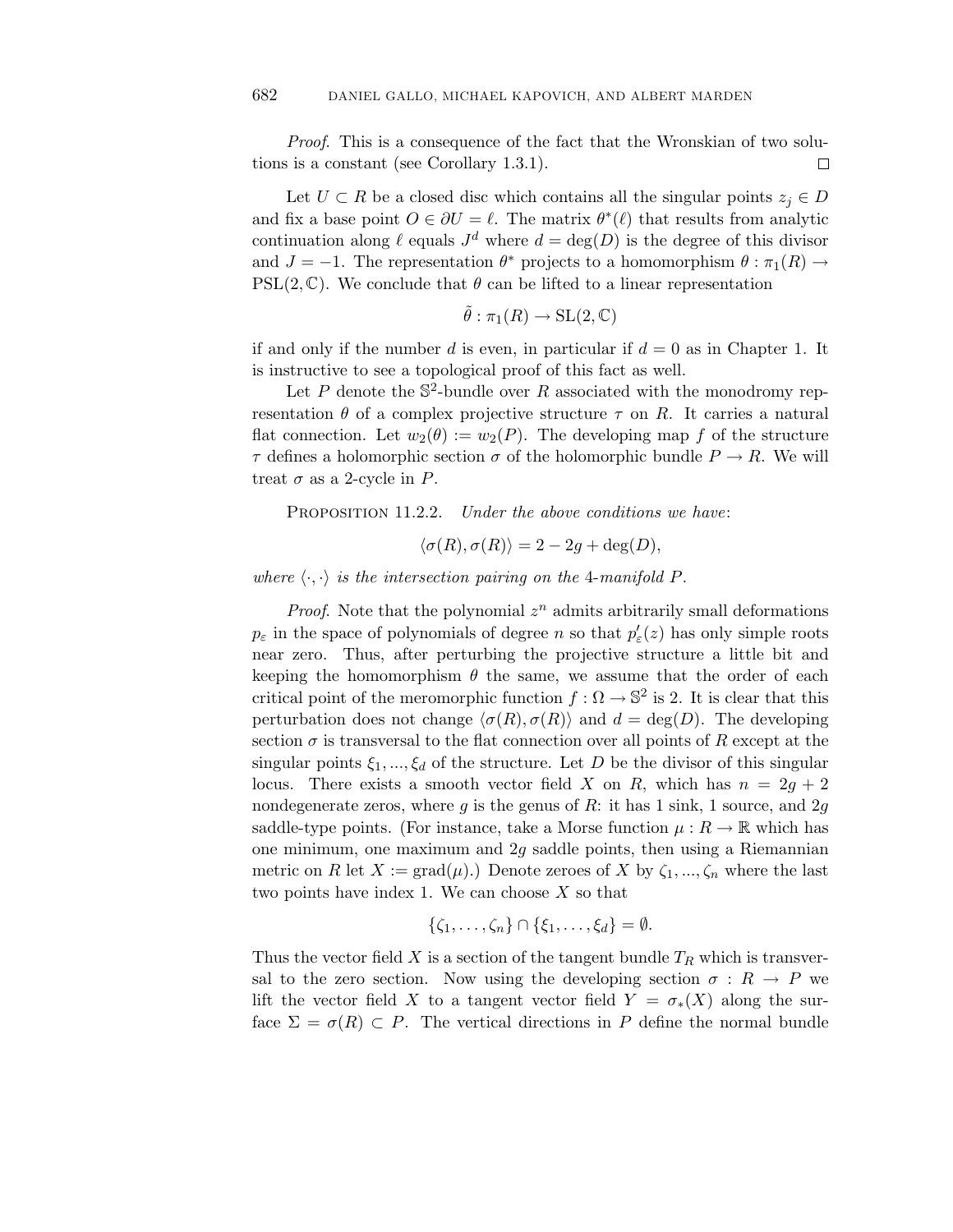$N(\Sigma)$  as in subsection 11.1. The flat connection on *P* defines the projection  $\nabla$ :  $T_x(P) \to V_x(P)$  where  $V_x(P)$  is the distribution of vertical planes in *P*. The vector field  $Q = \nabla(Y)$  is a section of the normal bundle  $N(\Sigma)$ . The section  $\sigma$  is transversal to the flat connection on P everywhere except at the set  $\{\xi_1,\ldots,\xi_d\}$ . Thus the set of zeros of the field *Q* is

$$
\sigma\{\xi_1,\ldots,\xi_d,\zeta_1,\ldots,\zeta_n\}.
$$

A direct computation shows that the section *Q* of the normal bundle  $N(\Sigma)$ is transversal to the zero section  $0_{\Sigma}$ . Moreover, the intersection  $Q(\Sigma) \cap 0_{\Sigma}$ is positive at the points  $\{\xi_1, \ldots, \xi_d, \zeta_{n-1}, \zeta_n\}$  and is negative at the points  $\{\zeta_1,\ldots,\zeta_{n-2}\}.$  Hence the algebraic intersection number  $\langle Q(\Sigma),0_\Sigma\rangle$  (which is equal to  $\langle \Sigma, \Sigma \rangle$ ) equals

$$
d + 2 - (n - 2) = d + 2 - 2g
$$

which proves the proposition.

COROLLARY 11.2.3. The degree  $deg(D) = d$  is even if and only if the representation  $\theta$  lifts to  $SL(2,\mathbb{C})$ . Equivalently,  $\theta$  is liftable if and only if the second Stiefel-Whitney class satisfies the equation  $w_2(P) = \deg(D) = 0 \pmod{2}$ .

*Proof.* The representation  $\theta$  lifts to  $SL(2,\mathbb{C})$  if and only if the bundle P is trivial (equivalently,  $w_2(P) = 0$ ); see [Go2]. As in the previous proposition we have the developing section  $\sigma$  of the bundle  $P \to R$ . We proved that  $\langle \sigma(R), \sigma(R) \rangle = 2 - 2g + \text{deg}(D)$ ; hence

$$
\langle \sigma(R), \sigma(R) \rangle = \deg(D) \pmod{2}.
$$

On the other hand, according to Lemma 11*.*1*.*1 we have:

$$
\langle \sigma(R), \sigma(R) \rangle = w_2(P) \pmod{2}
$$

and the corollary follows.

Now we are ready with the promised refinement of Theorem 1*.*1*.*1.

THEOREM 11.2.4. Suppose the surface  $R$  and homomorphism  $\theta$  satisfy the hypothesis of Theorem 1*.*1*.*1. Suppose that *D* is a nonnegative divisor on *R* such that  $w_2(\theta) = d \pmod{2}$ , where  $d = \deg(D)$ . Then there exists a complex projective structure on *R* that has the monodromy *θ* and branching divisor equivalent to *D*.

Proof. The proof is a straightforward generalization of the proof of Theorem 1.1.1. Let P denote the  $\mathbb{S}^2$ -bundle over the surface R associated with the homomorphism  $\theta$ . We first construct a decomposition of the surface R into a union of pairs of pants so that the restriction of  $\theta$  to the fundamental group of each pair of pants is a Schottky representation. We use these representations

 $\Box$ 

 $\Box$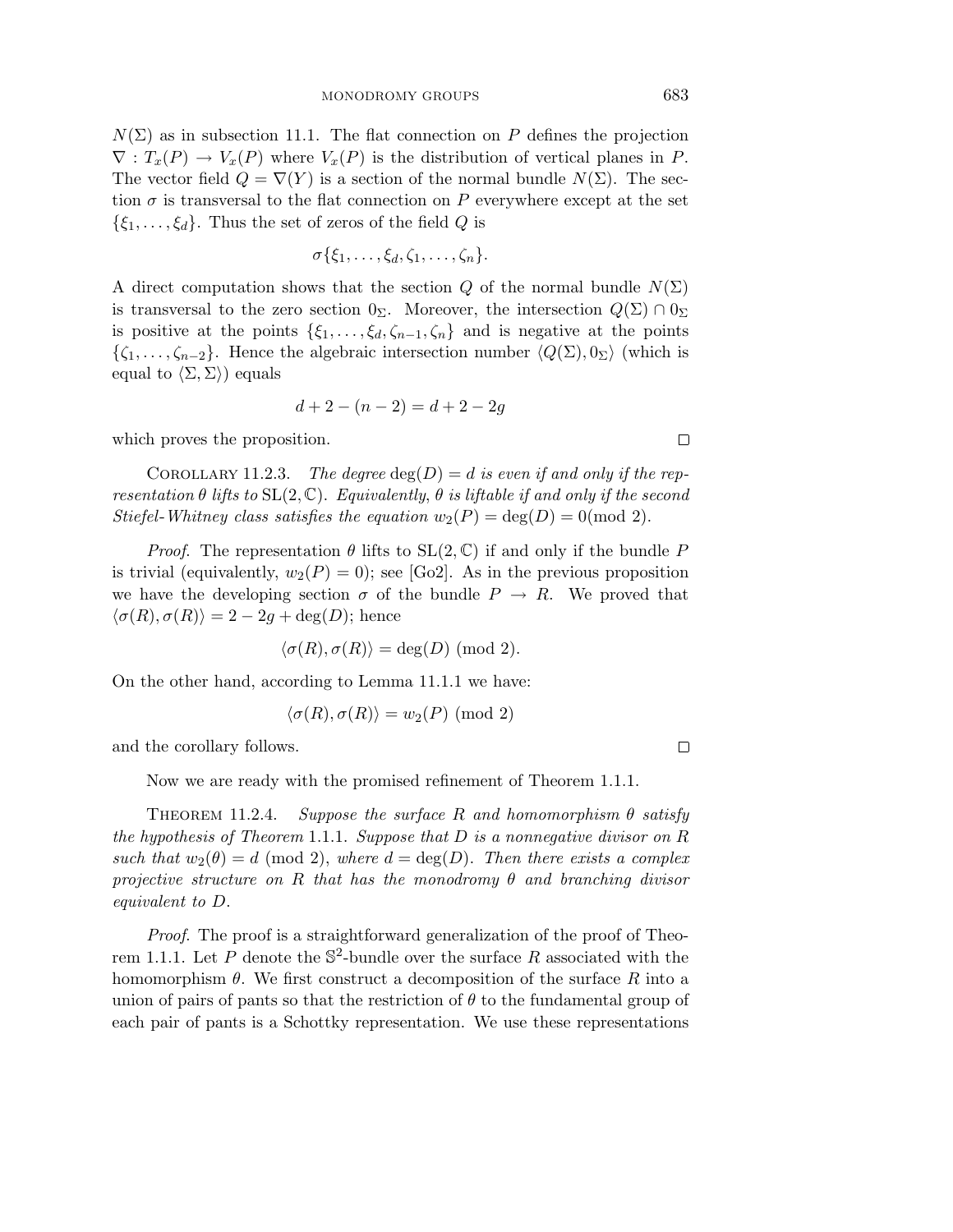to build a complex projective structure on a pants configuration. But there is a "topological" Z*/*2-obstruction to forming the final handle. This obstruction is a Dehn twist along a compressing loop. Suppose first that  $w_2(P) = 0$ . If the obstruction is nontrivial, then we can still construct a projective structure for the pants configuration which has exactly one branch point of order 1 and the monodromy  $\theta$ . However the existence of such a structure contradicts Corollary 11*.*2*.*2. Thus the "topological" obstruction to the existence of an unbranched structure was trivial to begin with. In parallel, we conclude that if  $w_2(P) \neq 0$ , then the pants configuration admits a branched structure with a single branch point of order 1. Now consider the general case assuming that  $w_2(P) = 0$ . By adding to the pants configuration (for example to a single pants in the configuration) branch points equivalent to the divisor *D*, we do not change the "topological" Z*/*2-obstruction to completing the construction. Since  $\deg(D) = 0 \pmod{2}$ , adding the branch points has the effect of twisting one of the boundary curves an even number of times. Hence for the resulting branched pants configuration there is no obstruction to completing it to a closed surface. The construction in the case  $w_2(P) \neq 0$  is similar. □

11.3. The algebro-geometric interpretation. Let *R* be a closed Riemann surface R of genus  $g \geq 2$ . In this section we shall consider holomorphic vector bundles *W* over *R* such that  $rank(W) = 2$  and  $det(W) = 1$  (i.e. the determinant bundle is trivial). Let  $V^*(R)$  denote the collection of holomorphic vector bundles *W* over *R* such that *W* admits a holomorphic flat connection. According to Weil's theorem (see [At], [Gu2], [W]), elements of  $V^*(R)$  can be characterized intrinsically as follows:

Suppose that  $W = \bigoplus_i W_j$  is the holomorphic direct sum decomposition of *W* into (holomorphically) indecomposable vector bundles. Then the bundle *W* admits a holomorphic flat connection if and only if  $\deg(\det(W_i)) = 0$  for all *j*.

Let

 $F^*(R) := \{(\xi, \nabla) : \xi \in V^*(R), \nabla$  is a holomorphic flat connection on  $\xi\}$ be the space of local systems on *R*. We have the Riemann-Hilbert correspondence:

 $RH_R^*: F^*(R) \to Y(\pi_1(R), \text{SL}(2, \mathbb{C})) := \text{Hom}(\pi_1(R), \text{SL}(2, \mathbb{C})) / \text{SL}(2, \mathbb{C})$ 

given by the conjugacy class of the monodromy of the flat connection  $\nabla$ . It is clear that the mapping *RH*∗ *<sup>R</sup>* is bijective (since every flat bundle over *R* has a canonical complex structure). The space  $Y(\pi_1(R), SL(2, \mathbb{C}))$  has a natural (non-Hausdorff) topology, we topologize  $F^*(R)$  so that  $RH_R^*$  is a homeomorphism.

We also have the natural projection

 $\pi_R^*: F^*(R) \longrightarrow V^*(R), \quad \pi_R^*(\xi, \nabla) := \xi.$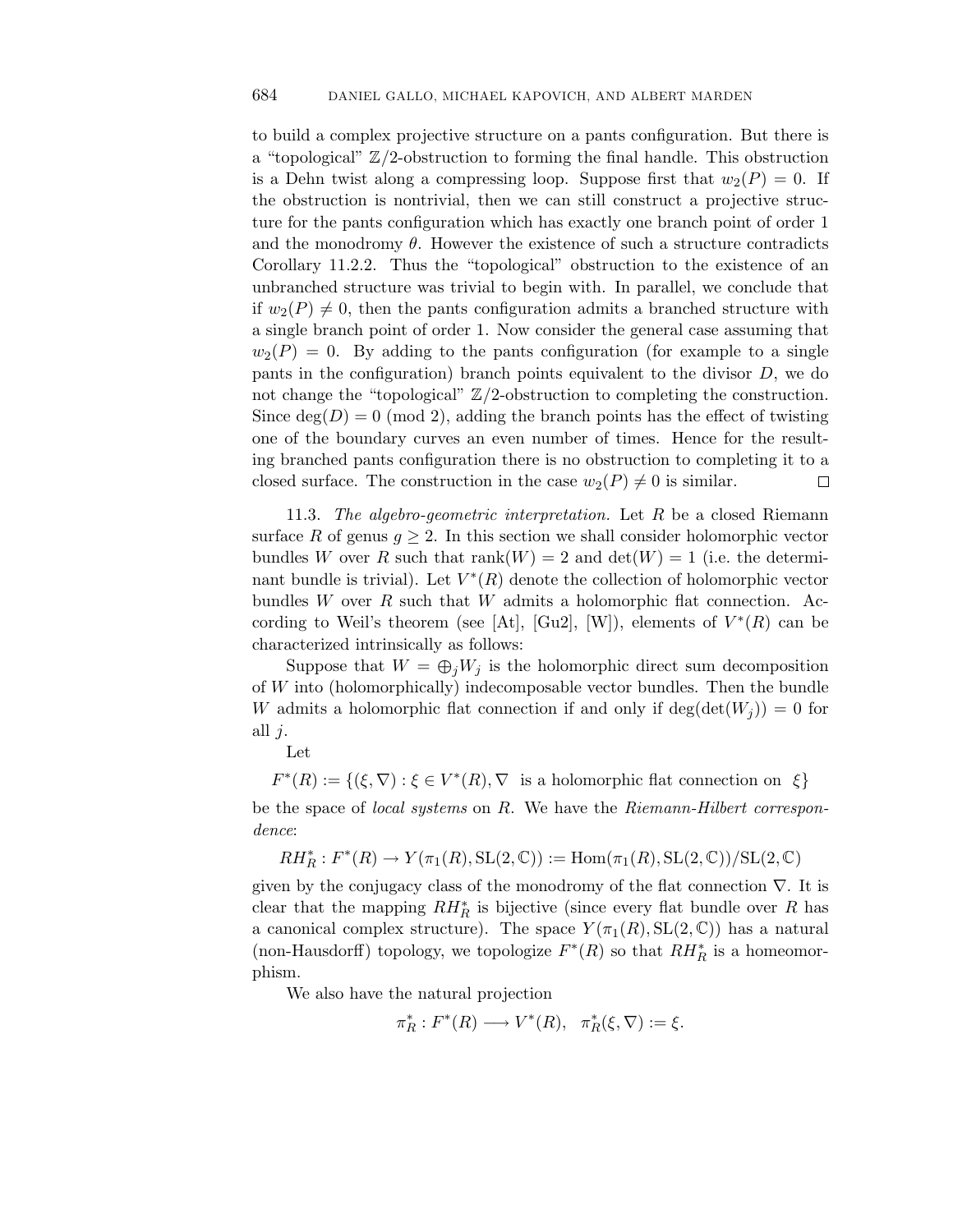Recall that each holomorphic vector bundle *W* has the degree of instability  $u(W)$  defined as follows:

 $u(W) = d$  is the maximal number such that *W* contains a holomorphic line subbundle  $L \subset W$  such that  $deg(L) = d$ .

In general,  $u(W) = d - \deg(\det(W))$ . For all bundles  $W \in V^*(R)$ ,

$$
-g \le u(W) \le g - 1
$$

(see for instance [Gu2]), and stable (resp. semistable) bundles *W* are defined by the condition  $u(W) < 0$  (resp.  $u(W) \leq 0$ ). Stable and semistable bundles and their moduli spaces have been extensively studied by algebraic geometers since the seminal paper of Narasimhan and Seshadri [N-S]. In contrast, our main objects are maximally unstable bundles *W* which are defined by the condition  $u(W) = q - 1$ . Gunning [Gu1] proves that projectivizations of all maximally unstable bundles over *R* are holomorphically isomorphic to each other. We let *M<sup>R</sup>* denote the corresponding projective bundle over *R*. It gives rise to a finite subset  $M_R^*$  of  $V_R^*$  that consists of  $2^{2g}$  vector bundles that can be described as follows. Let *K* denote the canonical bundle on *R*. Choose a holomorphic line bundle *L* on *R* such that  $L^2 = K$ . Then deg(*L*) = *g* − 1. There are  $2^{2g}$ characters  $\chi : \pi_1(R) \to \{\pm 1\} \subset \mathbb{C}$ . Each character gives rise to a holomorphic line bundle over *R* which we shall denote by the same letter *χ*. Then the Fine bundle over *R* which we shall denote by the same letter  $\chi$ . Then the collection of *square roots*  $\sqrt{K}$  of the bundle *K* consists of  $2^{2g}$  bundles  $\chi \otimes L$ . For each  $\Lambda = \chi \otimes L \in \sqrt{K}$  there is a unique holomorphically indecomposable bundle  $W = W_\chi$  for which there is a short exact sequence

$$
1 \to \Lambda \to W \to \Lambda^{-1} \to 1
$$

of holomorphic morphisms of holomorphic bundles. Notice that  $W_\chi = \chi \otimes W_1$ where  $1 : \pi_1(R) \to {\pm 1}$  is the trivial homomorphism. Then

$$
M_R^* = \{W_\chi, \chi : \pi_1(R) \to \{\pm 1\}\}.
$$

Also in [Gu1], Gunning establishes the basic relation between maximally unstable bundles and complex projective structures on the surface *R*. He proves that

$$
RH^*_{R}((\pi^*_R)^{-1}(M^*_R)) \subset Y(\pi_1(R), \text{SL}(2, \mathbb{C}))
$$

consists of (conjugacy classes of) linear monodromy representations of complex projective structures on the Riemann surface *R*. The relation between (branched) complex projective structures and instability of holomorphic vector bundles is further explored in [Man1, 2, 3].

The results of the previous two sections imply the following: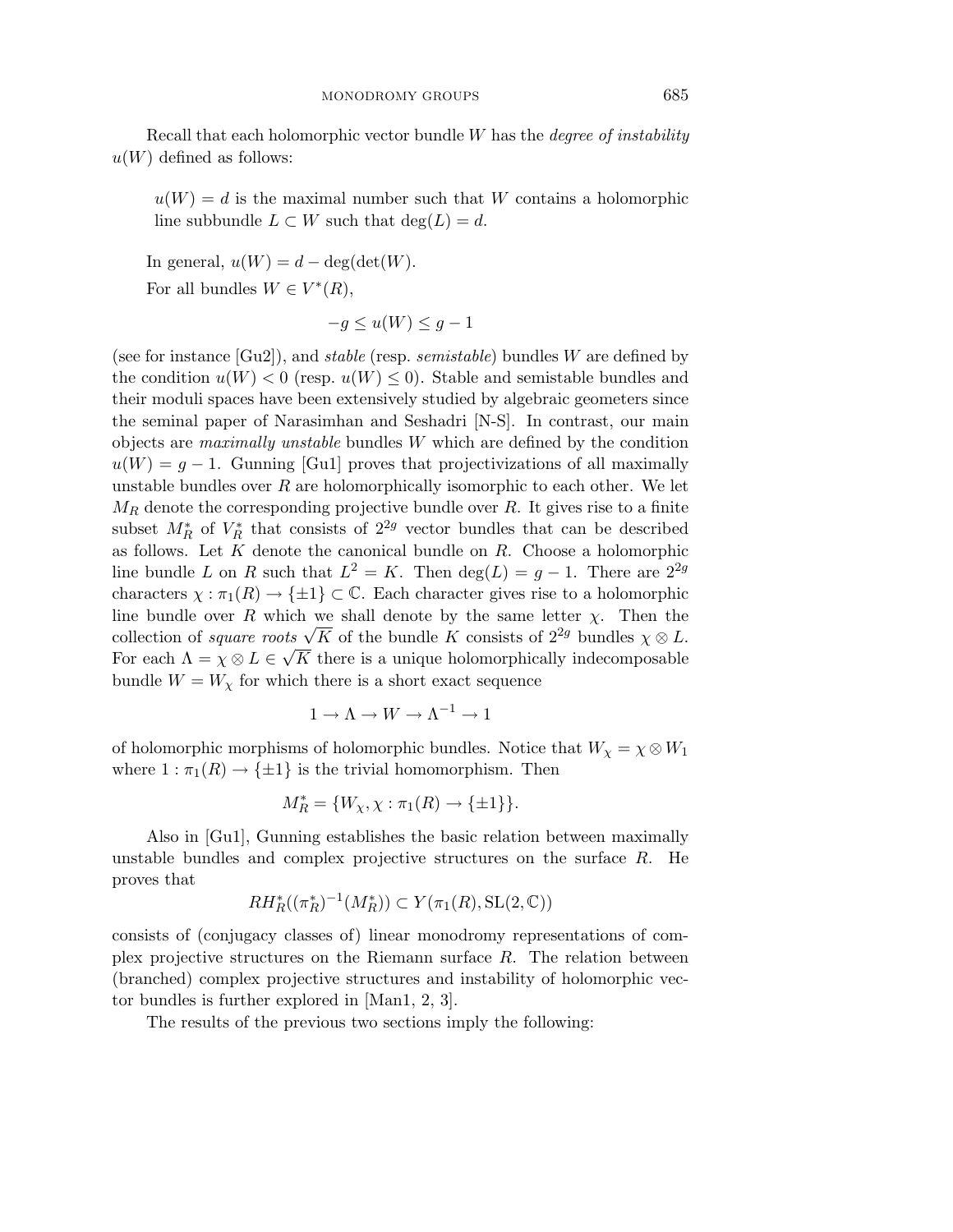COROLLARY 11.3.1.  $Suppose that  $\theta : \pi_1(R) \to \text{PSL}(2, \mathbb{C})$  is the mon$ odromy representation of a branched projective structure with branching divisor *D*. Let  $P \rightarrow R$  denote the associated  $\mathbb{S}^2$ -bundle over *R* which is the projectivization of a holomorphic vector bundle  $V \to R$ . Then  $u(V) \geq g - 1 +$  $[\deg(\det(V)) - \deg(D)]/2.$ 

*Proof.* The developing map of the projective structure defines a section  $\sigma$ of the bundle  $P$ , let  $L \subset V$  be the corresponding line subbundle. Then Lemma 11*.*1*.*1 and Proposition 11*.*2*.*2 imply that

$$
deg(L) = g - 1 + [deg(det(V)) - deg(D)]/2.
$$

From now on it will be convenient to projectivize all vector bundles, connections and representations. Let

$$
Y(\pi_1(R), \mathrm{PSL}(2, \mathbb{C})) := \{p(\rho), \rho \in \mathrm{Hom}(\pi_1(R), \mathrm{SL}(2, \mathbb{C}))\}/\mathrm{PSL}(2, \mathbb{C}) \subset V_g,
$$

where  $p(\rho)$  is the projectivization of  $\rho$ . Denote the spaces of projectivized holomorphic bundles and local systems over *R* by  $V(R)$  and  $F(R)$  respectively. Let  $RH_R: F(R) \to Y(\pi_1(R), PSL(2, \mathbb{C}))$  denote the induced Riemann-Hilbert correspondence. Similarly define the projection  $\pi_R$  by projectivizing the mapping  $\pi_R^*$ .

Our next step is to allow the complex structure on the surface *R* to vary.<br>
et *S* be the oriented smooth surface underlying *R*. Let  $\mathfrak{T}(S)$  denote the<br>
muiller space of *S*. Consider the spaces<br>  $V_{\text{top}}(S) := \bigcup_{V(R)} V$ We let *S* be the oriented smooth surface underlying *R*. Let  $\mathfrak{T}(S)$  denote the

Teichmüller space of *S*. Consider the spaces  
\n
$$
V_{\text{top}}(S) := \bigcup_{R \in \mathfrak{T}(S)} V(R),
$$
\n
$$
F_{\text{top}}(S) := \bigcup_{R \in \mathfrak{T}(S)} F(R),
$$

and mappings,

$$
\pi: F_{\text{top}}(S) \to V_{\text{top}}(S) , RH: F_{\text{top}}(S) \to Y(\pi_1(S), \text{PSL}(2, \mathbb{C})),
$$

whose restrictions to the fibers  $F(R)$  are  $\pi_R : F(R) \to V(R)$  and  $RH_R$ .

*Remark* 11.3.2. The space  $F_{top}(S)$  is naturally identified with the product

$$
F_{\text{top}}(S) = \mathfrak{T}(S) \times Y(\pi_1(S), \text{PSL}(2, \mathbb{C})).
$$

The projection  $F_{top}(S) \to \mathfrak{T}(S)$  which maps  $F(R, \phi)$  to  $(R, \phi) \in \mathfrak{T}(S)$  is the projection of  $F_{\text{top}}(S)$  to the first factor of the product decomposition.

Indeed, suppose  $(R, \phi) \in \mathfrak{T}(S)$  is a marked Riemann surface with the marking  $\phi : \pi_1(S) \to \pi_1(R)$  (which is an isomorphism defined up to an inner automorphism). Then  $\phi$  indices an natural isomorphism

$$
Y(\pi_1(R),\operatorname{PSL}(2,\mathbb{C})) \to Y(\pi_1(S),\operatorname{PSL}(2,\mathbb{C}))
$$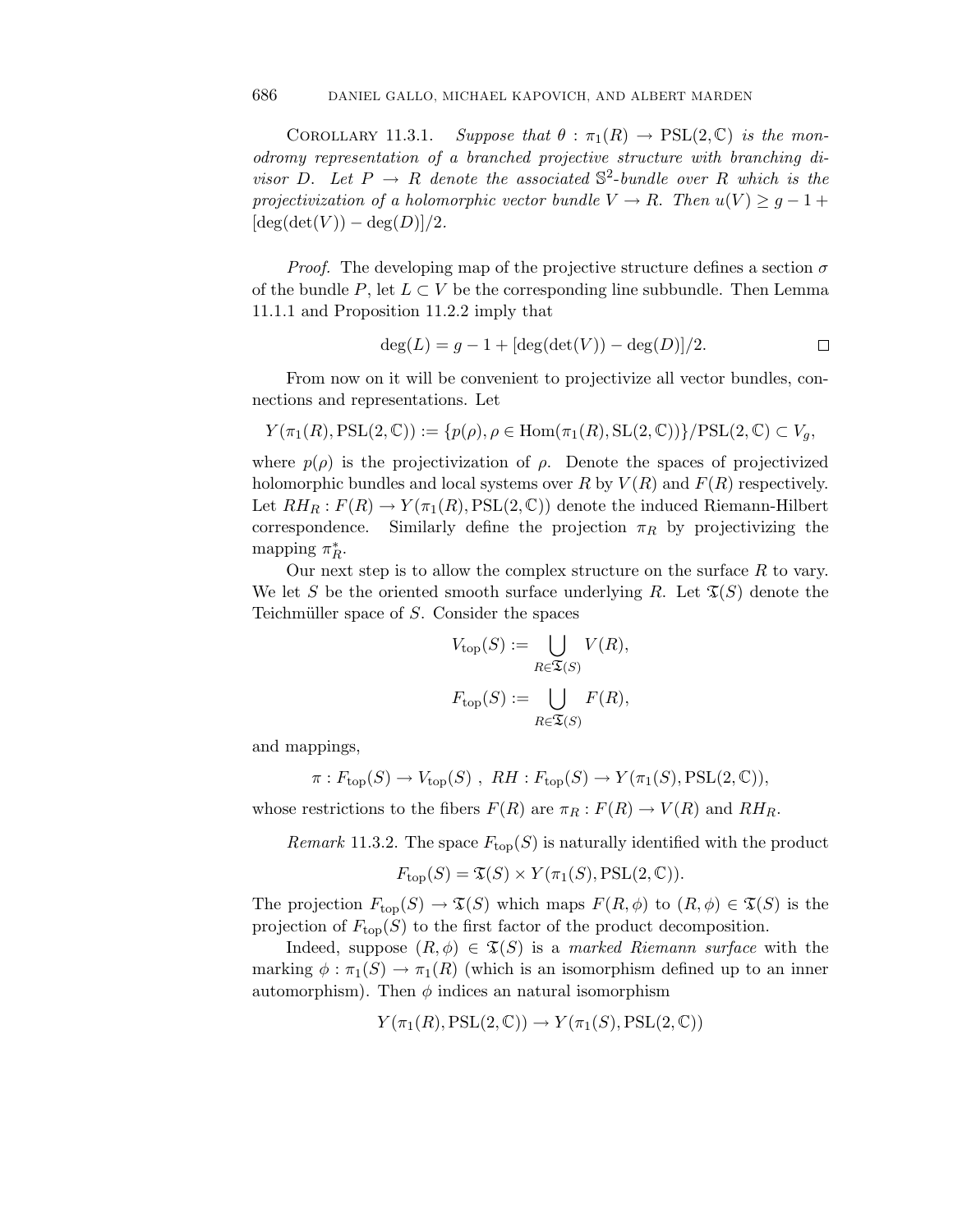given by precomposition of representations with  $\phi$ . Note that we have to work with the Teichmüller space of *S* rather than with the moduli space  $\mathfrak{M}(S)$ , otherwise the natural projection to  $\mathfrak{M}(S)$  would be a nontrivial fibration (in the orbifold sense).

The projection

$$
\Pi: V_{\text{top}}(S) \to \mathfrak{T}(S), \Pi: V(R) \to R
$$

has a section

$$
\mu: R \mapsto M_R \in V(R) \subset V_{\text{top}}(S),
$$

where  $M_R$  is the projectivization of maximally unstable vector bundles over *R*. Let

$$
Y_{ne}(\pi_1(S), \text{PSL}(2, \mathbb{C})) \subset V_g'
$$

denote the collection of conjugacy classes of all projectivized nonelementary representations into  $SL(2, \mathbb{C})$ . We summarize this in the diagram below:  $\frac{3}{1}$ 

$$
\begin{array}{ccc}\n\mathfrak{T}(S) & \xrightarrow{\mu} & V_{\text{top}}(S) \\
\uparrow \Pi \circ \pi & & \uparrow \pi \\
\pi^{-1}(\mu(\mathfrak{T}(S))) & \subset & F_{\text{top}}(S) \\
\downarrow RH & & \downarrow RH \\
Y_{ne}(\pi_1(S), \text{PSL}(2, \mathbb{C})) & \subset & Y(\pi_1(S), \text{PSL}(2, \mathbb{C}))\n\end{array}
$$

In view of [Gu1], the image  $RH(\pi^{-1}(\mu(\mathfrak{T}(S))))$  consists of (projective) monodromy representations of complex projective structures on the surface *S*. On the other hand, each holomorphic bundle in  $M_R^*$  is maximally unstable. Let  $V_\rho$  be a maximally unstable bundle associated with a representation  $\rho : \pi_1(R) \to SL(2,\mathbb{C})$ . Thus, for all characters  $\chi : \pi_1(R) \to {\pm 1}$ , the bundles  $\chi \otimes V_{\rho} = V_{\chi \cdot \rho}$  are also maximally unstable. The inverse image of the subvariety  $\pi^{-1}(M_R)$  in  $Y(\pi_1(R), SL(2, \mathbb{C}))$  has  $2^{2g}$  components. Each component consists of holomorphically isomorphic vector bundles over *R*, but members of distinct components are not holomorphically isomorphic to each other.

Therefore, by applying Theorem 1*.*1*.*1, we obtain,

THEOREM 11.3.3. The map RH sends  $\pi^{-1}(\mu(\mathfrak{T}(S)))$  onto  $Y_{ne}(\pi_1(S))$ , PSL(2,  $\mathbb{C}$ )). In other words, let  $\rho \in Y(\pi_1(S), \text{SL}(2, \mathbb{C}))$  be a nonelementary representation. It is the monodromy of a holomorphic flat connection on a maximally unstable holomorphic vector bundle over a Riemann surface *R*; *R* is diffeomorphic to *S* via an orientation-preserving diffeomorphism.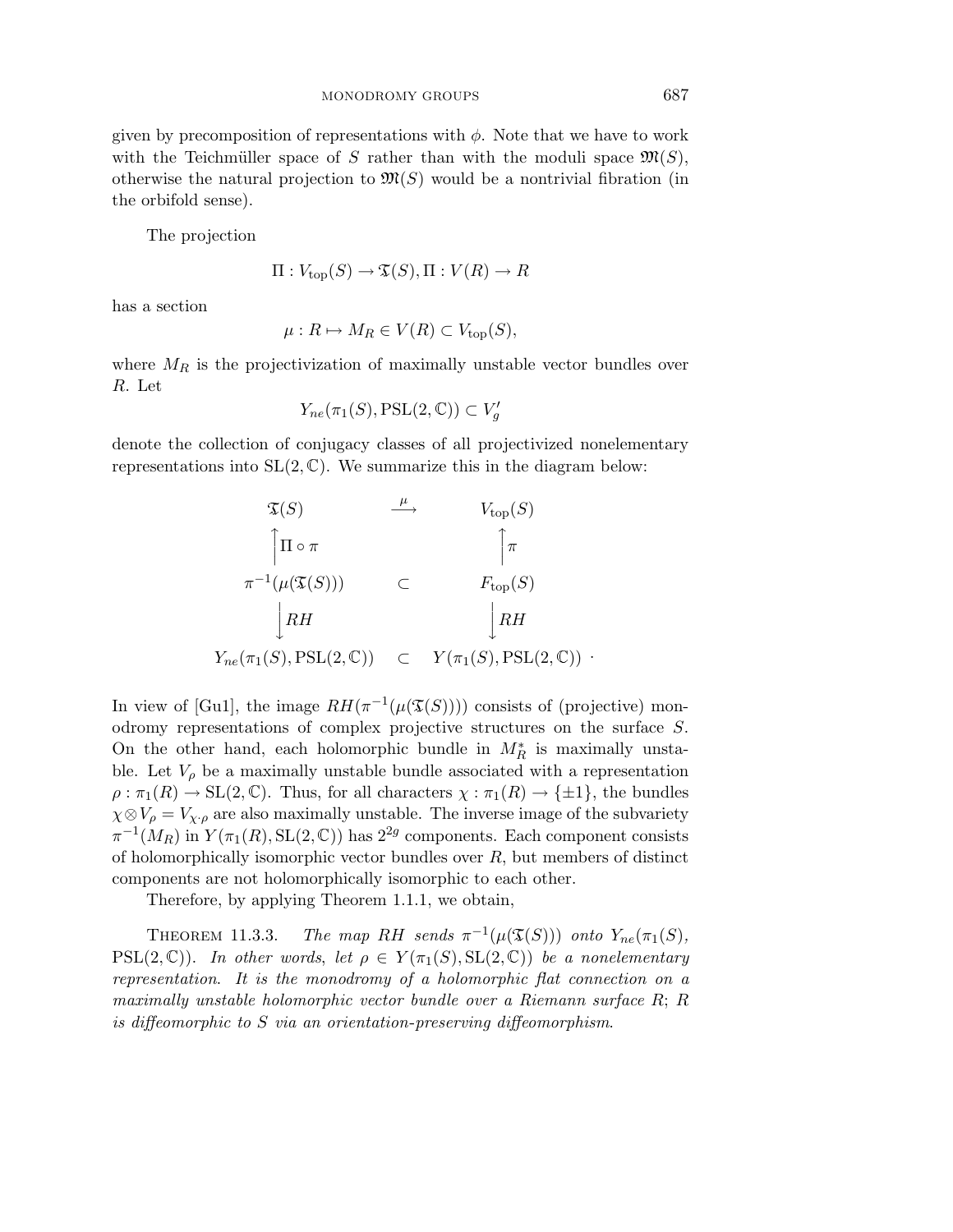11.4. Proper embeddings in the representation variety. In this section we will give a detailed proof of the "divergence" theorem. It was first suggested by Hejhal in [He1] that such theorem could be true. This theorem shows that on a fixed Riemann surface, if any sequence of quadratic differentials diverge, so must the conjugacy classes of corresponding monodromy representations. A brief outline of the proof was given in  $[Ka, §7.2].<sup>2</sup>$ 

As before, *R* denotes a closed Riemann surface of genus exceeding one and *Q*(*R*) its space of holomorphic quadratic differentials. Let hol denote the map that sends each  $\phi \in Q(R)$  to the monodromy homomorphism determined by the corresponding Schwarzian equation  $S(f) = \phi$ . By Theorem 1.1.1, the image lies in the component of the representation variety  $V_q$  containing the identity (cf., §1.5). That is,

$$
hol: Q(R) \to Y(\pi_1(R), \mathrm{PSL}(2,\mathbb{C})).
$$

THEOREM 11.4.1 (Divergence Theorem). The map hol is proper.

*Proof.* Let  $\tilde{Z} \subset \text{Hom}(\pi_1(R), \text{SL}(2, \mathbb{C}))$  denote the preimage of Z, where Z is the image of hol.

Our first goal is to show that  $Z$  is a properly embedded complex analytic subvariety in  $\text{Hom}(\pi_1(R), \text{SL}(2, \mathbb{C}))$ . Indeed, if  $\rho : \pi_1(R) \to \text{SL}(2, \mathbb{C})$  is any representation, the associated vector bundle  $V_\rho \to R$  is maximally unstable if and only if  $\rho \in Z$ . Equivalently,

 $\rho \in \tilde{Z} \iff H^0(R, L^* \otimes V_\rho) \neq 0$  for some  $L \in \sqrt{K}$ .

The set  $\sqrt{K}$  is finite. Thus, by the upper semicontinuity theorem for cohomology (see [B-S]), the subset  $\tilde{Z}$  is closed and is equal to a finite union of disjoint complex analytic subvarieties  $X_L$  properly embedded in  $\text{Hom}(\pi_1(R), \text{SL}(2, \mathbb{C}))$ complex analytic subvarieties  $\Lambda_L$  property entitles subvarieties are indexed by  $L \in \sqrt{K}$ .

Recall that  $\tilde{Z}$  is contained in the open subset  $\text{Hom}_{\text{ne}}(\pi_1(R), \text{SL}(2, \mathbb{C}))$  of nonelementary representations, *i.e.* those whose projectivizations are nonelementary. The group  $SL(2,\mathbb{C})$  acts on  $Hom_{ne}(\pi_1(R), SL(2,\mathbb{C}))$  by conjugation and the quotient is  $Y_{\text{ne}}(\pi_1(R), \text{SL}(2, \mathbb{C}))$ . Hence the projection

 $\text{Hom}_{\text{ne}}(\pi_1(R), \text{SL}(2, \mathbb{C})) \rightarrow Y_{\text{ne}}(\pi_1(R), \text{SL}(2, \mathbb{C}))$ 

is a principal  $SL(2,\mathbb{C})$ -bundle. Since  $\tilde{Z}$  is invariant under this action, the projection  $Z^*$  of  $\tilde{Z}$  to  $Y_{\text{ne}}(\pi_1(R), \text{SL}(2, \mathbb{C}))$  is again a closed properly embedded complex analytic subvariety. It consists of  $2^{2g}$  components indexed by elements  $\frac{\text{complete.}}{\text{of }\sqrt{K}}$ .

The restriction of the projection

 $p: Y_{\text{ne}}(\pi_1(R), \text{SL}(2, \mathbb{C})) \to Y_{\text{ne}}(\pi_1(R), \text{PSL}(2, \mathbb{C}))$ 

<sup>&</sup>lt;sup>2</sup>Note that the discussion in [Ka,  $\S7.2$ ] does not distinguish linear and projective monodromy representations.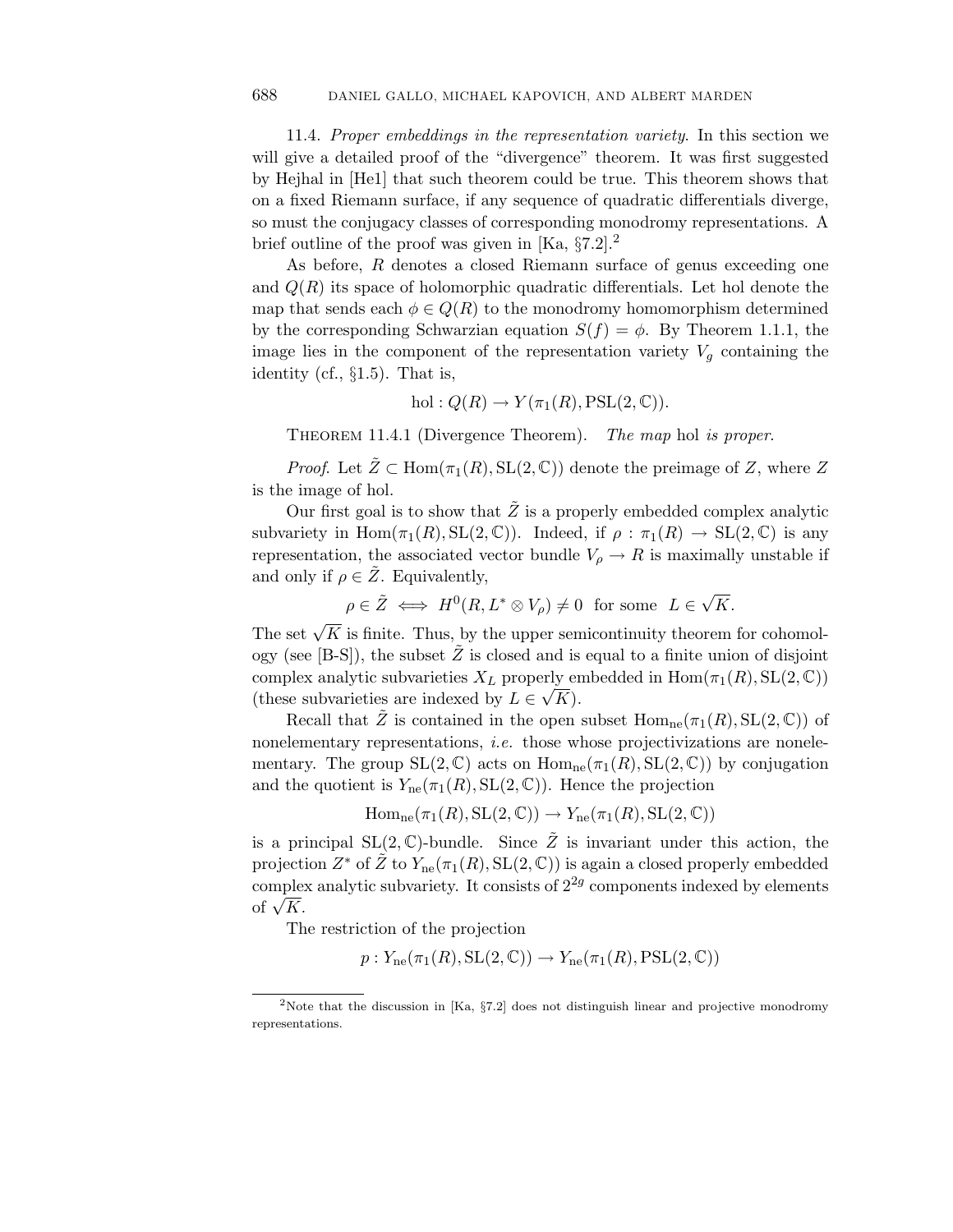to each component of  $Z^*$  is a bijection onto hol( $Q(R)$ ). Now  $p(Z^*) = Z$  is closed, since *p* is a finite covering. It is disjoint from the collection of conjugacy classes of elementary representations because all elementary representations correspond to semistable bundles over *R*. Consequently we can restrict our study to the smooth (Hausdorff) manifold  $Y_{\text{ne}}(\pi_1(R), \text{PSL}(2, \mathbb{C}))$ .

According to [Gu2], the partition of  $Y_{\text{ne}}(\pi_1(R), \text{SL}(2, \mathbb{C}))$  into holomorphic equivalence classes is a smooth foliation. The components of *Z*∗ are leaves of this foliation; hence they are complex submanifolds in  $Y_{\text{ne}}(\pi_1(R), \text{SL}(2, \mathbb{C}))$ . This implies that  $Z \subset Y_{\text{ne}}(\pi_1(R), \text{PSL}(2, \mathbb{C}))$  is a properly embedded complex submanifold. On the other hand, the mapping hol :  $Q(R) \rightarrow Z$  is a continuous bijection, hence a homeomorphism. Therefore hol :  $Q(R) \rightarrow Z \subset$  $Y_{\text{ne}}(\pi_1(R), \text{PSL}(2, \mathbb{C}))$  is proper. Hence the composition of

hol: 
$$
Q(R) \to Y_{\text{ne}}(\pi_1(R), \text{PSL}(2, \mathbb{C}))
$$

with the inclusion

$$
Y_{\rm ne}(\pi_1(R),\rm{PSL}(2,\mathbb{C}))\hookrightarrow Y(\pi_1(R),\rm{PSL}(2,\mathbb{C}))
$$
  
is a proper map  $Q(R)\to Y(\pi_1(R),\rm{PSL}(2,\mathbb{C})).$ 

Remark 11*.*4*.*2. The above proof shows that elementary representations cannot be limits of sequences from  $hol(Q(R))$ . It was proven [Ka] only that the mapping hol :  $Q(R) \to Y_{ne}(\pi_1(R), PSL(2,\mathbb{C}))$  is proper. Tanigawa [Tani] recently gave a nice geometric proof of this statement in contrast to algebrogeometric proof presented here and in [Ka]. However Tanigawa's arguments do not seem to prove that  $Z = hol(Q(R))$  is closed in  $Y(\pi_1(R), PSL(2, \mathbb{C}))$ , only in the submanifold corresponding to nonelementary representations. See also §12.4.

11.5. An analogue of Hejhal's holonomy theorem for branched projective structures. The nonelementary representation variety  $V'_g$  has two components [Go2]. These correspond to the representations that lift to  $SL(2,\mathbb{C})$ , and those that do not. Each of these has dimension 6*g*−6. By a singly branched projective structure we mean one that has exactly one branch point and that is of order two. In the next section we will show that the monodromy of each singly branched projective structure is a nonelementary representation but we will use this fact in this section.

Let *R* be a closed Riemann surface of genus  $g \geq 2$  and  $p \in R$  a given point. We will first parameterize singly branched structures on *R* with branch point at the designated point *p*. Let *D* be the divisor of *p* and  $Q_D(R)$  the space of holomorphic quadratic differentials on *R* which have at most a simple pole at *p*.

Recall from  $\S1.4$ , equation  $(6)$ , that the meromorphic quadratic differential  $\phi_0$  generates a singly branched complex projective structure if its Laurent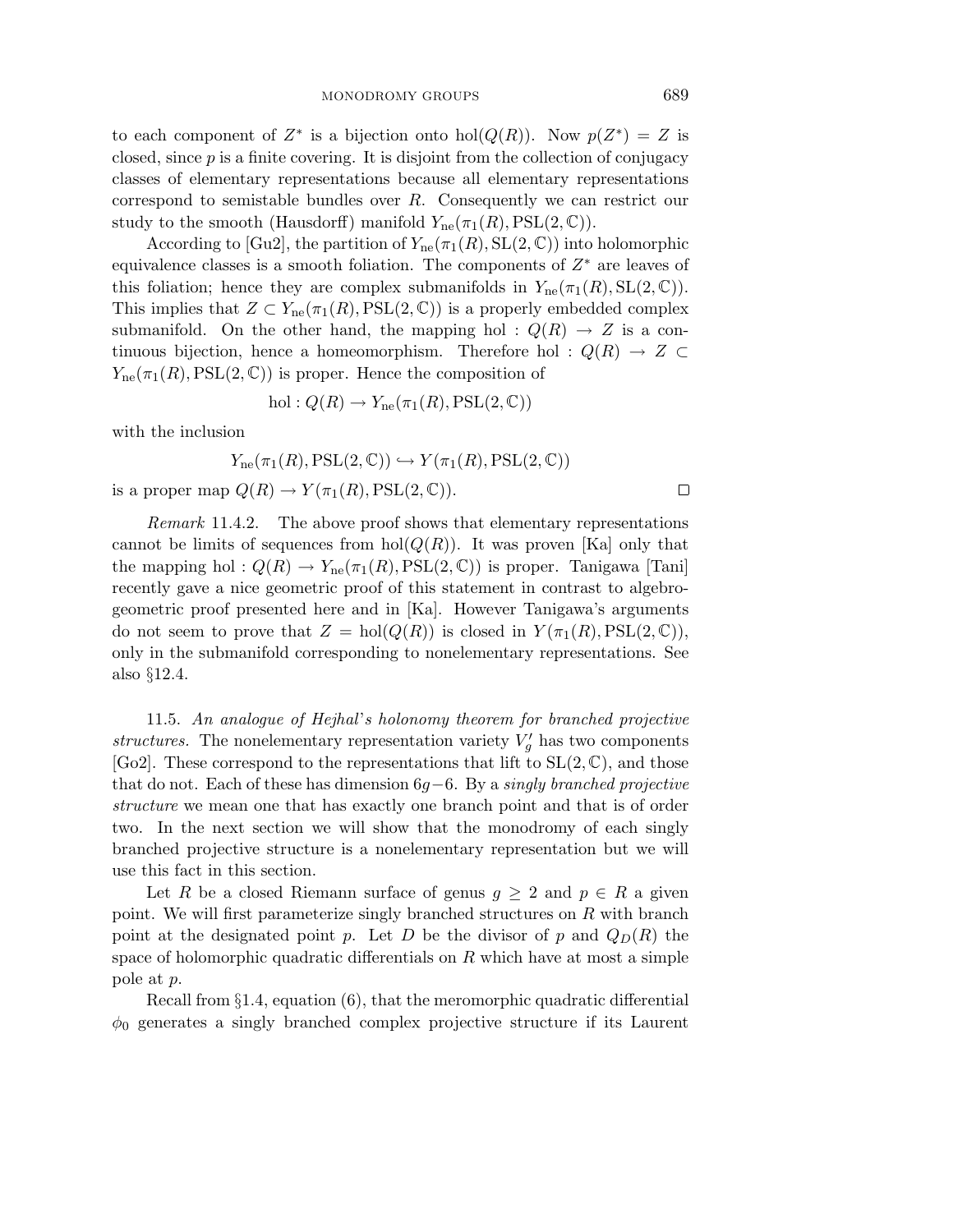expansion at the chosen branch point *p* has the form

$$
\phi_0 = -3/z^2 + b/z + \alpha_0 + \alpha_1 z + \cdots
$$
, where  $b^2 + 2\alpha_0 = 0$ ,

(here and below we choose local coordinates so that *p* is identified with zero). The side condition comes from the requirement that the solution of the Schwarzian equation has no logarithmic term.

We note that there exists such a differential  $\phi_0$ . First of all the Riemann-Roch theorem implies there is a quadratic differential with a double pole at any point *p*. Secondly it also implies that there is an abelian differential  $\omega$ which does not vanish at *p*. The holomorphic differential  $\omega^2$  can be employed to insure that the side condition is satisfied ([Man1]). Fix one such quadratic differential  $\phi_0$ .

There is a meromorphic quadratic differential with a single pole at *p* with the Laurent expansion

$$
\psi_0=1/z+a_0+d_1z+\cdots.
$$

Adding  $\omega^2$ , which does not vanish at p, to  $\psi_0$  if necessary, we may assume that  $a_0 + b \neq 0$ .

Let  $\psi_i$ ,  $1 \leq i \leq 3g-3$  be a basis of the holomorphic quadratic differentials on *R*. Then  $\psi_i$ ,  $0 \le i \le 3g - 3$  is a basis of the space  $Q_D(R)$ .

Let  $a_i$  be the constant term in the Laurent expansion of  $\psi_i$  at  $p$ . Not all *a<sup>i</sup>* can vanish. Let  $\psi_i$ ,  $1 \le i \le 3g - 3$  be a basis of the notomorphic quadratic differentials *e*. Then  $\psi_i$ ,  $0 \le i \le 3g - 3$  is a basis of the space  $Q_D(R)$ .<br>Let  $a_i$  be the constant term in the Laurent expansion of  $\psi_i$  at  $p$ . Not a

When is  $\phi_0 + \psi$  an admissible quadratic differential in the sense of §1.4, equation (6)? The answer is when  $u^2 + 2bu + 2v = 0$ , where *v* is the constant term in in the Laurent expansion of  $\psi$  at  $p$ , and  $u$  is its residue. The vector space  $Q_D(A)$  consists of the dimerentials  $\psi = \sum_{i=0} c_i \psi_i$ .<br>
in is  $\phi_0 + \psi$  an admissible quadratic differential in the sense of §1.4, equa-<br>
(6)? The answer is when  $u^2 + 2bu + 2v = 0$ , where v is the constant

Hence the condition reads

(11) 
$$
c_0^2 + 2bc_0 + 2\sum_{i=0}^{3g-3} c_i a_i = 0.
$$

Recall that  $a_0 + b \neq 0$ , thus the implicit function theorem implies that the collection of vectors  $\vec{c} = (c_0, c_1, \ldots, c_{3q-3})$  satisfying the above equation is a complex manifold of dimension  $3q - 3$  provided that the norm  $|\vec{c}|$  is sufficiently small. (Actually it suffices to require that only  $|c_0|$  is sufficiently small.)

Consequently we can choose a small neighborhood *U* of  $\phi_0$  in the affine space of meromorphic quadratic differentials  $\phi_0 + Q_D(R)$  with the following property. The collection of differentials  $\phi_0 + Q_D(R)$  is surfacently small.)<br>The collection of differentials  $\phi_0 + Q_D(R)$  with the following<br>erty.<br>The collection of differentials  $\phi_0 + \sum_{i=0}^{3g-3} c_i \psi_i \in U$  satisfying (11) forms a

 $(3g-3)$ -dimensional complex manifold  $\Delta$  containing  $\phi_0$ .

Let  $B_g$  denote the holomorphic variety which consists of singly branched complex projective structures on closed Riemann surfaces *S* of genus  $g \geq 2$ .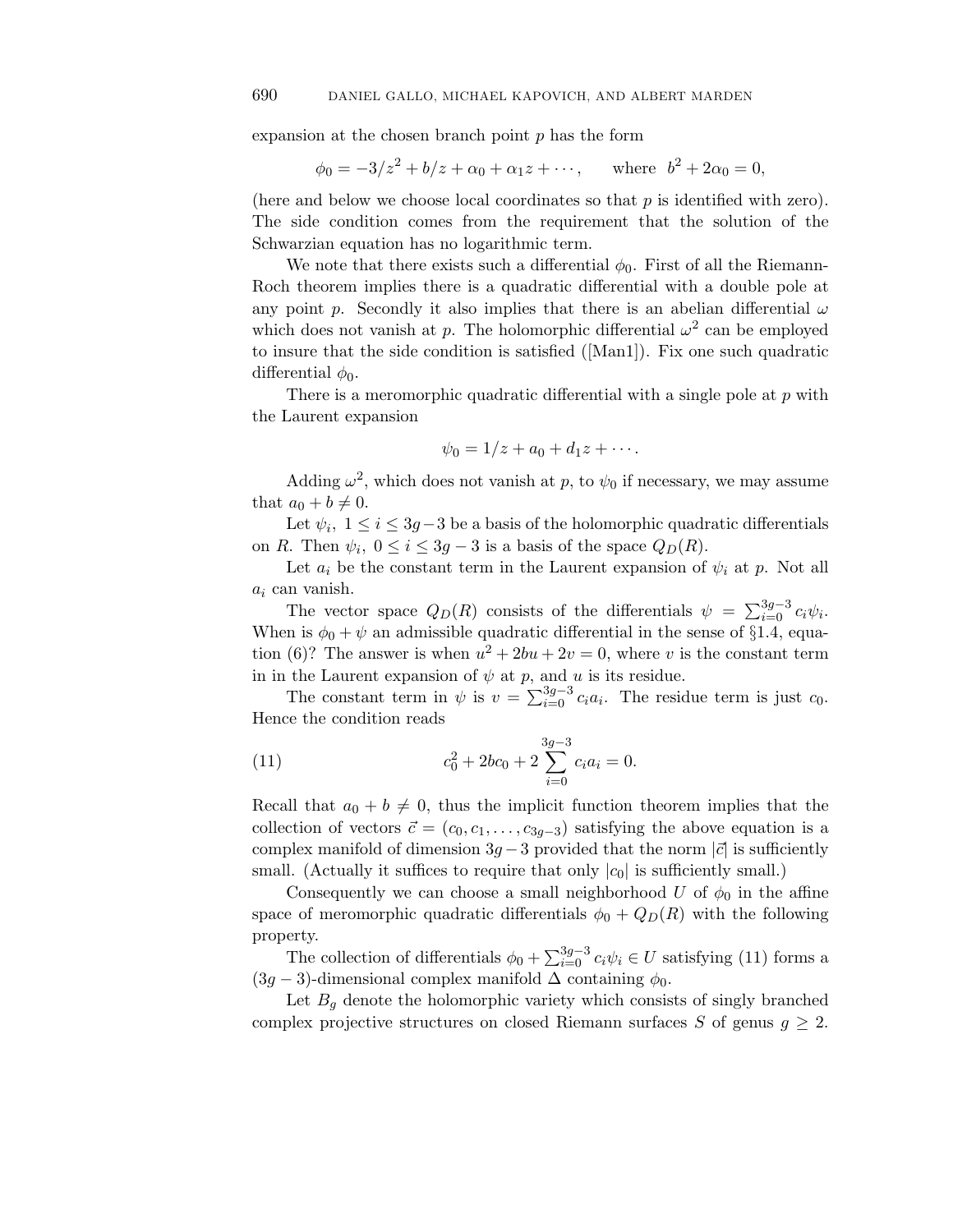Let  $\mathfrak{T}(S - \{q\})$  denote the Teichmüller space of surfaces S with one marked point. There is a holomorphic mapping  $\nu : B_q \to \mathfrak{T}(S - \{q\})$  whose fiber over a marked Riemann surface  $R$  with a marked point  $p$  is the space  $I(R, D)$ of singly branched complex projective structures with the underlying complex structure *R* and branching at  $D = p$ . It follows from the above discussion that  $B_q$  is a holomorphic variety of generic dimension  $6g - 5$ : the Teichmüller space of once punctured surfaces  $\mathfrak{T}(S - \{q\})$  has complex dimension  $3g - 2$  and the fiber of  $\nu$  has complex dimension  $3g - 3$ . There is an open and dense subset of  $B_q$  which is a complex manifold of dimension  $6g - 5$ . We will use the notation  $(S, q, \varphi)$  for elements of  $B_q$ , where S denotes the marked Riemann surface, q the branch point and  $\varphi$  the meromorphic quadratic differential.

We will need the following explicit description of the space  $B<sub>g</sub>$ . Choose a point *R* as the "origin" in  $\mathfrak{T}(S)$  and write  $R = \mathbb{H}^2/G$  where  $\mathbb{H}^2$  is the unit disk  $\{|z| < 1\}$  and G is a fuchsian group acting on  $\mathbb{H}^2$ . In the "Bers' slice" model, Teichmüller space  $\mathfrak{T}(S)$  is identified with that subset of the space  $Q(R)$ of holomorphic quadratic differentials on  $R$ , lifted to  $\mathbb{H}^2$ , such that the corresponding developing map  $h_{\tau}: \mathbb{H}^2 \to \mathbb{S}^2$ ,  $\tau \in Q(R)$ , is a univalent holomorphic mapping with homeomorphic extension to  $\{|z|=1\}$ . Thus  $h = h_\tau$  solves the Schwarzian equation for  $\tau$ ; we will normalize it by the requirement that  $h(0) = 0, h'(0) = 1$ . Let  $\rho_{\tau}: G \to G_{\tau}$  denote the corresponding monodromy representation. As  $\tau \to 0$ ,  $G_{\tau}$  converges algebraically back to *G*.

The image  $\rho_{\tau}(G) = G_{\tau}$  is a quasifuchsian group. Its set of discontinuity has two components. One is  $\Omega_{\tau} = h_{\tau}(\mathbb{H}^2)$ . The other  $\Omega_{\tau}$  represents the marked Riemann surface  $R_{\tau} := \Omega_{\tau}/G_{\tau} \in \mathfrak{T}(S)$ . The homotopy marking of this point in  $\mathfrak{T}(S)$  is given by the isomorphism  $\rho_{\tau}: G = \pi_1(R) \to G_{\tau} = \pi_1(R_{\tau}).$  If we mark a point  $p \in R_{\tau}$  we get an element of  $\mathfrak{T}(S - \{q\})$ .

Any given compact subset of  $\Omega_0$  belongs to  $\Omega_\tau$  for  $\tau$  sufficiently close to 0; likewise any neighborhood of the closure of  $\Omega_0$  contains  $\Omega_\tau$  for  $\tau$  sufficiently close to 0. Here  $\Omega_0 = \{z : |z| > 1\} \cup \infty$ .

LEMMA 11.5.1. There is a locally defined holomorphic map  $P: B_g \to \mathbb{S}^2$ that "records" the position of the branch points.

*Proof.* We construct P in a small neighborhood  $\Delta$  of a given point  $(R, q, \varphi)$  $\in B_q$ , where  $\varphi$  is a quadratic differential on R, the surface R is the "origin" in the Teichmüller space and  $q \in R$  is the branch point. We will denote points  $\sigma \in \Delta$  by  $(R_{\tau}, q_{\sigma}, \varphi_{\sigma})$  where  $\tau = \tau(\sigma) \in \mathfrak{T}(S)$  and  $q_{\sigma} \in R_{\tau}$  is the branchpoint. If  $\tau = 0$ , then  $\sigma$  represents a change of branch point from  $q$  to  $q_{\sigma}$  on *R* itself. The point  $\sigma = 0$  is  $(R, q, \varphi)$ . Let  $f_0 : \Omega_0 \to \mathbb{S}^2$  denote the (as yet unnormalized) developing map of  $(R, q, \varphi)$  and  $\theta : G = \pi_1(R) \to \text{PSL}(2, \mathbb{C})$  the associated nonelementary monodromy representation (here we are applying Theorem 11*.*6*.*1 that will be proven in the next section).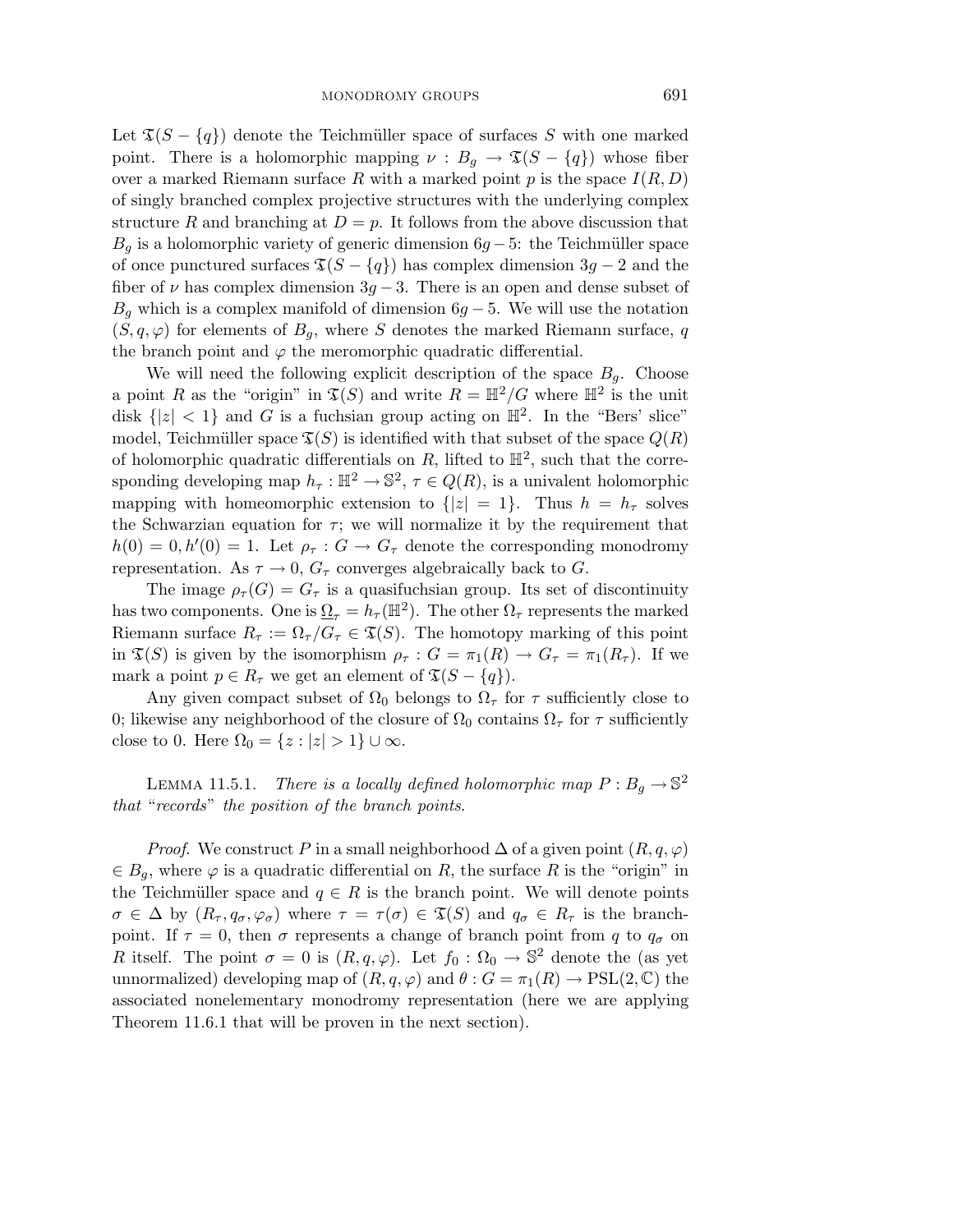Let  $f_{\sigma} : \Omega_{\tau} \to \mathbb{S}^2$  be the associated holomorphic developing map. We will show in the next paragraph how to fix a consistent normalization for  $f_{\sigma}$  given  $f_0$  so that the restrictions of  $f_\sigma$  to compact domains in  $\Omega_0$  depend holomorphically on  $\sigma$ . Each developing mapping  $f_{\sigma}$  corresponds to the monodromy representation

$$
\theta'_\sigma:=\theta_\sigma\circ\rho_\tau:G\to G_\tau\to H_\sigma\subset \mathrm{PSL}(2,\mathbb{C}).
$$

At the origin,  $\theta_0' = \theta_0$ .

Consider the projection  $Hom(\pi_1(R), PSL(2, \mathbb{C})) \to V_q$ . We will construct  $\theta_{\sigma} := \theta_{\sigma} \circ \rho_{\tau} : G \to G_{\tau} \to H_{\sigma} \subset \text{PSL}(2, \mathbb{C}).$ <br>At the origin,  $\theta'_{0} = \theta_{0}$ .<br>Consider the projection  $\text{Hom}(\pi_{1}(R), \text{PSL}(2, \mathbb{C})) \to V_{g}$ . We will construct<br>a local cross section  $\tilde{V}_{g}$  near  $\theta'_{0}$  as follow find in  $H_0$  three loxodromic elements  $h_1 = \theta'_0(g_1), h_2 = \theta'_0(g_2), h_3 = \theta'_0(g_3)$  with distinct attracting fixed points  $a_1, a_2, a_3$ , where  $g_1, g_2, g_3 \in G$ . Normalize each developing mapping  $f_{\sigma}$  so that the attracting fixed point of  $\theta_{\sigma}'(g_j)$  remains  $a_j$ ,  $j = 1, 2, 3$ . This can be done for all  $\sigma \in \Delta$  if  $\Delta$  is sufficiently small, i.e., if the attracting fixed points remain distinct and the elements  $\theta'_{\sigma}(g_j)$  remain loxodromic. Thus in  $\Delta$  we have a holomorphic lift d points rem<br>  $\Delta$  we have a<br>
hol :  $B_g \rightarrow \tilde{V}_g$ 

$$
\widetilde{\text{hol}}: B_g \to \widetilde{V}_g \subset \text{Hom}(G, \text{PSL}(2, \mathbb{C})).
$$

Now given a lift  $q^* \in \Omega_0$  of  $q \in R$ , there is, in the set of lifts of  $q_\sigma$  to  $\Omega_\sigma$ , a closest (in the spherical metric) point  $q^*_{\sigma}$  to  $q^*$ . Define

$$
P: (R_{\tau}, q_{\sigma}, \varphi_{\sigma}) \mapsto f_{\sigma}(q_{\sigma}^*) \in \mathbb{S}^2.
$$

It is clear that the mapping *P* is holomorphic provided that  $\Delta$  is so small that the point  $q^*_{\sigma}$  is unique.  $\Box$ 

Thus, by the previous lemma we have a locally defined holomorphic map

$$
\mu = (P, hol) : B_g \to \mathbb{S}^2 \times V_g
$$

and its lift

$$
\mu = (P, hol) : B_g \to \mathbb{S}^2 \times V_g
$$
  

$$
\tilde{\mu} = (P, \widetilde{hol}) : B_g \to \mathbb{S}^2 \times \widetilde{V}_g.
$$

We are now ready to state our theorem.

THEOREM 11.5.2. The holonomy map hol :  $B_g \to V_g$  is locally a topological fiber bundle with fiber of complex dimension one.

Remark 11*.*5*.*3. The fibers reflect the choice of branch point. This result should generalize to the space of *D*-branched projective structures where *D* is a fixed (topological) branching divisor, provided we consider structures with nonelementary monodromy.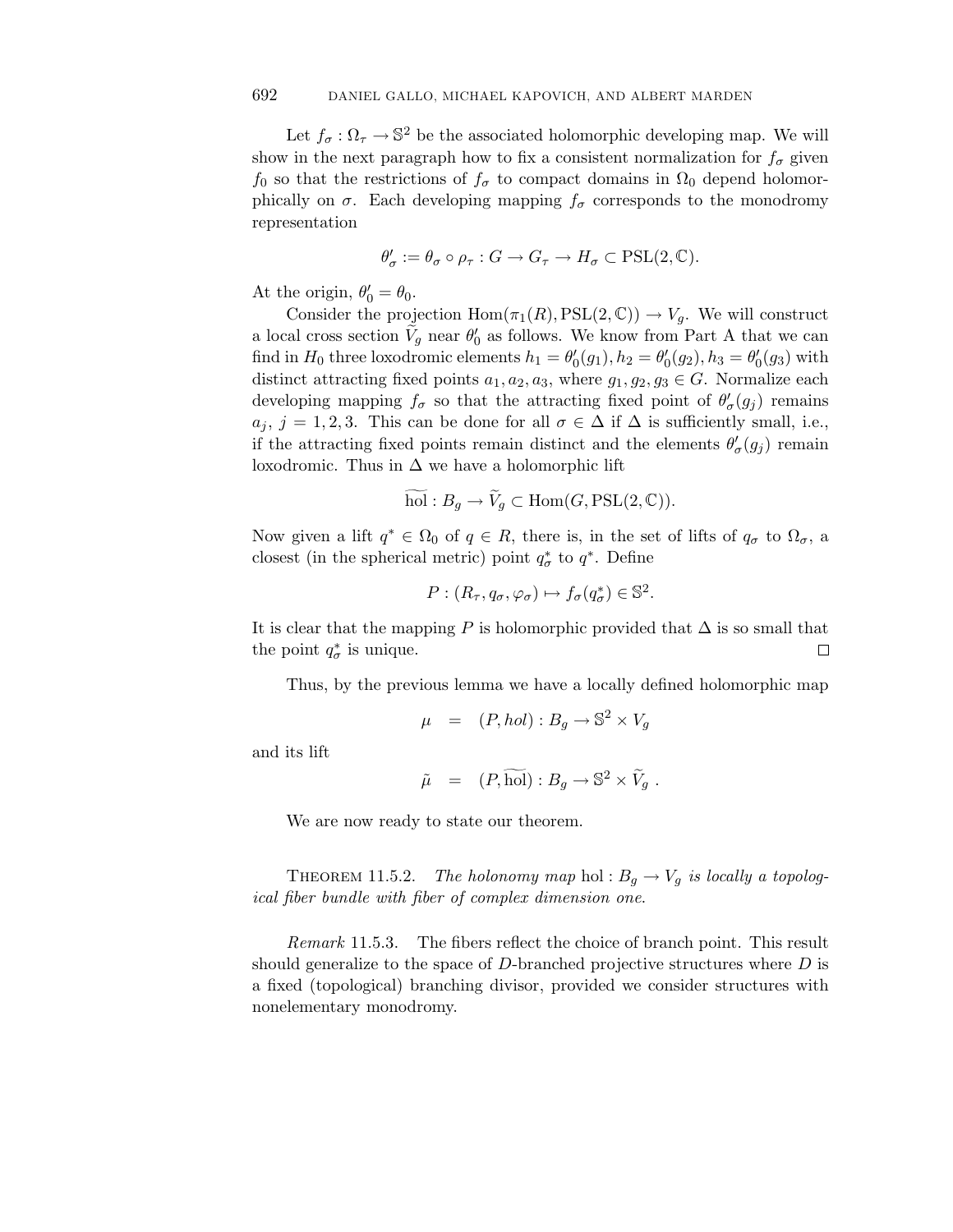*Proof.* In Lemmas 11.5.5 and 11.5.4 below we will prove that  $\mu$  is injective and an open map. Hence  $\mu$  is a local homeomorphism. Since  $\mathbb{S}^2 \times V_g'$  is a complex manifold of dimension ( $6g-5$ ) we can therefore use  $\mu$  to locally identify  $B_g$  with the product  $\mathbb{S}^2 \times V_g$  so that hol is identified with the projection to the second factor.  $\Box$ 

LEMMA 11.5.4. Let *X* be a holomorphic variety of generic complex dimension *n* (*i.e. there is an open dense subset*  $U \subset X$  which is a complex manifold of dimension *n*). Let  $f : X \to M$  be a locally injective holomorphic mapping, where *M* is a complex manifold of dimension *n*. Then *f* is open.

Proof. Since this is a local question it suffices to consider the germ of *X* at a point  $x \in X$  and the germ of  $f$  at  $x$ . Since  $f$  is locally injective, the germ of the mapping  $f$  at  $x$  is "finite" in the terminology of [Gu4, p. 56].

Suppose that the germ of *f* at *x* is not onto. Apply [Gu4, Corollary 9]: it follows that there exists a nonzero germ of a holomorphic function *h* on *M* at  $m = f(x)$  such that  $h \circ f = 0$ . The germ at *m* of the zero level set  $\{h = 0\}$  of *h* is a holomorphic subvariety of dimension strictly less than *n*, by the uniqueness principle of holomorphic functions. Thus the germ of the image  $f(X)$  at *m* has generic dimension less than *n*. However  $f(X)$  is generically a manifold, hence  $f(U)$  has dimension less than *n*, a contradiction to invariance of domain for manifolds. □

LEMMA 11.5.5. The mapping  $\mu$  is locally injective.

Proof. It suffices to show that two nearby branched structures with the same monodromy representation are identical provided that the images of their branch points under *P* are the same. Our proof is analogous to that of [He1, Theorem 1]. It clearly enough to show local injectivity of the holomorphic lift entation are identical provident<br> *i* provident in the same. Our proof is<br>  $\tilde{\mu} = (P, \widetilde{\text{hol}}) : B_g \to \mathbb{S}^2 \times \widetilde{V}^2$ 

$$
\tilde{\mu} = (P, \widetilde{\text{hol}}) : B_g \to \mathbb{S}^2 \times \widetilde{V}_g .
$$

We consider the points  $\sigma = (R_{\tau}, q_{\sigma}, \varphi_{\sigma})$  of a small neighborhood  $\Delta$  of the point  $(R, q, \varphi) \in B_q$ .

Let  $\mathcal{F}_{\sigma} \subset \Omega_{\tau}$  denote the (closed) Dirichlet fundamental domain for  $G_{\tau}$  in the hyperbolic metric on  $\Omega_{\tau}$  and with center  $q_{\sigma}^{*}$ ;  $\tau = \tau(\sigma)$ . Let  $\mathcal{F}_{0}^{*}$  be a small open neighborhood of  $\mathcal{F}_0$ , and take  $\Delta$  so small that  $\mathcal{F}_{\sigma} \subset \mathcal{F}_0^*$  for all  $\sigma \in \Delta$ . We may also assume that the orbit  $G_{\tau}(q_{\sigma}^{*})$  meets the closure of  $\mathcal{F}_{0}^{*}$  only at  $q_{\sigma}^{*}$ .

We again use the developing mappings  $f_{\sigma} : \Omega_{\tau} \to \mathbb{S}^2$ . Decreasing  $\Delta$  even more if necessary, we may assume that:

a) For each  $\sigma \in \Delta$  there is an open neighborhood  $\mathcal{F}^*_{\sigma}$  of  $\mathcal{F}_{\sigma}$  such that for any pair of points  $\sigma, \delta \in \Delta$  we have  $\mathcal{F}_{\delta} \subset \mathcal{F}_{\sigma}^*$ , and

b) Given small  $\varepsilon > 0$ , there is a disk  $V \subset \mathcal{F}_0$  about  $q^*$  of radius  $2\varepsilon$  with the following property. To any  $z \in \mathcal{F}_0^* \setminus V$ , and to any pair of points  $\sigma, \delta \in \Delta$ ,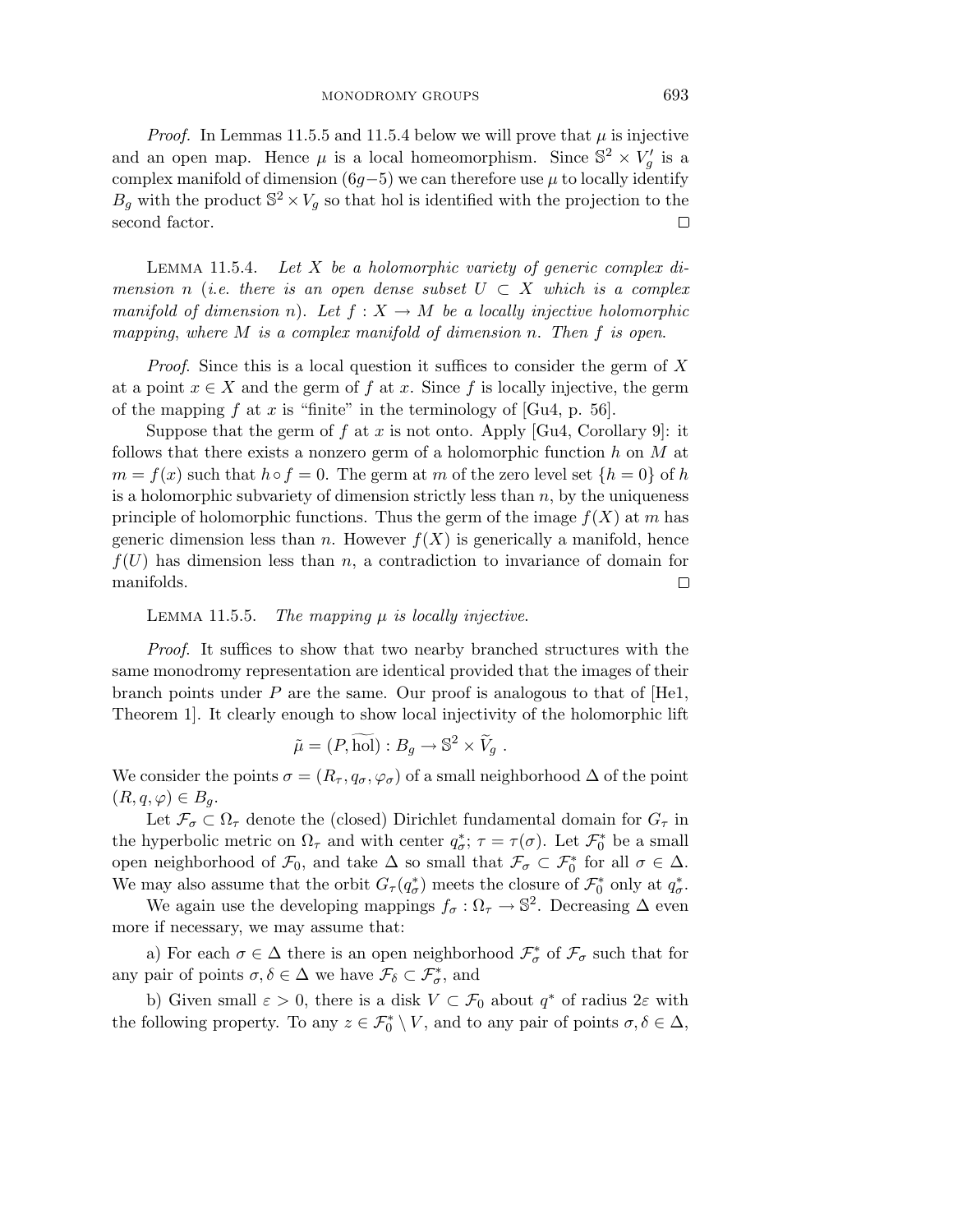corresponds a unique point  $z_{\sigma,\delta} \in \mathcal{F}_0^*$  such that

$$
f_{\delta}(z_{\sigma,\delta}) = f_{\sigma}(z)
$$
, and  $d(z_{\sigma,\delta}, z) < \varepsilon$ .

Here  $d(\cdot, \cdot)$  is the spherical metric.

The "membranes"  $\{f_{\sigma}(\mathcal{F}_{\sigma})\}$  over  $\mathbb{S}^2$  serve as "fundamental domains" for the image groups  $H_{\sigma} = \theta_{\sigma}'(G)$ .

Suppose  $\tilde{\mu}$  is not injective in any neighborhood  $\Delta$ . Then for arbitrarily small  $\Delta$  there exist  $\sigma \neq \delta \in \Delta$  so that  $P(\sigma) = P(\delta)$  and the normalized monodromy representations are identical, i.e.,

$$
(\theta'_{\sigma} : G \to H_{\sigma}) \equiv (\theta'_{\delta} : G \to H_{\delta}).
$$

We claim that there is a branch *F* of  $f_{\delta}^{-1} \circ f_{\sigma}$  which is a conformal homeomorphism of the fundamental domain  $\mathcal{F}_{\sigma}$  onto a new fundamental domain  $\mathcal{F}'_{\delta}$  for  $G_{\tau(\delta)}$  in  $\Omega_{\tau(\delta)}$ . Such a map *F* would necessarily be equivariant in the sense that if  $z, g(z) \in \mathcal{F}_{\sigma}, g \in G_{\tau(\sigma)},$  then  $F(z), F(g(z)) \in \mathcal{F}'_{\delta}$  and  $F(g(z)) = \rho_{\tau(\delta)} \circ \rho_{\tau(\sigma)}^{-1}(g)F(z)$ . Here  $\xi := \rho_{\tau(\delta)} \circ \rho_{\tau(\sigma)}^{-1} : G_{\tau(\sigma)} \to G_{\tau(\delta)}$  is the isomorphism which factors through *G*.

Indeed, for  $z \notin V$  define  $F(z) := z_{\sigma, \delta}$ . It is clear *F* is a univalent holomorphic mapping. Furthermore  $F|\mathcal{F}_{\sigma} \setminus V$  extends over *V* to a conformal mapping because both  $f_{\sigma}$  and  $f_{\delta}$  are 2-fold branched coverings near  $q^* \in \Omega_0$  with the same critical value

$$
f_{\sigma}(q_{\sigma}^*) = P(\sigma) = P(\delta) = f_{\delta}(q_{\delta}^*).
$$

The mapping *F* projects to a conformal map of  $R_{\tau(\sigma)} = \Omega_{\tau(\sigma)}/G_{\tau(\sigma)}$  onto  $R_{\tau(\delta)} = \Omega_{\tau(\delta)}/G_{\tau(\delta)}$ . Correspondingly *F* extends to a conformal mapping  $F: \Omega_{\tau(\sigma)} \to \Omega_{\tau(\delta)}$  that induces the isomorphism  $\xi: G_{\tau(\sigma)} \to G_{\tau(\delta)}$ .

The map  $h_{\tau(\delta)} \circ h_{\tau(\sigma)}^{-1}$  is a conformal map of  $\underline{\Omega}_{\tau(\sigma)}$  onto  $\underline{\Omega}_{\tau(\delta)}$  which also induces the isomorphism *ξ*. The two conformal mappings have continuous extensions to the limit set which are necessarily identical. Since the limit set is a quasicircle they are the restrictions of a Möbius transformation. In particular *F* is a Möbius transformation and  $\sigma = \delta$ , a contradiction. 口

The following is a direct consequence of Theorem 11*.*5*.*2.

COROLLARY 11.5.6. Let  $\sigma = (R, p, \varphi)$  be a singly branched projective structure. Let  $\Delta \subset B_q$  be a sufficiently small neighborhood of  $\sigma$  in the space of singly branched structures  $\delta$  on  $R$  "with the same image of the branch point" *P*(*δ*) as *σ*. Suppose the sequence of normalized representations  $θ_i : π_1(R) \rightarrow$  $PSL(2,\mathbb{C})$  converges algebraically to the normalized monodromy representation *θ* associated with *σ*. Then for all large *i*,  $θ$ *i* is associated with a unique  $σ$ <sup>*i*</sup> ∈  $Δ$ .

11.6. Monodromy of singly branched projective structures. In this section we will prove facts that have been announced in §1.6.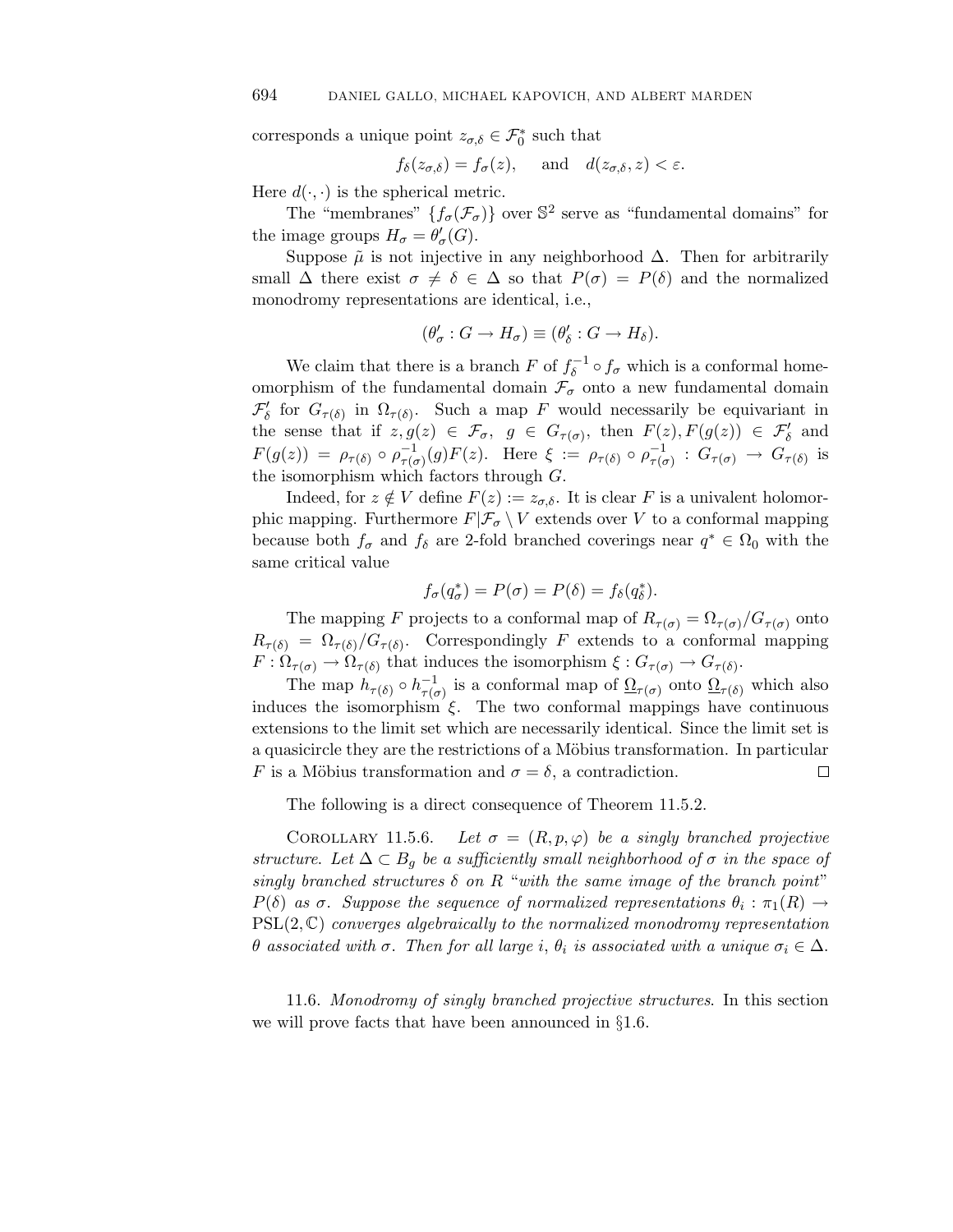THEOREM 11.6.1. Suppose that *R* is a closed Riemann surface of genus  $g \geq 2$ ,  $\theta : \pi_1(R) \to \text{PSL}(2,\mathbb{C})$  is the monodromy representation of a singly branched complex projective structure  $\tau$  on *R*. Then  $\Gamma = \theta(\pi_1(R))$  is a nonelementary subgroup of PSL(2*,* C).

*Proof.* Since  $\tau$  has exactly one branch point and the order of this branch point is 2, the representation  $\theta$  has nonzero 2nd Stiefel-Whitney class. In particular,  $\theta$  cannot be lifted to a representation  $\pi_1(R) \to SL(2,\mathbb{C})$ . Suppose that the group  $\Gamma = \theta(\pi_1(R))$  is elementary. There are three cases:

(a) The group  $\Gamma$  has a fixed point  $z \in \mathbb{S}^2$ . Without loss of generality we can assume that  $z = \infty$ , thus  $\Gamma$  is contained in the group A of complex affine transformations of  $\mathbb{C}$ . The inclusion  $A \hookrightarrow \text{PSL}(2,\mathbb{C})$  admits a 1-1 lift  $A \hookrightarrow SL(2,\mathbb{C})$ 

$$
a^2z + b \mapsto \begin{pmatrix} a & ba^{-1} \\ 0 & a^{-1} \end{pmatrix}.
$$

Therefore  $\theta$  lifts to a representation  $\theta^* : \pi_1(R) \to SL(2,\mathbb{C})$ , which contradicts the assumption that  $\theta$  has nonzero 2nd Stiefel-Whitney class.

(b) Suppose that  $\Gamma$  is conjugate into the subgroup  $PU(2) \subset \text{PSL}(2,\mathbb{C})$ . Let *R* → *R* be a 2-fold covering over *R*. Thus  $2(g-1) = \tilde{g}-1$ , where  $\tilde{g}$  denotes the genus of *R*. The complex projective structure  $\tau$  on *R* defines a complex projective structure  $\tilde{\tau}$  on R with two branch points of order two. Suppose that  $\Gamma \subset PU(2)$ ; then  $\theta(\pi_1(R)) \subset PU(2)$  as well. The representation  $\theta|\pi_1(R)$  lifts to a linear representation

$$
\theta^* : \pi_1(\tilde{R}) \to SU(2) \subset SL(2, \mathbb{C}).
$$

Consider the flat vector bundle *V* of the rank 2 over the surface  $\tilde{R}$  associated with the action  $\theta^*$  of  $\pi_1(\tilde{R})$  on  $\mathbb{C}^2$ . Clearly  $\det(V) = 1$ . The developing map of the branched complex projective structure ˜*τ* defines a section

$$
\sigma : \tilde{R} \to P(V).
$$

According to Proposition 11.2.2, the self-intersection number  $\sigma^2$  of the surface  $\sigma(R)$  in *P*(*V*) equals  $(2-2\tilde{g})+2$ , since the structure  $\tilde{\tau}$  has exactly two branch points of the order 2.

It follows from Lemma 11.1.1 that the section  $\sigma$  gives rise to a line subbundle  $L \subset V$  such that

$$
\deg(L) = (\tilde{g} - 1) - 1 = 2g - 3 > 0.
$$

We conclude that  $u(V) > 0$  and the bundle *V* is unstable. On the other hand, every flat bundle over  $\tilde{R}$  with unitary monodromy group is semistable (see for instance  $[N-S]$ ). This contradiction shows that  $\Gamma$  cannot be contained in  $PU(2)$ .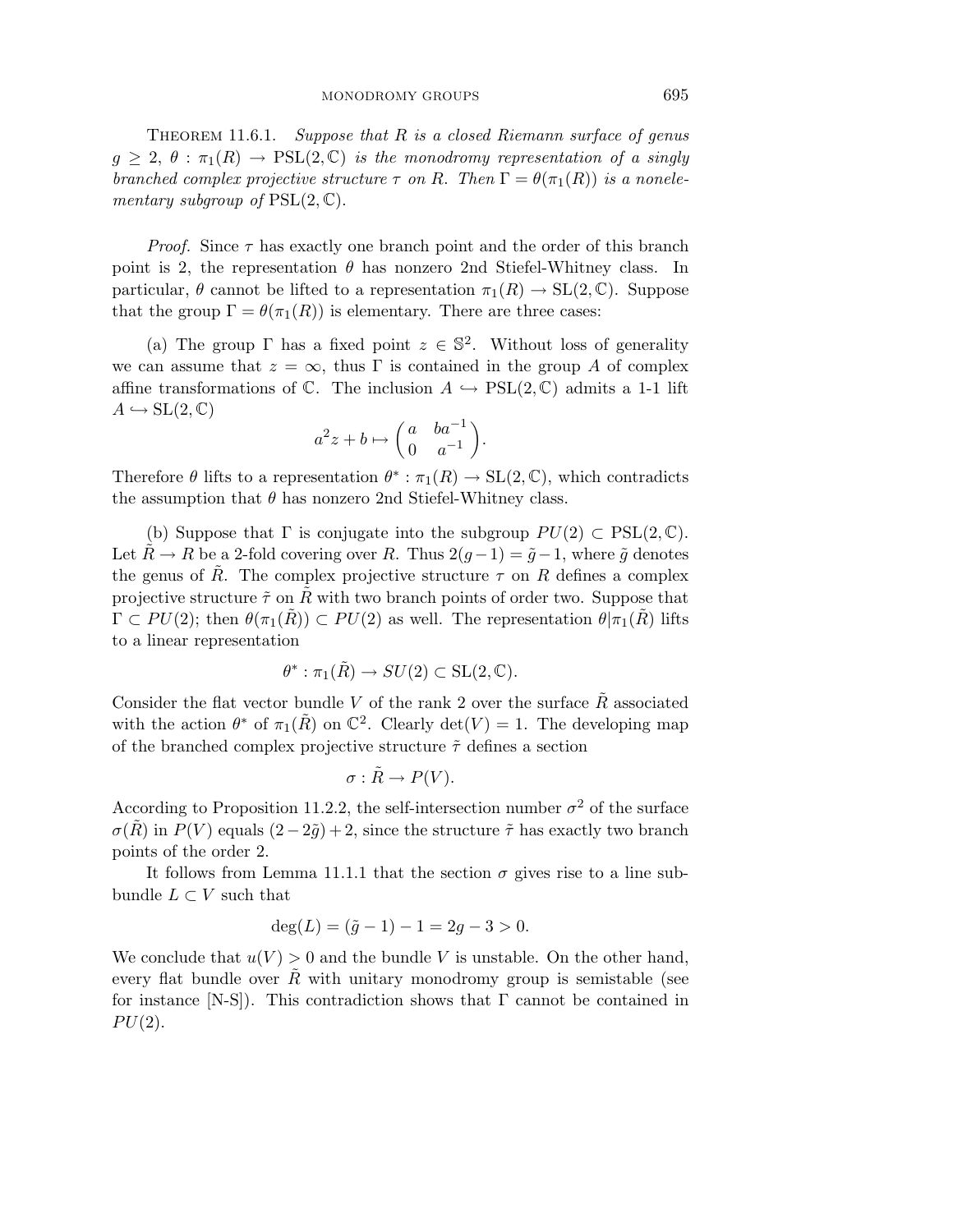(c) Consider the case that the group  $\theta(\pi_1(R))$  has an invariant pair of points in  $\mathbb{S}^2$ . (This does not imply that  $\theta$  can be lifted to  $SL(2,\mathbb{C})$ .) We argue as in Case (b). There is a 2-fold covering  $\tilde{R} \to R$  such that the group  $\theta(\pi_1(\tilde{R}))$ has a pair of fixed points in  $\mathbb{S}^2$ . Therefore the induced complex projective structure on  $\tilde{R}$  has two branch points and the monodromy group  $\theta(\pi_1(\tilde{R}))$  has a lift  $\theta^*(\pi_1(R))$  to a subgroup of  $SL(2,\mathbb{C})$  conjugate to the group of diagonal matrices. Let *V* denote the holomorphic vector bundle associated with the representation  $\theta^*$ :  $\pi_1(R) \to SL(2,\mathbb{C})$ . The representation  $\theta^*$  splits as the direct sum of representations. Hence the bundle *V* is decomposable (into the direct sum of two line bundles of degree zero), which implies that  $u(V) = 0$ . On the other hand, the developing map of the branched complex projective structure on  $\tilde{R}$  defines a section  $\sigma: R \to P(V)$  with the self-intersection number

$$
(2-2\tilde{g})+2<0,
$$

where  $\tilde{g}$  denotes the genus of  $\tilde{R}$ . Hence  $u(V) > 0$  which contradicts  $u(V) = 0$ .  $\Box$ 

Suppose that  $\tau$  is a branched complex projective structure on the closed Riemann surface *R* of genus at least two. We identify the universal cover of *R* with the hyperbolic plane  $\mathbb{H}^2$ . Let  $f : \mathbb{H}^2 \to \mathbb{S}^2$  be the developing map of  $\tau$  and  $\Gamma = \theta(\pi_1(R))$  be the holonomy group. We say that  $\tau$  is a *branched hyperbolic* structure if  $\tau$  has at least one branch point and the image of  $f$  is a round disk in  $\mathbb{S}^2$ . This definition is motivated by the fact that in such case  $\Gamma$  preserves the hyperbolic metric  $ds^2$  in  $f(\mathbb{H}^2)$ . The pull back of  $ds^2$  from  $f(\mathbb{H}^2)$  to R is a hyperbolic metric on *R* which has singular points at the branch points *z<sup>j</sup>* of *τ*; the total angle around  $z_j$  is  $2\pi k_j$ , where  $k_j$  is the order of  $z_j$ .

Later we will show by example why the following result is false if we do not exclude branched hyperbolic structures. This too has been announced in §1.6.

Corollary 11*.*6*.*2. Suppose that either the complex projective structure  $(f, \theta)$  is unbranched, or is singly branched but is not a branched hyperbolic structure (*i.e.*  $f(\mathbb{H}^2)$  is not a round disk). Then the following statements are equivalent:

- (i)  $f(\mathbb{H}^2) \neq \mathbb{S}^2$ ;
- (ii)  $\mathbb{H}^2 \to f(\mathbb{H}^2)$  *is a (possibly branched) cover*;
- (iii)  $\Gamma$  *acts discontinuously on*  $f(\mathbb{H}^2)$ .

*Proof.* The unbranched case is classical (see  $\S1.6$ ). Consider then the branched case. By Theorem 11.6.1,  $\Gamma = \theta(\pi_1(R))$  is nonelementary. The limit set  $\Lambda(\Gamma)$  is the smallest Γ-invariant closed nonempty subset of  $\mathbb{S}^2$ . Since Γ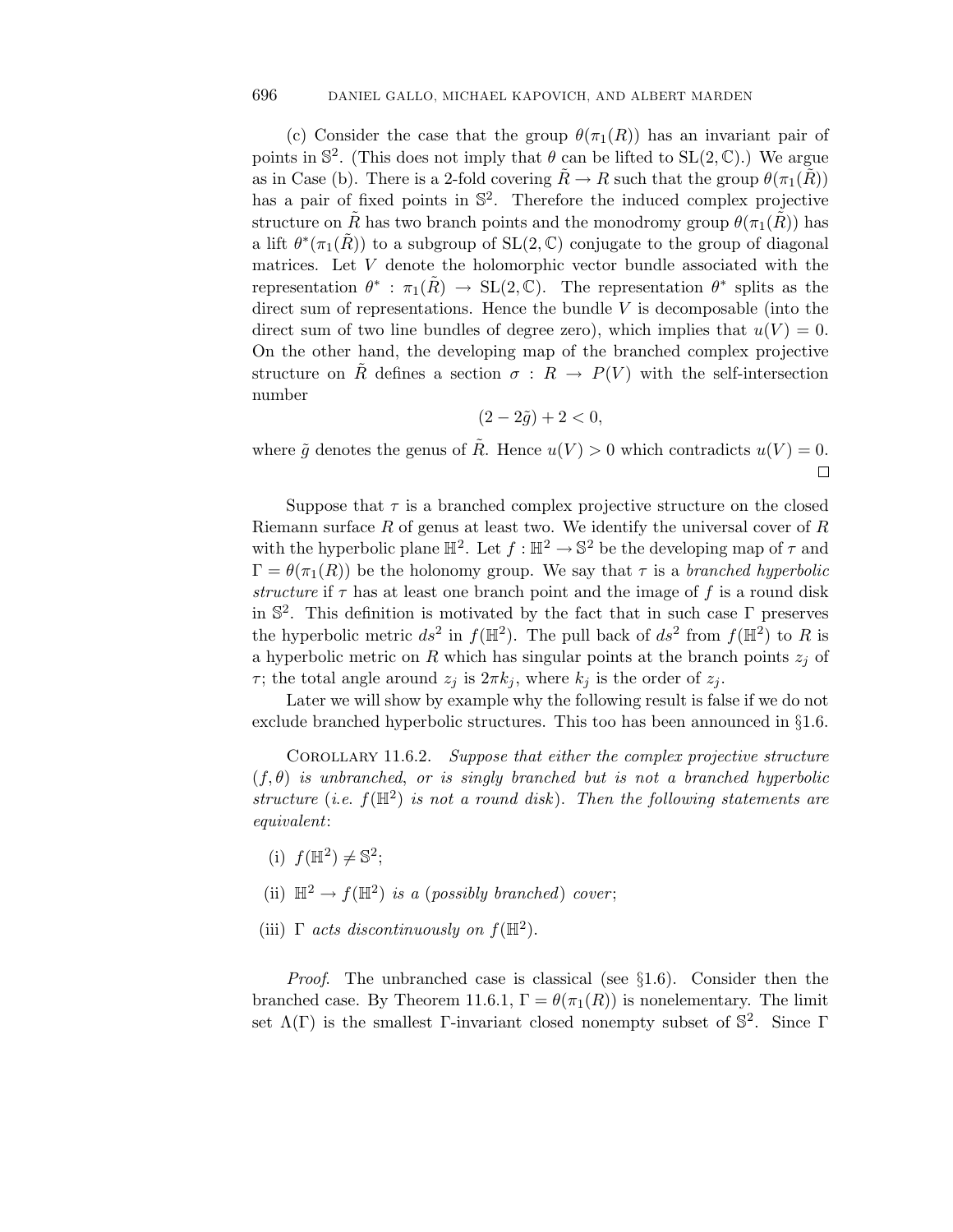is nonelementary,  $\Lambda(\Gamma)$  is the closure of the set of fixed points of loxodromic elements of Γ. It follows that the Γ-orbit of any open set containing a limit point is  $\mathbb{S}^2$ . Suppose that  $\Gamma \subset \mathrm{PSL}(2,\mathbb{C})$  is nondiscrete. Let  $\overline{\Gamma}$  be the closure of Γ in PSL(2,  $\mathbb{C}$ ). Since Γ is nonelementary it follows that  $\overline{\Gamma}$  is either PSL(2,  $\mathbb{C}$ ) or it preserves a round circle  $C \subset \mathbb{S}^2$  and  $\Lambda(\Gamma) = C$  [Gr]. If the latter case occurred,  $f(\mathbb{H}^2)$  would be one of the two round disks in  $\mathbb{S}^2$  bounded by *C*. It would follow that  $\tau$  is a branched hyperbolic structure in contradiction to our assumption. If  $\overline{\Gamma} = \text{PSL}(2, \mathbb{C})$  then  $f(\mathbb{H}^2)$  is contained in  $\Lambda(\Gamma) = \mathbb{S}^2$  which implies that  $f(\mathbb{H}^2) = \mathbb{S}^2$ .

We conclude that if (i) holds then  $\Gamma$  is a discrete subgroup of  $PSL(2,\mathbb{C})$ and  $f(\mathbb{H}^2)$  is contained in the discontinuity domain  $\Omega(\Gamma) = \mathbb{S}^2 \setminus \Lambda(\Gamma)$ . Hence  $(i) \Rightarrow (iii)$ . Clearly,  $(iii) \Rightarrow (i)$ .

The implication (ii)  $\Rightarrow$  (i) is immediate. Conversely if (iii) holds,  $f(\mathbb{H}^2)$ must be contained in a component  $\Delta$  of the domain of discontinuity of  $\Gamma$ . Since  $f(\mathbb{H}^2)$  is connected and Γ-invariant it follows that  $\Delta$  is also Γ-invariant. Hence *f* projects to a holomorphic map  $\hat{f}: R \to \hat{f}(R) \subset \Sigma = \Delta/\Gamma$ . Since  $\hat{f}(R)$ is a compact subsurface without boundary in  $\Sigma$  we conclude that  $\hat{f}(R)=\Sigma$ and  $\Sigma$  is a closed surface. Any nonconstant holomorphic surjective mapping between closed Riemann surfaces is necessarily a covering, possibly branched. Consequently *f* itself is a possibly branched covering map.  $\Box$ 

We will now construct an example of a singly branched hyperbolic structure on a surface R of genus two which has nondiscrete holonomy in  $PSL(2,\mathbb{R})$ .

Start with a regular hyperbolic octagon  $X \subset \mathbb{H}^2$  with vertex angles  $\pi/2$ (cf. [Tan]). Label the edges  $b_1^{-1}, a_1, b_1, a_1^{-1}, \ldots a_2^{-1}$  in positive order around X. Identify the edges by corresponding isometries  $A_1, B_1, A_2, B_2$  to obtain a Riemann surface of genus two such that  $\mathbb{H}^2$  is a two sheeted cover branched over one point on *R*. Let  $\sigma$  denote the line segment from the left end point of  $b_1^{-1}$  to the right end point of  $a_1^{-1}$  Then

$$
A_1 B_1 A_1^{-1} B_1^{-1} = E = A_2 B_2 A_2^{-1} B_2^{-1}
$$

where *E* is a elliptic transformation of order two fixing the midpoint of  $\sigma$ . Let *γ* denote the branched projective structure on *R* with the holonomy group  $\Gamma = \langle A_1, B_1, A_2, B_2 \rangle$ . The quotient orbifold  $\mathbb{H}^2/\Gamma$  is a torus with one cone point of order two. Clearly the holonomy  $\theta : \pi_1(R) \to \Gamma$  is not injective (cf. [Go1]). According to Theorem 1.1.1,  $\theta$  does not lift to  $SL(2,\mathbb{R})$ .

Next, we will show there exists a hyperbolic structure with exactly one branch point of order two and a nondiscrete holonomy group. Take the example above of a branched structure  $\gamma$ . The representation variety

Hom(Γ*,*PSL(2*,* R))*/*PSL(2*,* R)

is 2-dimensional and the representation variety

 $\text{Hom}(\pi_1(R), \text{PSL}(2,\mathbb{R}))/\text{PSL}(2,\mathbb{R})$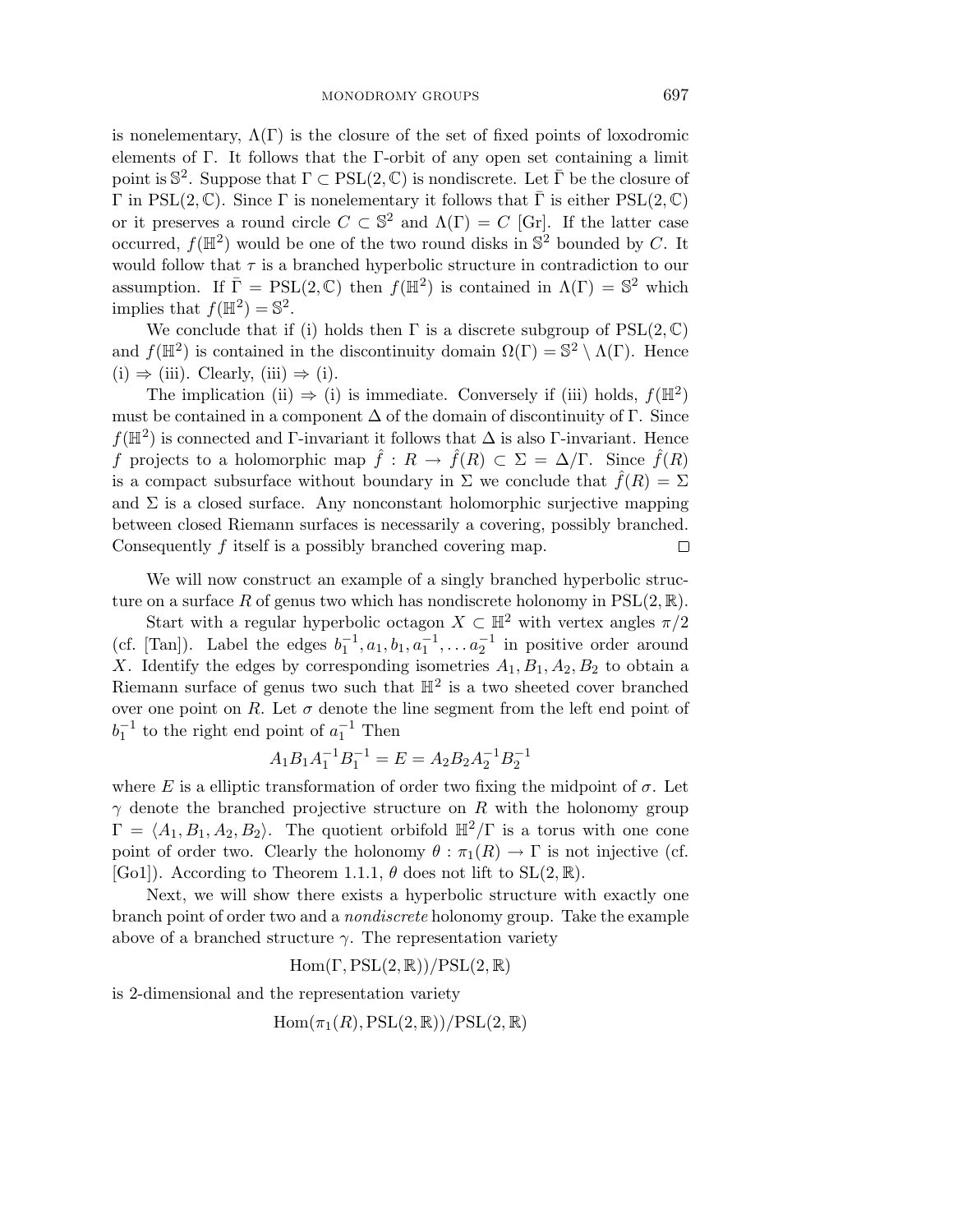is 6-dimensional. Therefore we can find a real-analytic curve of nonelementary representations  $\theta_t : \pi_1(R) \to \text{PSL}(2, \mathbb{R}), \theta_0 = \theta, t \in [0, 1],$  which do not factor through  $\theta$  :  $\pi_1(R) \to \Gamma$ . The fact that  $\theta_t$  is a real-analytic curve implies that there is a dense subset  $J \subset [0,1]$  so that  $K = \text{ker}(\theta_t) = \text{ker}(\theta_s)$ ,  $s, t \in J$ . Let  $\Gamma' := \pi_1(R)/K$ . We claim that there cannot be a sequence of  $t \in J$  which converge to  $t = 0$  such that each  $\Gamma_t := \theta_t(\pi_1(R))$  is discrete. For otherwise a sequence of discrete nonelementary representations  $\rho_t : \Gamma' \to \Gamma_t, t \in J$  would converge to  $\rho : \Gamma' \to \Gamma$  as  $t \to 0$ . The limit  $\rho$  of such sequence has to be a faithful representation as well, as a consequence of [J-K]. This contradicts the fact that ker( $\rho$ ) = ker( $\theta$ )/K  $\neq$  {1}. Thus there is an infinite sequence of nondiscrete representations  $\theta_t : \pi_1(R) \to \Gamma_t$  which converges to  $\theta$ . In addition  $\Gamma_t$ necessarily preserves the upper halfplane for *t* close to 0. By Corollary 11.5.6,  $\theta_t$  is the monodromy of a branched complex projective structure  $\gamma_t$  on R with branch point likewise at  $z = 0$ .

## **12. Open questions about complex projective structures**

In this chapter we list some unsolved problems. Some are well known in the field, others arise from the specific analysis of this paper.

There are two general issues: the monodromy representation per se, and the Riemann surfaces of specified type where it is induced by a particular projective structure.

We recall from §1.5 that  $Q_g$  denotes the vector bundle of quadratic differentials over Teichmüller space  $\mathfrak{T}_g$  and  $V'_g$  is the subset of nonelementary representations in the representation variety  $V_g$ , modulo conjugation by  $PSL(2,\mathbb{C})$ .

12.1. Existence and nonuniqueness of points in *Q<sup>g</sup>* with given monodromy. Our proof exhibits two sources of nonuniqueness:

- The nonuniqueness of the pants decomposition on which the monodromy is Schottky.
- The nonuniqueness of the pants configuration over  $\mathbb{S}^2$  obtained from a pants decomposition: one can use *N*-sheeted branched covers for arbitrarily large *N*.

Our Theorem 1*.*1*.*1 provides a Riemann surface for every nonelementary representation  $\theta$ . On the other hand, if we fix attention on a particular oriented surface *R*, we don't know whether all projective structures on *R* itself can be obtained from the pants decomposition method. For example, can there be a complex projective structure  $\sigma$  on R so that for each simple loop  $\gamma \subset R$ with loxodromic monodromy, no element of its homotopy class is sent by the developing map to a simple arc in  $\mathbb{S}^2$ ?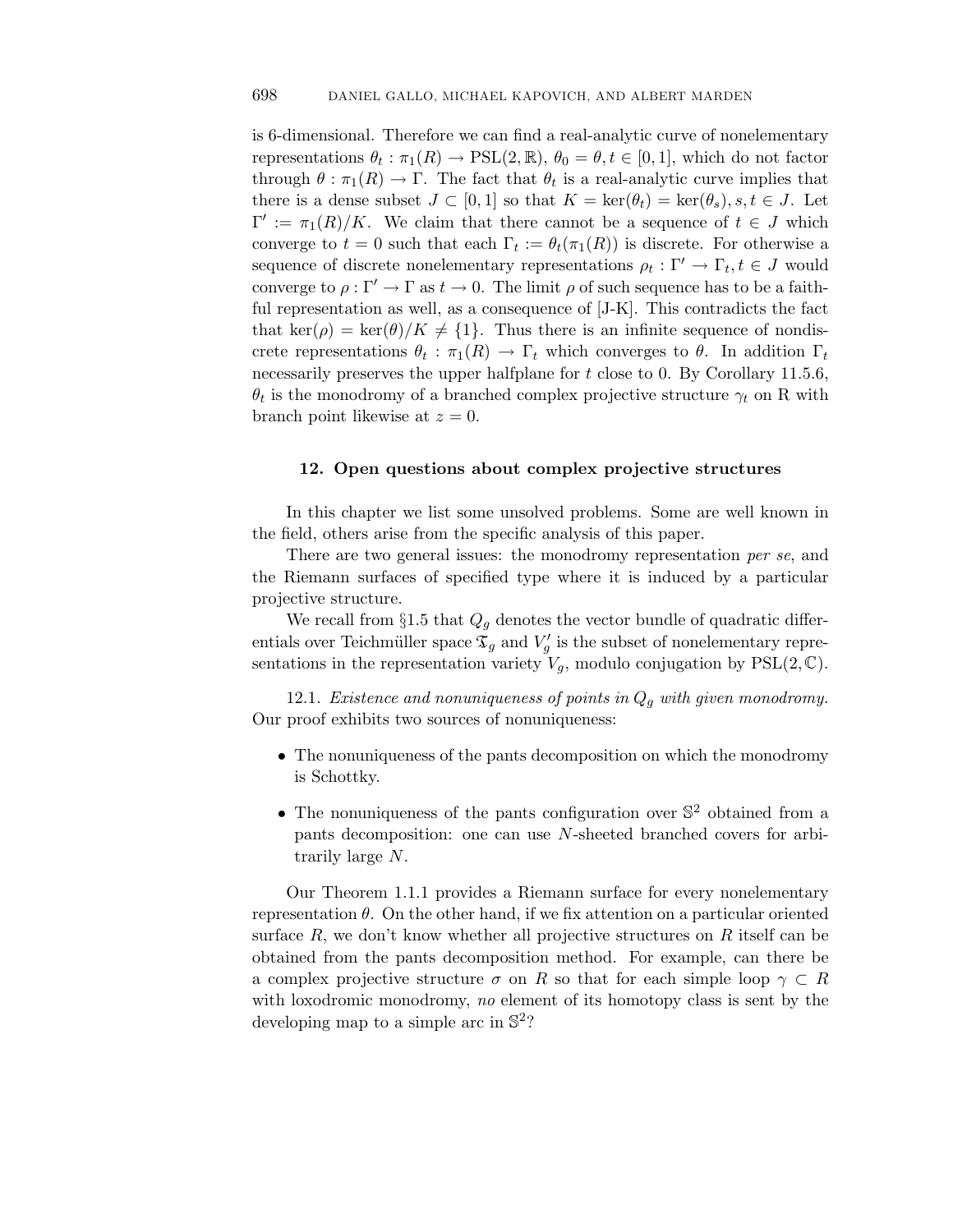For the case of representations into  $PSL(2,\mathbb{R})$  all projective structures can be obtained by the pants decomposition method, see  $[F]$ ,  $[Ga1]$ ,  $[Ga2]$ . However in all three papers the proofs that the developing map is a covering over the upper and the lower half-planes have the same gap: In general the pull-back of a complete Riemannian metric on a manifold via a local diffeomorphism can be incomplete. For complete proofs of the assertion about covering see [Kui, pp. 485–486], [Kul-Pin], or [Cho-L]).

For those projective structures on *R* which do arise from pants decompositions, are there optimal choices for the decompositions? For example, does the developing mapping send each pants of some decomposition directly into the domain of discontinuity of the corresponding Schottky group?

PROBLEM 12.1.1. Characterize and classify the nonuniqueness of projective structures with given monodromy.

In particular is it possible to get one projective structure on *R* from another by a specific series of "moves"?

One might ask to do this through a sequence of graftings. Yet, at least in the case of a once-punctured torus  $R$ , a connection solely by means of a grafting sequence is known to be impossible in general. The reason has to do with the fact that in the Bers slice, the result of pinching *R* along a simple nondividing loop  $\gamma$  is a *B*-group  $\Gamma$  representing the punctured torus on one side, and the triply punctured sphere on the other. Specifically, construct two complexprojective structures on *R* with the monodromy  $G \to \Gamma$  as follows. Consider simple nondividing loops  $\alpha$  and  $\beta$  on the surface R so that all the loops  $\alpha, \beta, \gamma$ are mutually non-homologous. Let  $\sigma_t, t \in [0, 1)$  denote the family of complexprojective structures on *R* which is being pinched along  $\gamma$  as  $t \to 1$ . Let  $gr_{\alpha}(\sigma_t)$ ,  $gr_{\beta}(\sigma_t)$  be the complex-projective structures on *R* obtained from  $\sigma_t$  via grafting along  $\alpha$  and  $\beta$ . One can show that  $gr_{\alpha}(\sigma_t)$ ,  $gr_{\beta}(\sigma_t)$  are convergent to complex-projective structures  $\sigma'_{1}, \sigma''_{1}$  on *R* as *t* approaches 1. There results two structures  $\sigma'_1, \sigma''_1$  with the same orientation and the same monodromy  $G \to \Gamma$ . However these complex projective structures are not related by grafting. The underlying reason is that the "complex of simple loops" on the once punctured torus *R* is totally disconnected.

For branched structures, there is another way of changing projective structures without changing the monodromy. This is the method of "bubbling."

Suppose that  $R$  is a Riemann surface with a (branched) projective structure  $\sigma$ . Let  $\alpha \subset R$  be a compact simple arc, disjoint from the singular points of  $\sigma$ , which the developing map sends to simple arcs in  $\mathbb{S}^2$ . Let *a* be one of these arcs in  $\mathbb{S}^2$ . Then split *R* open along *α*, split  $\mathbb{S}^2$  open along *a*, take *N* copies of the Riemann surface  $S^2 - a$  and glue them to  $R - \alpha$  with appropriate identification of boundary edges. The net result is a projective structure on the new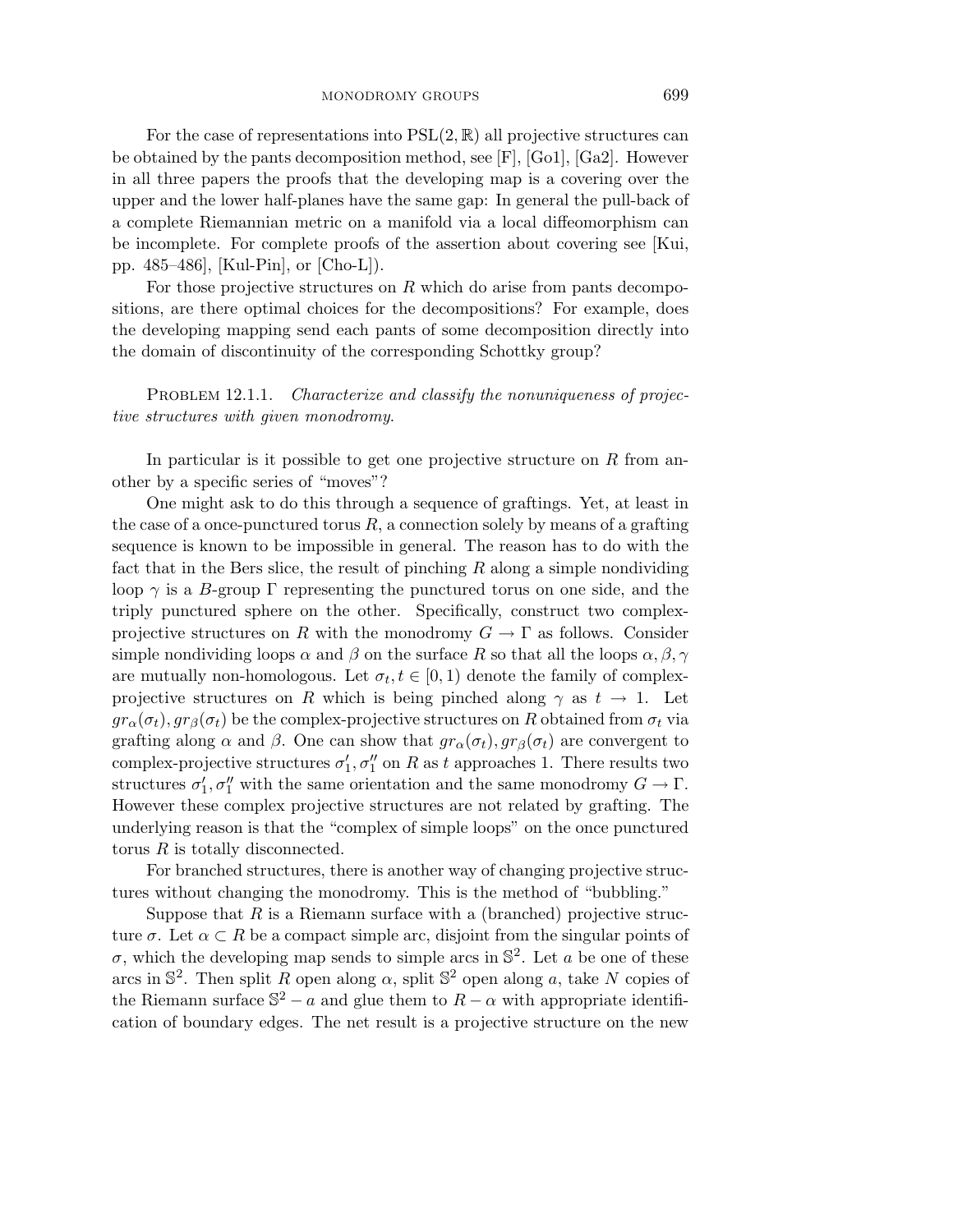"bubble-on" Riemann surface  $R_N$  with the same monodromy. The projective structure on  $R_N$  has two additional branch points (at the end points of  $\alpha$ ), both of order *N*.

"Bubble-off" is the inverse operation on *R*.

PROBLEM 12.1.2. Suppose that  $\sigma_1, \sigma_2$  are complex-projective structures on a surface R with the same monodromy representation. Can one pass from  $\sigma_1$ to  $\sigma_2$  using the following elementary moves: "grafting," inverse to "grafting," "bubble-on," "bubble-off"?

12.2. Surfaces with punctures. What about surfaces with punctures where the corresponding quadratic differentials have at most double poles? As with compact surfaces, the dimension of the vector bundle  $Q_{(q,n)}$  of quadratic differentials over the Teichmüller space  $\mathfrak{T}_{(g,n)}$  agrees with that of the representation variety, if one allows arbitrary monodromy at the punctures (for an analysis of the derivative of the monodromy map for this case see [Luo]). One can search again for pants decompositions, provided the monodromy is not elliptic of infinite order at a punctures. With discrete monodromy at the punctures, one can look for representations of fundamental groups of pants to extended forms of Schottky groups (i.e. Klein combinations of pairs of discrete cyclic subgroups of  $PSL(2,\mathbb{C})$ .

Suppose the genus of  $R$  is positive. We believe that our technique in Part A will yield a pants decomposition of *R* in which the restrictions of the monodromy are onto Schottky-like groups, provided the representation around each puncture is a discrete (cyclic) group.

PROBLEM 12.2.1. Prove and/or explore the existence and nonuniqueness of complex projective structures with given nonelementary monodromy in the case of punctures, most importantly and most classically, punctured spheres.

12.3. Linear monodromy representations. Throughout the paper we considered Schwarzian differential equations on Riemann surfaces. Their monodromy representations are *projective representations*  $\theta : \pi_1(R) \to \text{PSL}(2,\mathbb{C})$ .

One can also consider the more general case of representations into  $GL(2,\mathbb{C})$ . In the classical case of punctured spheres R, the dimension of the representation variety, modulo conjugations, is identical to the dimension of the vector bundle over  $\mathfrak{T}_{(0,n)}$  of linear equations

$$
u'' + pu' + q = 0,
$$

where *p* has at most simple poles and *q* double poles at the punctures. Note that we have to restrict to the representations  $\theta^*$  into  $GL(2,\mathbb{C})$  which map the peripheral loops of *R* to unipotent elements.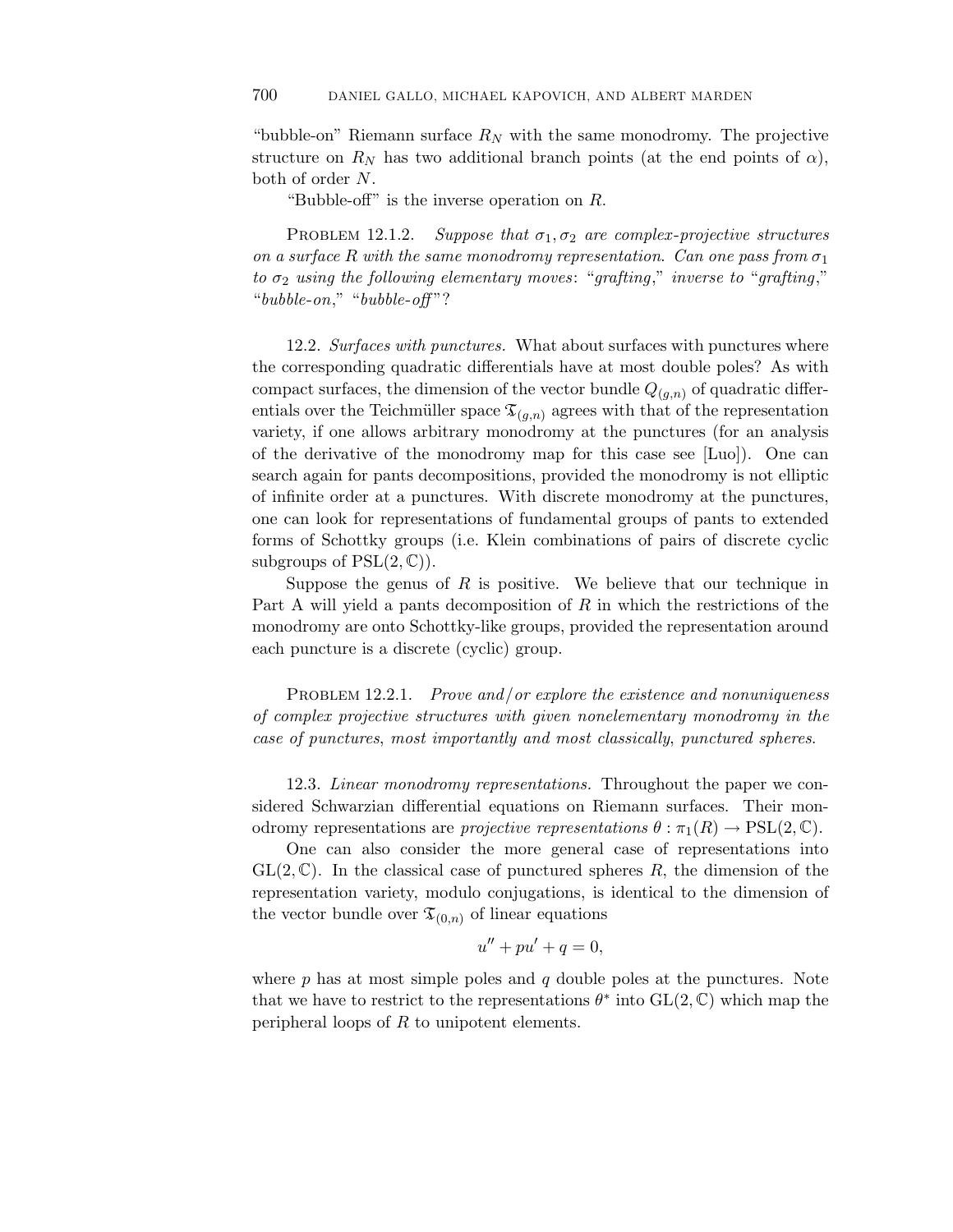PROBLEM 12.3.1. 12*.*3*.*1. Is there an analogue of Theorem 1*.*1*.*1 for punctured spheres if one seeks a differential equation that induces a given linear representation *θ*∗?

12.4. Divergence of monodromy representations. Fix a closed Riemann surface R of the genus  $g > 1$  and let  $\phi_n = \varphi_n(z) dz^2$  be a sequence of quadratic differentials on *R* so that  $||\phi_n|| \to \infty$ . Let  $[\rho_n]$  be the sequence of conjugacy classes of monodromy representations of  $\phi_n$ . We know from Theorem 11.4.1 that the sequence  $[\rho_n]$  cannot subconverge to the to the conjugacy class of any representation.

PROBLEM 12.4.1. Characterize the "limit points" of divergent sequences of representations in the representation variety. Prove the Divergence Theorem 11*.*4*.*1 for complex projective structures on *R* which have a single branch point of order 2.

One way that the representation variety  $V_g$  can be compactified is by (projective classes of) actions of the group  $G = \pi_1(R)$  on metric trees. Which actions of *G* on trees can appear as limits of the sequences  $[\rho_n]$ ? For instance, is it true that for each sequence of quadratic differentials  $\phi_n = n\phi, \phi \neq 0$ , there is a limit  $\rho$  of the sequence  $\rho_n$  with the following property:  $\rho$  is an action of *G* on a tree that is dual to the singular foliation on *R* determined by  $\phi$ ?

12.5. Path lifting properties of monodromy mappings. In [He1], Hejhal proved that the natural mapping

$$
P_g: Q_g \to V_g
$$

is a local homeomorphism which fails to be a covering mapping.

PROBLEM 12.5.1. Let  $\gamma : [0,1] \to V_g$  be a continuous path,  $\tilde{\gamma} : [0,1] \to Q_g$ a partial lift which can not be extended to the end-point 1. Describe the asymptotic behavior of the path *γ*˜.

For instance is it true that  $\tilde{\gamma}$  has a well-defined limit

$$
\lim_{t\to 1}\tilde{\gamma}(t)
$$

in a natural (e.g. closed ball) compactification of  $Q_q$ ?

12.6. Branched projective structures. As the degree of a positive divisor *D* increases, it becomes easier to construct a complex projective structure with the branching divisor *D*. Thus, one should be able to eliminate the assumption that the representation  $\theta$  is nonelementary for sufficiently large values of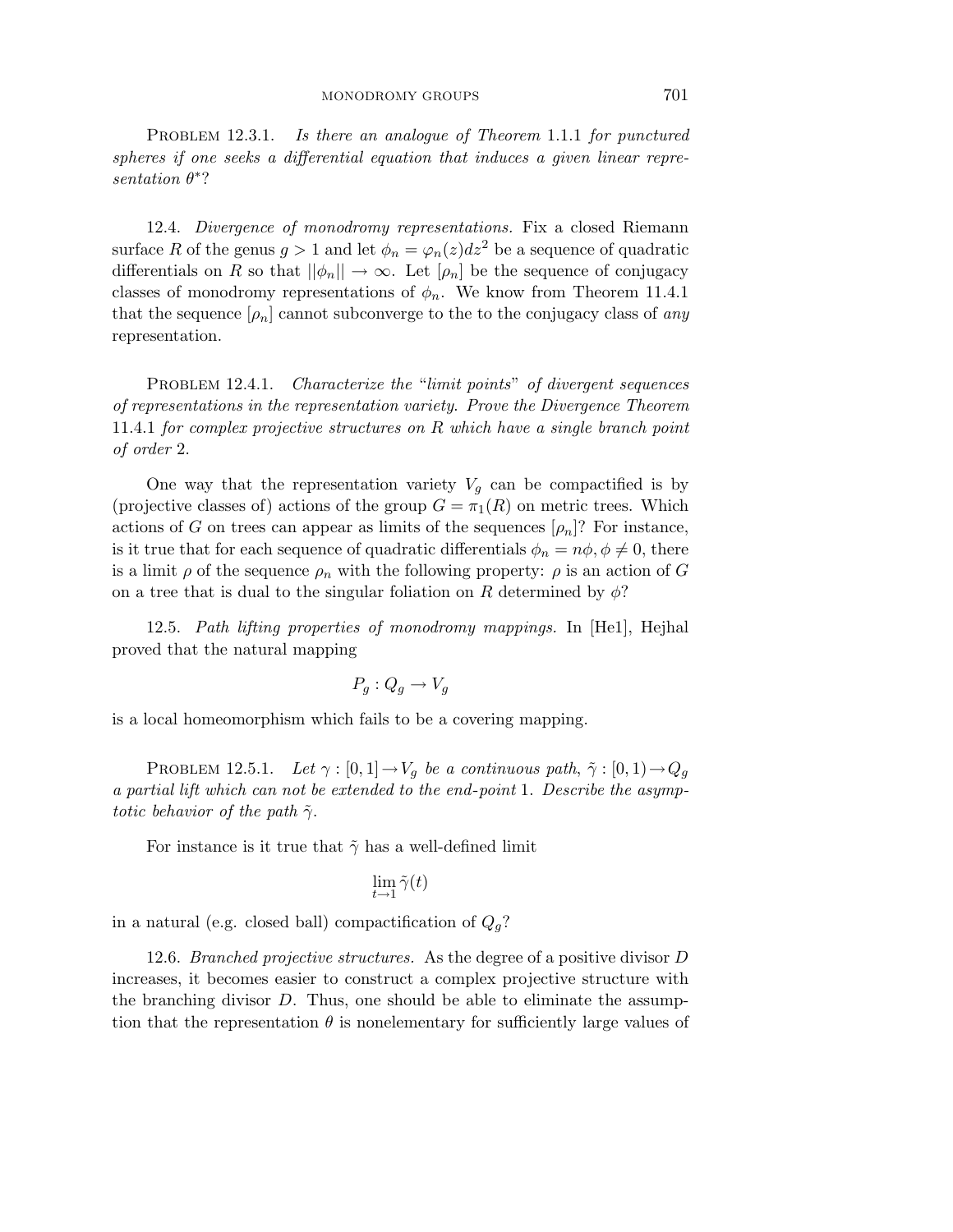deg(*D*). For instance, if  $\theta$  is the trivial representation, then branched structures with the monodromy  $\theta$  are just *m*-fold ramified coverings  $f: R \to \mathbb{S}^2$ . Thus  $\chi(R) = m\chi(\mathbb{S}^2) - \text{deg}(D) = 2m - \text{deg}(D)$ . The number *m* is at least 2, hence  $deg(D) \geq 4 - \chi(R) = 2g + 2$ . The minimal degree is realized by a hyperelliptic ramified covering *f*, for which we have:  $deg(D) = 2g + 2$ .

PROBLEM 12.6.1. 12*.*6*.*1. Make precise and optimize the connection between branching divisors and monodromy. Namely, compute the function

 $d: \text{Hom}(G, \text{PSL}(2, \mathbb{C})) \to \mathbb{Z},$ 

where  $d(\theta)$  is the smallest integer for which there exists a branched complex projective structure with branching divisor of degree *d* and monodromy *θ*. 3

We proved that  $d(\theta) = 0$  for all liftable nonelementary representations  $\theta$ and  $d(\theta) = 1$  for all nonliftable nonelementary representations  $\theta$ . Is it true that  $d(\theta) = 2q$  for all liftable representations  $\theta : G \to SO(3) \subset \text{PSL}(2, \mathbb{C})$  and  $d(\theta) = 2g - 1$  for all nonliftable elementary representations  $\theta : G \to SO(3) \subset$  $PSL(2,\mathbb{C})$ , provided that the monodromy group  $\theta(G)$  is dense in SO(3)? Is it true that  $d(\theta) \leq 2g + 2$  for any  $\theta : G \to \text{PSL}(2, \mathbb{C})$ ?

Remark 12*.*6*.*2. For the flat holomorphic bundles of rank 2 over *R* the corresponding question is the following: given a representation  $\theta^*: G \to SU(2)$ with dense image, find a complex structure on *R* so that the associated flat  $\mathbb{C}^2$ -bundle *V* over *R* has the degree of instability  $u(V) = -1$ .

St. John's University, Staten Island, NY *E-mail address*: gallod@stjohns.edu

University of Utah, Salt Lake City, UT *E-mail address*: kapovich@math.utah.edu

University of Minnesota, Minneapolis, MN *E-mail address*: am@math.umn.edu

## **REFERENCES**

| $[A-B]$ | D. V. Anosov and A. A. Bolibruch, The Riemann-Hilbert Problem, Aspects of           |
|---------|-------------------------------------------------------------------------------------|
|         | <i>Math.</i> <b>32.</b> Friedr. Vieweg, Braunschweig, 1994.                         |
| [At]    | M. Atiyah, Complex analytic connections in fibre bundles, <i>Trans. A.M.S.</i> 85   |
|         | $(1957), 181-207.$                                                                  |
| $[B-S]$ | C. Banica and O. Stanasila, Algebraic Methods in the Global Theory of Complex       |
|         | <i>Spaces</i> , John Wiley & Sons, New York, 1976.                                  |
| [Beau]  | A. Beauville, <i>Complex Algebraic Surfaces, London Math. Society Student Texts</i> |
|         | <b>34</b> , Cambridge Univ. Press, Cambridge, 1996.                                 |
|         |                                                                                     |

<sup>3</sup>This was recently solved by M. Kapovich.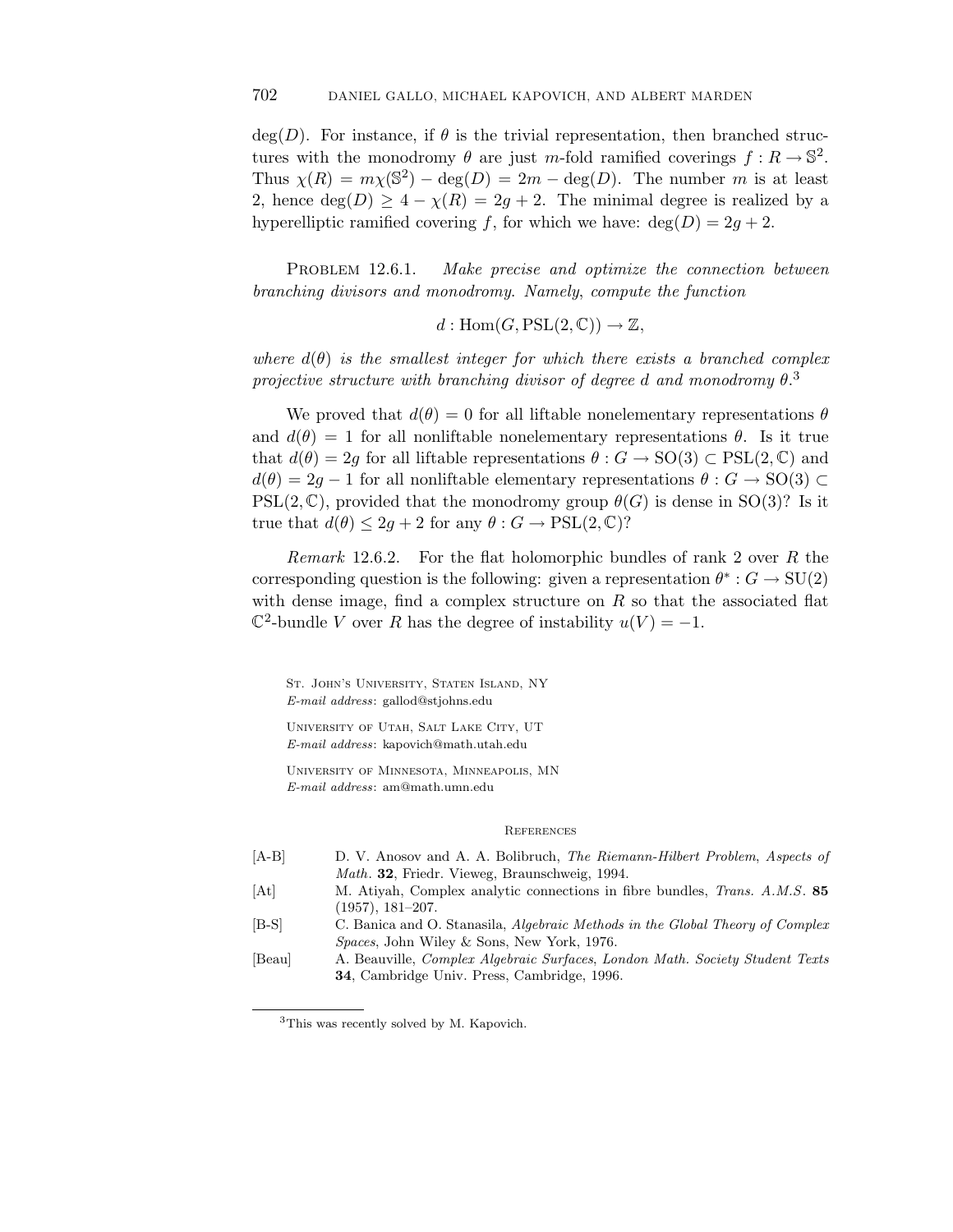| $[Ben-C-R]$        | V. Benyash-Krivetz, V. I. Chernousov, and A. S. Rapinchuk, Representation<br>varieties of the fundamental groups of compact orientable surfaces, Israel J.<br>Math. 93 (1996), 29-71.                    |
|--------------------|----------------------------------------------------------------------------------------------------------------------------------------------------------------------------------------------------------|
| $[Ca-Ep-G]$        | R. Canary, D. B. A. Epstein, and P. Green, Notes on notes of Thurston, in<br>Analytical and Geometric Aspects of Hyperbolic Space, London Math. Society<br><i>Lecture Notes</i> 111 $(1987), 3-92.$      |
| $[Cho-L]$          | S. Choi and H. Lee, Geometric structures on manifolds and holonomy-invariant<br>metrics, Forum Math. $9$ (1997), 247–256.                                                                                |
| [Chu]              | V. Chuckrow, On Schottky groups with application to kleinian groups, Ann. of<br>Math. 88 $(1968)$ , 47-61.                                                                                               |
| [E]                | C. Earle, On variation of projective structures, in Riemann Surfaces and Related<br>Topics (I. Kra and B. Maskit, eds.), Ann. of Math. Studies 97, 87-99, Princeton<br>Univ. Press, Princeton, NJ, 1981. |
| [F]                | G. Faltings, Real projective structures on Riemann surfaces, Compositio Math.<br>48 $(1983)$ , 223-269.                                                                                                  |
| [Ga1]              | D. Gallo, Prescribed holonomy for projective structures on compact surfaces,<br><i>Bull. A.M.S.</i> <b>20</b> (1989), 31-34.                                                                             |
| [Ga2]              | , The topology of real projective structures, in Lipa's Legacy (New York,<br>1995), 253-260, <i>Contemp. Math.</i> 211, A.M.S., Providence, RI, 1997.                                                    |
| $[Ga-Go-Po]$       | D. Gallo, W. Goldman, and M. Porter, Projective structures with monodromy<br>in $PSL(2,\mathbb{R})$ , preprint, 1987.                                                                                    |
| [Go1]              | W. Goldman, Projective structures with Fuchsian holonomy, J. Differential<br>Geom. $25$ (1987), 297-326.                                                                                                 |
| [G <sub>0</sub> 2] | $(1988), 557-607.$                                                                                                                                                                                       |
| Gr                 | L. Greenberg, Discrete subgroups of the Lorentz group, <i>Math. Scand.</i> 10 (1962),<br>$85 - 107.$                                                                                                     |
| [Gu1]              | R. Gunning, Special coordinate coverings of Riemann surfaces, Math. Ann. 170<br>$(1967), 67-86.$                                                                                                         |
| [Gu2]              | Press, Princeton, NJ, 1967.                                                                                                                                                                              |
| [Gu3]              | Affine and projective structures on Riemann surfaces, in Riemann Sur-<br>faces and Related Topics (I. Kra and B. Maskit, eds.), Ann. of Math. Studies<br>97, Princeton Univ. Press, Princeton, NJ, 1981. |
| [Gu4]              | , Introduction to Holomorphic Function of Several Variables, Vol. II:<br>Local Theory, The Wadsworth & Brooks/Cole Math. Series, Wadsworth &<br>Brooks/Cole Adv. Books and Software, Monterey, CA, 1990. |
| [Ha-Sch]           | N. S. Hawley and M. Schiffer, Half-order differentials on Riemann surfaces, Acta<br>Math. 115 (1966), 199-236.                                                                                           |
| [He1]              | D. Hejhal, Monodromy groups and linearly polymorphic functions, Acta Math.<br><b>135</b> (1975), 1–55.                                                                                                   |
| He2                | _, Monodromy groups for higher-order differential equations, Bull. A.M.S.<br>81 $(1975)$ , 590-592.                                                                                                      |
| He3                | Monodromy groups and Poincaré series, <i>Bull. A.M.S.</i> 84 (1978), 339–<br>376.                                                                                                                        |
| Hi                 | N. Hitchin, The self-duality equations on a Riemann surface, Proc. London<br>Math. Soc. 55 $(1987), 59-126.$                                                                                             |
| $ I-K-Sh-Y $       | K. Iwasaki, H. Kimura, S. Shimomura, and M. Yoshida, From Gauss to Painlevé,<br>Aspects of Math. E16, Friedr. Vieweg & Sohn, Braunschweig, 1991.                                                         |
| $ J-K $            | T. Jorgensen and P. Klein, Algebraic convergence of finitely generated Kleinian                                                                                                                          |
| Ka                 | groups, <i>Quart. J. Math.</i> <b>33</b> (1982), 325-335.<br>M. Kapovich, On monodromy of complex projective structures, <i>Invent. Math.</i><br>119 $(1995)$ , 243-265.                                 |